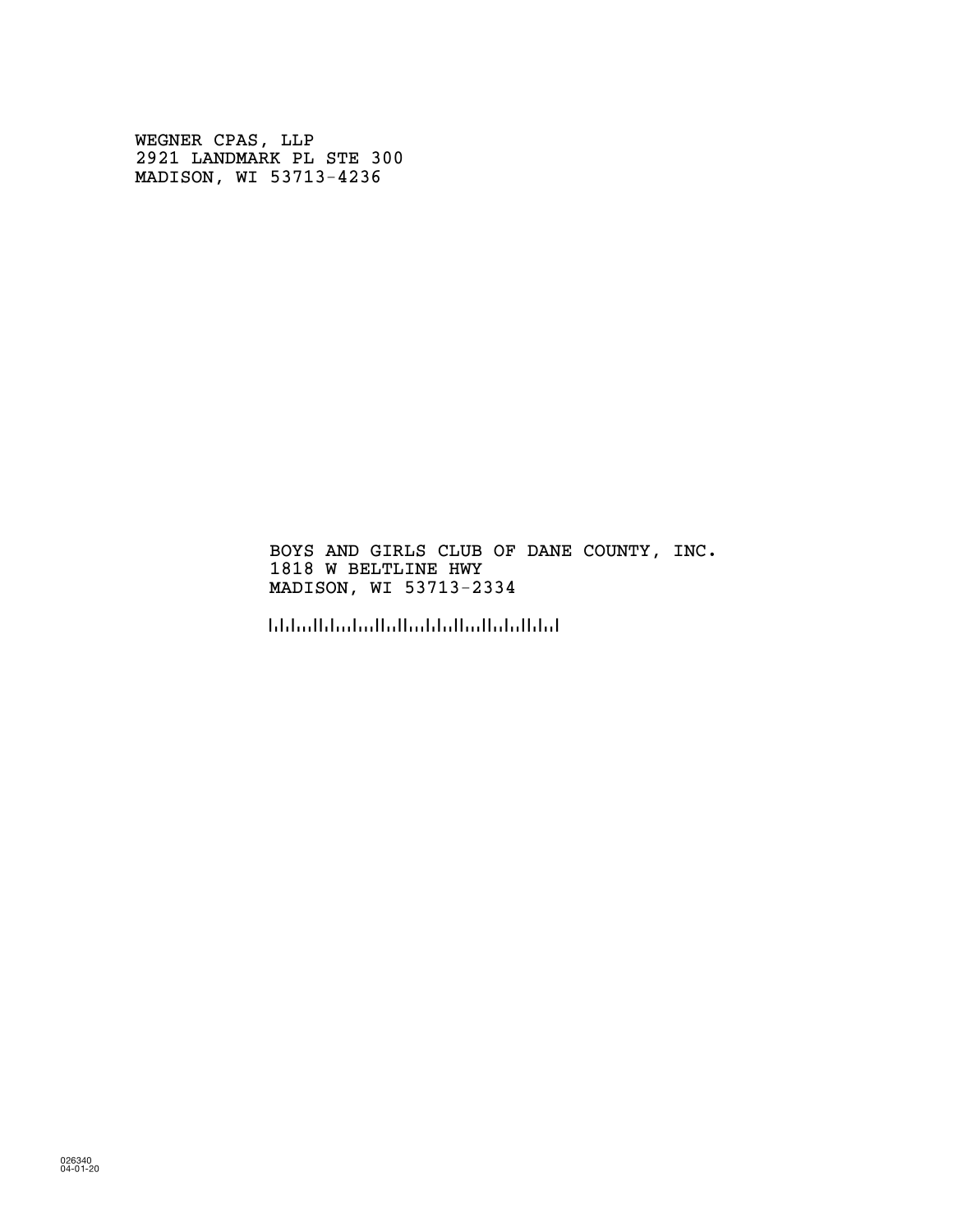|                                |                               |                                                        | PUBLIC DISCLOSURE COPY - STATE REGISTRATION NO. 7172-800                                                                                                                   |                                                         |                                                                  |
|--------------------------------|-------------------------------|--------------------------------------------------------|----------------------------------------------------------------------------------------------------------------------------------------------------------------------------|---------------------------------------------------------|------------------------------------------------------------------|
|                                |                               |                                                        | <b>Return of Organization Exempt From Income Tax</b>                                                                                                                       |                                                         | OMB No. 1545-0047                                                |
|                                |                               | 990                                                    | Under section 501(c), 527, or 4947(a)(1) of the Internal Revenue Code (except private foundations)                                                                         |                                                         |                                                                  |
|                                |                               |                                                        | Do not enter social security numbers on this form as it may be made public.                                                                                                |                                                         | <b>Open to Public</b>                                            |
|                                |                               | Department of the Treasury<br>Internal Revenue Service | Go to www.irs.gov/Form990 for instructions and the latest information.                                                                                                     |                                                         | Inspection                                                       |
|                                |                               |                                                        | JUL 1, 2020<br>A For the 2020 calendar year, or tax year beginning                                                                                                         | and ending JUN 30, 2021                                 |                                                                  |
|                                | <b>B</b> Check if applicable: |                                                        | C Name of organization                                                                                                                                                     | D Employer identification number                        |                                                                  |
|                                |                               |                                                        |                                                                                                                                                                            |                                                         |                                                                  |
|                                | Address<br>change<br>Name     |                                                        | BOYS AND GIRLS CLUB OF DANE COUNTY, INC.                                                                                                                                   |                                                         |                                                                  |
|                                | change<br>Initial             |                                                        | Doing business as                                                                                                                                                          | 39-1925617                                              |                                                                  |
|                                | return<br>Final               |                                                        | Number and street (or P.O. box if mail is not delivered to street address)<br>Room/suite<br>1818 W BELTLINE HWY                                                            | E Telephone number<br>$(608) 661 - 4726$                |                                                                  |
|                                | return/<br>termin-<br>ated    |                                                        | City or town, state or province, country, and ZIP or foreign postal code                                                                                                   | G Gross receipts \$                                     | 11, 533, 418.                                                    |
|                                | Amended<br>Ireturn            |                                                        | 53713-2334<br>MADISON, WI                                                                                                                                                  | H(a) Is this a group return                             |                                                                  |
|                                | Applica-<br>Ition             |                                                        | F Name and address of principal officer: MICHAEL JOHNSON                                                                                                                   | for subordinates?                                       | $ {\mathsf Y}{\mathsf e}{\mathsf s} \ \overline{{\mathsf X}}$ No |
|                                | pending                       |                                                        | SAME AS C ABOVE                                                                                                                                                            | $H(b)$ Are all subordinates included? $\Box$ Yes        | ⊿ No                                                             |
|                                |                               | Tax-exempt status: $X \overline{3}$ 501(c)(3)          | $4947(a)(1)$ or<br>$501(c)$ (<br>$\sqrt{\frac{1}{1}}$ (insert no.)                                                                                                         | 527                                                     | If "No," attach a list. See instructions                         |
|                                |                               |                                                        | J Website: WWW.BGCDC.ORG                                                                                                                                                   | $H(c)$ Group exemption number $\blacktriangleright$     |                                                                  |
|                                |                               |                                                        | K Form of organization: $\boxed{\mathbf{X}}$ Corporation<br>Trust<br>Association<br>Other $\blacktriangleright$                                                            | L Year of formation: 1998 M State of legal domicile: WI |                                                                  |
|                                | Part I                        | <b>Summary</b>                                         |                                                                                                                                                                            |                                                         |                                                                  |
|                                | 1                             |                                                        | Briefly describe the organization's mission or most significant activities: SOCIAL, RECREATION, PERSONAL &                                                                 |                                                         |                                                                  |
| Activities & Governance        |                               |                                                        | EDUCATIONAL DEVELOPMENT, PHYSICAL EDUCATION, CULTURAL ENRICHMENT,                                                                                                          |                                                         |                                                                  |
|                                | 2                             |                                                        | Check this box $\blacktriangleright$ $\Box$ if the organization discontinued its operations or disposed of more than 25% of its net assets.                                |                                                         |                                                                  |
|                                | З                             |                                                        | Number of voting members of the governing body (Part VI, line 1a)                                                                                                          | 3                                                       | 29                                                               |
|                                |                               |                                                        |                                                                                                                                                                            | $\overline{4}$                                          | $\overline{29}$                                                  |
|                                | 5                             |                                                        | Total number of individuals employed in calendar year 2020 (Part V, line 2a) manufacture controller to intervent                                                           | 5                                                       | 131                                                              |
|                                |                               |                                                        |                                                                                                                                                                            | 6                                                       | 423<br>$\overline{0}$ .                                          |
|                                |                               |                                                        |                                                                                                                                                                            | 7a                                                      | $\overline{0}$ .                                                 |
|                                |                               |                                                        |                                                                                                                                                                            | 7b<br><b>Prior Year</b>                                 | <b>Current Year</b>                                              |
|                                | 8                             |                                                        |                                                                                                                                                                            | 6,906,575.                                              | 11, 369, 922.                                                    |
| Revenue                        | 9                             |                                                        | Program service revenue (Part VIII, line 2g)                                                                                                                               | 456,838.                                                | 66,191.                                                          |
|                                | 10                            |                                                        |                                                                                                                                                                            | 4,727.                                                  | 2,072.                                                           |
|                                | 11                            |                                                        | Other revenue (Part VIII, column (A), lines 5, 6d, 8c, 9c, 10c, and 11e)                                                                                                   | $-134, 154.$                                            | $-63, 255.$                                                      |
|                                | 12                            |                                                        | Total revenue - add lines 8 through 11 (must equal Part VIII, column (A), line 12)                                                                                         | 7,233,986.                                              | 11, 374, 930.                                                    |
|                                | 13                            |                                                        | Grants and similar amounts paid (Part IX, column (A), lines 1-3) <i>manoronononononon</i>                                                                                  | 484,011.                                                | 31, 166.                                                         |
|                                |                               |                                                        | 14 Benefits paid to or for members (Part IX, column (A), line 4)                                                                                                           | 0.                                                      | 0.                                                               |
|                                |                               |                                                        | Salaries, other compensation, employee benefits (Part IX, column (A), lines 5-10)                                                                                          | 3,803,742.                                              | 3,442,777.                                                       |
| Expenses                       |                               |                                                        |                                                                                                                                                                            | $\mathbf 0$ .                                           | 0.                                                               |
|                                |                               |                                                        |                                                                                                                                                                            |                                                         |                                                                  |
|                                |                               |                                                        |                                                                                                                                                                            | 1,737,488.                                              | 1,909,971.                                                       |
|                                | 18                            |                                                        | Total expenses. Add lines 13-17 (must equal Part IX, column (A), line 25)                                                                                                  | 6,025,241.                                              | 5,383,914.                                                       |
|                                | 19                            |                                                        |                                                                                                                                                                            | 1,208,745.                                              | 5,991,016.                                                       |
| Net Assets or<br>Fund Balances |                               |                                                        |                                                                                                                                                                            | <b>Beginning of Current Year</b>                        | <b>End of Year</b>                                               |
|                                | 20                            | Total assets (Part X, line 16)                         |                                                                                                                                                                            | 11,105,899.                                             | 16,863,189.                                                      |
|                                | 21                            |                                                        | Total liabilities (Part X, line 26)                                                                                                                                        | 4,331,282.                                              | 4,117,231.                                                       |
|                                | 22                            |                                                        |                                                                                                                                                                            | 6,774,617.                                              | 12,745,958.                                                      |
|                                | Part II                       | Signature Block                                        | Under penalties of perjury, I declare that I have examined this return, including accompanying schedules and statements, and to the best of my knowledge and belief, it is |                                                         |                                                                  |
|                                |                               |                                                        | true, correct, and complete. Declaration of preparer (other than officer) is based on all information of which preparer has any knowledge.                                 |                                                         |                                                                  |
|                                |                               |                                                        |                                                                                                                                                                            |                                                         |                                                                  |

| Sign<br>Here    | Signature of officer<br>PRESIDENT<br>JOHNSON,<br>MICHAEL<br>CEO<br>&<br>Type or print name and title | Date<br>Date<br><b>PTIN</b><br>Check<br>Preparer's signature, $\wedge$<br>1 cotte I aunum<br>5/12/22<br>P00084908<br><b>CPA</b><br>self-employed<br>Firm's EIN 39-0974031<br>WEGNER CPAS,<br>LLP<br>2921 LANDMARK PL STE 300<br>MADISON, WI 53713-4236<br>  Phone no. $608 - 274 - 4020$<br>$\mathbf{X}$ Yes<br>No<br>Form 990 (2020) |
|-----------------|------------------------------------------------------------------------------------------------------|---------------------------------------------------------------------------------------------------------------------------------------------------------------------------------------------------------------------------------------------------------------------------------------------------------------------------------------|
| Paid            | Print/Type preparer's name<br>SCOTT HAUMERSEN,                                                       |                                                                                                                                                                                                                                                                                                                                       |
| Preparer        | Firm's name<br>$\mathbf{r}$                                                                          |                                                                                                                                                                                                                                                                                                                                       |
| Use Only        | Firm's address                                                                                       |                                                                                                                                                                                                                                                                                                                                       |
|                 |                                                                                                      |                                                                                                                                                                                                                                                                                                                                       |
|                 | May the IRS discuss this return with the preparer shown above? See instructions                      |                                                                                                                                                                                                                                                                                                                                       |
| 032001 12-23-20 | LHA For Paperwork Reduction Act Notice, see the separate instructions.                               |                                                                                                                                                                                                                                                                                                                                       |

SEE SCHEDULE O FOR ORGANIZATION MISSION STATEMENT CONTINUATION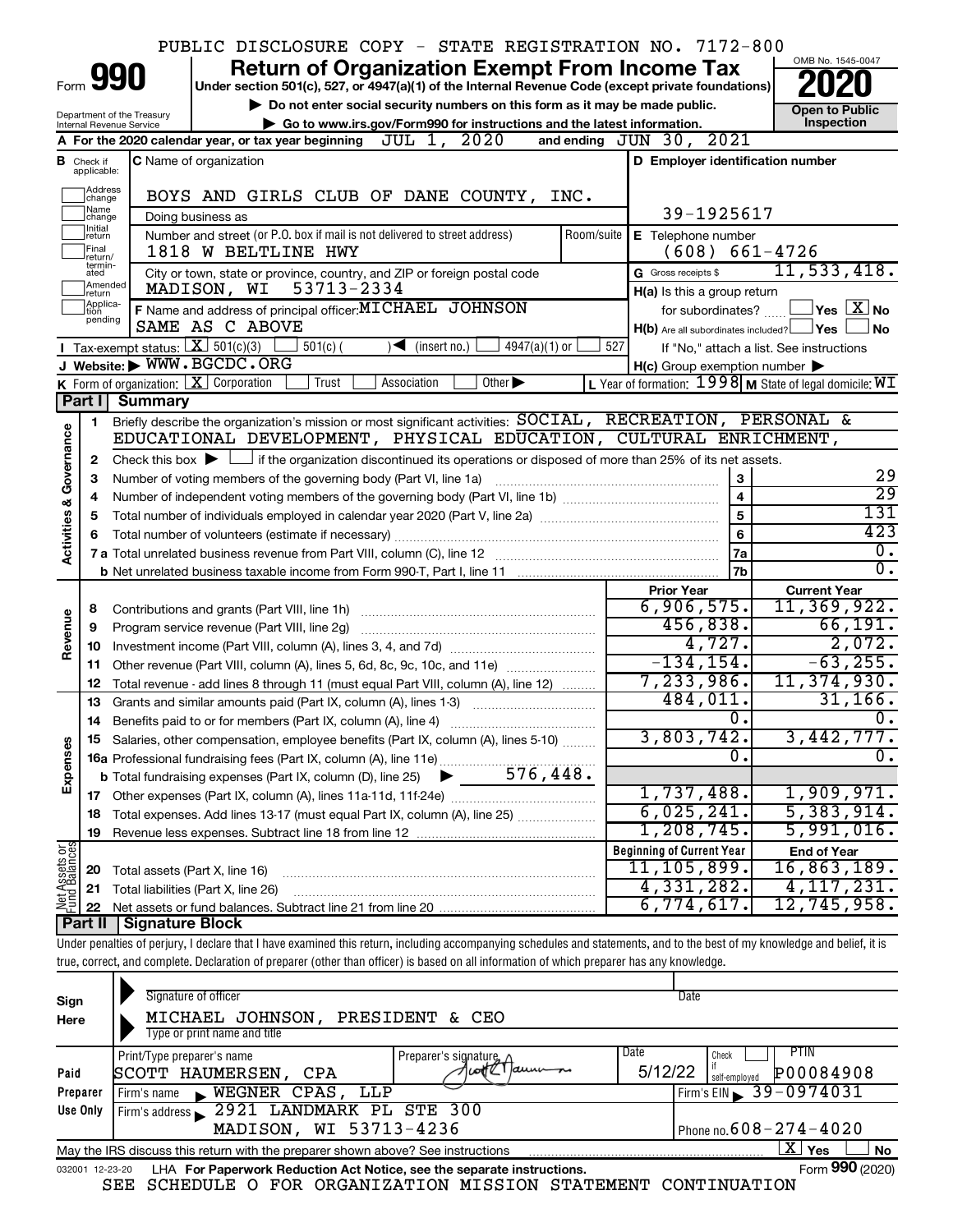|              | Part III   Statement of Program Service Accomplishments<br>$\boxed{\text{X}}$                                                                                                           |
|--------------|-----------------------------------------------------------------------------------------------------------------------------------------------------------------------------------------|
|              |                                                                                                                                                                                         |
| 1            | Briefly describe the organization's mission:<br>BOYS & GIRLS CLUB OF DANE COUNTY WILL INSPIRE AND EMPOWER ALL YOUNG                                                                     |
|              | PEOPLE, ESPECIALLY THOSE WHO NEED US THE MOST, TO REACH THEIR FULL                                                                                                                      |
|              | POTENTIAL AS PRODUCTIVE, RESPONSIBLE, AND CARING ADULTS.                                                                                                                                |
|              |                                                                                                                                                                                         |
| $\mathbf{2}$ | Did the organization undertake any significant program services during the year which were not listed on the                                                                            |
|              | $\overline{\ }$ Yes $\overline{\ \ \ }$ No<br>prior Form 990 or 990-EZ?                                                                                                                 |
|              | If "Yes," describe these new services on Schedule O.<br>$\sqrt{}$ Yes $\sqrt{}\,$ X $\sqrt{}\,$ No                                                                                      |
| 3            | Did the organization cease conducting, or make significant changes in how it conducts, any program services?                                                                            |
| 4            | If "Yes," describe these changes on Schedule O.<br>Describe the organization's program service accomplishments for each of its three largest program services, as measured by expenses. |
|              | Section 501(c)(3) and 501(c)(4) organizations are required to report the amount of grants and allocations to others, the total expenses, and                                            |
|              | revenue, if any, for each program service reported.                                                                                                                                     |
| 4a           | $31, 166.$ (Revenue \$)<br>1,439,411.<br>10,414.<br>including grants of \$<br>) (Expenses \$<br>(Code:                                                                                  |
|              | EDUCATION & CAREER DEVELOPMENT - EDUCATION, CAREER, AND SCHOOL-BASED                                                                                                                    |
|              | PROGRAMS UNIQUELY INTEGRATE WITH LOCAL SCHOOL DISTRICTS TO MITIGATE                                                                                                                     |
|              | OPPORTUNITY GAPS, AND HELP PROVIDE YOUTH WITH THE RESOURCES AND                                                                                                                         |
|              | EXPERIENCES NEEDED TO REACH THEIR FULL POTENTIAL.                                                                                                                                       |
|              | TEENS OF PROMISE (TOPS) - HIGH-INTENSITY, IN-SCHOOL AND OUT-OF-SCHOOL                                                                                                                   |
|              | PARTNERSHIP BETWEEN MADISON METROPOLITAN SCHOOL DISTRICT (AVID)<br>AND THE                                                                                                              |
|              | BOYS AND GIRLS CLUBS OF DANE COUNTY (TOPS - TEENS OF PROMISE) FOCUSED                                                                                                                   |
|              | ON SUPPORTING STUDENTS TO DEVELOP THE WRITING, INQUIRY, COLLABORATION,                                                                                                                  |
|              | ORGANIZATION AND READING SKILLS NEEDED TO BE COLLEGE AND CAREER READY.                                                                                                                  |
|              | AVID/TOPS STUDENTS WILL INCREASE THEIR GPAS, ATTENDANCE, HIGH SCHOOL                                                                                                                    |
|              | GRADUATION AND COLLEGE ACCEPTANCE. THROUGH THE AVID/TOPS PARTNERSHIP,                                                                                                                   |
| 4b           | 895, 347. including grants of \$<br>12,442.<br>$0 \cdot$ ) (Revenue \$<br>) (Expenses \$<br>(Code:                                                                                      |
|              | REGIONAL CLUBS -                                                                                                                                                                        |
|              | SUN PRAIRIE - PROVIDES HEALTH AND LIFE SKILLS, CHARACTER AND LEADERSHIP                                                                                                                 |
|              | ARTS AND CULTURAL ENRICHMENT, EDUCATION AND CAREER<br>DEVELOPMENT,                                                                                                                      |
|              | SPORTS AND RECREATION, AND VARIOUS GENERAL PROGRAMS AND<br>DEVELOPMENT,                                                                                                                 |
|              | THE OPERATION OF FACILITIES FOR COMMUNITY EVENTS AND ACTIVITIES BY                                                                                                                      |
|              | WORKING WITH CHILDREN FROM AGE 2.5 THROUGH HIGH SCHOOL AGE.                                                                                                                             |
|              |                                                                                                                                                                                         |
|              | WALWORTH COUNTY - PROVIDES VARIOUS ENRICHMENT PROGRAMS IN WALWORTH                                                                                                                      |
|              | COUNTY BY WORKING WITH CHILDREN FROM JUNIOR HIGH THROUGH HIGH SCHOOL.                                                                                                                   |
|              | CLUB ON THE SQUARE - PROVIDES ACCESS TO SERVICES, AND MEETING AND                                                                                                                       |
|              | 718,076. including grants of \$<br>10,595.<br>(Expenses \$<br>$\overline{0}$ . ) (Revenue \$<br>4c (Code:                                                                               |
|              | ALLIED LOCATION - PROVIDES HEALTH AND LIFE SKILLS, CHARACTER AND                                                                                                                        |
|              | LEADERSHIP DEVELOPMENT, ARTS AND CULTURAL ENRICHMENT, EDUCATION AND                                                                                                                     |
|              | CAREER DEVELOPMENT, SPORTS AND RECREATION, AND VARIOUS GENERAL PROGRAMS                                                                                                                 |
|              | AND THE OPERATION OF FACILITIES FOR COMMUNITY EVENTS AND ACTIVITIES BY                                                                                                                  |
|              | WORKING WITH CHILDREN FROM ELEMENTARY SCHOOL AGE THROUGH HIGH SCHOOL                                                                                                                    |
|              | AGE AT THEIR ALLIED LOCATION.                                                                                                                                                           |
|              |                                                                                                                                                                                         |
|              |                                                                                                                                                                                         |
|              |                                                                                                                                                                                         |
|              |                                                                                                                                                                                         |
|              |                                                                                                                                                                                         |
|              | 4d Other program services (Describe on Schedule O.)<br>870, 833. including grants of \$<br>32,740.<br>$0 \cdot$ ) (Revenue \$<br>(Expenses \$                                           |
|              |                                                                                                                                                                                         |
|              |                                                                                                                                                                                         |
|              | 3,923,667.<br>4e Total program service expenses ><br>Form 990 (2020)<br>SEE SCHEDULE O FOR CONTINUATION(S)                                                                              |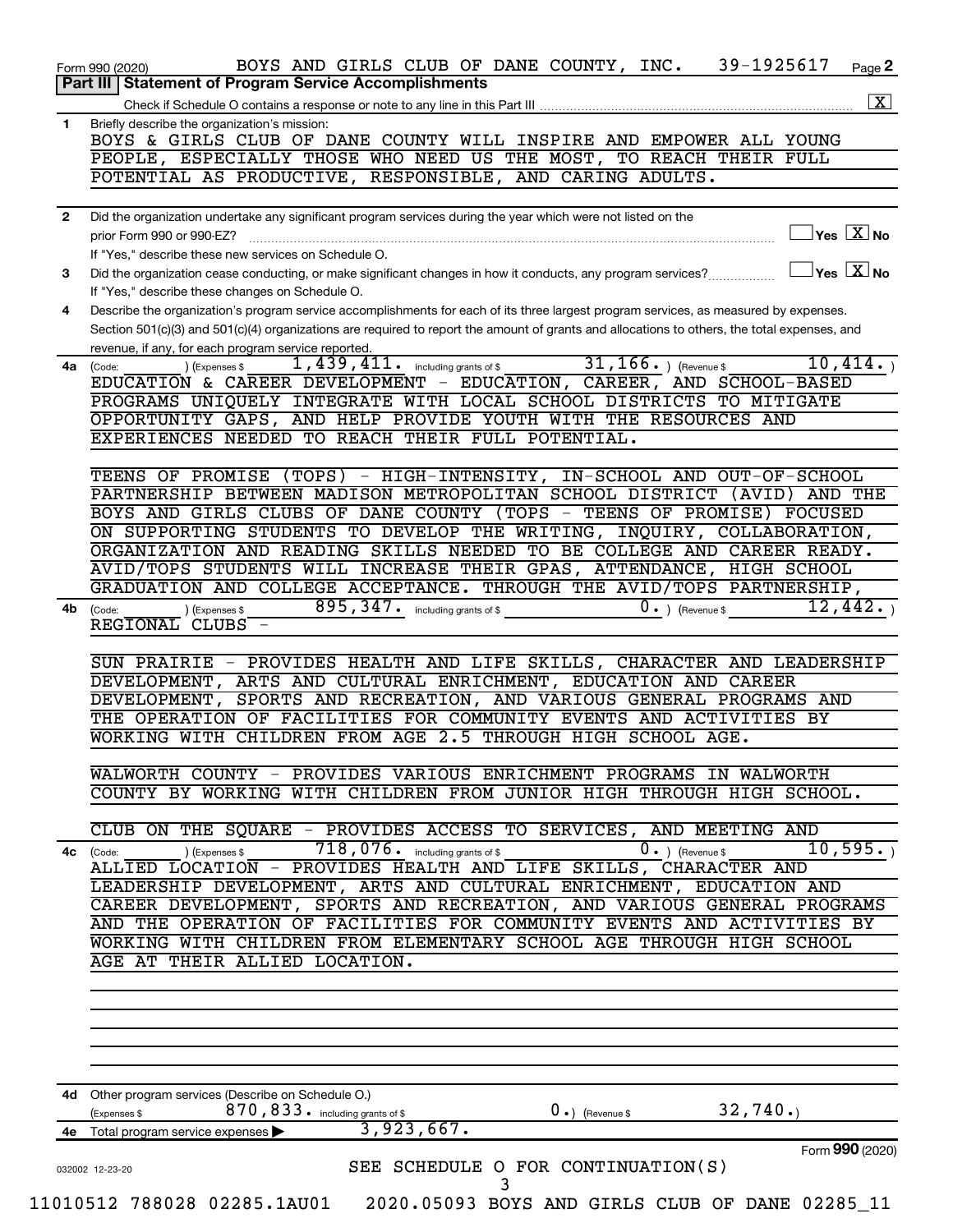|  | Form 990 (2020) |
|--|-----------------|

|     |                                                                                                                                                                                                                                 |                 | Yes                     | No                      |
|-----|---------------------------------------------------------------------------------------------------------------------------------------------------------------------------------------------------------------------------------|-----------------|-------------------------|-------------------------|
| 1.  | Is the organization described in section $501(c)(3)$ or $4947(a)(1)$ (other than a private foundation)?                                                                                                                         |                 |                         |                         |
|     | If "Yes," complete Schedule A                                                                                                                                                                                                   | 1               | x                       |                         |
| 2   |                                                                                                                                                                                                                                 | $\mathbf{2}$    | $\overline{\textbf{x}}$ |                         |
| 3   | Did the organization engage in direct or indirect political campaign activities on behalf of or in opposition to candidates for                                                                                                 |                 |                         |                         |
|     | public office? If "Yes," complete Schedule C, Part I                                                                                                                                                                            | 3               |                         | X.                      |
| 4   | Section 501(c)(3) organizations. Did the organization engage in lobbying activities, or have a section 501(h) election in effect                                                                                                | 4               |                         | x                       |
| 5   | Is the organization a section 501(c)(4), 501(c)(5), or 501(c)(6) organization that receives membership dues, assessments, or                                                                                                    |                 |                         |                         |
|     |                                                                                                                                                                                                                                 | 5               |                         | x                       |
| 6   | Did the organization maintain any donor advised funds or any similar funds or accounts for which donors have the right to                                                                                                       |                 |                         |                         |
|     | provide advice on the distribution or investment of amounts in such funds or accounts? If "Yes," complete Schedule D, Part I                                                                                                    | 6               |                         | x                       |
| 7   | Did the organization receive or hold a conservation easement, including easements to preserve open space,                                                                                                                       |                 |                         |                         |
|     |                                                                                                                                                                                                                                 | $\overline{7}$  |                         | x                       |
| 8   | Did the organization maintain collections of works of art, historical treasures, or other similar assets? If "Yes," complete<br>Schedule D, Part III <b>www.community.community.community.community.community.community.com</b> | 8               |                         | X.                      |
| 9   | Did the organization report an amount in Part X, line 21, for escrow or custodial account liability, serve as a custodian for                                                                                                   |                 |                         |                         |
|     | amounts not listed in Part X; or provide credit counseling, debt management, credit repair, or debt negotiation services?                                                                                                       | 9               | х                       |                         |
| 10  | Did the organization, directly or through a related organization, hold assets in donor-restricted endowments                                                                                                                    |                 |                         |                         |
|     |                                                                                                                                                                                                                                 | 10              | х                       |                         |
| 11  | If the organization's answer to any of the following questions is "Yes," then complete Schedule D, Parts VI, VII, VIII, IX, or X<br>as applicable.                                                                              |                 |                         |                         |
|     | a Did the organization report an amount for land, buildings, and equipment in Part X, line 10? If "Yes," complete Schedule D,                                                                                                   |                 |                         |                         |
|     | Part VI                                                                                                                                                                                                                         | 11a             | х                       |                         |
| b   | Did the organization report an amount for investments - other securities in Part X, line 12, that is 5% or more of its total                                                                                                    |                 |                         |                         |
|     |                                                                                                                                                                                                                                 | 11b             |                         | x                       |
|     | Did the organization report an amount for investments - program related in Part X, line 13, that is 5% or more of its total                                                                                                     | 11c             |                         | X.                      |
|     | d Did the organization report an amount for other assets in Part X, line 15, that is 5% or more of its total assets reported in                                                                                                 |                 |                         |                         |
|     |                                                                                                                                                                                                                                 | 11d             | х                       |                         |
|     |                                                                                                                                                                                                                                 | 11e             | X                       |                         |
| f   | Did the organization's separate or consolidated financial statements for the tax year include a footnote that addresses                                                                                                         |                 |                         |                         |
|     | the organization's liability for uncertain tax positions under FIN 48 (ASC 740)? If "Yes," complete Schedule D, Part X                                                                                                          | 11f             |                         | x                       |
|     | 12a Did the organization obtain separate, independent audited financial statements for the tax year? If "Yes," complete                                                                                                         | 12a             | х                       |                         |
|     | <b>b</b> Was the organization included in consolidated, independent audited financial statements for the tax year?                                                                                                              |                 |                         |                         |
|     | If "Yes," and if the organization answered "No" to line 12a, then completing Schedule D, Parts XI and XII is optional                                                                                                           | 12 <sub>b</sub> |                         | x                       |
| 13  | Is the organization a school described in section 170(b)(1)(A)(ii)? If "Yes," complete Schedule E                                                                                                                               | 13              |                         | $\overline{\text{x}}$   |
| 14a | Did the organization maintain an office, employees, or agents outside of the United States?                                                                                                                                     | 14a             |                         | x                       |
| b   | Did the organization have aggregate revenues or expenses of more than \$10,000 from grantmaking, fundraising, business,                                                                                                         |                 |                         |                         |
|     | investment, and program service activities outside the United States, or aggregate foreign investments valued at \$100,000                                                                                                      |                 |                         |                         |
|     |                                                                                                                                                                                                                                 | 14b             |                         | x                       |
| 15  | Did the organization report on Part IX, column (A), line 3, more than \$5,000 of grants or other assistance to or for any                                                                                                       |                 |                         |                         |
|     |                                                                                                                                                                                                                                 | 15              |                         | х                       |
| 16  | Did the organization report on Part IX, column (A), line 3, more than \$5,000 of aggregate grants or other assistance to                                                                                                        | 16              |                         | х                       |
| 17  | Did the organization report a total of more than \$15,000 of expenses for professional fundraising services on Part IX,                                                                                                         |                 |                         |                         |
|     |                                                                                                                                                                                                                                 | 17              |                         | x                       |
| 18  | Did the organization report more than \$15,000 total of fundraising event gross income and contributions on Part VIII, lines                                                                                                    |                 |                         |                         |
|     |                                                                                                                                                                                                                                 | 18              | x                       |                         |
| 19  | Did the organization report more than \$15,000 of gross income from gaming activities on Part VIII, line 9a? If "Yes,"                                                                                                          | 19              |                         | X                       |
| 20a |                                                                                                                                                                                                                                 | 20a             |                         | $\overline{\textbf{X}}$ |
| b   |                                                                                                                                                                                                                                 | 20b             |                         |                         |
| 21  | Did the organization report more than \$5,000 of grants or other assistance to any domestic organization or                                                                                                                     |                 |                         |                         |
|     | domestic government on Part IX, column (A), line 1? If "Yes," complete Schedule I, Parts I and II                                                                                                                               | 21              | х                       |                         |
|     | 032003 12-23-20                                                                                                                                                                                                                 |                 |                         | Form 990 (2020)         |

4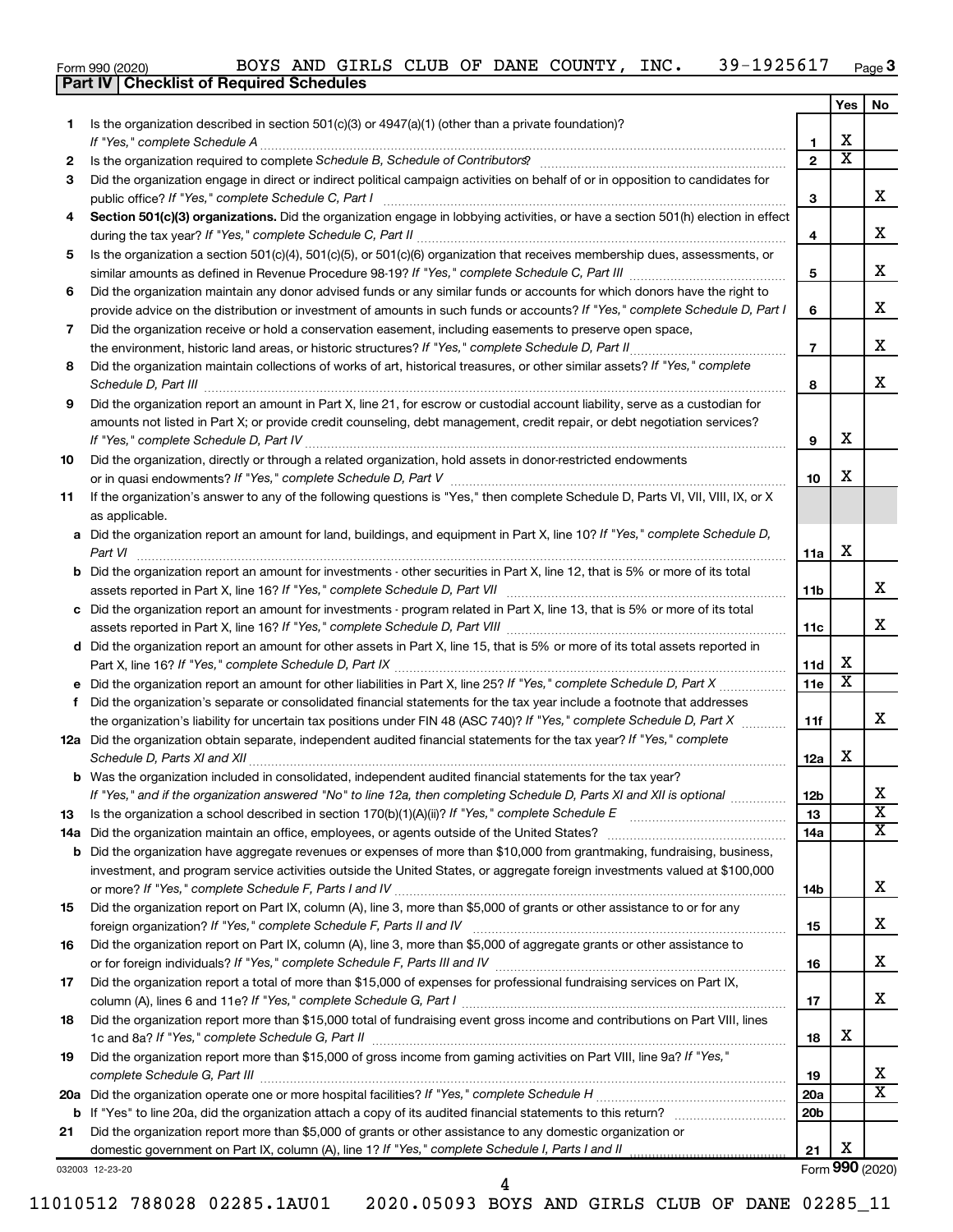| 1925617<br>INC.<br>DANE<br>AND<br>COUNTY<br>GIRLS<br>39–<br>CLUB<br>BOYS<br>OF<br>Form 990 (2020) | Page 4 |
|---------------------------------------------------------------------------------------------------|--------|
|---------------------------------------------------------------------------------------------------|--------|

*(continued)*

**Part IV Checklist of Required Schedules**

|                                             |                                                                                                                                                                                                                                                                                    |                 | Yes                     | No |
|---------------------------------------------|------------------------------------------------------------------------------------------------------------------------------------------------------------------------------------------------------------------------------------------------------------------------------------|-----------------|-------------------------|----|
| 22                                          | Did the organization report more than \$5,000 of grants or other assistance to or for domestic individuals on                                                                                                                                                                      | 22              | X                       |    |
| 23                                          | Did the organization answer "Yes" to Part VII, Section A, line 3, 4, or 5 about compensation of the organization's current                                                                                                                                                         |                 |                         |    |
|                                             | and former officers, directors, trustees, key employees, and highest compensated employees? If "Yes," complete<br>Schedule J <b>www.communications.communications.communications.com</b>                                                                                           | 23              | х                       |    |
|                                             | 24a Did the organization have a tax-exempt bond issue with an outstanding principal amount of more than \$100,000 as of the                                                                                                                                                        |                 |                         |    |
|                                             | last day of the year, that was issued after December 31, 2002? If "Yes," answer lines 24b through 24d and complete                                                                                                                                                                 | 24a             |                         |    |
|                                             |                                                                                                                                                                                                                                                                                    | 24b             |                         |    |
|                                             | c Did the organization maintain an escrow account other than a refunding escrow at any time during the year to defease                                                                                                                                                             | 24c             |                         |    |
|                                             |                                                                                                                                                                                                                                                                                    | 24d             |                         |    |
|                                             | 25a Section 501(c)(3), 501(c)(4), and 501(c)(29) organizations. Did the organization engage in an excess benefit                                                                                                                                                                   |                 |                         |    |
|                                             |                                                                                                                                                                                                                                                                                    | 25a             |                         |    |
|                                             | <b>b</b> Is the organization aware that it engaged in an excess benefit transaction with a disqualified person in a prior year, and<br>that the transaction has not been reported on any of the organization's prior Forms 990 or 990-EZ? If "Yes," complete<br>Schedule L, Part I | 25b             |                         |    |
| 26                                          | Did the organization report any amount on Part X, line 5 or 22, for receivables from or payables to any current                                                                                                                                                                    |                 |                         |    |
|                                             | or former officer, director, trustee, key employee, creator or founder, substantial contributor, or 35%                                                                                                                                                                            |                 |                         |    |
|                                             |                                                                                                                                                                                                                                                                                    | 26              |                         |    |
| 27                                          | Did the organization provide a grant or other assistance to any current or former officer, director, trustee, key employee,                                                                                                                                                        |                 |                         |    |
|                                             | creator or founder, substantial contributor or employee thereof, a grant selection committee member, or to a 35% controlled                                                                                                                                                        |                 |                         |    |
|                                             | entity (including an employee thereof) or family member of any of these persons? If "Yes," complete Schedule L, Part III.                                                                                                                                                          | 27              |                         |    |
| 28                                          | Was the organization a party to a business transaction with one of the following parties (see Schedule L, Part IV<br>instructions, for applicable filing thresholds, conditions, and exceptions):                                                                                  |                 |                         |    |
|                                             | a A current or former officer, director, trustee, key employee, creator or founder, or substantial contributor? If                                                                                                                                                                 | 28a             |                         |    |
|                                             |                                                                                                                                                                                                                                                                                    | 28b             |                         |    |
|                                             | c A 35% controlled entity of one or more individuals and/or organizations described in lines 28a or 28b?/f                                                                                                                                                                         | 28c             |                         |    |
| 29                                          |                                                                                                                                                                                                                                                                                    | 29              | $\overline{\textbf{x}}$ |    |
| 30                                          | Did the organization receive contributions of art, historical treasures, or other similar assets, or qualified conservation                                                                                                                                                        | 30              |                         |    |
| 31                                          | Did the organization liquidate, terminate, or dissolve and cease operations? If "Yes," complete Schedule N, Part I                                                                                                                                                                 | 31              |                         |    |
| 32                                          | Did the organization sell, exchange, dispose of, or transfer more than 25% of its net assets? If "Yes," complete                                                                                                                                                                   |                 |                         |    |
|                                             |                                                                                                                                                                                                                                                                                    |                 |                         |    |
|                                             |                                                                                                                                                                                                                                                                                    | 32              |                         |    |
|                                             | Did the organization own 100% of an entity disregarded as separate from the organization under Regulations                                                                                                                                                                         | 33              |                         |    |
|                                             | Was the organization related to any tax-exempt or taxable entity? If "Yes," complete Schedule R, Part II, III, or IV, and                                                                                                                                                          |                 |                         |    |
|                                             | Part V, line 1                                                                                                                                                                                                                                                                     | 34              | X                       |    |
|                                             | b If "Yes" to line 35a, did the organization receive any payment from or engage in any transaction with a controlled entity                                                                                                                                                        | 35a             |                         |    |
|                                             |                                                                                                                                                                                                                                                                                    | 35 <sub>b</sub> |                         |    |
|                                             | Section 501(c)(3) organizations. Did the organization make any transfers to an exempt non-charitable related organization?                                                                                                                                                         | 36              |                         |    |
|                                             | Did the organization conduct more than 5% of its activities through an entity that is not a related organization<br>and that is treated as a partnership for federal income tax purposes? If "Yes," complete Schedule R, Part VI                                                   | 37              |                         |    |
|                                             | Did the organization complete Schedule O and provide explanations in Schedule O for Part VI, lines 11b and 19?                                                                                                                                                                     | 38              | X                       |    |
|                                             |                                                                                                                                                                                                                                                                                    |                 |                         |    |
|                                             | Check if Schedule O contains a response or note to any line in this Part V [11] [12] manument contains a response or note to any line in this Part V [11] manument contains a response or note to any line in this Part V [12]                                                     |                 |                         |    |
| 33<br>34<br>36<br>37<br>38<br><b>Part V</b> | 67                                                                                                                                                                                                                                                                                 |                 | <b>Yes</b>              |    |
|                                             | 0                                                                                                                                                                                                                                                                                  |                 |                         |    |
|                                             |                                                                                                                                                                                                                                                                                    |                 |                         |    |
|                                             | c Did the organization comply with backup withholding rules for reportable payments to vendors and reportable gaming                                                                                                                                                               | 1c              |                         |    |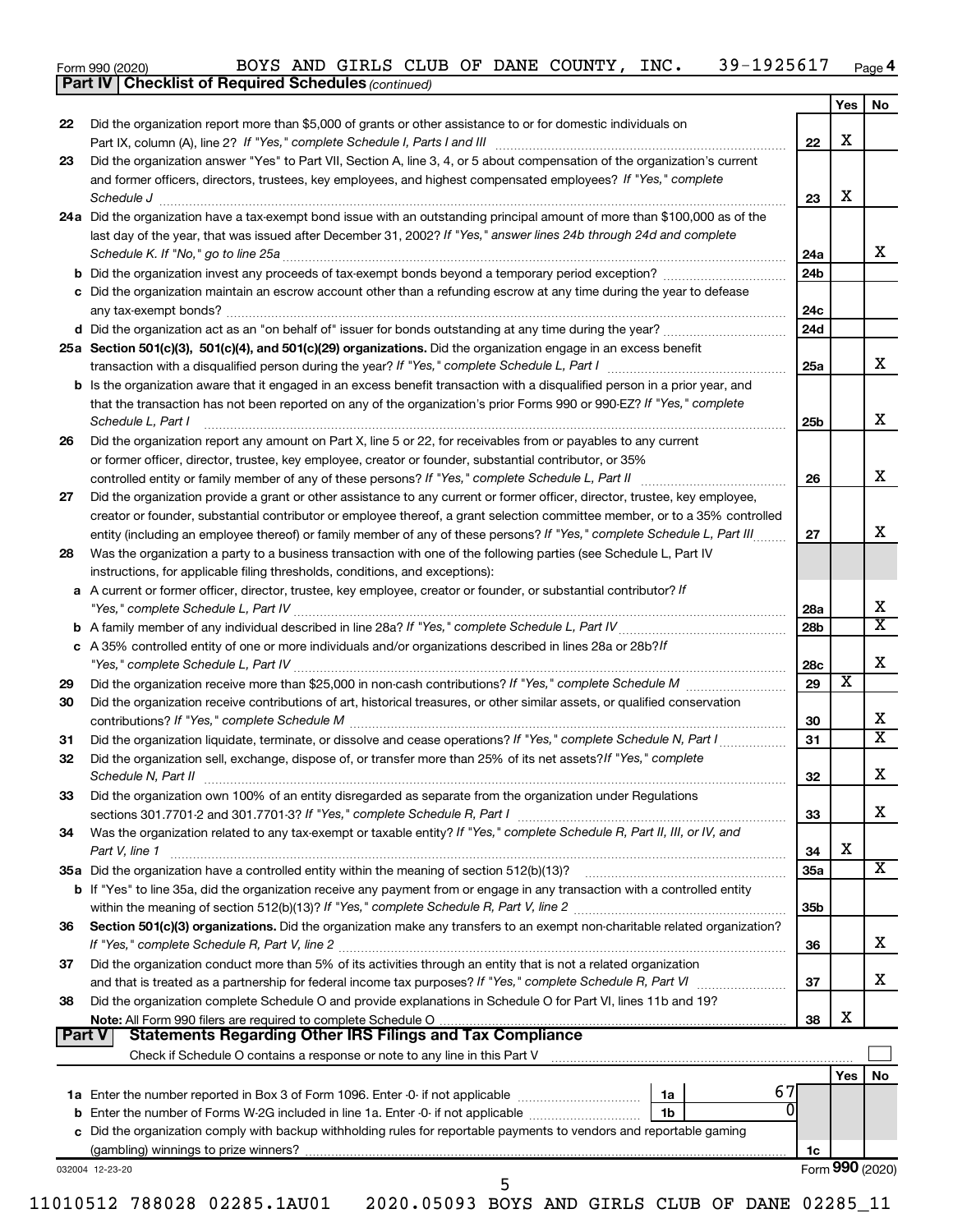| Form 990 (2020) |                                                                                     |  |  | BOYS AND GIRLS CLUB OF DANE COUNTY, INC. | 39-1925617 | Page $5$ |
|-----------------|-------------------------------------------------------------------------------------|--|--|------------------------------------------|------------|----------|
|                 | <b>Part V</b> Statements Regarding Other IRS Filings and Tax Compliance (continued) |  |  |                                          |            |          |

| <b>Part V</b> | Statements Regarding Other IRS Filings and Tax Compliance (continued)                                                                           |                |     |                              |
|---------------|-------------------------------------------------------------------------------------------------------------------------------------------------|----------------|-----|------------------------------|
|               |                                                                                                                                                 |                | Yes | No                           |
|               | 2a Enter the number of employees reported on Form W-3, Transmittal of Wage and Tax Statements,                                                  |                |     |                              |
|               | 131<br>filed for the calendar year ending with or within the year covered by this return<br>2a                                                  |                |     |                              |
|               | b If at least one is reported on line 2a, did the organization file all required federal employment tax returns?                                | 2 <sub>b</sub> | x   |                              |
|               |                                                                                                                                                 |                |     |                              |
|               | 3a Did the organization have unrelated business gross income of \$1,000 or more during the year?                                                | 3a             |     | x                            |
|               |                                                                                                                                                 | 3b             |     |                              |
|               | 4a At any time during the calendar year, did the organization have an interest in, or a signature or other authority over, a                    |                |     |                              |
|               | financial account in a foreign country (such as a bank account, securities account, or other financial account)?                                | 4a             |     | x                            |
|               | <b>b</b> If "Yes," enter the name of the foreign country $\blacktriangleright$                                                                  |                |     |                              |
|               | See instructions for filing requirements for FinCEN Form 114, Report of Foreign Bank and Financial Accounts (FBAR).                             |                |     |                              |
|               |                                                                                                                                                 | 5a             |     | x                            |
| b             |                                                                                                                                                 | 5b             |     | $\overline{\mathbf{X}}$      |
| с             |                                                                                                                                                 | 5с             |     |                              |
|               | 6a Does the organization have annual gross receipts that are normally greater than \$100,000, and did the organization solicit                  |                |     |                              |
|               |                                                                                                                                                 | 6a             |     | x                            |
|               | <b>b</b> If "Yes," did the organization include with every solicitation an express statement that such contributions or gifts                   |                |     |                              |
|               |                                                                                                                                                 | 6b             |     |                              |
| 7             | Organizations that may receive deductible contributions under section 170(c).                                                                   |                |     |                              |
| a             | Did the organization receive a payment in excess of \$75 made partly as a contribution and partly for goods and services provided to the payor? | 7a             |     | х                            |
| b             |                                                                                                                                                 | 7b             |     |                              |
| с             | Did the organization sell, exchange, or otherwise dispose of tangible personal property for which it was required                               |                |     |                              |
|               |                                                                                                                                                 | 7c             |     | х                            |
| d             | 7d                                                                                                                                              |                |     |                              |
| е             | Did the organization receive any funds, directly or indirectly, to pay premiums on a personal benefit contract?                                 | 7е             |     | x<br>$\overline{\textbf{x}}$ |
| f.            |                                                                                                                                                 | 7f             |     |                              |
| g             | If the organization received a contribution of qualified intellectual property, did the organization file Form 8899 as required?                | 7g             |     |                              |
| h             | If the organization received a contribution of cars, boats, airplanes, or other vehicles, did the organization file a Form 1098-C?              | 7h             |     |                              |
| 8             | Sponsoring organizations maintaining donor advised funds. Did a donor advised fund maintained by the                                            |                |     |                              |
|               | Sponsoring organizations maintaining donor advised funds.                                                                                       | 8              |     |                              |
| 9<br>а        | Did the sponsoring organization make any taxable distributions under section 4966?                                                              | 9а             |     |                              |
| b             |                                                                                                                                                 | 9b             |     |                              |
| 10            | Section 501(c)(7) organizations. Enter:                                                                                                         |                |     |                              |
|               | 10a                                                                                                                                             |                |     |                              |
|               | b Gross receipts, included on Form 990, Part VIII, line 12, for public use of club facilities<br>10 <sub>b</sub>                                |                |     |                              |
| 11            | Section 501(c)(12) organizations. Enter:                                                                                                        |                |     |                              |
|               | 11a                                                                                                                                             |                |     |                              |
|               | <b>b</b> Gross income from other sources (Do not net amounts due or paid to other sources against                                               |                |     |                              |
|               | 11b                                                                                                                                             |                |     |                              |
|               | 12a Section 4947(a)(1) non-exempt charitable trusts. Is the organization filing Form 990 in lieu of Form 1041?                                  | 12a            |     |                              |
|               | 12 <sub>b</sub><br>b If "Yes," enter the amount of tax-exempt interest received or accrued during the year                                      |                |     |                              |
| 13            | Section 501(c)(29) qualified nonprofit health insurance issuers.                                                                                |                |     |                              |
|               | a Is the organization licensed to issue qualified health plans in more than one state?                                                          | 1За            |     |                              |
|               | Note: See the instructions for additional information the organization must report on Schedule O.                                               |                |     |                              |
|               | <b>b</b> Enter the amount of reserves the organization is required to maintain by the states in which the                                       |                |     |                              |
|               | 13 <sub>b</sub>                                                                                                                                 |                |     |                              |
|               | 13с                                                                                                                                             |                |     |                              |
|               | 14a Did the organization receive any payments for indoor tanning services during the tax year?                                                  | 14a            |     | x                            |
|               | <b>b</b> If "Yes," has it filed a Form 720 to report these payments? If "No," provide an explanation on Schedule O                              | 14b            |     |                              |
| 15            | Is the organization subject to the section 4960 tax on payment(s) of more than \$1,000,000 in remuneration or                                   |                |     |                              |
|               | excess parachute payment(s) during the year?                                                                                                    | 15             |     | X                            |
|               | If "Yes," see instructions and file Form 4720, Schedule N.                                                                                      |                |     |                              |
| 16            | Is the organization an educational institution subject to the section 4968 excise tax on net investment income?                                 | 16             |     | X                            |
|               | If "Yes," complete Form 4720, Schedule O.                                                                                                       |                |     |                              |

032005 12-23-20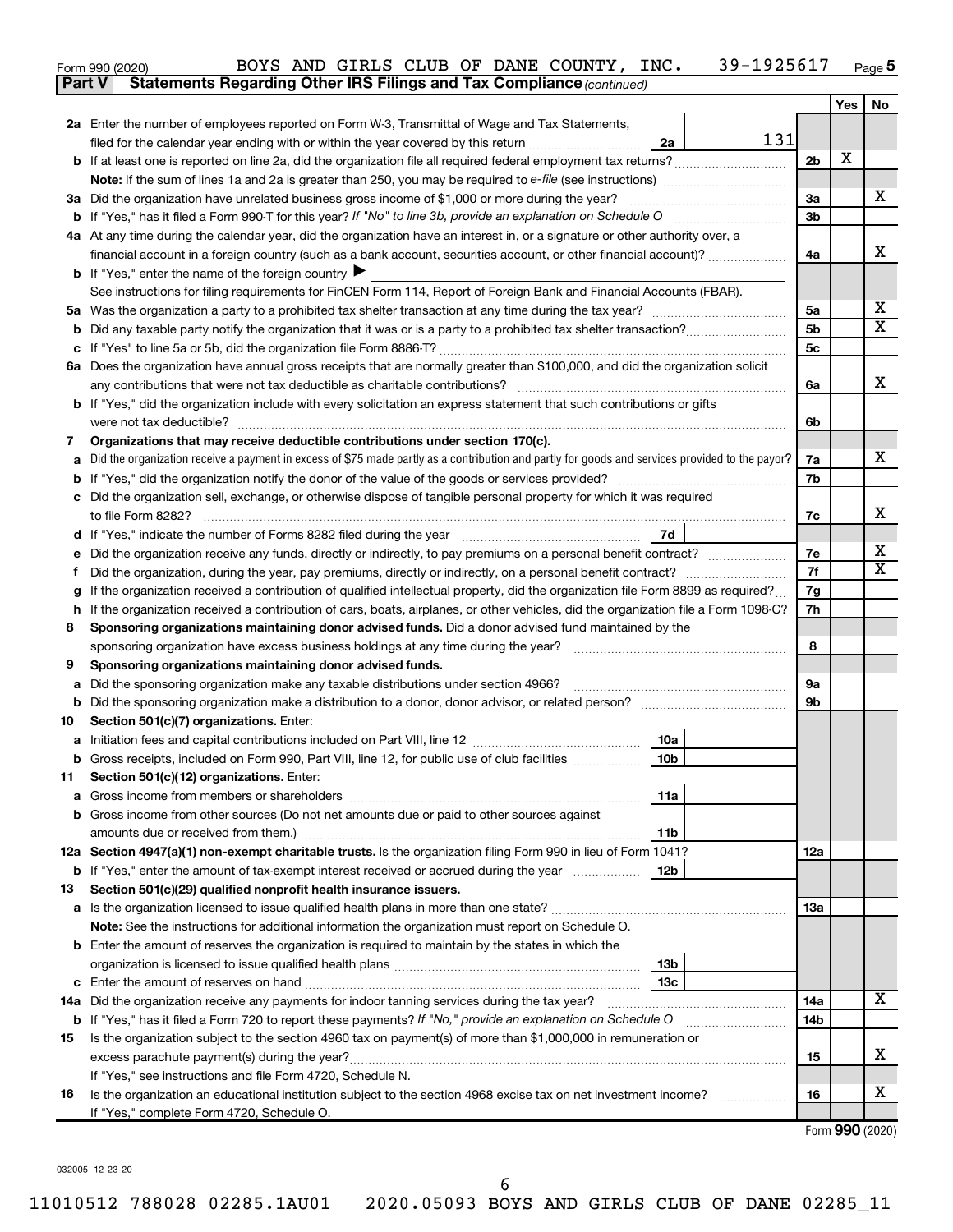| Form 990 (2020) |  |
|-----------------|--|
|-----------------|--|

#### Form 990 (2020) Page BOYS AND GIRLS CLUB OF DANE COUNTY, INC. 39-1925617

**6**

| Part VI   Governance, Management, and Disclosure For each "Yes" response to lines 2 through 7b below, and for a "No" response |
|-------------------------------------------------------------------------------------------------------------------------------|
| to line 8a, 8b, or 10b below, describe the circumstances, processes, or changes on Schedule O. See instructions.              |

|     | Check if Schedule O contains a response or note to any line in this Part VI [1] [1] [1] [1] [1] [1] [1] [1] [1                                                                                                                |    |  |    |                 |                         | $\mathbf{X}$ |
|-----|-------------------------------------------------------------------------------------------------------------------------------------------------------------------------------------------------------------------------------|----|--|----|-----------------|-------------------------|--------------|
|     | <b>Section A. Governing Body and Management</b>                                                                                                                                                                               |    |  |    |                 |                         |              |
|     |                                                                                                                                                                                                                               |    |  | 29 |                 | Yes                     | No           |
|     | 1a Enter the number of voting members of the governing body at the end of the tax year<br>If there are material differences in voting rights among members of the governing body, or if the governing                         | 1a |  |    |                 |                         |              |
|     |                                                                                                                                                                                                                               |    |  |    |                 |                         |              |
|     | body delegated broad authority to an executive committee or similar committee, explain on Schedule O.                                                                                                                         |    |  | 29 |                 |                         |              |
| b   | Enter the number of voting members included on line 1a, above, who are independent                                                                                                                                            | 1b |  |    |                 |                         |              |
| 2   | Did any officer, director, trustee, or key employee have a family relationship or a business relationship with any other                                                                                                      |    |  |    |                 |                         |              |
|     | officer, director, trustee, or key employee?                                                                                                                                                                                  |    |  |    | $\mathbf{2}$    |                         |              |
| 3   | Did the organization delegate control over management duties customarily performed by or under the direct supervision                                                                                                         |    |  |    |                 |                         |              |
|     |                                                                                                                                                                                                                               |    |  |    | 3               |                         |              |
| 4   | Did the organization make any significant changes to its governing documents since the prior Form 990 was filed?                                                                                                              |    |  |    | $\overline{4}$  | $\overline{\text{x}}$   |              |
| 5   |                                                                                                                                                                                                                               |    |  |    | 5               |                         |              |
| 6   |                                                                                                                                                                                                                               |    |  |    | 6               |                         |              |
| 7a  | Did the organization have members, stockholders, or other persons who had the power to elect or appoint one or                                                                                                                |    |  |    |                 |                         |              |
|     |                                                                                                                                                                                                                               |    |  |    | 7a              |                         |              |
| b   | Are any governance decisions of the organization reserved to (or subject to approval by) members, stockholders, or                                                                                                            |    |  |    |                 |                         |              |
|     |                                                                                                                                                                                                                               |    |  |    | 7b              |                         |              |
| 8   | Did the organization contemporaneously document the meetings held or written actions undertaken during the year by the following:                                                                                             |    |  |    |                 |                         |              |
| а   |                                                                                                                                                                                                                               |    |  |    | 8а              | х                       |              |
| b   |                                                                                                                                                                                                                               |    |  |    | 8b              | $\overline{\textbf{x}}$ |              |
| 9   | Is there any officer, director, trustee, or key employee listed in Part VII, Section A, who cannot be reached at the                                                                                                          |    |  |    |                 |                         |              |
|     |                                                                                                                                                                                                                               |    |  |    | 9               |                         |              |
|     | <b>Section B. Policies</b> (This Section B requests information about policies not required by the Internal Revenue Code.)                                                                                                    |    |  |    |                 |                         |              |
|     |                                                                                                                                                                                                                               |    |  |    |                 | Yes                     |              |
|     |                                                                                                                                                                                                                               |    |  |    | 10a             |                         |              |
|     | <b>b</b> If "Yes," did the organization have written policies and procedures governing the activities of such chapters, affiliates,                                                                                           |    |  |    |                 |                         |              |
|     |                                                                                                                                                                                                                               |    |  |    | 10 <sub>b</sub> |                         |              |
|     | 11a Has the organization provided a complete copy of this Form 990 to all members of its governing body before filing the form?                                                                                               |    |  |    | 11a             | X                       |              |
|     | <b>b</b> Describe in Schedule O the process, if any, used by the organization to review this Form 990.                                                                                                                        |    |  |    |                 |                         |              |
| 12a |                                                                                                                                                                                                                               |    |  |    | 12a             | х                       |              |
| b   | Were officers, directors, or trustees, and key employees required to disclose annually interests that could give rise to conflicts?                                                                                           |    |  |    | 12 <sub>b</sub> | $\overline{\mathbf{X}}$ |              |
|     | Did the organization regularly and consistently monitor and enforce compliance with the policy? If "Yes," describe                                                                                                            |    |  |    |                 |                         |              |
| с   |                                                                                                                                                                                                                               |    |  |    | 12c             | Х                       |              |
| 13  |                                                                                                                                                                                                                               |    |  |    | 13              | $\overline{\mathbf{X}}$ |              |
|     |                                                                                                                                                                                                                               |    |  |    |                 | $\overline{\mathbf{X}}$ |              |
| 14  | Did the organization have a written document retention and destruction policy? [11] manufaction manufaction in                                                                                                                |    |  |    | 14              |                         |              |
| 15  | Did the process for determining compensation of the following persons include a review and approval by independent                                                                                                            |    |  |    |                 |                         |              |
|     | persons, comparability data, and contemporaneous substantiation of the deliberation and decision?                                                                                                                             |    |  |    |                 |                         |              |
| а   | The organization's CEO, Executive Director, or top management official [111] [11] manument content of the organization's CEO, Executive Director, or top management official [11] manument content of the organization of the |    |  |    | 15a             | х                       |              |
|     |                                                                                                                                                                                                                               |    |  |    | 15 <sub>b</sub> | $\overline{\textbf{x}}$ |              |
|     | If "Yes" to line 15a or 15b, describe the process in Schedule O (see instructions).                                                                                                                                           |    |  |    |                 |                         |              |
|     | 16a Did the organization invest in, contribute assets to, or participate in a joint venture or similar arrangement with a                                                                                                     |    |  |    |                 |                         |              |
|     | taxable entity during the year?                                                                                                                                                                                               |    |  |    | 16a             |                         |              |
|     | b If "Yes," did the organization follow a written policy or procedure requiring the organization to evaluate its participation                                                                                                |    |  |    |                 |                         |              |
|     | in joint venture arrangements under applicable federal tax law, and take steps to safeguard the organization's                                                                                                                |    |  |    |                 |                         |              |
|     | exempt status with respect to such arrangements?                                                                                                                                                                              |    |  |    | 16b             |                         |              |
|     | <b>Section C. Disclosure</b>                                                                                                                                                                                                  |    |  |    |                 |                         |              |
| 17  | List the states with which a copy of this Form 990 is required to be filed $\blacktriangleright\texttt{WI}$                                                                                                                   |    |  |    |                 |                         |              |
| 18  | Section 6104 requires an organization to make its Forms 1023 (1024 or 1024-A, if applicable), 990, and 990-T (Section 501(c)(3)s only) available                                                                              |    |  |    |                 |                         |              |
|     | for public inspection. Indicate how you made these available. Check all that apply.                                                                                                                                           |    |  |    |                 |                         |              |
|     | $\lfloor x \rfloor$ Upon request<br>Another's website<br>Other (explain on Schedule O)<br>Own website                                                                                                                         |    |  |    |                 |                         |              |
|     | Describe on Schedule O whether (and if so, how) the organization made its governing documents, conflict of interest policy, and financial                                                                                     |    |  |    |                 |                         |              |
| 19  |                                                                                                                                                                                                                               |    |  |    |                 |                         |              |
|     | statements available to the public during the tax year.                                                                                                                                                                       |    |  |    |                 |                         |              |
| 20  |                                                                                                                                                                                                                               |    |  |    |                 |                         |              |
|     | State the name, address, and telephone number of the person who possesses the organization's books and records<br>KELLY KLEVEN - $(608) 661-4726$                                                                             |    |  |    |                 |                         |              |
|     | 53713-2334<br>1818 W BELTLINE HWY,<br>MADISON, WI                                                                                                                                                                             |    |  |    |                 |                         |              |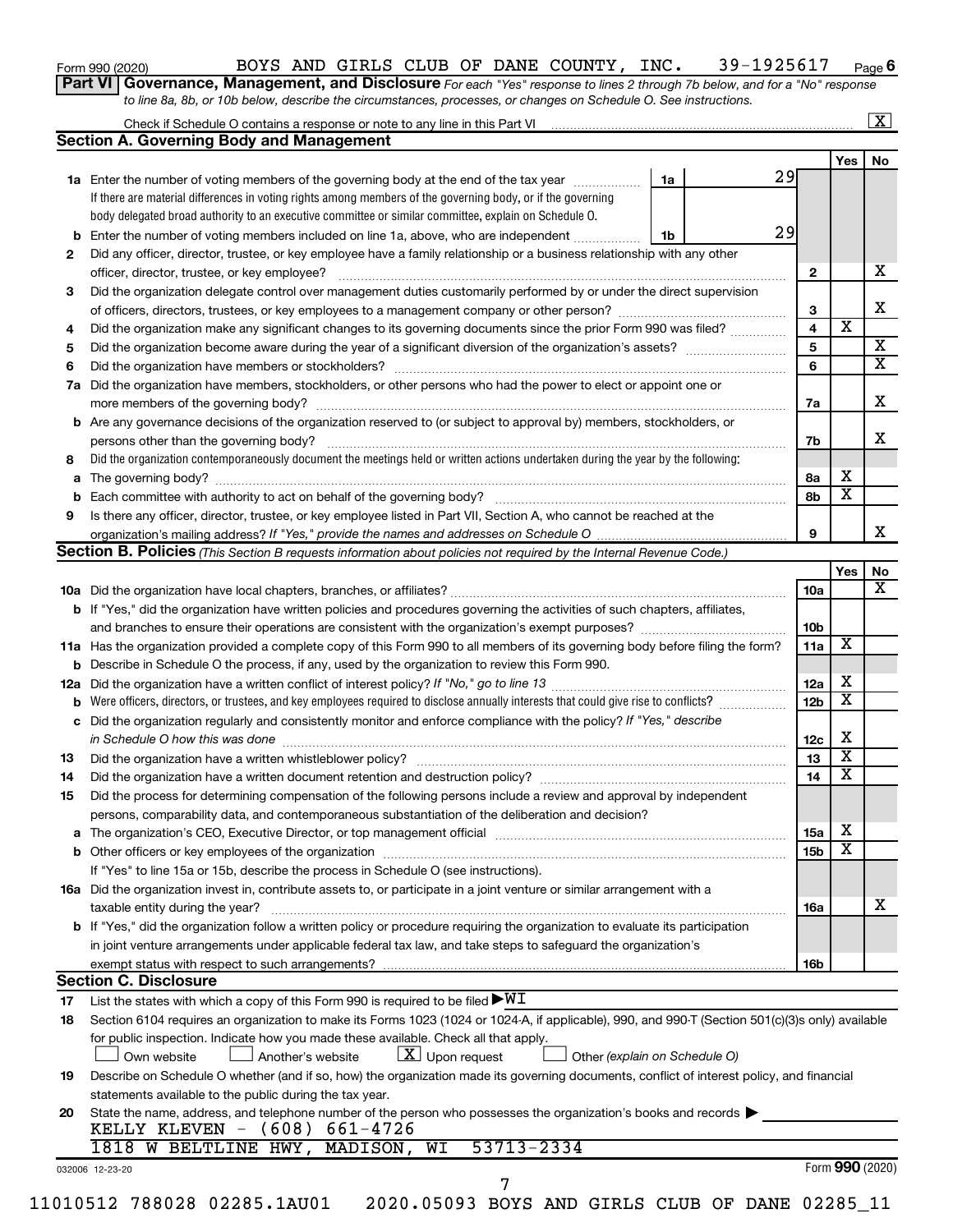Form 990 (2020) Page BOYS AND GIRLS CLUB OF DANE COUNTY, INC. 39-1925617

| Part VII Compensation of Officers, Directors, Trustees, Key Employees, Highest Compensated |  |  |
|--------------------------------------------------------------------------------------------|--|--|
| <b>Employees, and Independent Contractors</b>                                              |  |  |

Check if Schedule O contains a response or note to any line in this Part VII

**Section A. Officers, Directors, Trustees, Key Employees, and Highest Compensated Employees**

**1a**  Complete this table for all persons required to be listed. Report compensation for the calendar year ending with or within the organization's tax year.  $\bullet$  List all of the organization's current officers, directors, trustees (whether individuals or organizations), regardless of amount of compensation.

Enter -0- in columns (D), (E), and (F) if no compensation was paid.

**•** List all of the organization's current key employees, if any. See instructions for definition of "key employee."

• List the organization's five *current* highest compensated employees (other than an officer, director, trustee, or key employee) who received reportable compensation (Box 5 of Form W-2 and/or Box 7 of Form 1099-MISC) of more than \$100,000 from the organization and any related organizations.

 $\bullet$  List all of the organization's former officers, key employees, and highest compensated employees who received more than \$100,000 of reportable compensation from the organization and any related organizations.

**•** List all of the organization's former directors or trustees that received, in the capacity as a former director or trustee of the organization, more than \$10,000 of reportable compensation from the organization and any related organizations.

See instructions for the order in which to list the persons above.

Check this box if neither the organization nor any related organization compensated any current officer, director, or trustee.  $\Box$ 

| (A)                          | (B)                      | (C)                                     |                                 |             |              |                                   | (D)        | (F)             |                 |                             |
|------------------------------|--------------------------|-----------------------------------------|---------------------------------|-------------|--------------|-----------------------------------|------------|-----------------|-----------------|-----------------------------|
| Name and title               | Average                  | Position<br>(do not check more than one |                                 |             |              |                                   | Reportable | Reportable      | Estimated       |                             |
|                              | hours per                |                                         | box, unless person is both an   |             |              |                                   |            | compensation    | compensation    | amount of                   |
|                              | week                     |                                         | officer and a director/trustee) |             |              |                                   |            | from            | from related    | other                       |
|                              | (list any                |                                         |                                 |             |              |                                   |            | the             | organizations   | compensation                |
|                              | hours for                |                                         |                                 |             |              |                                   |            | organization    | (W-2/1099-MISC) | from the                    |
|                              | related<br>organizations |                                         |                                 |             |              |                                   |            | (W-2/1099-MISC) |                 | organization<br>and related |
|                              | below                    |                                         |                                 |             |              |                                   |            |                 |                 | organizations               |
|                              | line)                    | ndividual trustee or director           | nstitutional trustee            | Officer     | key employee | Highest compensated<br>  employee | Former     |                 |                 |                             |
| MICHAEL JOHNSON<br>(1)       | 40.00                    |                                         |                                 |             |              |                                   |            |                 |                 |                             |
| PRESIDENT & CEO              |                          |                                         |                                 | $\mathbf X$ |              |                                   |            | 253,045.        | $\mathbf 0$ .   | 49,951.                     |
| <b>SARAH GHEE</b><br>(2)     | 40.00                    |                                         |                                 |             |              |                                   |            |                 |                 |                             |
| VP & CHIEF OPERATING OFFICER |                          |                                         |                                 | $\mathbf X$ |              |                                   |            | 125,606.        | $\mathbf 0$ .   | 5,760.                      |
| KELLY KLEVEN<br>(3)          | 40.00                    |                                         |                                 |             |              |                                   |            |                 |                 |                             |
| VP OF FINANCE                |                          |                                         |                                 | X           |              |                                   |            | 89,283.         | $\mathbf 0$ .   | 19,663.                     |
| DR. LESLIE PETTY<br>(4)      | 1.00                     |                                         |                                 |             |              |                                   |            |                 |                 |                             |
| FIRST CHAIR                  |                          | $\mathbf X$                             |                                 | $\mathbf X$ |              |                                   |            | $\mathbf 0$ .   | $\mathbf 0$ .   | $\mathbf 0$ .               |
| (5)<br>TERRY BOLZ            | 1.00                     |                                         |                                 |             |              |                                   |            |                 |                 |                             |
| VICE CHAIR                   |                          | X                                       |                                 | X           |              |                                   |            | $\mathbf 0$     | $\mathbf 0$     | $\mathbf 0$ .               |
| <b>BOB WALKOWIAK</b><br>(6)  | 1.00                     |                                         |                                 |             |              |                                   |            |                 |                 |                             |
| TREASURER                    |                          | $\mathbf X$                             |                                 | $\mathbf X$ |              |                                   |            | $\mathbf 0$ .   | $\mathbf 0$ .   | $\mathbf 0$ .               |
| (7)<br>RICHARD HEINEMANN     | 1.00                     |                                         |                                 |             |              |                                   |            |                 |                 |                             |
| <b>SECRETARY</b>             |                          | $\mathbf X$                             |                                 | X           |              |                                   |            | $\mathbf 0$ .   | $\mathbf 0$ .   | $\mathbf 0$ .               |
| AARON OLSON<br>(8)           | 1.00                     |                                         |                                 |             |              |                                   |            |                 |                 |                             |
| <b>DIRECTOR</b>              |                          | $\mathbf X$                             |                                 |             |              |                                   |            | $\mathbf 0$ .   | $\mathbf 0$ .   | $\mathbf 0$ .               |
| <b>ANTHONY HUDSON</b><br>(9) | 1.00                     |                                         |                                 |             |              |                                   |            |                 |                 |                             |
| <b>DIRECTOR</b>              |                          | $\mathbf X$                             |                                 |             |              |                                   |            | $\mathbf 0$ .   | $\mathbf 0$ .   | $\mathbf 0$ .               |
| (10) ASTRID VACCARO          | 1.00                     |                                         |                                 |             |              |                                   |            |                 |                 |                             |
| <b>DIRECTOR</b>              |                          | $\mathbf X$                             |                                 |             |              |                                   |            | $\mathbf 0$ .   | $\mathbf 0$ .   | 0.                          |
| (11) BETH KORTH              | 1.00                     |                                         |                                 |             |              |                                   |            |                 |                 |                             |
| <b>DIRECTOR</b>              |                          | $\mathbf x$                             |                                 |             |              |                                   |            | 0.              | $\mathbf 0$ .   | $\mathbf 0$ .               |
| (12) CARL KUGLER             | 1.00                     |                                         |                                 |             |              |                                   |            |                 |                 |                             |
| <b>DIRECTOR</b>              |                          | X                                       |                                 |             |              |                                   |            | 0.              | $\mathbf 0$ .   | $\mathbf 0$ .               |
| (13) CHRIS FORTUNE           | 1.00                     |                                         |                                 |             |              |                                   |            |                 |                 |                             |
| <b>DIRECTOR</b>              |                          | $\mathbf x$                             |                                 |             |              |                                   |            | 0.              | $\mathbf 0$ .   | $\mathbf 0$ .               |
| (14) CRAIG PARSONS           | 1.00                     |                                         |                                 |             |              |                                   |            |                 |                 |                             |
| <b>DIRECTOR</b>              |                          | X                                       |                                 |             |              |                                   |            | $\mathbf 0$ .   | 0.              | $\mathbf 0$ .               |
| (15) DWAYNE MADDOX           | 1.00                     |                                         |                                 |             |              |                                   |            |                 |                 |                             |
| <b>DIRECTOR</b>              |                          | $\mathbf X$                             |                                 |             |              |                                   |            | $\mathbf 0$ .   | $\mathbf 0$ .   | $\mathbf 0$ .               |
| (16) JACK MCKENZIE           | 1.00                     |                                         |                                 |             |              |                                   |            |                 |                 |                             |
| <b>DIRECTOR</b>              |                          | $\mathbf X$                             |                                 |             |              |                                   |            | $\mathbf 0$ .   | $\mathbf 0$ .   | $\mathbf 0$ .               |
| (17) JASMINE ZAPATA          | 1.00                     |                                         |                                 |             |              |                                   |            |                 |                 |                             |
| <b>DIRECTOR</b>              |                          | $\mathbf X$                             |                                 |             |              |                                   |            | 0.              | $\mathbf 0$ .   | 0.                          |
| 032007 12-23-20              |                          |                                         |                                 |             |              |                                   |            |                 |                 | Form 990 (2020)             |

11010512 788028 02285.1AU01 2020.05093 BOYS AND GIRLS CLUB OF DANE 02285\_11

8

**7**

 $\Box$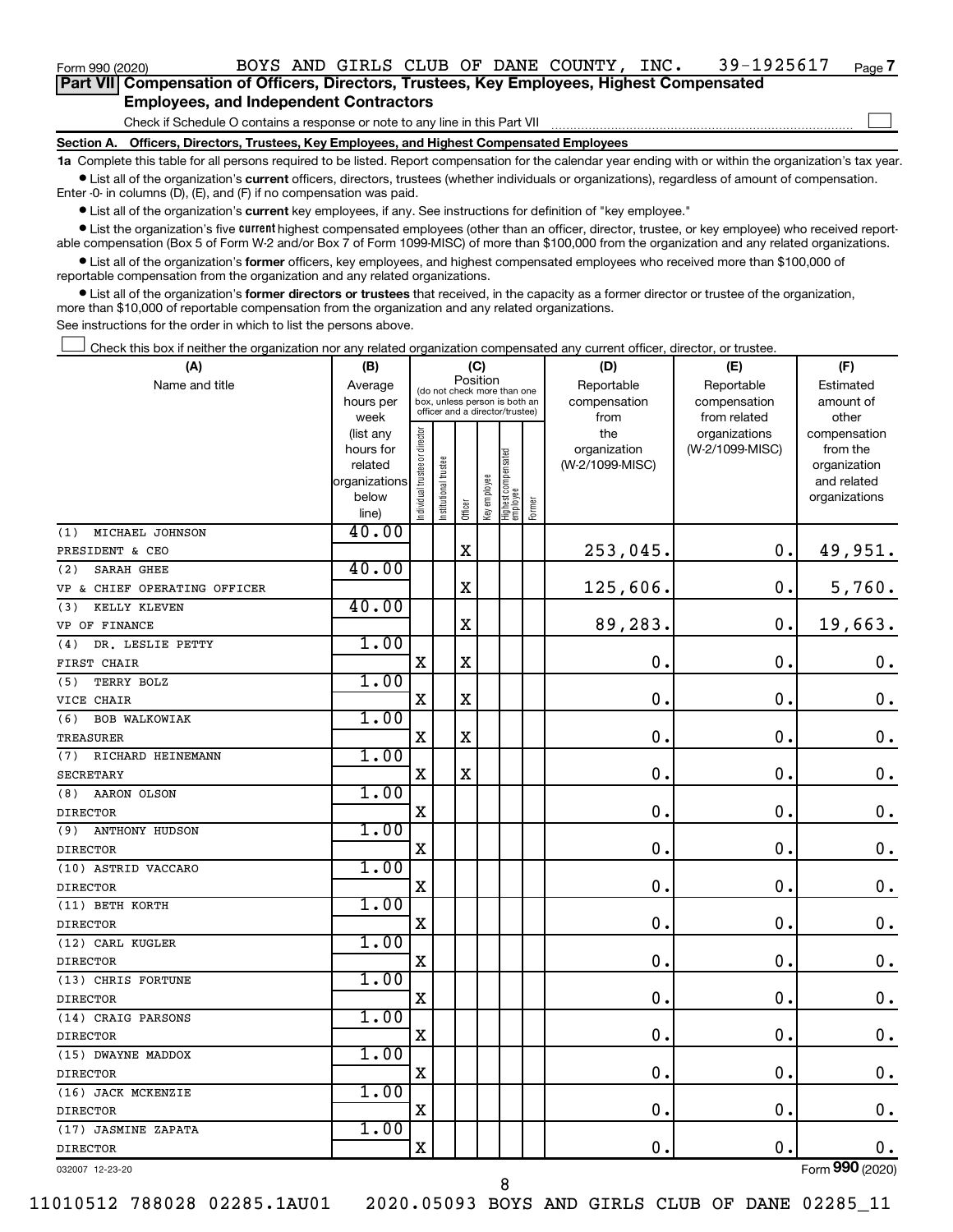| Form 990 (2020)                                                                                                                            |                        |                                |                       |                                         |              |                                   |                  | BOYS AND GIRLS CLUB OF DANE COUNTY, INC. | 39-1925617      |                             |     |                             | Page 8           |
|--------------------------------------------------------------------------------------------------------------------------------------------|------------------------|--------------------------------|-----------------------|-----------------------------------------|--------------|-----------------------------------|------------------|------------------------------------------|-----------------|-----------------------------|-----|-----------------------------|------------------|
| Part VII Section A. Officers, Directors, Trustees, Key Employees, and Highest Compensated Employees (continued)                            |                        |                                |                       |                                         |              |                                   |                  |                                          |                 |                             |     |                             |                  |
| (A)                                                                                                                                        | (B)                    |                                |                       | (C)                                     |              |                                   |                  | (D)                                      | (E)             |                             |     | (F)                         |                  |
| Name and title                                                                                                                             | Average                |                                |                       | Position<br>(do not check more than one |              |                                   |                  | Reportable                               | Reportable      |                             |     | Estimated                   |                  |
|                                                                                                                                            | hours per              |                                |                       | box, unless person is both an           |              |                                   |                  | compensation                             | compensation    |                             |     | amount of                   |                  |
|                                                                                                                                            | week                   |                                |                       | officer and a director/trustee)         |              |                                   |                  | from                                     | from related    |                             |     | other                       |                  |
|                                                                                                                                            | (list any<br>hours for |                                |                       |                                         |              |                                   |                  | the                                      | organizations   |                             |     | compensation                |                  |
|                                                                                                                                            | related                |                                |                       |                                         |              |                                   |                  | organization                             | (W-2/1099-MISC) |                             |     | from the                    |                  |
|                                                                                                                                            | organizations          |                                |                       |                                         |              |                                   |                  | (W-2/1099-MISC)                          |                 |                             |     | organization<br>and related |                  |
|                                                                                                                                            | below                  |                                |                       |                                         |              |                                   |                  |                                          |                 |                             |     | organizations               |                  |
|                                                                                                                                            | line)                  | Individual trustee or director | Institutional trustee | Officer                                 | Key employee | Highest compensated<br>  employee | Former           |                                          |                 |                             |     |                             |                  |
| (18) JAY LOEWI                                                                                                                             | 1.00                   |                                |                       |                                         |              |                                   |                  |                                          |                 |                             |     |                             |                  |
| <b>DIRECTOR</b>                                                                                                                            |                        | $\mathbf X$                    |                       |                                         |              |                                   |                  | 0.                                       |                 | 0.                          |     |                             | $0$ .            |
| (19) JIM BUCHHEIM                                                                                                                          | 1.00                   |                                |                       |                                         |              |                                   |                  |                                          |                 |                             |     |                             |                  |
| <b>DIRECTOR</b>                                                                                                                            |                        | X                              |                       |                                         |              |                                   |                  | 0.                                       |                 | 0.                          |     |                             | 0.               |
| (20) MARK WEIDERHAFT                                                                                                                       | 1.00                   |                                |                       |                                         |              |                                   |                  |                                          |                 |                             |     |                             |                  |
| <b>DIRECTOR</b>                                                                                                                            |                        | X                              |                       |                                         |              |                                   |                  | 0.                                       |                 | 0.                          |     |                             | 0.               |
| (21) MATT ANDERSON                                                                                                                         | 1.00                   |                                |                       |                                         |              |                                   |                  |                                          |                 |                             |     |                             |                  |
| <b>DIRECTOR</b>                                                                                                                            |                        | X                              |                       |                                         |              |                                   |                  | 0.                                       |                 | 0.                          |     |                             | 0.               |
| (22) NASRA WEHELIE                                                                                                                         | 1.00                   |                                |                       |                                         |              |                                   |                  |                                          |                 |                             |     |                             |                  |
| <b>DIRECTOR</b>                                                                                                                            |                        | X                              |                       |                                         |              |                                   |                  | 0.                                       |                 | 0.                          |     |                             | 0.               |
| (23) NESTOR RODRIGUEZ                                                                                                                      | 1.00                   |                                |                       |                                         |              |                                   |                  |                                          |                 |                             |     |                             |                  |
| <b>DIRECTOR</b>                                                                                                                            |                        | х                              |                       |                                         |              |                                   |                  | 0.                                       |                 | 0.                          |     |                             | 0.               |
| (24) OSCAR MIRELES                                                                                                                         | 1.00                   |                                |                       |                                         |              |                                   |                  |                                          |                 |                             |     |                             |                  |
| <b>DIRECTOR</b>                                                                                                                            |                        | х                              |                       |                                         |              |                                   |                  | 0.                                       |                 | 0.                          |     |                             | 0.               |
| (25) PAUL TONNESEN                                                                                                                         | 1.00                   |                                |                       |                                         |              |                                   |                  |                                          |                 |                             |     |                             |                  |
| <b>DIRECTOR</b>                                                                                                                            |                        | х                              |                       |                                         |              |                                   |                  | 0.                                       |                 | $\mathbf 0$ .               |     |                             | 0.               |
| (26) SALVADOR CARRANZA                                                                                                                     | 1.00                   |                                |                       |                                         |              |                                   |                  |                                          |                 |                             |     |                             |                  |
| <b>DIRECTOR</b>                                                                                                                            |                        | $\mathbf X$                    |                       |                                         |              |                                   |                  | 0.                                       |                 | 0.                          |     |                             | $0$ .            |
|                                                                                                                                            |                        |                                |                       |                                         |              |                                   |                  | 467,934.                                 |                 | $\overline{\mathfrak{o}}$ . |     | 75, 374.                    |                  |
|                                                                                                                                            |                        |                                |                       |                                         |              |                                   |                  | $\overline{0}$ .                         |                 | $\overline{\mathfrak{o}}$ . |     |                             | $\overline{0}$ . |
| 467,934.                                                                                                                                   |                        |                                |                       |                                         |              |                                   | $\overline{0}$ . |                                          | 75,374.         |                             |     |                             |                  |
| Total number of individuals (including but not limited to those listed above) who received more than \$100,000 of reportable<br>2          |                        |                                |                       |                                         |              |                                   |                  |                                          |                 |                             |     |                             |                  |
| compensation from the organization $\blacktriangleright$                                                                                   |                        |                                |                       |                                         |              |                                   |                  |                                          |                 |                             |     |                             | 2                |
|                                                                                                                                            |                        |                                |                       |                                         |              |                                   |                  |                                          |                 |                             |     | Yes                         | No               |
| Did the organization list any former officer, director, trustee, key employee, or highest compensated employee on<br>3                     |                        |                                |                       |                                         |              |                                   |                  |                                          |                 |                             |     |                             |                  |
| line 1a? If "Yes," complete Schedule J for such individual manufacture content to the set of the set of the schedule J for such individual |                        |                                |                       |                                         |              |                                   |                  |                                          |                 |                             | 3   |                             | х                |
| For any individual listed on line 1a, is the sum of reportable compensation and other compensation from the organization                   |                        |                                |                       |                                         |              |                                   |                  |                                          |                 |                             |     |                             |                  |
| and related organizations greater than \$150,000? If "Yes," complete Schedule J for such individual                                        |                        |                                |                       |                                         |              |                                   |                  |                                          |                 |                             | 4   | х                           |                  |
| Did any person listed on line 1a receive or accrue compensation from any unrelated organization or individual for services<br>5            |                        |                                |                       |                                         |              |                                   |                  |                                          |                 |                             |     |                             | x                |
| <b>Section B. Independent Contractors</b>                                                                                                  |                        |                                |                       |                                         |              |                                   |                  |                                          |                 |                             | 5   |                             |                  |
|                                                                                                                                            |                        |                                |                       |                                         |              |                                   |                  |                                          |                 |                             |     |                             |                  |
| Complete this table for your five highest compensated independent contractors that received more than \$100,000 of compensation from<br>1  |                        |                                |                       |                                         |              |                                   |                  |                                          |                 |                             |     |                             |                  |
| the organization. Report compensation for the calendar year ending with or within the organization's tax year.<br>(A)                      |                        |                                |                       |                                         |              |                                   |                  | (B)                                      |                 |                             | (C) |                             |                  |
| Name and business address                                                                                                                  |                        |                                |                       |                                         |              |                                   |                  | Description of services                  |                 |                             |     | Compensation                |                  |
| ELDORADO WALL COMPANY, 1699 CHERRY ST,                                                                                                     |                        |                                |                       |                                         |              |                                   |                  | <b>INSTALLATION OF</b>                   |                 |                             |     |                             |                  |
| SUITE B, LOUISVILLE, CO 80027                                                                                                              |                        |                                |                       |                                         |              |                                   |                  | CLIMBING WALLS                           |                 |                             |     | 132,000.                    |                  |
| MADISON METROPOLITAN SCHOOL DISTRICT                                                                                                       |                        |                                |                       |                                         |              |                                   |                  | <b>MENTORING/TUTORING</b>                |                 |                             |     |                             |                  |
| 545 W DAYTON ST, MADISON, WI 53703                                                                                                         |                        |                                |                       |                                         |              |                                   |                  | STUDENTS                                 |                 |                             |     | 109,427.                    |                  |
|                                                                                                                                            |                        |                                |                       |                                         |              |                                   |                  |                                          |                 |                             |     |                             |                  |
|                                                                                                                                            |                        |                                |                       |                                         |              |                                   |                  |                                          |                 |                             |     |                             |                  |
|                                                                                                                                            |                        |                                |                       |                                         |              |                                   |                  |                                          |                 |                             |     |                             |                  |
|                                                                                                                                            |                        |                                |                       |                                         |              |                                   |                  |                                          |                 |                             |     |                             |                  |
|                                                                                                                                            |                        |                                |                       |                                         |              |                                   |                  |                                          |                 |                             |     |                             |                  |
| Total number of independent contractors (including but not limited to those listed above) who received more than<br>2                      |                        |                                |                       |                                         |              |                                   |                  |                                          |                 |                             |     |                             |                  |
| \$100,000 of compensation from the organization<br>SEE PART VII, SECTION A CONTINUATION SHEETS                                             |                        |                                |                       |                                         |              |                                   |                  |                                          |                 |                             |     |                             |                  |
|                                                                                                                                            |                        |                                |                       |                                         |              |                                   |                  |                                          |                 |                             |     | Form 990 (2020)             |                  |
| 032008 12-23-20                                                                                                                            |                        |                                |                       |                                         |              | 9                                 |                  |                                          |                 |                             |     |                             |                  |
|                                                                                                                                            |                        |                                |                       |                                         |              |                                   |                  |                                          |                 |                             |     |                             |                  |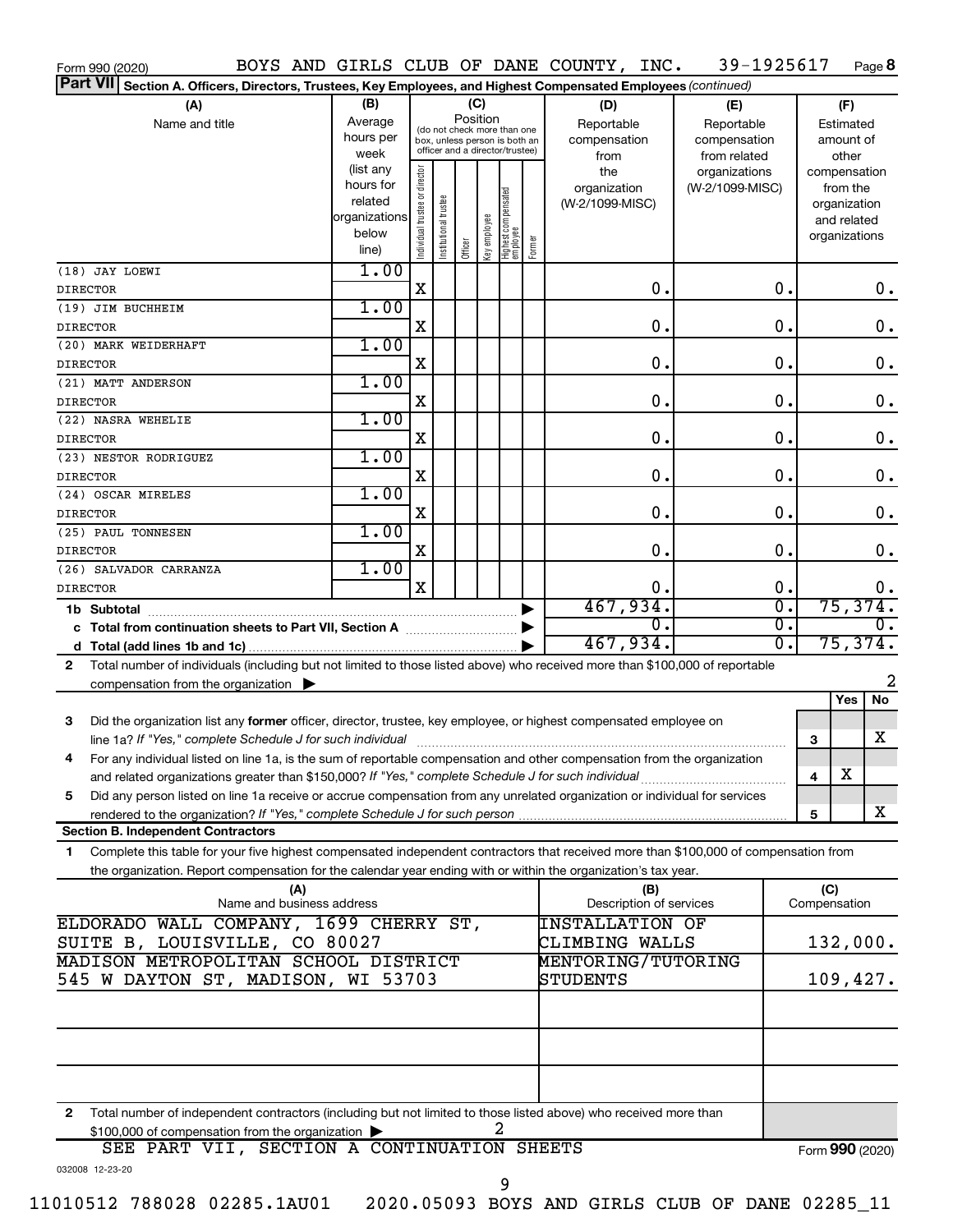| Form 990                                                                                                        |                                                                     |             |                       |                        |              |                              |        | BOYS AND GIRLS CLUB OF DANE COUNTY, INC. | 39-1925617      |                             |
|-----------------------------------------------------------------------------------------------------------------|---------------------------------------------------------------------|-------------|-----------------------|------------------------|--------------|------------------------------|--------|------------------------------------------|-----------------|-----------------------------|
| Part VII Section A. Officers, Directors, Trustees, Key Employees, and Highest Compensated Employees (continued) |                                                                     |             |                       |                        |              |                              |        |                                          |                 |                             |
| (A)                                                                                                             | (B)                                                                 |             |                       |                        | (C)          |                              |        | (D)                                      | (E)             | (F)                         |
| Name and title                                                                                                  | Average                                                             | Position    |                       |                        |              |                              |        | Reportable                               | Reportable      | Estimated                   |
|                                                                                                                 | hours                                                               |             |                       | (check all that apply) |              |                              |        | compensation                             | compensation    | amount of                   |
|                                                                                                                 | per                                                                 |             |                       |                        |              |                              |        | from                                     | from related    | other                       |
|                                                                                                                 | week                                                                |             |                       |                        |              |                              |        | the                                      | organizations   | compensation                |
|                                                                                                                 |                                                                     |             |                       |                        |              |                              |        | organization                             | (W-2/1099-MISC) | from the                    |
|                                                                                                                 |                                                                     |             |                       |                        |              |                              |        | (W-2/1099-MISC)                          |                 | organization<br>and related |
|                                                                                                                 |                                                                     |             |                       |                        |              | Highest compensated employee |        |                                          |                 | organizations               |
|                                                                                                                 |                                                                     |             |                       |                        |              |                              |        |                                          |                 |                             |
|                                                                                                                 | (list any<br>hours for<br>leated<br>organizations<br>below<br>line) |             | Institutional trustee | Officer                | Key employee |                              | Former |                                          |                 |                             |
| (27) SCOTT RESNICK                                                                                              | 1.00                                                                |             |                       |                        |              |                              |        |                                          |                 |                             |
| <b>DIRECTOR</b>                                                                                                 |                                                                     | $\mathbf X$ |                       |                        |              |                              |        | 0.                                       | $0$ .           | $\mathbf 0$ .               |
| (28) SEAN MULLEN                                                                                                | 1.00                                                                |             |                       |                        |              |                              |        |                                          |                 |                             |
| <b>DIRECTOR</b>                                                                                                 |                                                                     | $\mathbf X$ |                       |                        |              |                              |        | 0.                                       | $0$ .           | $\mathbf 0$ .               |
| (29) JENNY SANTEK                                                                                               | 1.00                                                                |             |                       |                        |              |                              |        |                                          |                 |                             |
| <b>DIRECTOR</b>                                                                                                 |                                                                     | $\mathbf X$ |                       |                        |              |                              |        | 0.                                       | $0$ .           | $\mathbf 0$ .               |
| (30) THAD SCHUMACHER                                                                                            | 1.00                                                                |             |                       |                        |              |                              |        |                                          |                 |                             |
| <b>DIRECTOR</b>                                                                                                 |                                                                     | $\mathbf X$ |                       |                        |              |                              |        | 0.                                       | $0$ .           | $\mathbf 0$ .               |
| (31) CINDY KUHRASCH                                                                                             | 1.00                                                                |             |                       |                        |              |                              |        |                                          |                 |                             |
| <b>DIRECTOR</b>                                                                                                 |                                                                     | $\mathbf X$ |                       |                        |              |                              |        | 0.                                       | $0$ .           | $\mathbf 0$ .               |
| (32) JOY MATTHEWS                                                                                               | 1.00                                                                |             |                       |                        |              |                              |        |                                          |                 |                             |
| <b>DIRECTOR</b>                                                                                                 |                                                                     | $\mathbf X$ |                       |                        |              |                              |        | 0.                                       | $0$ .           | $\mathbf 0$ .               |
|                                                                                                                 |                                                                     |             |                       |                        |              |                              |        |                                          |                 |                             |
|                                                                                                                 |                                                                     |             |                       |                        |              |                              |        |                                          |                 |                             |
|                                                                                                                 |                                                                     |             |                       |                        |              |                              |        |                                          |                 |                             |
|                                                                                                                 |                                                                     |             |                       |                        |              |                              |        |                                          |                 |                             |
|                                                                                                                 |                                                                     |             |                       |                        |              |                              |        |                                          |                 |                             |
|                                                                                                                 |                                                                     |             |                       |                        |              |                              |        |                                          |                 |                             |
|                                                                                                                 |                                                                     |             |                       |                        |              |                              |        |                                          |                 |                             |
|                                                                                                                 |                                                                     |             |                       |                        |              |                              |        |                                          |                 |                             |
|                                                                                                                 |                                                                     |             |                       |                        |              |                              |        |                                          |                 |                             |
|                                                                                                                 |                                                                     |             |                       |                        |              |                              |        |                                          |                 |                             |
|                                                                                                                 |                                                                     |             |                       |                        |              |                              |        |                                          |                 |                             |
|                                                                                                                 |                                                                     |             |                       |                        |              |                              |        |                                          |                 |                             |
|                                                                                                                 |                                                                     |             |                       |                        |              |                              |        |                                          |                 |                             |
|                                                                                                                 |                                                                     |             |                       |                        |              |                              |        |                                          |                 |                             |
|                                                                                                                 |                                                                     |             |                       |                        |              |                              |        |                                          |                 |                             |
|                                                                                                                 |                                                                     |             |                       |                        |              |                              |        |                                          |                 |                             |
|                                                                                                                 |                                                                     |             |                       |                        |              |                              |        |                                          |                 |                             |
|                                                                                                                 |                                                                     |             |                       |                        |              |                              |        |                                          |                 |                             |
|                                                                                                                 |                                                                     |             |                       |                        |              |                              |        |                                          |                 |                             |
|                                                                                                                 |                                                                     |             |                       |                        |              |                              |        |                                          |                 |                             |
|                                                                                                                 |                                                                     |             |                       |                        |              |                              |        |                                          |                 |                             |
|                                                                                                                 |                                                                     |             |                       |                        |              |                              |        |                                          |                 |                             |
|                                                                                                                 |                                                                     |             |                       |                        |              |                              |        |                                          |                 |                             |
|                                                                                                                 |                                                                     |             |                       |                        |              |                              |        |                                          |                 |                             |
|                                                                                                                 |                                                                     |             |                       |                        |              |                              |        |                                          |                 |                             |
|                                                                                                                 |                                                                     |             |                       |                        |              |                              |        |                                          |                 |                             |
|                                                                                                                 |                                                                     |             |                       |                        |              |                              |        |                                          |                 |                             |
|                                                                                                                 |                                                                     |             |                       |                        |              |                              |        |                                          |                 |                             |
|                                                                                                                 |                                                                     |             |                       |                        |              |                              |        |                                          |                 |                             |
|                                                                                                                 |                                                                     |             |                       |                        |              |                              |        |                                          |                 |                             |
|                                                                                                                 |                                                                     |             |                       |                        |              |                              |        |                                          |                 |                             |

032201 04-01-20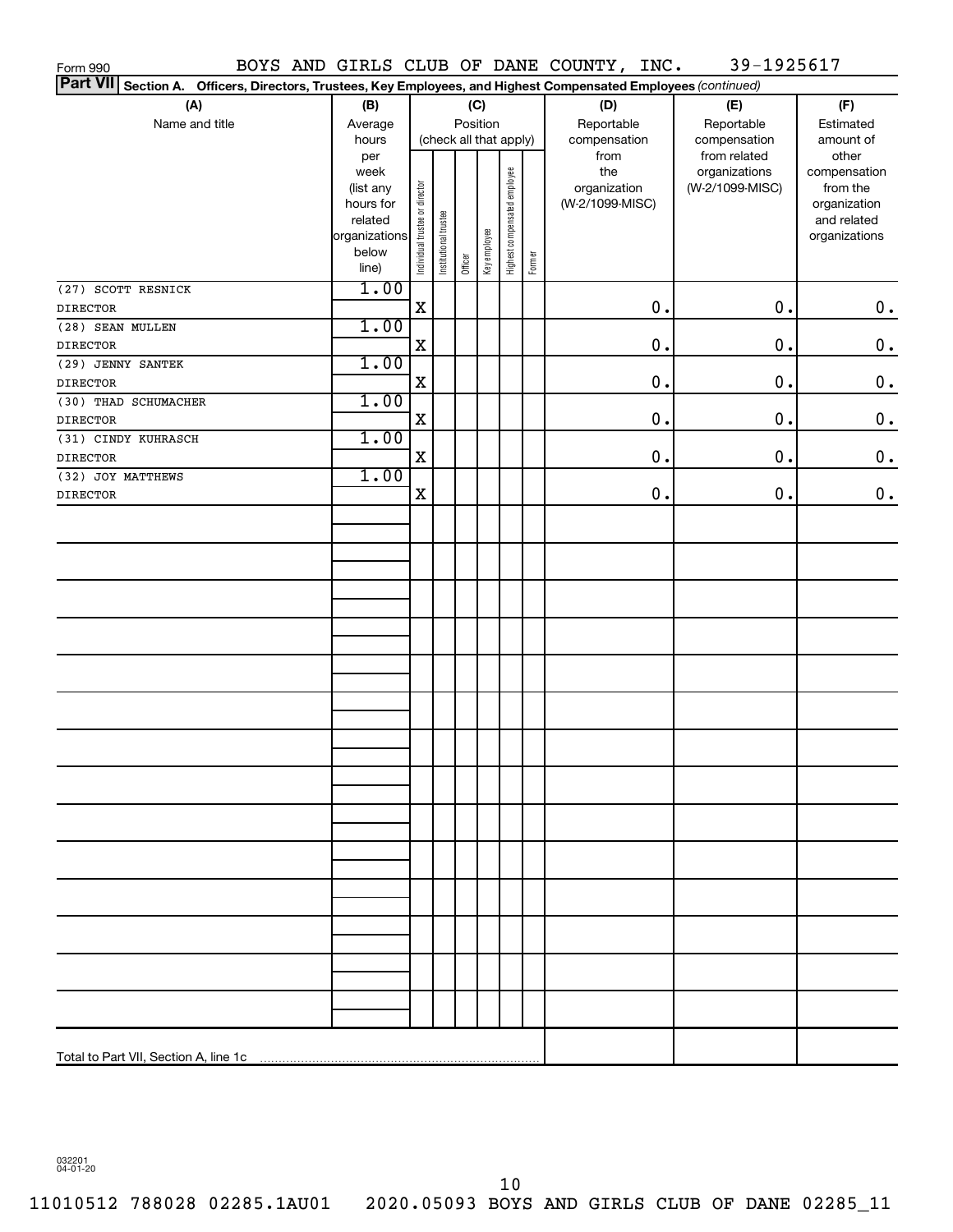|                                                           |                                    |   | Form 990 (2020)                                       |                               |                |             |                      |                         | BOYS AND GIRLS CLUB OF DANE COUNTY, INC. 39-1925617 |                                                 |                                                                 | Page 9      |
|-----------------------------------------------------------|------------------------------------|---|-------------------------------------------------------|-------------------------------|----------------|-------------|----------------------|-------------------------|-----------------------------------------------------|-------------------------------------------------|-----------------------------------------------------------------|-------------|
| <b>Part VIII</b>                                          |                                    |   | <b>Statement of Revenue</b>                           |                               |                |             |                      |                         |                                                     |                                                 |                                                                 |             |
|                                                           |                                    |   |                                                       |                               |                |             |                      | (A)<br>Total revenue    | (B)<br>Related or exempt<br>function revenue        | $\overline{C}$<br>Unrelated<br>business revenue | (D)<br>Revenue excluded<br>from tax under<br>sections 512 - 514 |             |
|                                                           |                                    |   | 1 a Federated campaigns                               |                               | 1a             |             | 128,729.             |                         |                                                     |                                                 |                                                                 |             |
| Contributions, Gifts, Grants<br>and Other Similar Amounts |                                    |   | <b>b</b> Membership dues                              | $\ldots \ldots \ldots \ldots$ | 1b             |             |                      |                         |                                                     |                                                 |                                                                 |             |
|                                                           |                                    |   | c Fundraising events                                  |                               | 1c             |             | 345, 411.            |                         |                                                     |                                                 |                                                                 |             |
|                                                           |                                    |   | d Related organizations                               |                               | 1d             |             | 701,602.             |                         |                                                     |                                                 |                                                                 |             |
|                                                           |                                    |   | e Government grants (contributions)                   |                               | 1е             |             | 1,900,199.           |                         |                                                     |                                                 |                                                                 |             |
|                                                           |                                    |   | f All other contributions, gifts, grants, and         |                               |                |             |                      |                         |                                                     |                                                 |                                                                 |             |
|                                                           |                                    |   | similar amounts not included above                    |                               | 1f             |             | 8,293,981.           |                         |                                                     |                                                 |                                                                 |             |
|                                                           |                                    |   | g Noncash contributions included in lines 1a-1f       |                               | 1g   \$        |             | 366,001.             |                         |                                                     |                                                 |                                                                 |             |
|                                                           |                                    |   |                                                       |                               |                |             | <b>Business Code</b> | 11,369,922.             |                                                     |                                                 |                                                                 |             |
|                                                           |                                    |   | 2 a LICENSED CHILD CARE                               |                               |                |             | 624410               | 11,674.                 | 11,674.                                             |                                                 |                                                                 |             |
|                                                           |                                    | b | MEMBERSHIPS AND FEES                                  |                               |                |             | 624110               | 3,641.                  | 3,641.                                              |                                                 |                                                                 |             |
|                                                           |                                    | с |                                                       |                               |                |             |                      |                         |                                                     |                                                 |                                                                 |             |
|                                                           |                                    | d |                                                       |                               |                |             |                      |                         |                                                     |                                                 |                                                                 |             |
| Program Service<br>Revenue                                |                                    | е |                                                       |                               |                |             |                      |                         |                                                     |                                                 |                                                                 |             |
|                                                           |                                    | f | All other program service revenue                     |                               |                |             | 900099               | 50,876.                 | 50,876.                                             |                                                 |                                                                 |             |
|                                                           |                                    |   |                                                       |                               |                |             |                      | 66,191.                 |                                                     |                                                 |                                                                 |             |
|                                                           | 3                                  |   | Investment income (including dividends, interest, and |                               |                |             |                      | 497.                    |                                                     |                                                 |                                                                 |             |
|                                                           |                                    |   | Income from investment of tax-exempt bond proceeds    |                               |                |             |                      |                         |                                                     |                                                 |                                                                 | 497.        |
|                                                           | 4<br>5                             |   |                                                       |                               |                |             |                      |                         |                                                     |                                                 |                                                                 |             |
|                                                           |                                    |   |                                                       |                               | (i) Real       |             | (ii) Personal        |                         |                                                     |                                                 |                                                                 |             |
|                                                           |                                    |   | 6 a Gross rents<br>.                                  | 6a                            |                |             |                      |                         |                                                     |                                                 |                                                                 |             |
|                                                           |                                    |   | <b>b</b> Less: rental expenses $\ldots$               | 6b                            |                |             |                      |                         |                                                     |                                                 |                                                                 |             |
|                                                           | Rental income or (loss)<br>6c<br>с |   |                                                       |                               |                |             |                      |                         |                                                     |                                                 |                                                                 |             |
|                                                           |                                    |   | d Net rental income or (loss)                         |                               |                |             |                      |                         |                                                     |                                                 |                                                                 |             |
|                                                           |                                    |   | 7 a Gross amount from sales of                        |                               | (i) Securities |             | (ii) Other           |                         |                                                     |                                                 |                                                                 |             |
|                                                           |                                    |   | assets other than inventory                           | 7a                            | 68,154.        |             |                      |                         |                                                     |                                                 |                                                                 |             |
|                                                           |                                    |   | <b>b</b> Less: cost or other basis                    |                               |                |             |                      |                         |                                                     |                                                 |                                                                 |             |
| venue                                                     |                                    |   | and sales expenses                                    | 7b                            | 66,579.        |             |                      |                         |                                                     |                                                 |                                                                 |             |
|                                                           |                                    |   | c Gain or (loss)                                      | 7c                            |                | 1,575.      |                      | 1,575.                  |                                                     |                                                 |                                                                 | 1,575.      |
| Œ                                                         |                                    |   | 8 a Gross income from fundraising events (not         |                               |                |             |                      |                         |                                                     |                                                 |                                                                 |             |
| Other                                                     |                                    |   | including $$345,411.$ of                              |                               |                |             |                      |                         |                                                     |                                                 |                                                                 |             |
|                                                           |                                    |   | contributions reported on line 1c). See               |                               |                |             |                      |                         |                                                     |                                                 |                                                                 |             |
|                                                           |                                    |   |                                                       |                               |                | 8a          | 19,601.              |                         |                                                     |                                                 |                                                                 |             |
|                                                           |                                    |   | <b>b</b> Less: direct expenses                        |                               |                | 8b          | 91,809.              |                         |                                                     |                                                 |                                                                 |             |
|                                                           |                                    |   | c Net income or (loss) from fundraising events        |                               |                |             | ▶                    | $-72, 208.$             |                                                     |                                                 |                                                                 | $-72, 208.$ |
|                                                           |                                    |   | 9 a Gross income from gaming activities. See          |                               |                |             |                      |                         |                                                     |                                                 |                                                                 |             |
|                                                           |                                    |   |                                                       |                               |                | 9a          | 965.                 |                         |                                                     |                                                 |                                                                 |             |
|                                                           |                                    |   |                                                       |                               |                | 9b          | 100.                 |                         |                                                     |                                                 |                                                                 |             |
|                                                           |                                    |   | c Net income or (loss) from gaming activities         |                               |                |             | ▶                    | 865.                    |                                                     |                                                 |                                                                 | 865.        |
|                                                           |                                    |   | 10 a Gross sales of inventory, less returns           |                               |                | 10a         |                      |                         |                                                     |                                                 |                                                                 |             |
|                                                           |                                    |   | <b>b</b> Less: cost of goods sold                     |                               |                | <b>HObl</b> |                      |                         |                                                     |                                                 |                                                                 |             |
|                                                           |                                    |   | c Net income or (loss) from sales of inventory        |                               |                |             |                      |                         |                                                     |                                                 |                                                                 |             |
|                                                           |                                    |   |                                                       |                               |                |             | <b>Business Code</b> |                         |                                                     |                                                 |                                                                 |             |
| Miscellaneous<br>Revenue                                  | 11 a                               |   |                                                       |                               |                |             |                      |                         |                                                     |                                                 |                                                                 |             |
|                                                           |                                    | b |                                                       |                               |                |             |                      |                         |                                                     |                                                 |                                                                 |             |
|                                                           |                                    | с |                                                       |                               |                |             |                      |                         |                                                     |                                                 |                                                                 |             |
|                                                           |                                    |   |                                                       |                               |                |             | 900099               | 8,088.                  |                                                     |                                                 |                                                                 | 8,088.      |
|                                                           | 12                                 |   |                                                       |                               |                |             | ▶                    | 8,088.<br>11, 374, 930. | 66,191.                                             | $\mathbf{0}$ .                                  |                                                                 | $-61, 183.$ |
| 032009 12-23-20                                           |                                    |   |                                                       |                               |                |             |                      |                         |                                                     |                                                 | Form 990 (2020)                                                 |             |

11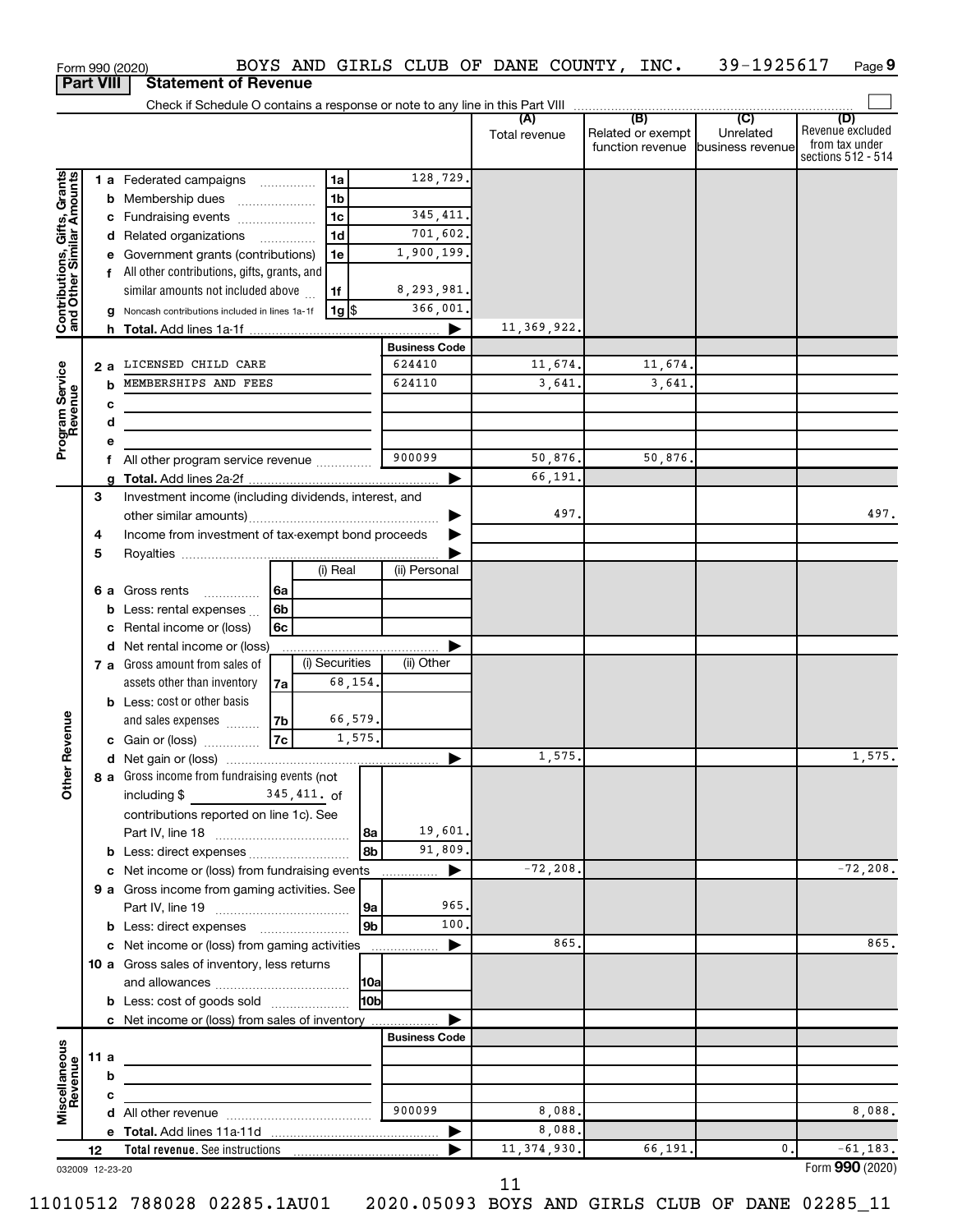#### Form 990 (2020) Page BOYS AND GIRLS CLUB OF DANE COUNTY, INC. 39-1925617 39-1925617 Page 10 **Part IX Statement of Functional Expenses**

*Section 501(c)(3) and 501(c)(4) organizations must complete all columns. All other organizations must complete column (A).*

|              | Check if Schedule O contains a response or note to any line in this Part IX.                          |                       |                                    |                                    |                                |
|--------------|-------------------------------------------------------------------------------------------------------|-----------------------|------------------------------------|------------------------------------|--------------------------------|
|              | Do not include amounts reported on lines 6b,<br>7b, 8b, 9b, and 10b of Part VIII.                     | (A)<br>Total expenses | (B)<br>Program service<br>expenses | Management and<br>general expenses | (D)<br>Fundraising<br>expenses |
| 1.           | Grants and other assistance to domestic organizations                                                 | 16,391.               | 16,391.                            |                                    |                                |
|              | and domestic governments. See Part IV, line 21                                                        |                       |                                    |                                    |                                |
| $\mathbf{2}$ | Grants and other assistance to domestic<br>individuals. See Part IV, line 22                          | 14,775.               | 14,775.                            |                                    |                                |
| 3            | Grants and other assistance to foreign                                                                |                       |                                    |                                    |                                |
|              | organizations, foreign governments, and foreign                                                       |                       |                                    |                                    |                                |
|              | individuals. See Part IV, lines 15 and 16                                                             |                       |                                    |                                    |                                |
| 4            | Benefits paid to or for members                                                                       |                       |                                    |                                    |                                |
| 5            | Compensation of current officers, directors,                                                          |                       |                                    |                                    |                                |
|              | trustees, and key employees                                                                           | 575,091.              | 40,096.                            | 366,430.                           | 168,565.                       |
| 6            | Compensation not included above to disqualified                                                       |                       |                                    |                                    |                                |
|              | persons (as defined under section 4958(f)(1)) and                                                     |                       |                                    |                                    |                                |
|              | persons described in section 4958(c)(3)(B)                                                            | 2, 257, 577.          | 1,735,224.                         | 260, 463.                          | 261,890.                       |
| 7            |                                                                                                       |                       |                                    |                                    |                                |
| 8            | Pension plan accruals and contributions (include<br>section 401(k) and 403(b) employer contributions) | 132,321.              | 101,705.                           | 15,266.                            | 15,350.                        |
| 9            |                                                                                                       | 242, 170.             | 186, 137.                          | 27,940.                            | 28,093.                        |
| 10           |                                                                                                       | 235,618.              | 181, 101.                          | 27,184.                            | 27, 333.                       |
| 11           | Fees for services (nonemployees):                                                                     |                       |                                    |                                    |                                |
| a            |                                                                                                       |                       |                                    |                                    |                                |
| b            |                                                                                                       |                       |                                    |                                    |                                |
|              |                                                                                                       | 60,716.               |                                    | 60,716.                            |                                |
| d            |                                                                                                       |                       |                                    |                                    |                                |
| e            | Professional fundraising services. See Part IV, line 17                                               |                       |                                    |                                    |                                |
|              | Investment management fees                                                                            |                       |                                    |                                    |                                |
| a            | Other. (If line 11g amount exceeds 10% of line 25,                                                    |                       |                                    |                                    |                                |
|              | column (A) amount, list line 11g expenses on Sch O.)                                                  | 134,160.              | 69,845.                            | 57,330.<br>43.                     | 6,985.                         |
| 12           |                                                                                                       | 26,618.<br>89,525.    | 1,770.                             | 27, 325.                           | 24,805.                        |
| 13           |                                                                                                       | 22,094.               | 55, 111.<br>16, 567.               | 3,158.                             | 7,089.<br>2,369.               |
| 14           |                                                                                                       |                       |                                    |                                    |                                |
| 15<br>16     |                                                                                                       | 538,388.              | 504, 368.                          | 19,023.                            | 14,997.                        |
| 17           |                                                                                                       | 10,952.               | 8,027.                             | 2,438.                             | 487.                           |
| 18           | Payments of travel or entertainment expenses                                                          |                       |                                    |                                    |                                |
|              | for any federal, state, or local public officials                                                     |                       |                                    |                                    |                                |
| 19           | Conferences, conventions, and meetings                                                                | 139,700.              | 127,469.                           | 5,615.                             | 6,616.                         |
| 20           | Interest                                                                                              |                       |                                    |                                    |                                |
| 21           |                                                                                                       |                       |                                    |                                    |                                |
| 22           | Depreciation, depletion, and amortization                                                             | 355,944.              | 346,401.                           | 6, 291.                            | 3,252.                         |
| 23           | Insurance                                                                                             | 42,761.               | 40, 223.                           | 1,672.                             | 866.                           |
| 24           | Other expenses. Itemize expenses not covered<br>above (List miscellaneous expenses on line 24e. If    |                       |                                    |                                    |                                |
|              | line 24e amount exceeds 10% of line 25, column (A)                                                    |                       |                                    |                                    |                                |
|              | amount, list line 24e expenses on Schedule O.)<br><b>SUPPLIES</b>                                     | 446,584.              | 446, 276.                          | 308.                               |                                |
| a            | DUES AND SUBSCRIPTIONS                                                                                | 22, 250.              | 18, 273.                           | 2,231.                             | 1,746.                         |
| b            | <b>BAD DEBT</b><br><b>EXPENSE</b>                                                                     | 3,695.                | 3,695.                             |                                    |                                |
| d            |                                                                                                       |                       |                                    |                                    |                                |
| е            | All other expenses                                                                                    | 16,584.               | 10, 213.                           | 366.                               | 6,005.                         |
| 25           | Total functional expenses. Add lines 1 through 24e                                                    | 5,383,914.            | 3,923,667.                         | 883,799.                           | 576,448.                       |
| 26           | Joint costs. Complete this line only if the organization                                              |                       |                                    |                                    |                                |
|              | reported in column (B) joint costs from a combined                                                    |                       |                                    |                                    |                                |
|              | educational campaign and fundraising solicitation.                                                    |                       |                                    |                                    |                                |
|              | Check here<br>if following SOP 98-2 (ASC 958-720)                                                     |                       |                                    |                                    |                                |

032010 12-23-20

Form (2020) **990**

12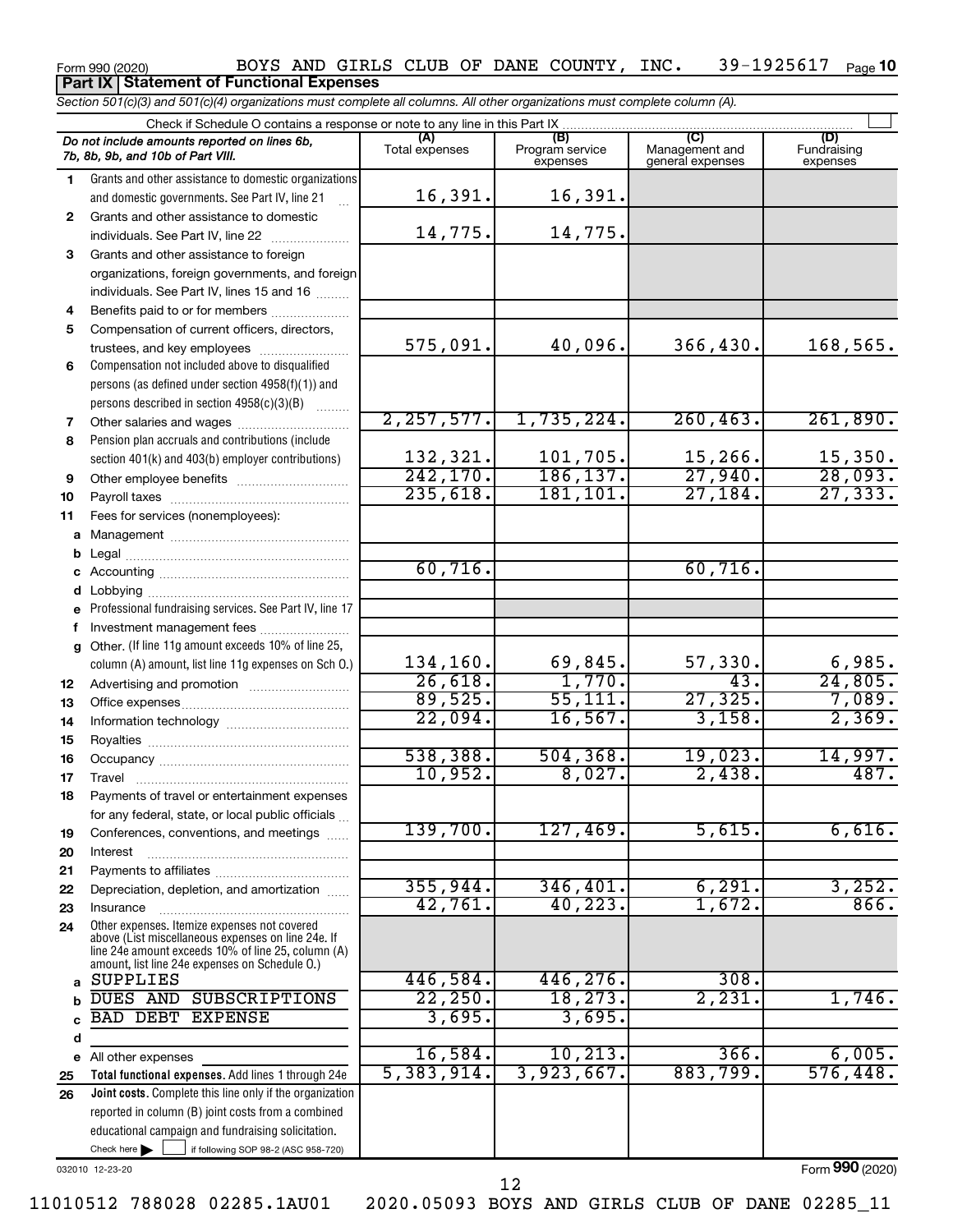| Form 990 (2020) |
|-----------------|
|-----------------|

# **Part X Balance Sheet**

|                             |          |                                                                                                        |                                                                                                                                       |    | (A)<br>Beginning of year |                       | (B)<br>End of year            |
|-----------------------------|----------|--------------------------------------------------------------------------------------------------------|---------------------------------------------------------------------------------------------------------------------------------------|----|--------------------------|-----------------------|-------------------------------|
|                             | 1        |                                                                                                        |                                                                                                                                       |    | 1,729,532.               | 1                     | 729,035.                      |
|                             | 2        |                                                                                                        |                                                                                                                                       |    | 60,459.                  | $\mathbf{2}$          | 724, 232.                     |
|                             | З        |                                                                                                        |                                                                                                                                       |    | 1,630,326.               | 3                     | 7,707,558.                    |
|                             | 4        |                                                                                                        |                                                                                                                                       |    | 24, 147.                 | $\overline{4}$        | 26,069.                       |
|                             | 5        | Loans and other receivables from any current or former officer, director,                              |                                                                                                                                       |    |                          |                       |                               |
|                             |          | trustee, key employee, creator or founder, substantial contributor, or 35%                             |                                                                                                                                       |    |                          |                       |                               |
|                             |          |                                                                                                        | controlled entity or family member of any of these persons<br>Loans and other receivables from other disqualified persons (as defined |    |                          |                       |                               |
|                             | 6        |                                                                                                        |                                                                                                                                       |    |                          |                       |                               |
|                             |          | under section $4958(f)(1)$ , and persons described in section $4958(c)(3)(B)$                          |                                                                                                                                       |    |                          | 6                     |                               |
|                             | 7        |                                                                                                        |                                                                                                                                       |    |                          | $\overline{7}$        |                               |
| Assets                      | 8        |                                                                                                        |                                                                                                                                       |    |                          | 8                     |                               |
|                             | 9        | Prepaid expenses and deferred charges                                                                  |                                                                                                                                       |    | 42,362.                  | 9                     | 266,871.                      |
|                             |          | 10a Land, buildings, and equipment: cost or other                                                      |                                                                                                                                       |    |                          |                       |                               |
|                             |          | $\frac{9,051,192.}{2,558,878.}$<br>basis. Complete Part VI of Schedule D  10a                          |                                                                                                                                       |    | 6,448,647.               |                       |                               |
|                             |          |                                                                                                        | 10 <sub>b</sub>                                                                                                                       |    |                          | 10 <sub>c</sub><br>11 | <u>6,492,314.</u>             |
|                             | 11       |                                                                                                        |                                                                                                                                       |    |                          |                       |                               |
|                             | 12       |                                                                                                        | $\overline{0}$ .                                                                                                                      | 12 | 1,490.                   |                       |                               |
|                             | 13       |                                                                                                        |                                                                                                                                       | 13 |                          |                       |                               |
|                             | 14       |                                                                                                        |                                                                                                                                       | 14 |                          |                       |                               |
|                             | 15       |                                                                                                        | 1,107,096.                                                                                                                            | 15 | 915,620.                 |                       |                               |
|                             | 16       |                                                                                                        | 11, 105, 899.                                                                                                                         | 16 | 16,863,189.              |                       |                               |
|                             | 17       |                                                                                                        |                                                                                                                                       |    | 494,825.                 | 17                    | 507,090.<br>30, 177.          |
|                             | 18       |                                                                                                        |                                                                                                                                       |    | 48,344.                  | 18                    |                               |
|                             | 19       |                                                                                                        |                                                                                                                                       |    |                          | 19                    |                               |
|                             | 20       |                                                                                                        |                                                                                                                                       |    | 393,658.                 | 20                    | 231,325.                      |
|                             | 21       | Escrow or custodial account liability. Complete Part IV of Schedule D                                  |                                                                                                                                       |    |                          | 21                    |                               |
| Liabilities                 | 22       | Loans and other payables to any current or former officer, director,                                   |                                                                                                                                       |    |                          |                       |                               |
|                             |          | trustee, key employee, creator or founder, substantial contributor, or 35%                             |                                                                                                                                       |    |                          |                       |                               |
|                             |          |                                                                                                        |                                                                                                                                       |    | 1,997,519.               | 22                    | 2,013,861.                    |
|                             | 23       | Secured mortgages and notes payable to unrelated third parties                                         |                                                                                                                                       |    |                          | 23<br>24              |                               |
|                             | 24<br>25 | Other liabilities (including federal income tax, payables to related third                             |                                                                                                                                       |    |                          |                       |                               |
|                             |          | parties, and other liabilities not included on lines 17-24). Complete Part X                           |                                                                                                                                       |    |                          |                       |                               |
|                             |          | of Schedule D                                                                                          |                                                                                                                                       |    | 1,396,936.               | 25                    | 1,334,778.                    |
|                             | 26       | Total liabilities. Add lines 17 through 25                                                             |                                                                                                                                       |    | 4,331,282.               | 26                    | $\overline{4,117,231.}$       |
|                             |          | Organizations that follow FASB ASC 958, check here $\blacktriangleright \lfloor \underline{X} \rfloor$ |                                                                                                                                       |    |                          |                       |                               |
|                             |          | and complete lines 27, 28, 32, and 33.                                                                 |                                                                                                                                       |    |                          |                       |                               |
|                             | 27       |                                                                                                        |                                                                                                                                       |    | $4,137,545$ .            | 27                    |                               |
|                             | 28       |                                                                                                        |                                                                                                                                       |    | 2,637,072.               | 28                    | $\frac{4,313,668}{8,432,290}$ |
|                             |          | Organizations that do not follow FASB ASC 958, check here $\blacktriangleright$ [                      |                                                                                                                                       |    |                          |                       |                               |
|                             |          | and complete lines 29 through 33.                                                                      |                                                                                                                                       |    |                          |                       |                               |
|                             | 29       |                                                                                                        |                                                                                                                                       |    |                          | 29                    |                               |
| Net Assets or Fund Balances | 30       | Paid-in or capital surplus, or land, building, or equipment fund                                       |                                                                                                                                       |    |                          | 30                    |                               |
|                             | 31       | Retained earnings, endowment, accumulated income, or other funds                                       |                                                                                                                                       |    |                          | 31                    |                               |
|                             | 32       |                                                                                                        |                                                                                                                                       |    | 6,774,617.               | 32                    | 12,745,958.                   |
|                             | 33       |                                                                                                        |                                                                                                                                       |    | 11, 105, 899.            | 33                    | 16,863,189.                   |
|                             |          |                                                                                                        |                                                                                                                                       |    |                          |                       |                               |

Form (2020) **990**

032011 12-23-20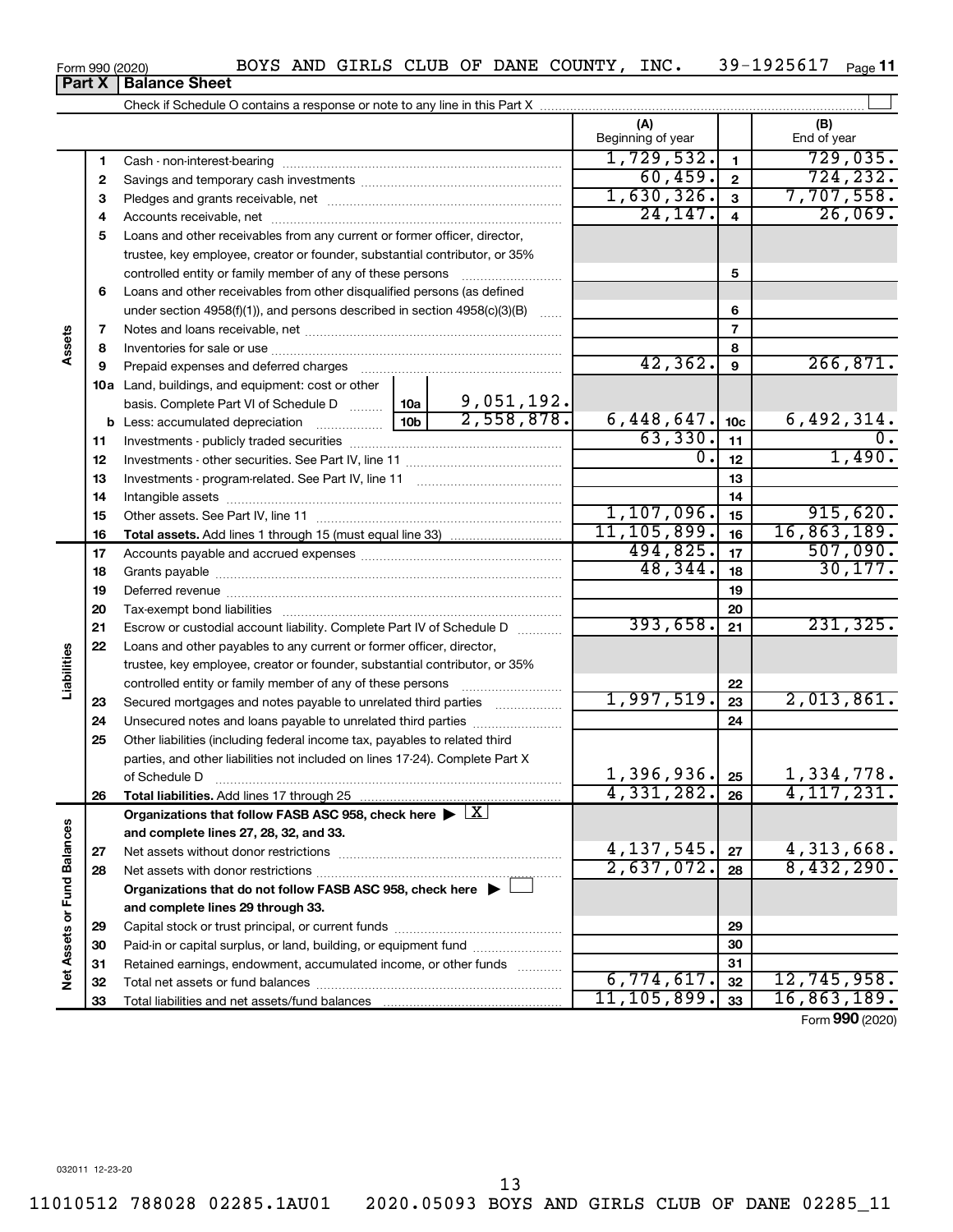|    | BOYS AND GIRLS CLUB OF DANE COUNTY, INC.<br>Form 990 (2020)                                                                     |                | 39-1925617     |            | Page 12      |
|----|---------------------------------------------------------------------------------------------------------------------------------|----------------|----------------|------------|--------------|
|    | <b>Part XI</b><br><b>Reconciliation of Net Assets</b>                                                                           |                |                |            |              |
|    |                                                                                                                                 |                |                |            | $\mathbf{X}$ |
|    |                                                                                                                                 |                |                |            |              |
| 1  |                                                                                                                                 | $\blacksquare$ | 11, 374, 930.  |            |              |
| 2  |                                                                                                                                 | $\mathbf{2}$   | 5,383,914.     |            |              |
| 3  | Revenue less expenses. Subtract line 2 from line 1                                                                              | 3              | 5,991,016.     |            |              |
| 4  |                                                                                                                                 | $\overline{4}$ | 6,774,617.     |            |              |
| 5  |                                                                                                                                 | 5              |                |            |              |
| 6  |                                                                                                                                 | 6              |                |            | 58, 144.     |
| 7  |                                                                                                                                 | $\overline{7}$ |                |            |              |
| 8  | Prior period adjustments www.communication.communication.communication.com/                                                     | 8              | $-124, 169.$   |            |              |
| 9  | Other changes in net assets or fund balances (explain on Schedule O)                                                            | 9              |                |            | 46,350.      |
| 10 | Net assets or fund balances at end of year. Combine lines 3 through 9 (must equal Part X, line 32,                              |                |                |            |              |
|    |                                                                                                                                 | 10             | 12,745,958.    |            |              |
|    | Part XII Financial Statements and Reporting                                                                                     |                |                |            |              |
|    |                                                                                                                                 |                |                |            |              |
|    |                                                                                                                                 |                |                | <b>Yes</b> | <b>No</b>    |
| 1  | Accounting method used to prepare the Form 990: $\Box$ Cash $\Box$ Accrual $\Box$ Other                                         |                |                |            |              |
|    | If the organization changed its method of accounting from a prior year or checked "Other," explain in Schedule O.               |                |                |            |              |
|    |                                                                                                                                 |                | 2a             |            | x            |
|    | If "Yes," check a box below to indicate whether the financial statements for the year were compiled or reviewed on a            |                |                |            |              |
|    | separate basis, consolidated basis, or both:                                                                                    |                |                |            |              |
|    | Both consolidated and separate basis<br>Separate basis<br><b>Consolidated basis</b>                                             |                |                |            |              |
|    |                                                                                                                                 |                | 2 <sub>b</sub> | х          |              |
|    | If "Yes," check a box below to indicate whether the financial statements for the year were audited on a separate basis,         |                |                |            |              |
|    | consolidated basis, or both:                                                                                                    |                |                |            |              |
|    | $\lfloor x \rfloor$ Separate basis<br><b>Consolidated basis</b><br>Both consolidated and separate basis                         |                |                |            |              |
|    | c If "Yes" to line 2a or 2b, does the organization have a committee that assumes responsibility for oversight of the audit,     |                |                |            |              |
|    |                                                                                                                                 |                | 2c             | х          |              |
|    | If the organization changed either its oversight process or selection process during the tax year, explain on Schedule O.       |                |                |            |              |
|    | 3a As a result of a federal award, was the organization required to undergo an audit or audits as set forth in the Single Audit |                |                |            |              |
|    |                                                                                                                                 |                | 3a             |            | x            |
|    | b If "Yes," did the organization undergo the required audit or audits? If the organization did not undergo the required audit   |                |                |            |              |
|    |                                                                                                                                 |                | 3b             | <b>000</b> |              |

Form (2020) **990**

032012 12-23-20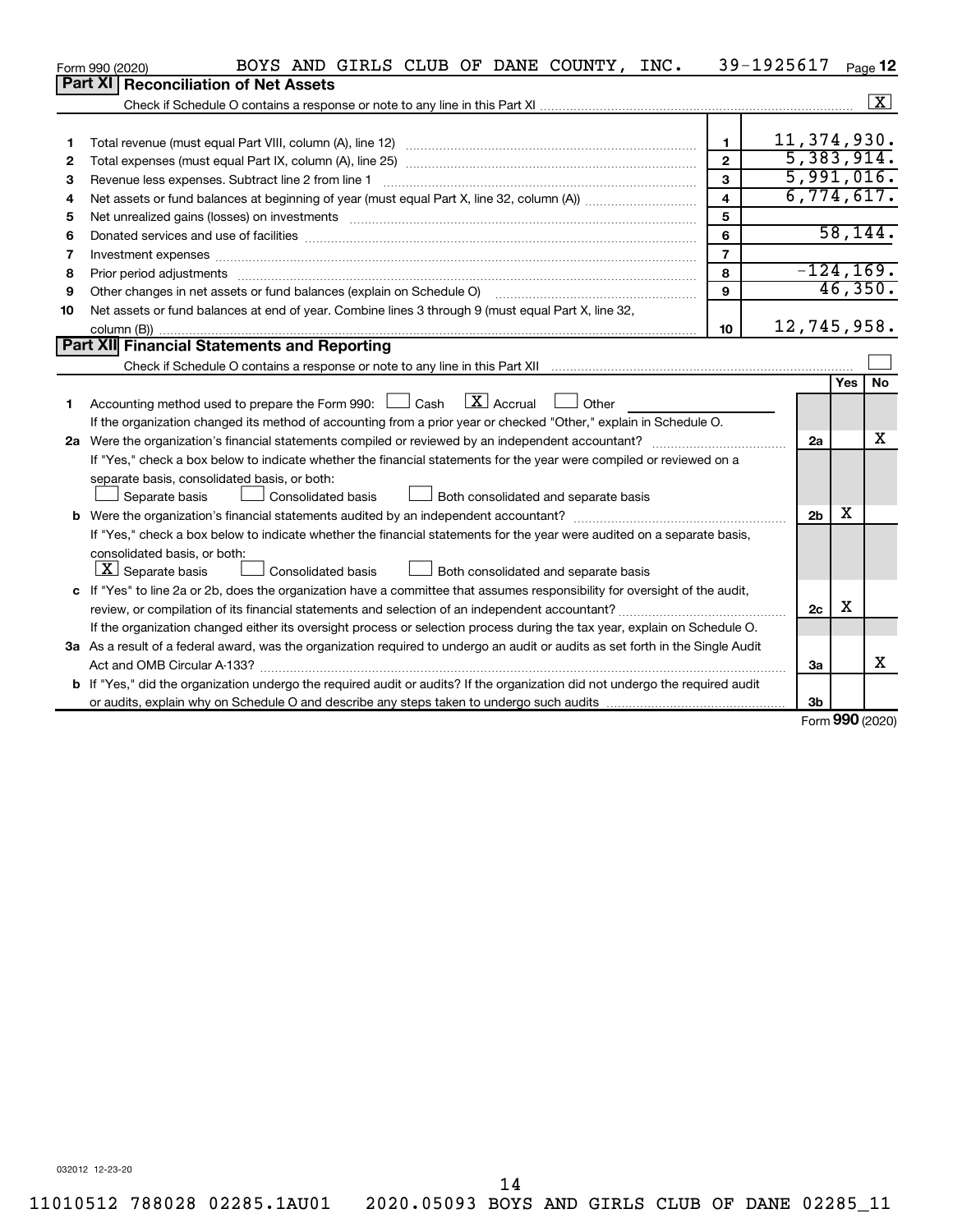|  | <b>SCHEDULE A</b> |
|--|-------------------|
|--|-------------------|

Department of the Treasury Internal Revenue Service

| (Form 990 or 990-EZ) |  |  |
|----------------------|--|--|
|                      |  |  |

Form 990 or 990-EZ) **Public Charity Status and Public Support**<br>
Complete if the organization is a section 501(c)(3) organization or a section<br> **2020 4947(a)(1) nonexempt charitable trust.**

**| Attach to Form 990 or Form 990-EZ.** 

**| Go to www.irs.gov/Form990 for instructions and the latest information.**

| OMB No. 1545-0047                   |
|-------------------------------------|
| U20                                 |
| <b>Open to Public</b><br>Inspection |
| ificati                             |

|               | Name of the organization                                                                                                                                                                        |          |                                                        |     |                                                                |                            |  | <b>Employer identification number</b> |  |  |
|---------------|-------------------------------------------------------------------------------------------------------------------------------------------------------------------------------------------------|----------|--------------------------------------------------------|-----|----------------------------------------------------------------|----------------------------|--|---------------------------------------|--|--|
| <b>Part I</b> | Reason for Public Charity Status. (All organizations must complete this part.) See instructions.                                                                                                |          | BOYS AND GIRLS CLUB OF DANE COUNTY, INC.               |     |                                                                |                            |  | 39-1925617                            |  |  |
|               | The organization is not a private foundation because it is: (For lines 1 through 12, check only one box.)                                                                                       |          |                                                        |     |                                                                |                            |  |                                       |  |  |
| 1             |                                                                                                                                                                                                 |          |                                                        |     |                                                                |                            |  |                                       |  |  |
| 2             | A church, convention of churches, or association of churches described in section 170(b)(1)(A)(i).<br>A school described in section 170(b)(1)(A)(ii). (Attach Schedule E (Form 990 or 990-EZ).) |          |                                                        |     |                                                                |                            |  |                                       |  |  |
| з             | A hospital or a cooperative hospital service organization described in section 170(b)(1)(A)(iii).                                                                                               |          |                                                        |     |                                                                |                            |  |                                       |  |  |
| 4             | A medical research organization operated in conjunction with a hospital described in section 170(b)(1)(A)(iii). Enter the hospital's name,                                                      |          |                                                        |     |                                                                |                            |  |                                       |  |  |
|               | city, and state:                                                                                                                                                                                |          |                                                        |     |                                                                |                            |  |                                       |  |  |
| 5             | An organization operated for the benefit of a college or university owned or operated by a governmental unit described in                                                                       |          |                                                        |     |                                                                |                            |  |                                       |  |  |
|               | section 170(b)(1)(A)(iv). (Complete Part II.)                                                                                                                                                   |          |                                                        |     |                                                                |                            |  |                                       |  |  |
| 6             | A federal, state, or local government or governmental unit described in section 170(b)(1)(A)(v).                                                                                                |          |                                                        |     |                                                                |                            |  |                                       |  |  |
|               | 7 $ X $ An organization that normally receives a substantial part of its support from a governmental unit or from the general public described in                                               |          |                                                        |     |                                                                |                            |  |                                       |  |  |
|               | section 170(b)(1)(A)(vi). (Complete Part II.)                                                                                                                                                   |          |                                                        |     |                                                                |                            |  |                                       |  |  |
| 8             | A community trust described in section 170(b)(1)(A)(vi). (Complete Part II.)                                                                                                                    |          |                                                        |     |                                                                |                            |  |                                       |  |  |
| 9             | An agricultural research organization described in section 170(b)(1)(A)(ix) operated in conjunction with a land-grant college                                                                   |          |                                                        |     |                                                                |                            |  |                                       |  |  |
|               | or university or a non-land-grant college of agriculture (see instructions). Enter the name, city, and state of the college or                                                                  |          |                                                        |     |                                                                |                            |  |                                       |  |  |
|               | university:                                                                                                                                                                                     |          |                                                        |     |                                                                |                            |  |                                       |  |  |
| 10            | An organization that normally receives (1) more than 33 1/3% of its support from contributions, membership fees, and gross receipts from                                                        |          |                                                        |     |                                                                |                            |  |                                       |  |  |
|               | activities related to its exempt functions, subject to certain exceptions; and (2) no more than 33 1/3% of its support from gross investment                                                    |          |                                                        |     |                                                                |                            |  |                                       |  |  |
|               | income and unrelated business taxable income (less section 511 tax) from businesses acquired by the organization after June 30, 1975.                                                           |          |                                                        |     |                                                                |                            |  |                                       |  |  |
|               | See section 509(a)(2). (Complete Part III.)                                                                                                                                                     |          |                                                        |     |                                                                |                            |  |                                       |  |  |
| 11            | An organization organized and operated exclusively to test for public safety. See section 509(a)(4).                                                                                            |          |                                                        |     |                                                                |                            |  |                                       |  |  |
| 12            | An organization organized and operated exclusively for the benefit of, to perform the functions of, or to carry out the purposes of one or                                                      |          |                                                        |     |                                                                |                            |  |                                       |  |  |
|               | more publicly supported organizations described in section 509(a)(1) or section 509(a)(2). See section 509(a)(3). Check the box in                                                              |          |                                                        |     |                                                                |                            |  |                                       |  |  |
|               | lines 12a through 12d that describes the type of supporting organization and complete lines 12e, 12f, and 12g.                                                                                  |          |                                                        |     |                                                                |                            |  |                                       |  |  |
| a             | Type I. A supporting organization operated, supervised, or controlled by its supported organization(s), typically by giving                                                                     |          |                                                        |     |                                                                |                            |  |                                       |  |  |
|               | the supported organization(s) the power to regularly appoint or elect a majority of the directors or trustees of the supporting                                                                 |          |                                                        |     |                                                                |                            |  |                                       |  |  |
|               | organization. You must complete Part IV, Sections A and B.                                                                                                                                      |          |                                                        |     |                                                                |                            |  |                                       |  |  |
| b             | Type II. A supporting organization supervised or controlled in connection with its supported organization(s), by having                                                                         |          |                                                        |     |                                                                |                            |  |                                       |  |  |
|               | control or management of the supporting organization vested in the same persons that control or manage the supported<br>organization(s). You must complete Part IV, Sections A and C.           |          |                                                        |     |                                                                |                            |  |                                       |  |  |
| с             | Type III functionally integrated. A supporting organization operated in connection with, and functionally integrated with,                                                                      |          |                                                        |     |                                                                |                            |  |                                       |  |  |
|               | its supported organization(s) (see instructions). You must complete Part IV, Sections A, D, and E.                                                                                              |          |                                                        |     |                                                                |                            |  |                                       |  |  |
| d             | Type III non-functionally integrated. A supporting organization operated in connection with its supported organization(s)                                                                       |          |                                                        |     |                                                                |                            |  |                                       |  |  |
|               | that is not functionally integrated. The organization generally must satisfy a distribution requirement and an attentiveness                                                                    |          |                                                        |     |                                                                |                            |  |                                       |  |  |
|               | requirement (see instructions). You must complete Part IV, Sections A and D, and Part V.                                                                                                        |          |                                                        |     |                                                                |                            |  |                                       |  |  |
|               | Check this box if the organization received a written determination from the IRS that it is a Type I, Type II, Type III                                                                         |          |                                                        |     |                                                                |                            |  |                                       |  |  |
|               | functionally integrated, or Type III non-functionally integrated supporting organization.                                                                                                       |          |                                                        |     |                                                                |                            |  |                                       |  |  |
|               | f Enter the number of supported organizations                                                                                                                                                   |          |                                                        |     |                                                                |                            |  |                                       |  |  |
|               | g Provide the following information about the supported organization(s).                                                                                                                        |          |                                                        |     |                                                                |                            |  |                                       |  |  |
|               | (i) Name of supported                                                                                                                                                                           | (ii) EIN | (iii) Type of organization<br>(described on lines 1-10 |     | (iv) Is the organization listed<br>in your governing document? | (v) Amount of monetary     |  | (vi) Amount of other                  |  |  |
|               | organization                                                                                                                                                                                    |          | above (see instructions))                              | Yes | No                                                             | support (see instructions) |  | support (see instructions)            |  |  |
|               |                                                                                                                                                                                                 |          |                                                        |     |                                                                |                            |  |                                       |  |  |
|               |                                                                                                                                                                                                 |          |                                                        |     |                                                                |                            |  |                                       |  |  |
|               |                                                                                                                                                                                                 |          |                                                        |     |                                                                |                            |  |                                       |  |  |
|               |                                                                                                                                                                                                 |          |                                                        |     |                                                                |                            |  |                                       |  |  |
|               |                                                                                                                                                                                                 |          |                                                        |     |                                                                |                            |  |                                       |  |  |
|               |                                                                                                                                                                                                 |          |                                                        |     |                                                                |                            |  |                                       |  |  |
|               |                                                                                                                                                                                                 |          |                                                        |     |                                                                |                            |  |                                       |  |  |
|               |                                                                                                                                                                                                 |          |                                                        |     |                                                                |                            |  |                                       |  |  |
|               |                                                                                                                                                                                                 |          |                                                        |     |                                                                |                            |  |                                       |  |  |
|               |                                                                                                                                                                                                 |          |                                                        |     |                                                                |                            |  |                                       |  |  |
| Total         |                                                                                                                                                                                                 |          |                                                        |     |                                                                |                            |  |                                       |  |  |

LHA For Paperwork Reduction Act Notice, see the Instructions for Form 990 or 990-EZ. 032021 01-25-21 Schedule A (Form 990 or 990-EZ) 2020 15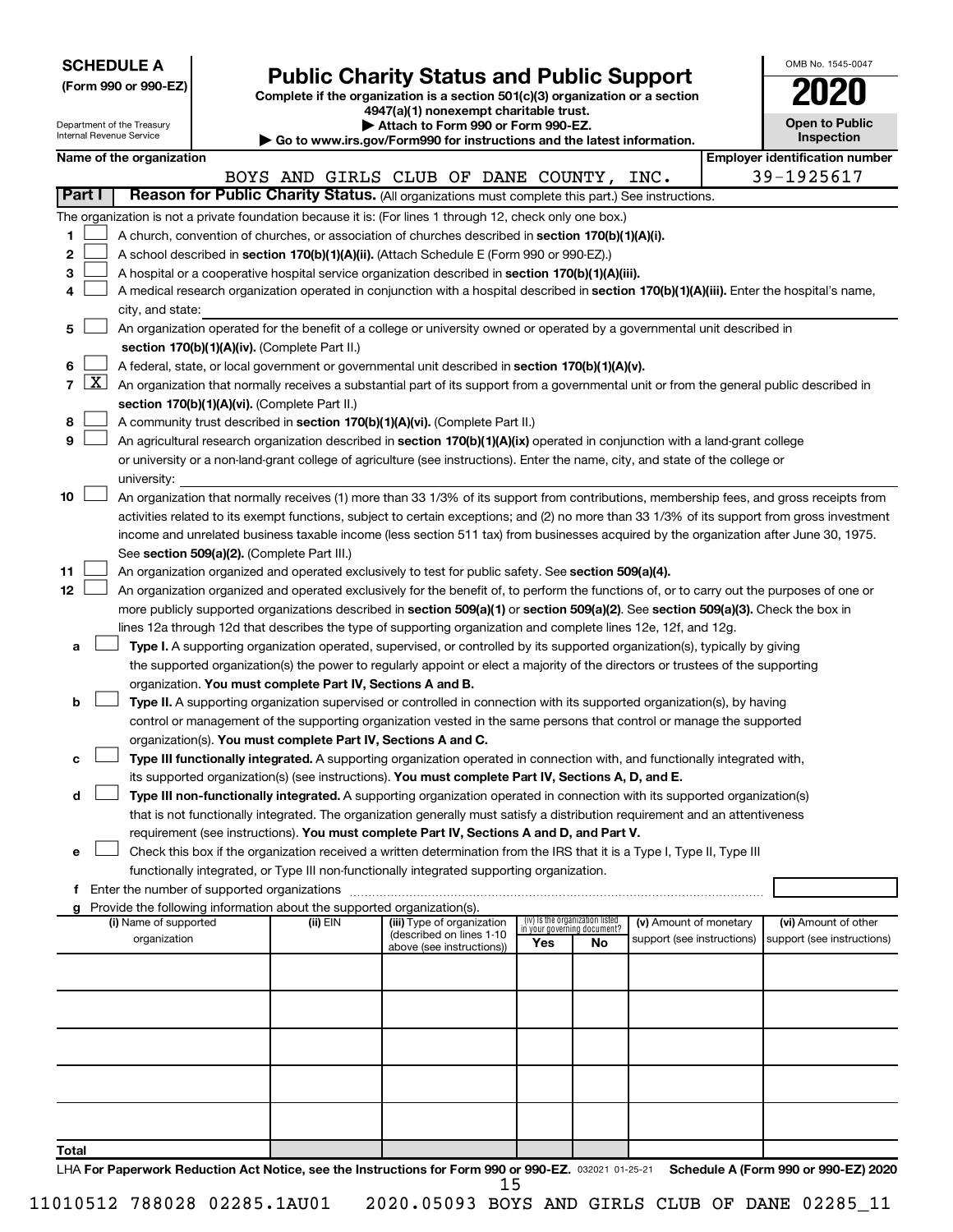# Schedule A (Form 990 or 990-EZ) 2020 BOYS AND GIRLS CLUB OF DANE COUNTY, INC.39-1925617 <sub>Page 2</sub>

(Complete only if you checked the box on line 5, 7, or 8 of Part I or if the organization failed to qualify under Part III. If the organization **Part II Support Schedule for Organizations Described in Sections 170(b)(1)(A)(iv) and 170(b)(1)(A)(vi)**

fails to qualify under the tests listed below, please complete Part III.)

|    | <b>Section A. Public Support</b>                                                                                                                                                                                                                                                    |          |          |            |            |                            |                                         |
|----|-------------------------------------------------------------------------------------------------------------------------------------------------------------------------------------------------------------------------------------------------------------------------------------|----------|----------|------------|------------|----------------------------|-----------------------------------------|
|    | Calendar year (or fiscal year beginning in)                                                                                                                                                                                                                                         | (a) 2016 | (b) 2017 | $(c)$ 2018 | $(d)$ 2019 | (e) 2020                   | (f) Total                               |
|    | 1 Gifts, grants, contributions, and                                                                                                                                                                                                                                                 |          |          |            |            |                            |                                         |
|    | membership fees received. (Do not                                                                                                                                                                                                                                                   |          |          |            |            |                            |                                         |
|    | include any "unusual grants.")                                                                                                                                                                                                                                                      | 4170332. | 4589141. | 5207328.   |            | 6906575.11369922.32243298. |                                         |
|    | 2 Tax revenues levied for the organ-                                                                                                                                                                                                                                                |          |          |            |            |                            |                                         |
|    | ization's benefit and either paid to                                                                                                                                                                                                                                                |          |          |            |            |                            |                                         |
|    | or expended on its behalf                                                                                                                                                                                                                                                           |          |          |            |            |                            |                                         |
|    | 3 The value of services or facilities                                                                                                                                                                                                                                               |          |          |            |            |                            |                                         |
|    | furnished by a governmental unit to                                                                                                                                                                                                                                                 |          |          |            |            |                            |                                         |
|    | the organization without charge                                                                                                                                                                                                                                                     |          |          |            |            |                            |                                         |
|    | Total. Add lines 1 through 3                                                                                                                                                                                                                                                        | 4170332. | 4589141. | 5207328.   |            | 6906575.11369922.32243298. |                                         |
| 5  | The portion of total contributions                                                                                                                                                                                                                                                  |          |          |            |            |                            |                                         |
|    | by each person (other than a                                                                                                                                                                                                                                                        |          |          |            |            |                            |                                         |
|    | governmental unit or publicly                                                                                                                                                                                                                                                       |          |          |            |            |                            |                                         |
|    | supported organization) included                                                                                                                                                                                                                                                    |          |          |            |            |                            |                                         |
|    | on line 1 that exceeds 2% of the                                                                                                                                                                                                                                                    |          |          |            |            |                            |                                         |
|    | amount shown on line 11,                                                                                                                                                                                                                                                            |          |          |            |            |                            |                                         |
|    | column (f)                                                                                                                                                                                                                                                                          |          |          |            |            |                            | 6402965.                                |
|    | 6 Public support. Subtract line 5 from line 4.                                                                                                                                                                                                                                      |          |          |            |            |                            | 25840333.                               |
|    | <b>Section B. Total Support</b>                                                                                                                                                                                                                                                     |          |          |            |            |                            |                                         |
|    | Calendar year (or fiscal year beginning in)                                                                                                                                                                                                                                         | (a) 2016 | (b) 2017 | $(c)$ 2018 | $(d)$ 2019 | (e) 2020                   | (f) Total                               |
|    | 7 Amounts from line 4                                                                                                                                                                                                                                                               | 4170332. | 4589141  | 5207328.   |            | 6906575.11369922.32243298. |                                         |
| 8  | Gross income from interest,                                                                                                                                                                                                                                                         |          |          |            |            |                            |                                         |
|    | dividends, payments received on                                                                                                                                                                                                                                                     |          |          |            |            |                            |                                         |
|    | securities loans, rents, royalties,                                                                                                                                                                                                                                                 |          |          |            |            |                            |                                         |
|    | and income from similar sources                                                                                                                                                                                                                                                     | 2,466.   | 2,815.   | 12,196.    | 6,071.     | 497.                       | 24,045.                                 |
| 9  | Net income from unrelated business                                                                                                                                                                                                                                                  |          |          |            |            |                            |                                         |
|    | activities, whether or not the                                                                                                                                                                                                                                                      |          |          |            |            |                            |                                         |
|    | business is regularly carried on                                                                                                                                                                                                                                                    |          |          |            |            |                            |                                         |
|    | 10 Other income. Do not include gain                                                                                                                                                                                                                                                |          |          |            |            |                            |                                         |
|    | or loss from the sale of capital                                                                                                                                                                                                                                                    |          |          |            |            |                            |                                         |
|    | assets (Explain in Part VI.)                                                                                                                                                                                                                                                        |          |          |            |            |                            |                                         |
|    | <b>11 Total support.</b> Add lines 7 through 10                                                                                                                                                                                                                                     |          |          |            |            |                            | 32267343.                               |
| 12 | Gross receipts from related activities, etc. (see instructions)                                                                                                                                                                                                                     |          |          |            |            | 12                         | 2,153,138.                              |
|    | 13 First 5 years. If the Form 990 is for the organization's first, second, third, fourth, or fifth tax year as a section 501(c)(3)                                                                                                                                                  |          |          |            |            |                            |                                         |
|    | organization, check this box and stop here                                                                                                                                                                                                                                          |          |          |            |            |                            |                                         |
|    | <b>Section C. Computation of Public Support Percentage</b>                                                                                                                                                                                                                          |          |          |            |            |                            | 80.08                                   |
|    |                                                                                                                                                                                                                                                                                     |          |          |            |            | 14                         | %<br>89.31                              |
|    |                                                                                                                                                                                                                                                                                     |          |          |            |            | 15                         | $\%$                                    |
|    | 16a 33 1/3% support test - 2020. If the organization did not check the box on line 13, and line 14 is 33 1/3% or more, check this box and                                                                                                                                           |          |          |            |            |                            | $\blacktriangleright$ $\vert$ X $\vert$ |
|    | stop here. The organization qualifies as a publicly supported organization manufaction manufacture or the organization                                                                                                                                                              |          |          |            |            |                            |                                         |
|    | b 33 1/3% support test - 2019. If the organization did not check a box on line 13 or 16a, and line 15 is 33 1/3% or more, check this box                                                                                                                                            |          |          |            |            |                            |                                         |
|    |                                                                                                                                                                                                                                                                                     |          |          |            |            |                            |                                         |
|    | 17a 10% -facts-and-circumstances test - 2020. If the organization did not check a box on line 13, 16a, or 16b, and line 14 is 10% or more,<br>and if the organization meets the facts-and-circumstances test, check this box and stop here. Explain in Part VI how the organization |          |          |            |            |                            |                                         |
|    |                                                                                                                                                                                                                                                                                     |          |          |            |            |                            |                                         |
|    | meets the facts-and-circumstances test. The organization qualifies as a publicly supported organization<br>b 10% -facts-and-circumstances test - 2019. If the organization did not check a box on line 13, 16a, 16b, or 17a, and line 15 is 10% or                                  |          |          |            |            |                            |                                         |
|    | more, and if the organization meets the facts-and-circumstances test, check this box and stop here. Explain in Part VI how the                                                                                                                                                      |          |          |            |            |                            |                                         |
|    | organization meets the facts-and-circumstances test. The organization qualifies as a publicly supported organization                                                                                                                                                                |          |          |            |            |                            |                                         |
|    |                                                                                                                                                                                                                                                                                     |          |          |            |            |                            |                                         |
|    | 18 Private foundation. If the organization did not check a box on line 13, 16a, 16b, 17a, or 17b, check this box and see instructions<br>Schedule A (Form 990 or 990-EZ) 2020                                                                                                       |          |          |            |            |                            |                                         |

032022 01-25-21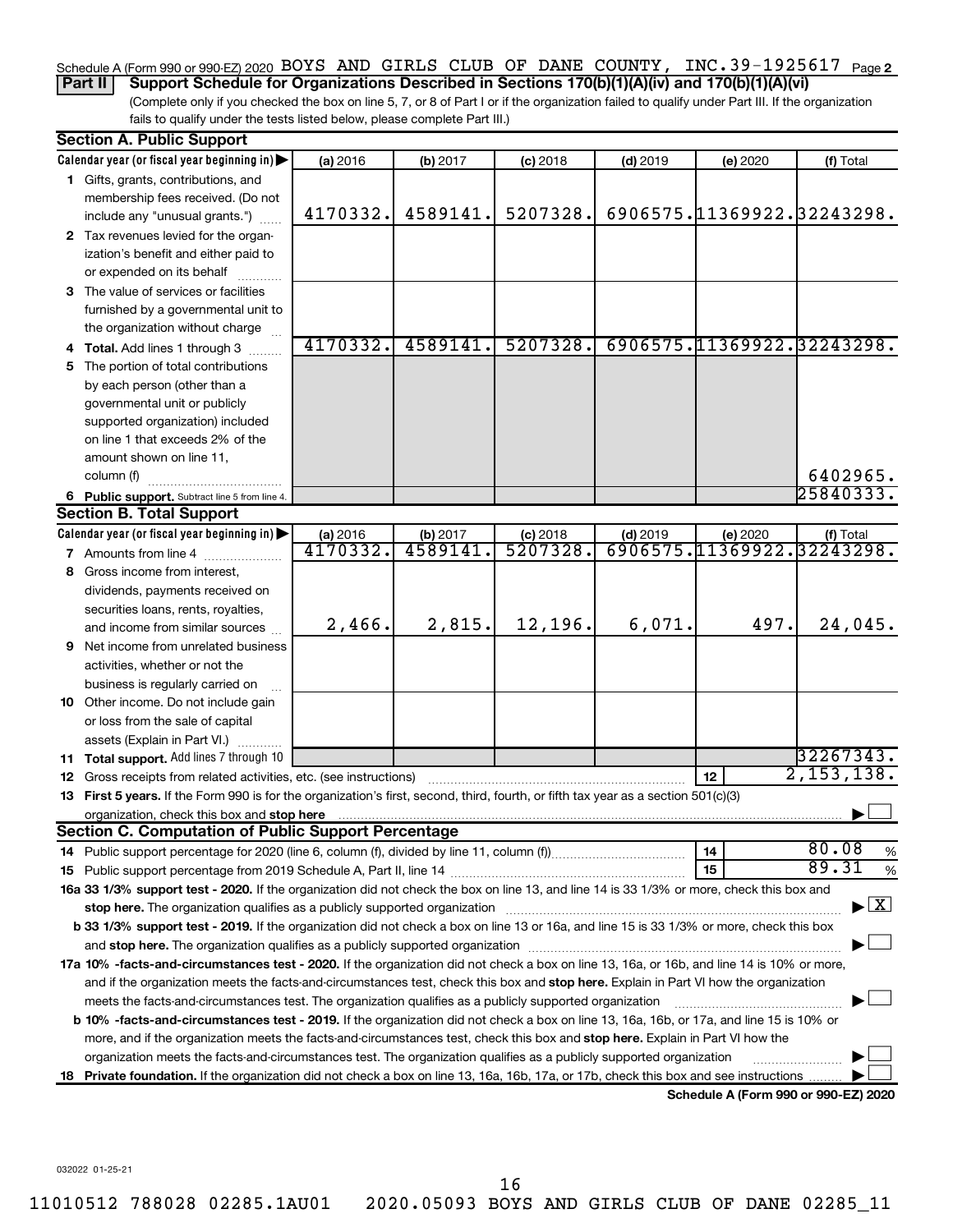#### Schedule A (Form 990 or 990-EZ) 2020 BOYS AND GIRLS CLUB OF DANE COUNTY, INC.39-1925617 <sub>Page 3</sub> **Part III Support Schedule for Organizations Described in Section 509(a)(2)**

(Complete only if you checked the box on line 10 of Part I or if the organization failed to qualify under Part II. If the organization fails to qualify under the tests listed below, please complete Part II.)

| <b>Section A. Public Support</b>                                                                                                                                                 |          |          |            |            |          |                                      |
|----------------------------------------------------------------------------------------------------------------------------------------------------------------------------------|----------|----------|------------|------------|----------|--------------------------------------|
| Calendar year (or fiscal year beginning in)                                                                                                                                      | (a) 2016 | (b) 2017 | $(c)$ 2018 | $(d)$ 2019 | (e) 2020 | (f) Total                            |
| 1 Gifts, grants, contributions, and                                                                                                                                              |          |          |            |            |          |                                      |
| membership fees received. (Do not                                                                                                                                                |          |          |            |            |          |                                      |
| include any "unusual grants.")                                                                                                                                                   |          |          |            |            |          |                                      |
| 2 Gross receipts from admissions,<br>merchandise sold or services per-<br>formed, or facilities furnished in<br>any activity that is related to the                              |          |          |            |            |          |                                      |
| organization's tax-exempt purpose                                                                                                                                                |          |          |            |            |          |                                      |
| <b>3</b> Gross receipts from activities that                                                                                                                                     |          |          |            |            |          |                                      |
| are not an unrelated trade or bus-                                                                                                                                               |          |          |            |            |          |                                      |
| iness under section 513                                                                                                                                                          |          |          |            |            |          |                                      |
| 4 Tax revenues levied for the organ-<br>ization's benefit and either paid to                                                                                                     |          |          |            |            |          |                                      |
| or expended on its behalf                                                                                                                                                        |          |          |            |            |          |                                      |
| 5 The value of services or facilities                                                                                                                                            |          |          |            |            |          |                                      |
| furnished by a governmental unit to                                                                                                                                              |          |          |            |            |          |                                      |
| the organization without charge                                                                                                                                                  |          |          |            |            |          |                                      |
| <b>6 Total.</b> Add lines 1 through 5                                                                                                                                            |          |          |            |            |          |                                      |
| 7a Amounts included on lines 1, 2, and                                                                                                                                           |          |          |            |            |          |                                      |
| 3 received from disqualified persons                                                                                                                                             |          |          |            |            |          |                                      |
| <b>b</b> Amounts included on lines 2 and 3 received<br>from other than disqualified persons that<br>exceed the greater of \$5,000 or 1% of the<br>amount on line 13 for the year |          |          |            |            |          |                                      |
| c Add lines 7a and 7b                                                                                                                                                            |          |          |            |            |          |                                      |
| 8 Public support. (Subtract line 7c from line 6.)                                                                                                                                |          |          |            |            |          |                                      |
| <b>Section B. Total Support</b>                                                                                                                                                  |          |          |            |            |          |                                      |
| Calendar year (or fiscal year beginning in)                                                                                                                                      | (a) 2016 | (b) 2017 | $(c)$ 2018 | $(d)$ 2019 | (e) 2020 | (f) Total                            |
| <b>9</b> Amounts from line 6                                                                                                                                                     |          |          |            |            |          |                                      |
| <b>10a</b> Gross income from interest,<br>dividends, payments received on<br>securities loans, rents, royalties,<br>and income from similar sources                              |          |          |            |            |          |                                      |
| <b>b</b> Unrelated business taxable income                                                                                                                                       |          |          |            |            |          |                                      |
| (less section 511 taxes) from businesses<br>acquired after June 30, 1975                                                                                                         |          |          |            |            |          |                                      |
| c Add lines 10a and 10b                                                                                                                                                          |          |          |            |            |          |                                      |
| <b>11</b> Net income from unrelated business<br>activities not included in line 10b.<br>whether or not the business is<br>regularly carried on                                   |          |          |            |            |          |                                      |
| <b>12</b> Other income. Do not include gain<br>or loss from the sale of capital<br>assets (Explain in Part VI.)                                                                  |          |          |            |            |          |                                      |
| <b>13</b> Total support. (Add lines 9, 10c, 11, and 12.)                                                                                                                         |          |          |            |            |          |                                      |
| 14 First 5 years. If the Form 990 is for the organization's first, second, third, fourth, or fifth tax year as a section 501(c)(3) organization,                                 |          |          |            |            |          |                                      |
| check this box and stop here                                                                                                                                                     |          |          |            |            |          |                                      |
| <b>Section C. Computation of Public Support Percentage</b>                                                                                                                       |          |          |            |            |          |                                      |
| 15 Public support percentage for 2020 (line 8, column (f), divided by line 13, column (f) <i></i>                                                                                |          |          |            |            | 15       | ℅                                    |
| 16 Public support percentage from 2019 Schedule A, Part III, line 15                                                                                                             |          |          |            |            | 16       | %                                    |
| Section D. Computation of Investment Income Percentage                                                                                                                           |          |          |            |            |          |                                      |
|                                                                                                                                                                                  |          |          |            |            | 17       | %                                    |
| 18 Investment income percentage from 2019 Schedule A, Part III, line 17                                                                                                          |          |          |            |            | 18       | %                                    |
| 19a 33 1/3% support tests - 2020. If the organization did not check the box on line 14, and line 15 is more than 33 1/3%, and line 17 is not                                     |          |          |            |            |          |                                      |
| more than 33 1/3%, check this box and stop here. The organization qualifies as a publicly supported organization                                                                 |          |          |            |            |          |                                      |
| b 33 1/3% support tests - 2019. If the organization did not check a box on line 14 or line 19a, and line 16 is more than 33 1/3%, and                                            |          |          |            |            |          |                                      |
| line 18 is not more than 33 1/3%, check this box and stop here. The organization qualifies as a publicly supported organization                                                  |          |          |            |            |          |                                      |
|                                                                                                                                                                                  |          |          |            |            |          |                                      |
| 032023 01-25-21                                                                                                                                                                  |          |          |            |            |          | Schedule A (Form 990 or 990-EZ) 2020 |
|                                                                                                                                                                                  |          |          | 17         |            |          |                                      |

| 11010512 788028 02285 <b>.</b> 1AU0 |  |  |  |
|-------------------------------------|--|--|--|
|-------------------------------------|--|--|--|

1 2020.05093 BOYS AND GIRLS CLUB OF DANE 02285\_11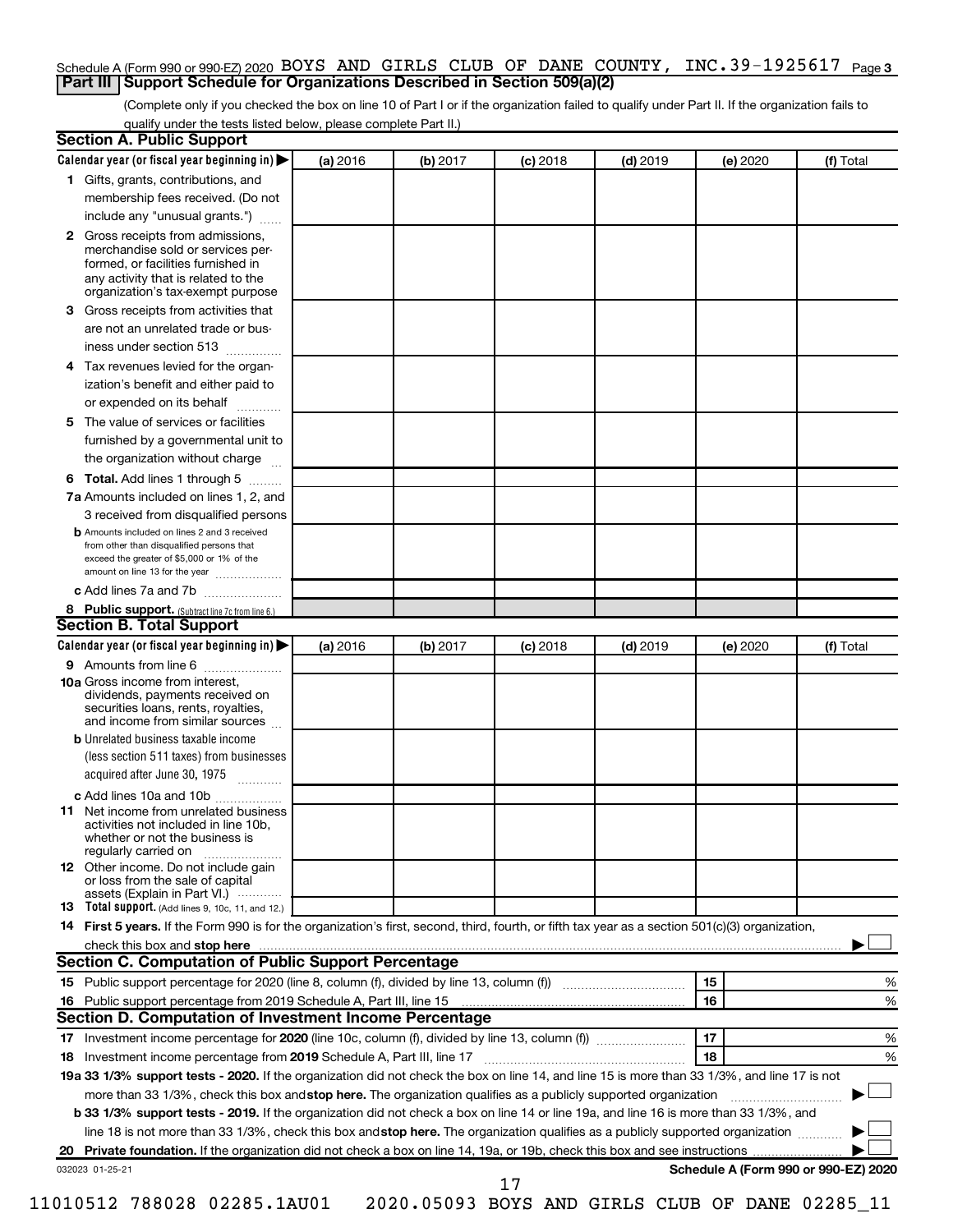#### Schedule A (Form 990 or 990-EZ) 2020 BOYS AND GIRLS CLUB OF DANE COUNTY, INC<sub>.</sub>39-1925617 <sub>Page 4</sub>

# **Part IV Supporting Organizations**

(Complete only if you checked a box in line 12 on Part I. If you checked box 12a, Part I, complete Sections A and B. If you checked box 12b, Part I, complete Sections A and C. If you checked box 12c, Part I, complete Sections A, D, and E. If you checked box 12d, Part I, complete Sections A and D, and complete Part V.)

## **Section A. All Supporting Organizations**

- **1** Are all of the organization's supported organizations listed by name in the organization's governing documents? If "No," describe in Part VI how the supported organizations are designated. If designated by *class or purpose, describe the designation. If historic and continuing relationship, explain.*
- **2** Did the organization have any supported organization that does not have an IRS determination of status under section 509(a)(1) or (2)? If "Yes," explain in Part **VI** how the organization determined that the supported *organization was described in section 509(a)(1) or (2).*
- **3a** Did the organization have a supported organization described in section 501(c)(4), (5), or (6)? If "Yes," answer *lines 3b and 3c below.*
- **b** Did the organization confirm that each supported organization qualified under section 501(c)(4), (5), or (6) and satisfied the public support tests under section 509(a)(2)? If "Yes," describe in Part VI when and how the *organization made the determination.*
- **c** Did the organization ensure that all support to such organizations was used exclusively for section 170(c)(2)(B) purposes? If "Yes," explain in Part VI what controls the organization put in place to ensure such use.
- **4 a** *If* Was any supported organization not organized in the United States ("foreign supported organization")? *"Yes," and if you checked box 12a or 12b in Part I, answer lines 4b and 4c below.*
- **b** Did the organization have ultimate control and discretion in deciding whether to make grants to the foreign supported organization? If "Yes," describe in Part VI how the organization had such control and discretion *despite being controlled or supervised by or in connection with its supported organizations.*
- **c** Did the organization support any foreign supported organization that does not have an IRS determination under sections 501(c)(3) and 509(a)(1) or (2)? If "Yes," explain in Part VI what controls the organization used *to ensure that all support to the foreign supported organization was used exclusively for section 170(c)(2)(B) purposes.*
- **5a** Did the organization add, substitute, or remove any supported organizations during the tax year? If "Yes," answer lines 5b and 5c below (if applicable). Also, provide detail in **Part VI,** including (i) the names and EIN *numbers of the supported organizations added, substituted, or removed; (ii) the reasons for each such action; (iii) the authority under the organization's organizing document authorizing such action; and (iv) how the action was accomplished (such as by amendment to the organizing document).*
- **b** Type I or Type II only. Was any added or substituted supported organization part of a class already designated in the organization's organizing document?
- **c Substitutions only.**  Was the substitution the result of an event beyond the organization's control?
- **6** Did the organization provide support (whether in the form of grants or the provision of services or facilities) to **Part VI.** support or benefit one or more of the filing organization's supported organizations? If "Yes," provide detail in anyone other than (i) its supported organizations, (ii) individuals that are part of the charitable class benefited by one or more of its supported organizations, or (iii) other supporting organizations that also
- **7** Did the organization provide a grant, loan, compensation, or other similar payment to a substantial contributor regard to a substantial contributor? If "Yes," complete Part I of Schedule L (Form 990 or 990-EZ). (as defined in section 4958(c)(3)(C)), a family member of a substantial contributor, or a 35% controlled entity with
- **8** Did the organization make a loan to a disqualified person (as defined in section 4958) not described in line 7? *If "Yes," complete Part I of Schedule L (Form 990 or 990-EZ).*
- **9 a** Was the organization controlled directly or indirectly at any time during the tax year by one or more in section 509(a)(1) or (2))? If "Yes," provide detail in **Part VI.** disqualified persons, as defined in section 4946 (other than foundation managers and organizations described
- **b** Did one or more disqualified persons (as defined in line 9a) hold a controlling interest in any entity in which the supporting organization had an interest? If "Yes," provide detail in Part VI.
- **c** Did a disqualified person (as defined in line 9a) have an ownership interest in, or derive any personal benefit from, assets in which the supporting organization also had an interest? If "Yes," provide detail in Part VI.
- **10 a** Was the organization subject to the excess business holdings rules of section 4943 because of section supporting organizations)? If "Yes," answer line 10b below. 4943(f) (regarding certain Type II supporting organizations, and all Type III non-functionally integrated
	- **b** Did the organization have any excess business holdings in the tax year? (Use Schedule C, Form 4720, to *determine whether the organization had excess business holdings.)*

032024 01-25-21

**Schedule A (Form 990 or 990-EZ) 2020**

**Yes No**

**1**

**2**

**3a**

**3b**

**3c**

**4a**

**4b**

**4c**

**5a**

**5b 5c**

**6**

**7**

**8**

**9a**

**9b**

**9c**

**10a**

**10b**

11010512 788028 02285.1AU01 2020.05093 BOYS AND GIRLS CLUB OF DANE 02285\_11

18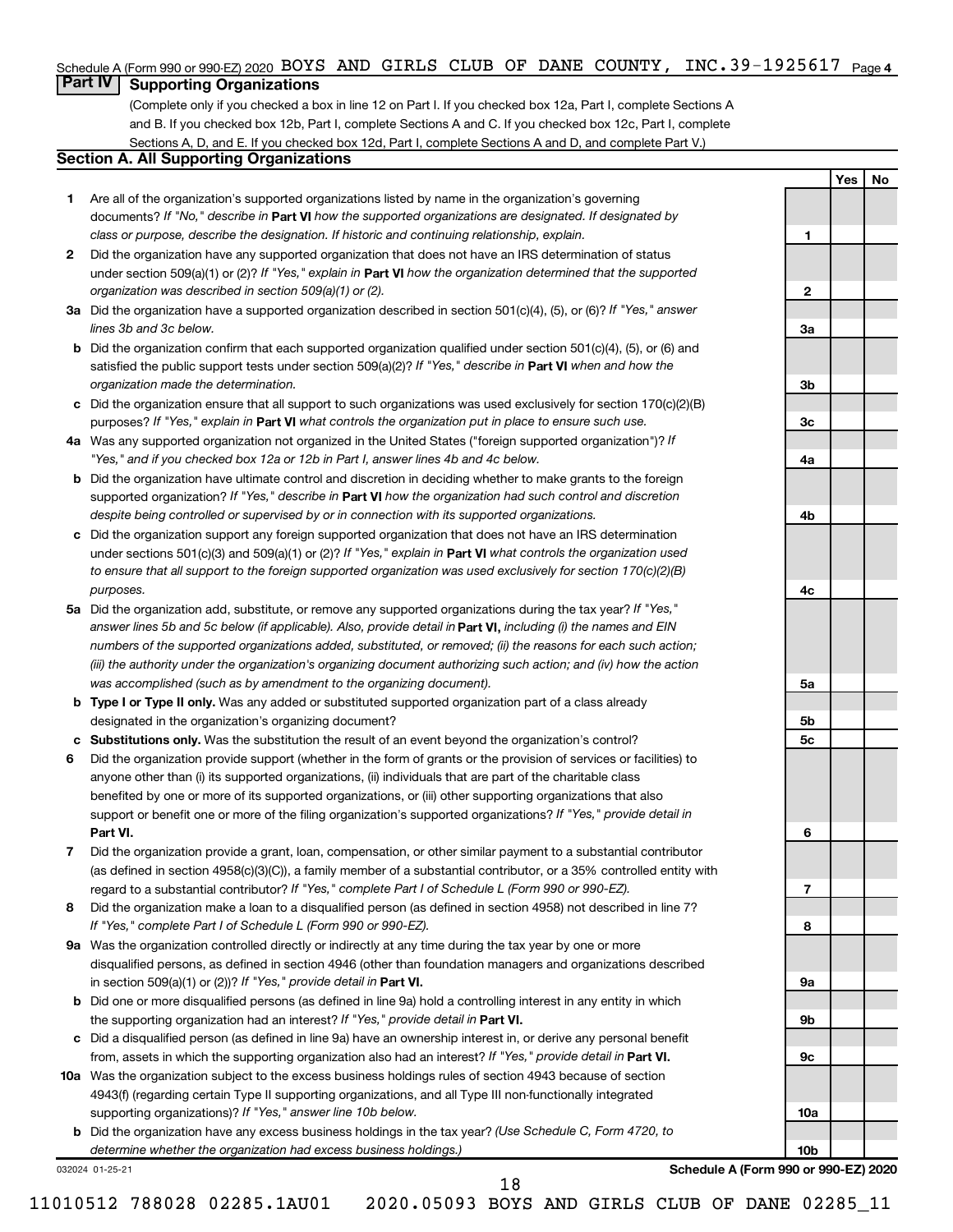#### INC.39-1925617 <sub>Page 5</sub> Schedule A (Form 990 or 990-EZ) 2020 BOYS AND GIRLS CLUB OF DANE COUNTY, INC.39-1925617  $_{\sf Page}$ **Part IV Supporting Organizations** *(continued)*

|              | GILIVI<br><i>Continued</i> Continued by Manuel Continued                                                                                                                                                                                                    |                 |     |    |
|--------------|-------------------------------------------------------------------------------------------------------------------------------------------------------------------------------------------------------------------------------------------------------------|-----------------|-----|----|
|              |                                                                                                                                                                                                                                                             |                 | Yes | No |
| 11           | Has the organization accepted a gift or contribution from any of the following persons?                                                                                                                                                                     |                 |     |    |
|              | a A person who directly or indirectly controls, either alone or together with persons described in lines 11b and                                                                                                                                            |                 |     |    |
|              | 11c below, the governing body of a supported organization?                                                                                                                                                                                                  | 11a             |     |    |
|              | <b>b</b> A family member of a person described in line 11a above?                                                                                                                                                                                           | 11 <sub>b</sub> |     |    |
|              | c A 35% controlled entity of a person described in line 11a or 11b above? If "Yes" to line 11a, 11b, or 11c, provide                                                                                                                                        |                 |     |    |
|              | detail in <b>Part VI.</b>                                                                                                                                                                                                                                   | 11c             |     |    |
|              | <b>Section B. Type I Supporting Organizations</b>                                                                                                                                                                                                           |                 |     |    |
|              |                                                                                                                                                                                                                                                             |                 | Yes | No |
| 1.           | Did the governing body, members of the governing body, officers acting in their official capacity, or membership of one or<br>more supported organizations have the power to regularly appoint or elect at least a majority of the organization's officers, |                 |     |    |
|              | directors, or trustees at all times during the tax year? If "No," describe in Part VI how the supported organization(s)                                                                                                                                     |                 |     |    |
|              | effectively operated, supervised, or controlled the organization's activities. If the organization had more than one supported                                                                                                                              |                 |     |    |
|              | organization, describe how the powers to appoint and/or remove officers, directors, or trustees were allocated among the                                                                                                                                    |                 |     |    |
|              | supported organizations and what conditions or restrictions, if any, applied to such powers during the tax year.                                                                                                                                            | 1               |     |    |
| $\mathbf{2}$ | Did the organization operate for the benefit of any supported organization other than the supported                                                                                                                                                         |                 |     |    |
|              | organization(s) that operated, supervised, or controlled the supporting organization? If "Yes," explain in                                                                                                                                                  |                 |     |    |
|              | Part VI how providing such benefit carried out the purposes of the supported organization(s) that operated,                                                                                                                                                 |                 |     |    |
|              | supervised, or controlled the supporting organization.<br><b>Section C. Type II Supporting Organizations</b>                                                                                                                                                | 2               |     |    |
|              |                                                                                                                                                                                                                                                             |                 |     |    |
|              |                                                                                                                                                                                                                                                             |                 | Yes | No |
| 1.           | Were a majority of the organization's directors or trustees during the tax year also a majority of the directors                                                                                                                                            |                 |     |    |
|              | or trustees of each of the organization's supported organization(s)? If "No," describe in Part VI how control                                                                                                                                               |                 |     |    |
|              | or management of the supporting organization was vested in the same persons that controlled or managed                                                                                                                                                      |                 |     |    |
|              | the supported organization(s).<br><b>Section D. All Type III Supporting Organizations</b>                                                                                                                                                                   | 1               |     |    |
|              |                                                                                                                                                                                                                                                             |                 |     |    |
|              |                                                                                                                                                                                                                                                             |                 | Yes | No |
| 1.           | Did the organization provide to each of its supported organizations, by the last day of the fifth month of the                                                                                                                                              |                 |     |    |
|              | organization's tax year, (i) a written notice describing the type and amount of support provided during the prior tax<br>year, (ii) a copy of the Form 990 that was most recently filed as of the date of notification, and (iii) copies of the             |                 |     |    |
|              | organization's governing documents in effect on the date of notification, to the extent not previously provided?                                                                                                                                            | 1               |     |    |
| $\mathbf{2}$ | Were any of the organization's officers, directors, or trustees either (i) appointed or elected by the supported                                                                                                                                            |                 |     |    |
|              | organization(s) or (ii) serving on the governing body of a supported organization? If "No," explain in Part VI how                                                                                                                                          |                 |     |    |
|              | the organization maintained a close and continuous working relationship with the supported organization(s).                                                                                                                                                 | 2               |     |    |
| 3            | By reason of the relationship described in line 2, above, did the organization's supported organizations have a                                                                                                                                             |                 |     |    |
|              | significant voice in the organization's investment policies and in directing the use of the organization's                                                                                                                                                  |                 |     |    |
|              | income or assets at all times during the tax year? If "Yes," describe in Part VI the role the organization's                                                                                                                                                |                 |     |    |
|              | supported organizations played in this regard.                                                                                                                                                                                                              | з               |     |    |
|              | Section E. Type III Functionally Integrated Supporting Organizations                                                                                                                                                                                        |                 |     |    |
| 1            | Check the box next to the method that the organization used to satisfy the Integral Part Test during the yealsee instructions).                                                                                                                             |                 |     |    |
| a            | The organization satisfied the Activities Test. Complete line 2 below.                                                                                                                                                                                      |                 |     |    |
| b            | The organization is the parent of each of its supported organizations. Complete line 3 below.                                                                                                                                                               |                 |     |    |
| с            | The organization supported a governmental entity. Describe in Part VI how you supported a governmental entity (see instructions).                                                                                                                           |                 |     |    |
| 2            | Activities Test. Answer lines 2a and 2b below.                                                                                                                                                                                                              |                 | Yes | No |
| а            | Did substantially all of the organization's activities during the tax year directly further the exempt purposes of                                                                                                                                          |                 |     |    |
|              | the supported organization(s) to which the organization was responsive? If "Yes," then in Part VI identify                                                                                                                                                  |                 |     |    |
|              | those supported organizations and explain how these activities directly furthered their exempt purposes,                                                                                                                                                    |                 |     |    |
|              | how the organization was responsive to those supported organizations, and how the organization determined                                                                                                                                                   |                 |     |    |
|              | that these activities constituted substantially all of its activities.                                                                                                                                                                                      | 2a              |     |    |
| b            | Did the activities described in line 2a, above, constitute activities that, but for the organization's involvement,                                                                                                                                         |                 |     |    |
|              | one or more of the organization's supported organization(s) would have been engaged in? If "Yes," explain in                                                                                                                                                |                 |     |    |
|              | Part VI the reasons for the organization's position that its supported organization(s) would have engaged in                                                                                                                                                |                 |     |    |
|              | these activities but for the organization's involvement.                                                                                                                                                                                                    | 2b              |     |    |
| 3            | Parent of Supported Organizations. Answer lines 3a and 3b below.                                                                                                                                                                                            |                 |     |    |
| а            | Did the organization have the power to regularly appoint or elect a majority of the officers, directors, or                                                                                                                                                 |                 |     |    |
|              | trustees of each of the supported organizations? If "Yes" or "No" provide details in Part VI.                                                                                                                                                               | За              |     |    |
|              |                                                                                                                                                                                                                                                             |                 |     |    |

**b** Did the organization exercise a substantial degree of direction over the policies, programs, and activities of each of its supported organizations? If "Yes," describe in Part VI the role played by the organization in this regard.

032025 01-25-21

**Schedule A (Form 990 or 990-EZ) 2020**

**3b**

19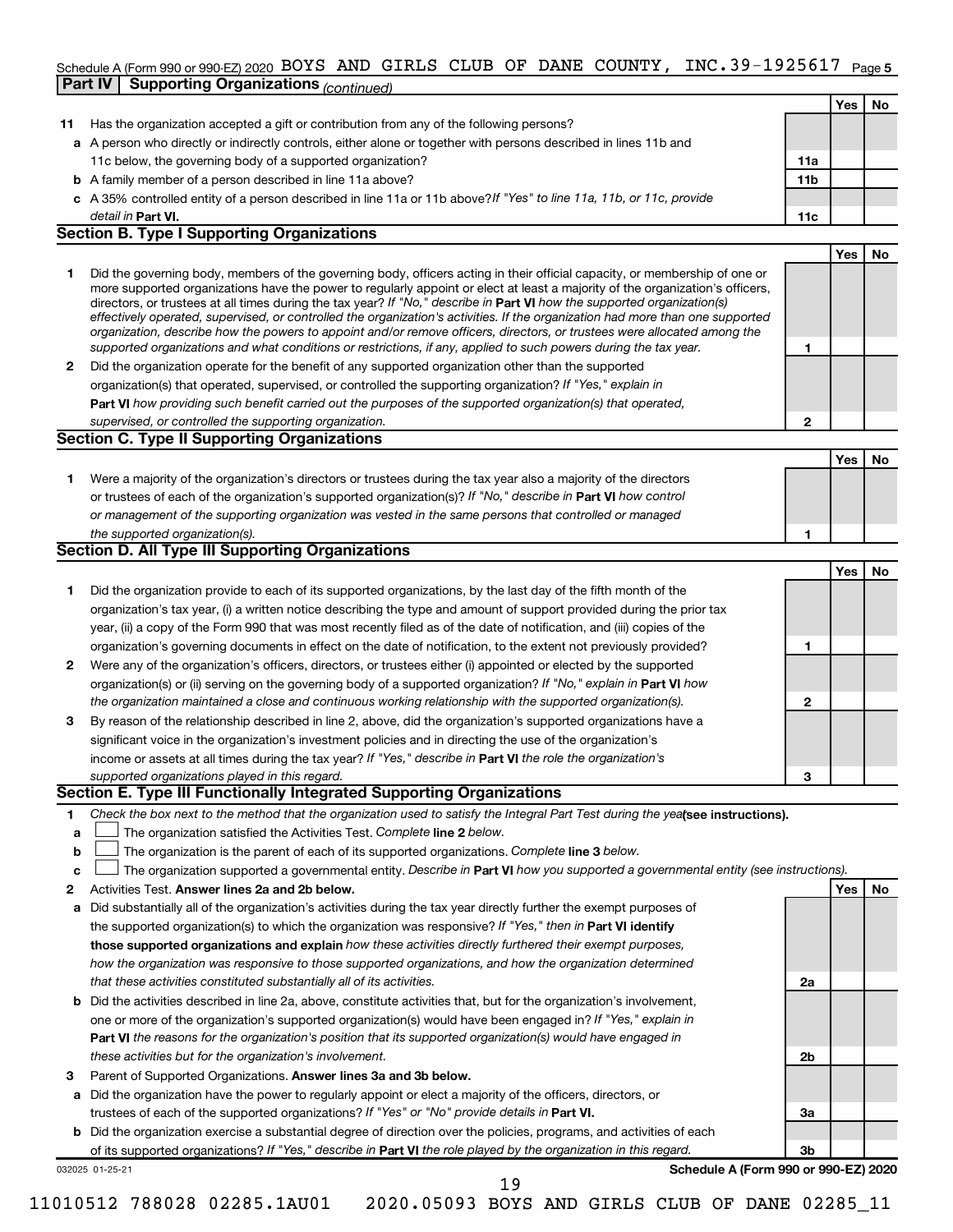#### Schedule A (Form 990 or 990-EZ) 2020 BOYS AND GIRLS CLUB OF DANE COUNTY, INC.39-1925617 <sub>Page 6</sub> **Part V Type III Non-Functionally Integrated 509(a)(3) Supporting Organizations**

1 **Letter See instructions.** Check here if the organization satisfied the Integral Part Test as a qualifying trust on Nov. 20, 1970 (*explain in* Part **VI**). See instructions. All other Type III non-functionally integrated supporting organizations must complete Sections A through E.

|              | Section A - Adjusted Net Income                                             | (A) Prior Year | (B) Current Year<br>(optional) |                                |
|--------------|-----------------------------------------------------------------------------|----------------|--------------------------------|--------------------------------|
| 1            | Net short-term capital gain                                                 | 1              |                                |                                |
| 2            | Recoveries of prior-year distributions                                      | $\mathbf{2}$   |                                |                                |
| З            | Other gross income (see instructions)                                       | 3              |                                |                                |
| 4            | Add lines 1 through 3.                                                      | 4              |                                |                                |
| 5            | Depreciation and depletion                                                  | 5              |                                |                                |
| 6            | Portion of operating expenses paid or incurred for production or            |                |                                |                                |
|              | collection of gross income or for management, conservation, or              |                |                                |                                |
|              | maintenance of property held for production of income (see instructions)    | 6              |                                |                                |
| 7            | Other expenses (see instructions)                                           | $\overline{7}$ |                                |                                |
| 8            | Adjusted Net Income (subtract lines 5, 6, and 7 from line 4)                | 8              |                                |                                |
|              | <b>Section B - Minimum Asset Amount</b>                                     |                | (A) Prior Year                 | (B) Current Year<br>(optional) |
| 1.           | Aggregate fair market value of all non-exempt-use assets (see               |                |                                |                                |
|              | instructions for short tax year or assets held for part of year):           |                |                                |                                |
|              | a Average monthly value of securities                                       | 1a             |                                |                                |
|              | <b>b</b> Average monthly cash balances                                      | 1b             |                                |                                |
|              | c Fair market value of other non-exempt-use assets                          | 1c             |                                |                                |
|              | d Total (add lines 1a, 1b, and 1c)                                          | 1d             |                                |                                |
|              | e Discount claimed for blockage or other factors                            |                |                                |                                |
|              | (explain in detail in Part VI):                                             |                |                                |                                |
| $\mathbf{2}$ | Acquisition indebtedness applicable to non-exempt-use assets                | $\mathbf{2}$   |                                |                                |
| З.           | Subtract line 2 from line 1d.                                               | 3              |                                |                                |
| 4            | Cash deemed held for exempt use. Enter 0.015 of line 3 (for greater amount, |                |                                |                                |
|              | see instructions).                                                          | 4              |                                |                                |
| 5            | Net value of non-exempt-use assets (subtract line 4 from line 3)            | 5              |                                |                                |
| 6            | Multiply line 5 by 0.035.                                                   | 6              |                                |                                |
| 7            | Recoveries of prior-year distributions                                      | $\overline{7}$ |                                |                                |
| 8            | Minimum Asset Amount (add line 7 to line 6)                                 | 8              |                                |                                |
|              | <b>Section C - Distributable Amount</b>                                     |                |                                | <b>Current Year</b>            |
| 1            | Adjusted net income for prior year (from Section A, line 8, column A)       | 1              |                                |                                |
| 2            | Enter 0.85 of line 1.                                                       | $\mathbf{2}$   |                                |                                |
| 3            | Minimum asset amount for prior year (from Section B, line 8, column A)      | 3              |                                |                                |
| 4            | Enter greater of line 2 or line 3.                                          | 4              |                                |                                |
| 5            | Income tax imposed in prior year                                            | 5              |                                |                                |
| 6            | <b>Distributable Amount.</b> Subtract line 5 from line 4, unless subject to |                |                                |                                |
|              | emergency temporary reduction (see instructions).                           | 6              |                                |                                |
|              |                                                                             |                |                                |                                |

**7** Check here if the current year is the organization's first as a non-functionally integrated Type III supporting organization (see † instructions).

**Schedule A (Form 990 or 990-EZ) 2020**

032026 01-25-21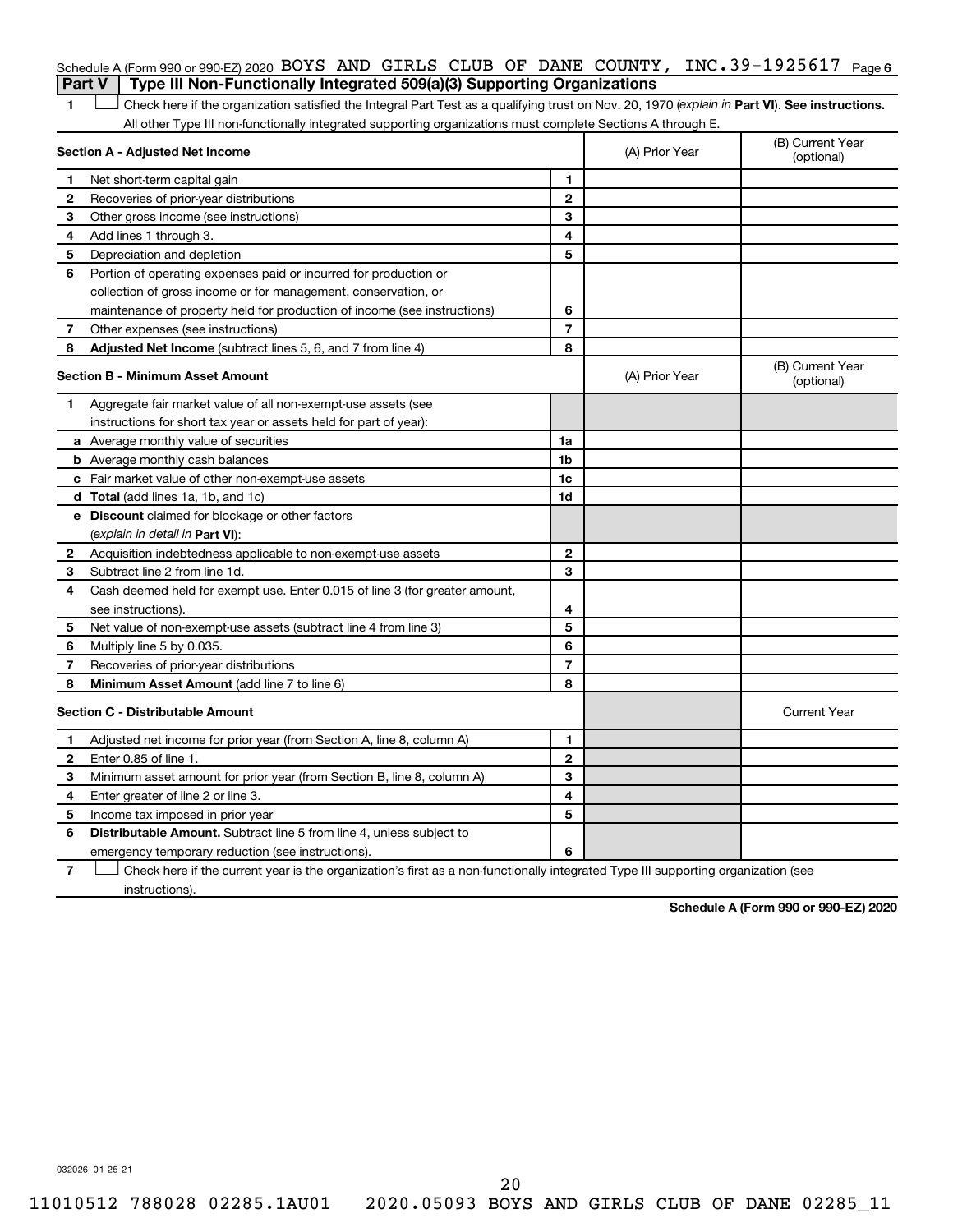#### Schedule A (Form 990 or 990-EZ) 2020 BOYS AND GIRLS CLUB OF DANE COUNTY, INC.39-1925617 <sub>Page 7</sub>

|    | Type III Non-Functionally Integrated 509(a)(3) Supporting Organizations (continued)<br>Part V |                                    |                                               |    |                                                  |  |
|----|-----------------------------------------------------------------------------------------------|------------------------------------|-----------------------------------------------|----|--------------------------------------------------|--|
|    | <b>Section D - Distributions</b>                                                              |                                    |                                               |    | <b>Current Year</b>                              |  |
| 1  | Amounts paid to supported organizations to accomplish exempt purposes                         |                                    |                                               | 1  |                                                  |  |
| 2  | Amounts paid to perform activity that directly furthers exempt purposes of supported          |                                    |                                               |    |                                                  |  |
|    | organizations, in excess of income from activity                                              |                                    | 2                                             |    |                                                  |  |
| 3  | Administrative expenses paid to accomplish exempt purposes of supported organizations         |                                    |                                               | 3  |                                                  |  |
| 4  | Amounts paid to acquire exempt-use assets                                                     |                                    |                                               | 4  |                                                  |  |
| 5  | Qualified set-aside amounts (prior IRS approval required - provide details in Part VI)        |                                    |                                               | 5  |                                                  |  |
| 6  | Other distributions (describe in Part VI). See instructions.                                  |                                    |                                               | 6  |                                                  |  |
| 7  | Total annual distributions. Add lines 1 through 6.                                            |                                    |                                               | 7  |                                                  |  |
| 8  | Distributions to attentive supported organizations to which the organization is responsive    |                                    |                                               |    |                                                  |  |
|    | ( <i>provide details in Part VI</i> ). See instructions.                                      |                                    |                                               | 8  |                                                  |  |
| 9  | Distributable amount for 2020 from Section C, line 6                                          |                                    |                                               | 9  |                                                  |  |
| 10 | Line 8 amount divided by line 9 amount                                                        |                                    |                                               | 10 |                                                  |  |
|    | <b>Section E - Distribution Allocations (see instructions)</b>                                | (i)<br><b>Excess Distributions</b> | (ii)<br><b>Underdistributions</b><br>Pre-2020 |    | (iii)<br><b>Distributable</b><br>Amount for 2020 |  |
| 1  | Distributable amount for 2020 from Section C, line 6                                          |                                    |                                               |    |                                                  |  |
| 2  | Underdistributions, if any, for years prior to 2020 (reason-                                  |                                    |                                               |    |                                                  |  |
|    | able cause required - explain in Part VI). See instructions.                                  |                                    |                                               |    |                                                  |  |
| З  | Excess distributions carryover, if any, to 2020                                               |                                    |                                               |    |                                                  |  |
|    | a From 2015                                                                                   |                                    |                                               |    |                                                  |  |
|    | $b$ From 2016                                                                                 |                                    |                                               |    |                                                  |  |
|    | c From 2017                                                                                   |                                    |                                               |    |                                                  |  |
|    | <b>d</b> From 2018                                                                            |                                    |                                               |    |                                                  |  |
|    | e From 2019                                                                                   |                                    |                                               |    |                                                  |  |
|    | f Total of lines 3a through 3e                                                                |                                    |                                               |    |                                                  |  |
|    | g Applied to underdistributions of prior years                                                |                                    |                                               |    |                                                  |  |
|    | <b>h</b> Applied to 2020 distributable amount                                                 |                                    |                                               |    |                                                  |  |
| Ť. | Carryover from 2015 not applied (see instructions)                                            |                                    |                                               |    |                                                  |  |
|    | Remainder. Subtract lines 3g, 3h, and 3i from line 3f.                                        |                                    |                                               |    |                                                  |  |
| 4  | Distributions for 2020 from Section D,                                                        |                                    |                                               |    |                                                  |  |
|    | line 7:                                                                                       |                                    |                                               |    |                                                  |  |
|    | a Applied to underdistributions of prior years                                                |                                    |                                               |    |                                                  |  |
|    | <b>b</b> Applied to 2020 distributable amount                                                 |                                    |                                               |    |                                                  |  |
|    | c Remainder. Subtract lines 4a and 4b from line 4.                                            |                                    |                                               |    |                                                  |  |
| 5  | Remaining underdistributions for years prior to 2020, if                                      |                                    |                                               |    |                                                  |  |
|    | any. Subtract lines 3g and 4a from line 2. For result greater                                 |                                    |                                               |    |                                                  |  |
|    | than zero, explain in Part VI. See instructions.                                              |                                    |                                               |    |                                                  |  |
| 6  | Remaining underdistributions for 2020. Subtract lines 3h                                      |                                    |                                               |    |                                                  |  |
|    | and 4b from line 1. For result greater than zero, explain in                                  |                                    |                                               |    |                                                  |  |
|    | <b>Part VI.</b> See instructions.                                                             |                                    |                                               |    |                                                  |  |
| 7  | Excess distributions carryover to 2021. Add lines 3j                                          |                                    |                                               |    |                                                  |  |
|    | and 4c.                                                                                       |                                    |                                               |    |                                                  |  |
| 8  | Breakdown of line 7:                                                                          |                                    |                                               |    |                                                  |  |
|    | a Excess from 2016                                                                            |                                    |                                               |    |                                                  |  |
|    | <b>b</b> Excess from 2017                                                                     |                                    |                                               |    |                                                  |  |
|    | c Excess from 2018                                                                            |                                    |                                               |    |                                                  |  |
|    | d Excess from 2019                                                                            |                                    |                                               |    |                                                  |  |
|    | e Excess from 2020                                                                            |                                    |                                               |    |                                                  |  |

**Schedule A (Form 990 or 990-EZ) 2020**

032027 01-25-21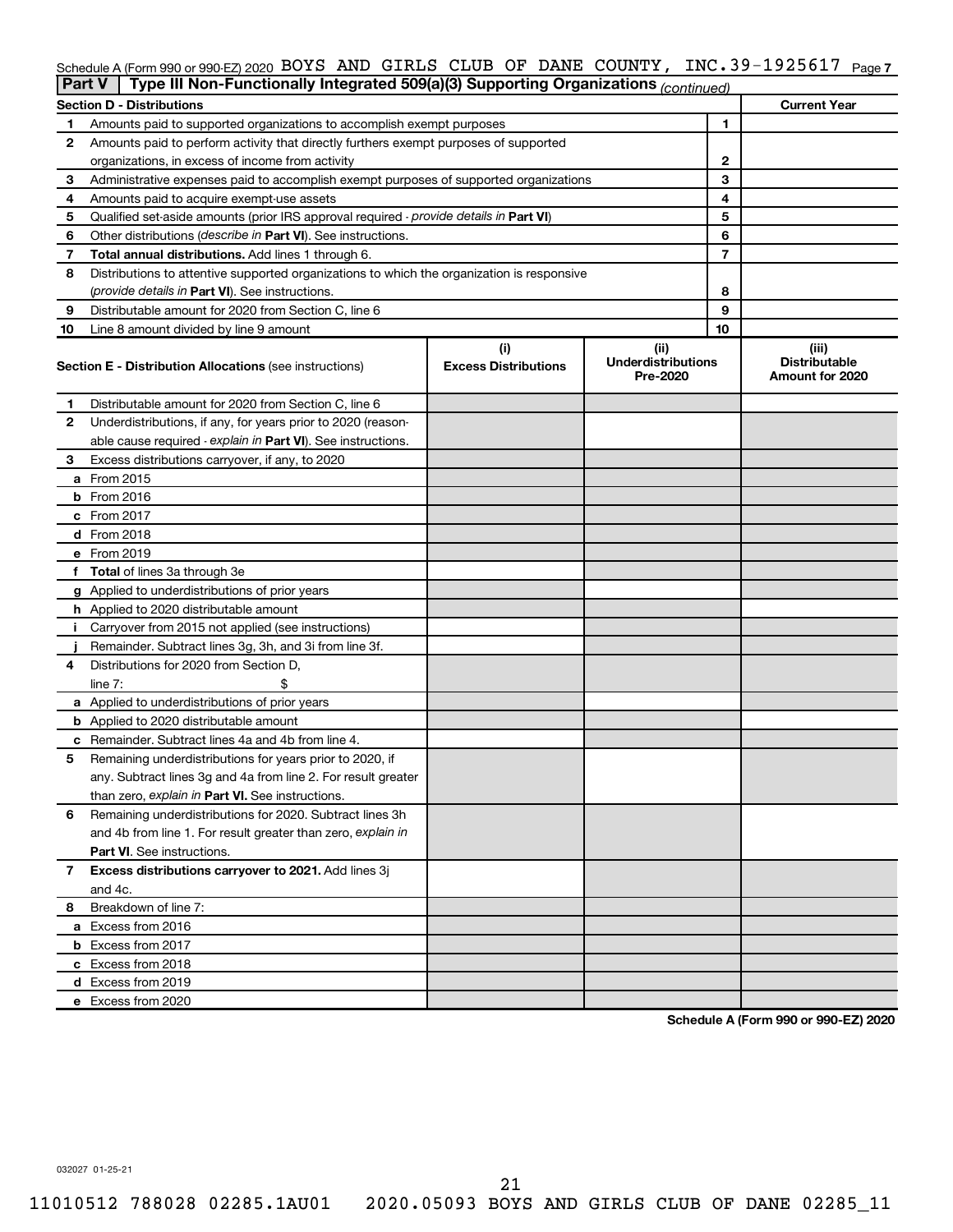|                 | Schedule A (Form 990 or 990-EZ) 2020 BOYS AND GIRLS CLUB OF DANE COUNTY, INC. 39-1925617 Page 8                                                                                                                                                                                                                                                                     |  |  |    |                                                 |  |                                      |  |
|-----------------|---------------------------------------------------------------------------------------------------------------------------------------------------------------------------------------------------------------------------------------------------------------------------------------------------------------------------------------------------------------------|--|--|----|-------------------------------------------------|--|--------------------------------------|--|
| <b>Part VI</b>  | Supplemental Information. Provide the explanations required by Part II, line 10; Part II, line 17a or 17b; Part III, line 12;                                                                                                                                                                                                                                       |  |  |    |                                                 |  |                                      |  |
|                 | Part IV, Section A, lines 1, 2, 3b, 3c, 4b, 4c, 5a, 6, 9a, 9b, 9c, 11a, 11b, and 11c; Part IV, Section B, lines 1 and 2; Part IV, Section C,<br>line 1; Part IV, Section D, lines 2 and 3; Part IV, Section E, lines 1c, 2a, 2b,<br>Section D, lines 5, 6, and 8; and Part V, Section E, lines 2, 5, and 6. Also complete this part for any additional information. |  |  |    |                                                 |  |                                      |  |
|                 | (See instructions.)                                                                                                                                                                                                                                                                                                                                                 |  |  |    |                                                 |  |                                      |  |
|                 |                                                                                                                                                                                                                                                                                                                                                                     |  |  |    |                                                 |  |                                      |  |
|                 |                                                                                                                                                                                                                                                                                                                                                                     |  |  |    |                                                 |  |                                      |  |
|                 |                                                                                                                                                                                                                                                                                                                                                                     |  |  |    |                                                 |  |                                      |  |
|                 |                                                                                                                                                                                                                                                                                                                                                                     |  |  |    |                                                 |  |                                      |  |
|                 |                                                                                                                                                                                                                                                                                                                                                                     |  |  |    |                                                 |  |                                      |  |
|                 |                                                                                                                                                                                                                                                                                                                                                                     |  |  |    |                                                 |  |                                      |  |
|                 |                                                                                                                                                                                                                                                                                                                                                                     |  |  |    |                                                 |  |                                      |  |
|                 |                                                                                                                                                                                                                                                                                                                                                                     |  |  |    |                                                 |  |                                      |  |
|                 |                                                                                                                                                                                                                                                                                                                                                                     |  |  |    |                                                 |  |                                      |  |
|                 |                                                                                                                                                                                                                                                                                                                                                                     |  |  |    |                                                 |  |                                      |  |
|                 |                                                                                                                                                                                                                                                                                                                                                                     |  |  |    |                                                 |  |                                      |  |
|                 |                                                                                                                                                                                                                                                                                                                                                                     |  |  |    |                                                 |  |                                      |  |
|                 |                                                                                                                                                                                                                                                                                                                                                                     |  |  |    |                                                 |  |                                      |  |
|                 |                                                                                                                                                                                                                                                                                                                                                                     |  |  |    |                                                 |  |                                      |  |
|                 |                                                                                                                                                                                                                                                                                                                                                                     |  |  |    |                                                 |  |                                      |  |
|                 |                                                                                                                                                                                                                                                                                                                                                                     |  |  |    |                                                 |  |                                      |  |
|                 |                                                                                                                                                                                                                                                                                                                                                                     |  |  |    |                                                 |  |                                      |  |
|                 |                                                                                                                                                                                                                                                                                                                                                                     |  |  |    |                                                 |  |                                      |  |
|                 |                                                                                                                                                                                                                                                                                                                                                                     |  |  |    |                                                 |  |                                      |  |
|                 |                                                                                                                                                                                                                                                                                                                                                                     |  |  |    |                                                 |  |                                      |  |
|                 |                                                                                                                                                                                                                                                                                                                                                                     |  |  |    |                                                 |  |                                      |  |
|                 |                                                                                                                                                                                                                                                                                                                                                                     |  |  |    |                                                 |  |                                      |  |
|                 |                                                                                                                                                                                                                                                                                                                                                                     |  |  |    |                                                 |  |                                      |  |
|                 |                                                                                                                                                                                                                                                                                                                                                                     |  |  |    |                                                 |  |                                      |  |
|                 |                                                                                                                                                                                                                                                                                                                                                                     |  |  |    |                                                 |  |                                      |  |
|                 |                                                                                                                                                                                                                                                                                                                                                                     |  |  |    |                                                 |  |                                      |  |
|                 |                                                                                                                                                                                                                                                                                                                                                                     |  |  |    |                                                 |  |                                      |  |
|                 |                                                                                                                                                                                                                                                                                                                                                                     |  |  |    |                                                 |  |                                      |  |
|                 |                                                                                                                                                                                                                                                                                                                                                                     |  |  |    |                                                 |  |                                      |  |
|                 |                                                                                                                                                                                                                                                                                                                                                                     |  |  |    |                                                 |  |                                      |  |
|                 |                                                                                                                                                                                                                                                                                                                                                                     |  |  |    |                                                 |  |                                      |  |
|                 |                                                                                                                                                                                                                                                                                                                                                                     |  |  |    |                                                 |  |                                      |  |
|                 |                                                                                                                                                                                                                                                                                                                                                                     |  |  |    |                                                 |  |                                      |  |
|                 |                                                                                                                                                                                                                                                                                                                                                                     |  |  |    |                                                 |  |                                      |  |
|                 |                                                                                                                                                                                                                                                                                                                                                                     |  |  |    |                                                 |  |                                      |  |
|                 |                                                                                                                                                                                                                                                                                                                                                                     |  |  |    |                                                 |  |                                      |  |
|                 |                                                                                                                                                                                                                                                                                                                                                                     |  |  |    |                                                 |  |                                      |  |
|                 |                                                                                                                                                                                                                                                                                                                                                                     |  |  |    |                                                 |  |                                      |  |
|                 |                                                                                                                                                                                                                                                                                                                                                                     |  |  |    |                                                 |  |                                      |  |
|                 |                                                                                                                                                                                                                                                                                                                                                                     |  |  |    |                                                 |  |                                      |  |
|                 |                                                                                                                                                                                                                                                                                                                                                                     |  |  |    |                                                 |  |                                      |  |
|                 |                                                                                                                                                                                                                                                                                                                                                                     |  |  |    |                                                 |  |                                      |  |
|                 |                                                                                                                                                                                                                                                                                                                                                                     |  |  |    |                                                 |  |                                      |  |
|                 |                                                                                                                                                                                                                                                                                                                                                                     |  |  |    |                                                 |  |                                      |  |
| 032028 01-25-21 |                                                                                                                                                                                                                                                                                                                                                                     |  |  |    |                                                 |  | Schedule A (Form 990 or 990-EZ) 2020 |  |
|                 |                                                                                                                                                                                                                                                                                                                                                                     |  |  | 22 |                                                 |  |                                      |  |
|                 | 11010512 788028 02285.1AU01                                                                                                                                                                                                                                                                                                                                         |  |  |    | 2020.05093 BOYS AND GIRLS CLUB OF DANE 02285_11 |  |                                      |  |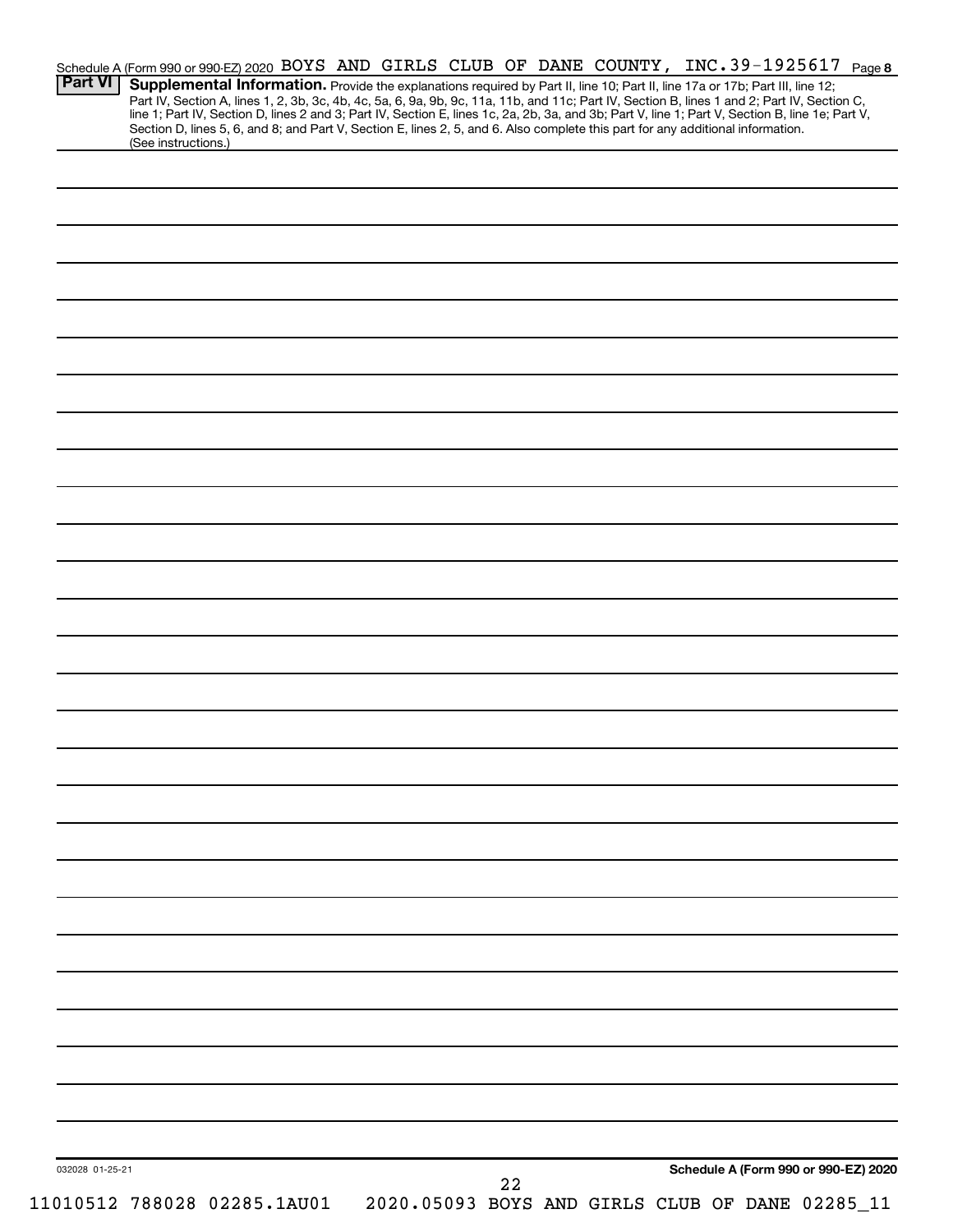**(Form 990, 990-EZ,**

Department of the Treasury Internal Revenue Service

|  |  | ** PUBLIC DISCLOSURE COPY ** |  |  |
|--|--|------------------------------|--|--|
|--|--|------------------------------|--|--|

# **Schedule B Schedule of Contributors**

**or 990-PF) | Attach to Form 990, Form 990-EZ, or Form 990-PF. | Go to www.irs.gov/Form990 for the latest information.** OMB No. 1545-0047

**2020**

| Name of the organization       |                                                                                                                                                                                                                                                                                                                                                                                                                                                                                                           | <b>Employer identification number</b> |
|--------------------------------|-----------------------------------------------------------------------------------------------------------------------------------------------------------------------------------------------------------------------------------------------------------------------------------------------------------------------------------------------------------------------------------------------------------------------------------------------------------------------------------------------------------|---------------------------------------|
|                                | AND GIRLS CLUB OF DANE COUNTY,<br>INC.<br><b>BOYS</b>                                                                                                                                                                                                                                                                                                                                                                                                                                                     | 39-1925617                            |
| Organization type (check one): |                                                                                                                                                                                                                                                                                                                                                                                                                                                                                                           |                                       |
| Filers of:                     | Section:                                                                                                                                                                                                                                                                                                                                                                                                                                                                                                  |                                       |
| Form 990 or 990-EZ             | $\lfloor \underline{X} \rfloor$ 501(c)( 3) (enter number) organization                                                                                                                                                                                                                                                                                                                                                                                                                                    |                                       |
|                                | 4947(a)(1) nonexempt charitable trust not treated as a private foundation                                                                                                                                                                                                                                                                                                                                                                                                                                 |                                       |
|                                | 527 political organization                                                                                                                                                                                                                                                                                                                                                                                                                                                                                |                                       |
| Form 990-PF                    | 501(c)(3) exempt private foundation                                                                                                                                                                                                                                                                                                                                                                                                                                                                       |                                       |
|                                | 4947(a)(1) nonexempt charitable trust treated as a private foundation                                                                                                                                                                                                                                                                                                                                                                                                                                     |                                       |
|                                | 501(c)(3) taxable private foundation                                                                                                                                                                                                                                                                                                                                                                                                                                                                      |                                       |
|                                |                                                                                                                                                                                                                                                                                                                                                                                                                                                                                                           |                                       |
|                                | Check if your organization is covered by the General Rule or a Special Rule.<br>Note: Only a section 501(c)(7), (8), or (10) organization can check boxes for both the General Rule and a Special Rule. See instructions.                                                                                                                                                                                                                                                                                 |                                       |
| <b>General Rule</b>            |                                                                                                                                                                                                                                                                                                                                                                                                                                                                                                           |                                       |
|                                | For an organization filing Form 990, 990-EZ, or 990-PF that received, during the year, contributions totaling \$5,000 or more (in money or<br>property) from any one contributor. Complete Parts I and II. See instructions for determining a contributor's total contributions.                                                                                                                                                                                                                          |                                       |
| <b>Special Rules</b>           |                                                                                                                                                                                                                                                                                                                                                                                                                                                                                                           |                                       |
| $\lfloor x \rfloor$            | For an organization described in section 501(c)(3) filing Form 990 or 990-EZ that met the 33 1/3% support test of the regulations under<br>sections 509(a)(1) and 170(b)(1)(A)(vi), that checked Schedule A (Form 990 or 990-EZ), Part II, line 13, 16a, or 16b, and that received from<br>any one contributor, during the year, total contributions of the greater of (1) \$5,000; or (2) 2% of the amount on (i) Form 990, Part VIII, line 1h;<br>or (ii) Form 990-EZ, line 1. Complete Parts I and II. |                                       |
|                                | For an organization described in section 501(c)(7), (8), or (10) filing Form 990 or 990-EZ that received from any one<br>contributor, during the year, total contributions of more than \$1,000 exclusively for religious, charitable, scientific,                                                                                                                                                                                                                                                        |                                       |

literary, or educational purposes, or for the prevention of cruelty to children or animals. Complete Parts I (entering "N/A" in column (b) instead of the contributor name and address), II, and III.

purpose. Don't complete any of the parts unless the General Rule applies to this organization because it received nonexclusively year, contributions exclusively for religious, charitable, etc., purposes, but no such contributions totaled more than \$1,000. If this box is checked, enter here the total contributions that were received during the year for an exclusively religious, charitable, etc., For an organization described in section 501(c)(7), (8), or (10) filing Form 990 or 990-EZ that received from any one contributor, during the religious, charitable, etc., contributions totaling \$5,000 or more during the year  $\ldots$  $\ldots$  $\ldots$  $\ldots$  $\ldots$  $\ldots$ 

**Caution:**  An organization that isn't covered by the General Rule and/or the Special Rules doesn't file Schedule B (Form 990, 990-EZ, or 990-PF),  **must** but it answer "No" on Part IV, line 2, of its Form 990; or check the box on line H of its Form 990-EZ or on its Form 990-PF, Part I, line 2, to certify that it doesn't meet the filing requirements of Schedule B (Form 990, 990-EZ, or 990-PF).

**For Paperwork Reduction Act Notice, see the instructions for Form 990, 990-EZ, or 990-PF. Schedule B (Form 990, 990-EZ, or 990-PF) (2020)** LHA

 $\Box$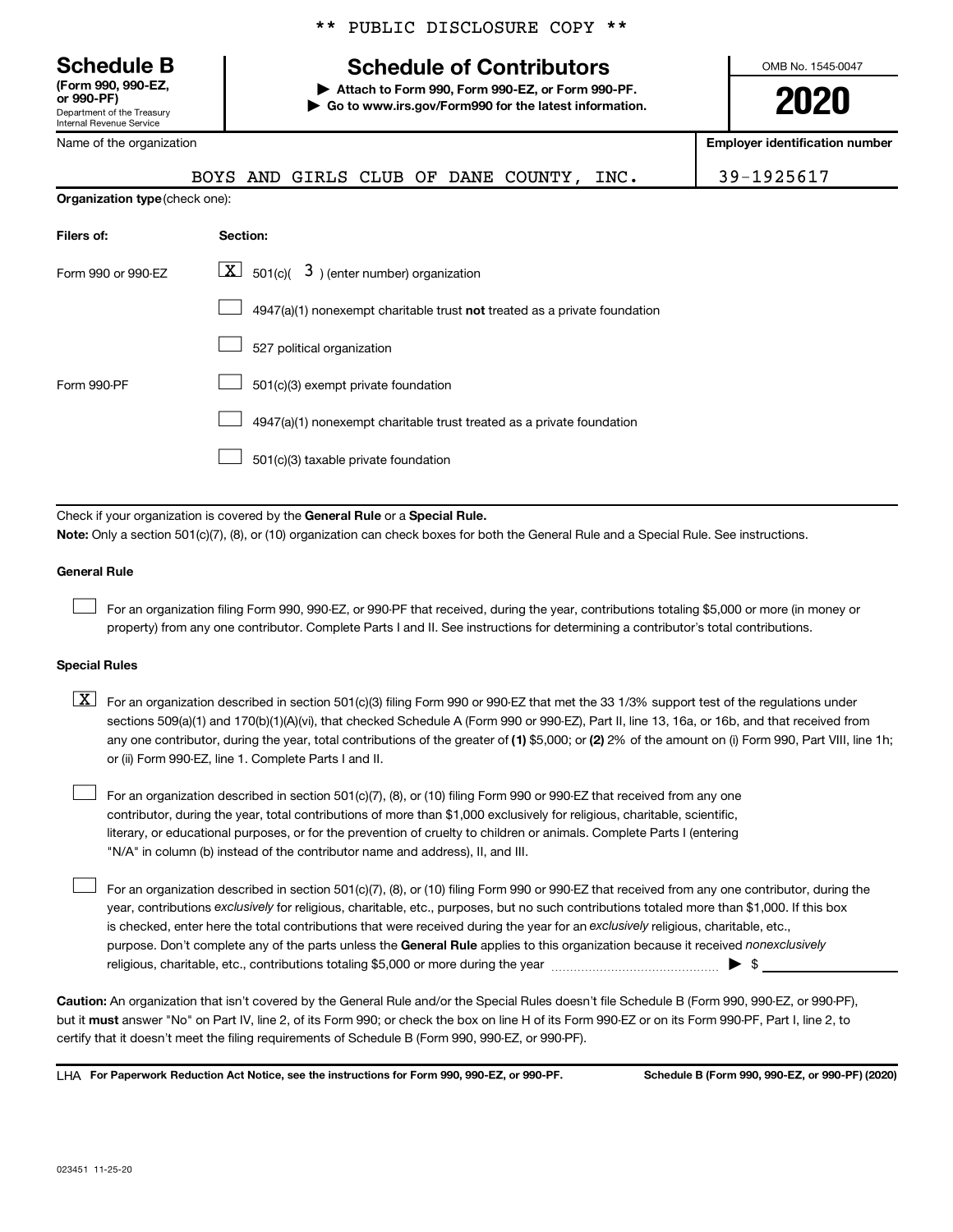Name of organization

**2**

**Employer identification number**

# BOYS AND GIRLS CLUB OF DANE COUNTY, INC. 39-1925617

**Part I** Contributors (see instructions). Use duplicate copies of Part I if additional space is needed.

| (b)<br>(a)<br>No.<br>Name, address, and ZIP + 4 | (c)<br><b>Total contributions</b> | (d)<br>Type of contribution                                                                                                                                    |
|-------------------------------------------------|-----------------------------------|----------------------------------------------------------------------------------------------------------------------------------------------------------------|
|                                                 |                                   |                                                                                                                                                                |
| 1<br>\$                                         | 766,000.                          | $\overline{\text{X}}$<br>Person<br>Payroll<br>Noncash<br>(Complete Part II for<br>noncash contributions.)                                                      |
| (b)<br>(a)<br>No.<br>Name, address, and ZIP + 4 | (c)<br><b>Total contributions</b> | (d)<br>Type of contribution                                                                                                                                    |
| 2<br>\$                                         | 340,284.                          | $\overline{\text{X}}$<br>Person<br>Payroll<br>Noncash<br>(Complete Part II for<br>noncash contributions.)                                                      |
| (b)<br>(a)<br>No.<br>Name, address, and ZIP + 4 | (c)<br><b>Total contributions</b> | (d)<br>Type of contribution                                                                                                                                    |
| 3<br>\$                                         | 701,602.                          | $\overline{\text{X}}$<br>Person<br>Payroll<br>Noncash<br>(Complete Part II for<br>noncash contributions.)                                                      |
| (b)<br>(a)<br>No.<br>Name, address, and ZIP + 4 | (c)<br><b>Total contributions</b> | (d)<br>Type of contribution                                                                                                                                    |
| 4<br>\$                                         | 741,675.                          | $\overline{\text{X}}$<br>Person<br>Payroll<br><b>Noncash</b><br>(Complete Part II for<br>noncash contributions.)                                               |
| (b)<br>(a)<br>No.<br>Name, address, and ZIP + 4 | (c)<br><b>Total contributions</b> | (d)<br>Type of contribution                                                                                                                                    |
| 5<br>\$                                         | 366,498.                          | $\overline{\text{X}}$<br>Person<br>Payroll<br>Noncash<br>(Complete Part II for<br>noncash contributions.)                                                      |
| (b)<br>(a)<br>No.<br>Name, address, and ZIP + 4 | (c)<br><b>Total contributions</b> | (d)<br>Type of contribution                                                                                                                                    |
| 6<br>\$<br>023452 11-25-20<br>24                | 256,280.                          | Person<br>Payroll<br>$\overline{\textbf{x}}$<br>Noncash<br>(Complete Part II for<br>noncash contributions.)<br>Schedule B (Form 990, 990-EZ, or 990-PF) (2020) |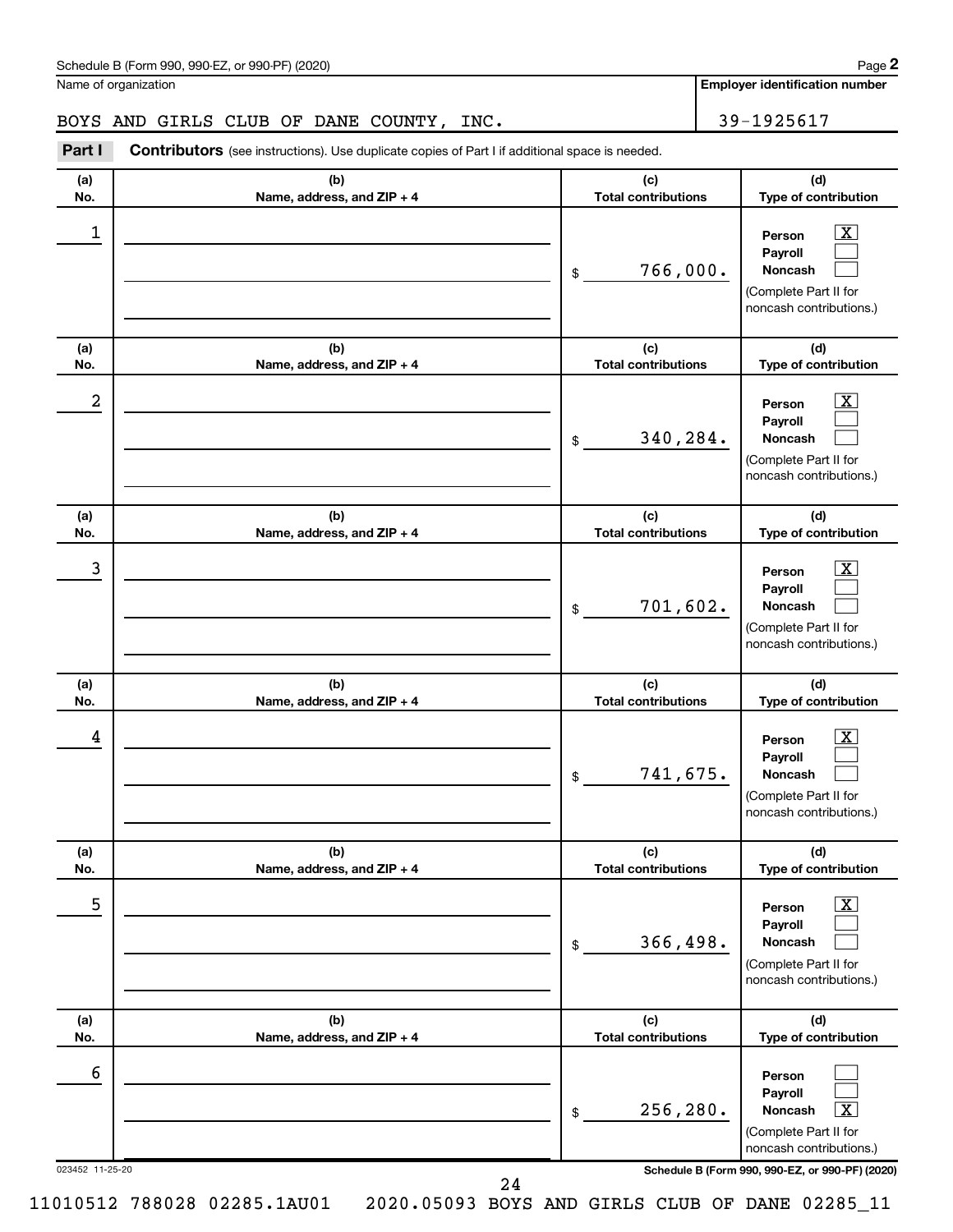Name of organization

**2**

**Employer identification number**

BOYS AND GIRLS CLUB OF DANE COUNTY, INC. 39-1925617

| Part I          | Contributors (see instructions). Use duplicate copies of Part I if additional space is needed. |                                   |                                                                                                                                           |
|-----------------|------------------------------------------------------------------------------------------------|-----------------------------------|-------------------------------------------------------------------------------------------------------------------------------------------|
| (a)<br>No.      | (b)<br>Name, address, and ZIP + 4                                                              | (c)<br><b>Total contributions</b> | (d)<br>Type of contribution                                                                                                               |
| 7               |                                                                                                | 250,000.<br>\$                    | $\overline{\textbf{X}}$<br>Person<br>Payroll<br><b>Noncash</b><br>(Complete Part II for<br>noncash contributions.)                        |
| (a)<br>No.      | (b)<br>Name, address, and ZIP + 4                                                              | (c)<br><b>Total contributions</b> | (d)<br>Type of contribution                                                                                                               |
| 8               |                                                                                                | 300,000.<br>\$                    | $\overline{\text{X}}$<br>Person<br>Payroll<br><b>Noncash</b><br>(Complete Part II for<br>noncash contributions.)                          |
| (a)<br>No.      | (b)<br>Name, address, and ZIP + 4                                                              | (c)<br><b>Total contributions</b> | (d)<br>Type of contribution                                                                                                               |
| 9               |                                                                                                | 5,000,000.<br>\$                  | $\overline{\text{X}}$<br>Person<br>Payroll<br><b>Noncash</b><br>(Complete Part II for<br>noncash contributions.)                          |
| (a)<br>No.      | (b)<br>Name, address, and ZIP + 4                                                              | (c)<br><b>Total contributions</b> | (d)<br>Type of contribution                                                                                                               |
|                 |                                                                                                | \$                                | Person<br>Payroll<br>Noncash<br>(Complete Part II for<br>noncash contributions.)                                                          |
| (a)<br>No.      | (b)<br>Name, address, and ZIP + 4                                                              | (c)<br><b>Total contributions</b> | (d)<br>Type of contribution                                                                                                               |
|                 |                                                                                                | \$                                | Person<br>Payroll<br><b>Noncash</b><br>(Complete Part II for<br>noncash contributions.)                                                   |
| (a)<br>No.      | (b)<br>Name, address, and ZIP + 4                                                              | (c)<br><b>Total contributions</b> | (d)<br>Type of contribution                                                                                                               |
| 023452 11-25-20 |                                                                                                | \$                                | Person<br>Payroll<br><b>Noncash</b><br>(Complete Part II for<br>noncash contributions.)<br>Schodule B (Form 990, 990-F7, or 990-DE) (2020 |

023452 11-25-20 **Schedule B (Form 990, 990-EZ, or 990-PF) (2020)**

25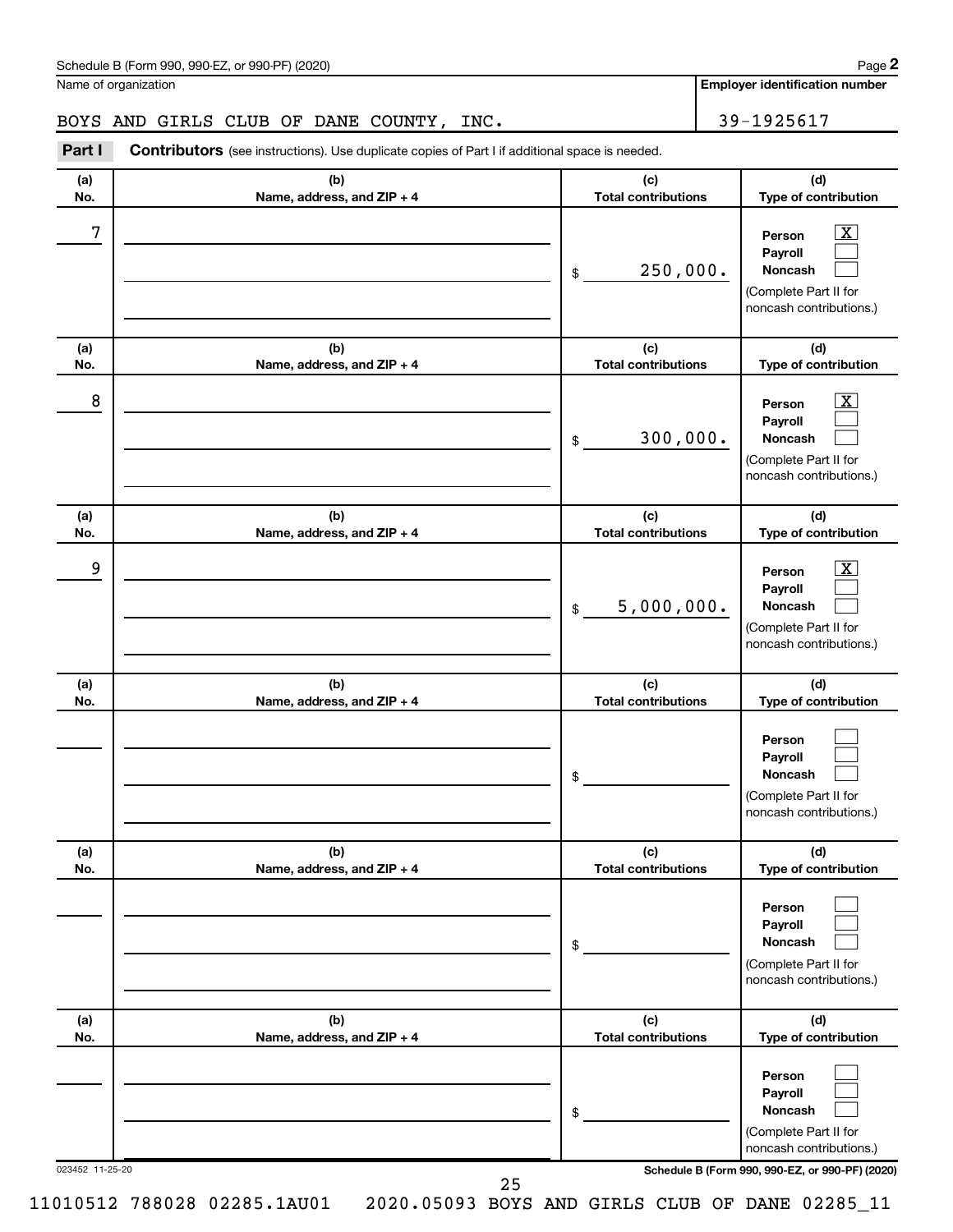Name of organization

**Employer identification number**

### BOYS AND GIRLS CLUB OF DANE COUNTY, INC. 39-1925617

Part II Noncash Property (see instructions). Use duplicate copies of Part II if additional space is needed.

| (a)<br>No.<br>from<br>Part I | (b)<br>Description of noncash property given | (c)<br>FMV (or estimate)<br>(See instructions.) | (d)<br>Date received                            |
|------------------------------|----------------------------------------------|-------------------------------------------------|-------------------------------------------------|
| 6                            | UNDER ARMOUR SPORTING EQUIPMENT              |                                                 |                                                 |
|                              |                                              | 256,280.<br>$\frac{1}{2}$                       | 06/30/21                                        |
| (a)<br>No.<br>from<br>Part I | (b)<br>Description of noncash property given | (c)<br>FMV (or estimate)<br>(See instructions.) | (d)<br>Date received                            |
|                              |                                              | \$                                              |                                                 |
| (a)<br>No.<br>from<br>Part I | (b)<br>Description of noncash property given | (c)<br>FMV (or estimate)<br>(See instructions.) | (d)<br>Date received                            |
|                              |                                              | \$                                              |                                                 |
| (a)<br>No.<br>from<br>Part I | (b)<br>Description of noncash property given | (c)<br>FMV (or estimate)<br>(See instructions.) | (d)<br>Date received                            |
|                              |                                              | \$                                              |                                                 |
| (a)<br>No.<br>from<br>Part I | (b)<br>Description of noncash property given | (c)<br>FMV (or estimate)<br>(See instructions.) | (d)<br>Date received                            |
|                              |                                              | \$                                              |                                                 |
| (a)<br>No.<br>from<br>Part I | (b)<br>Description of noncash property given | (c)<br>FMV (or estimate)<br>(See instructions.) | (d)<br>Date received                            |
| 023453 11-25-20              |                                              | \$                                              | Schedule B (Form 990, 990-EZ, or 990-PF) (2020) |
|                              | 26                                           |                                                 |                                                 |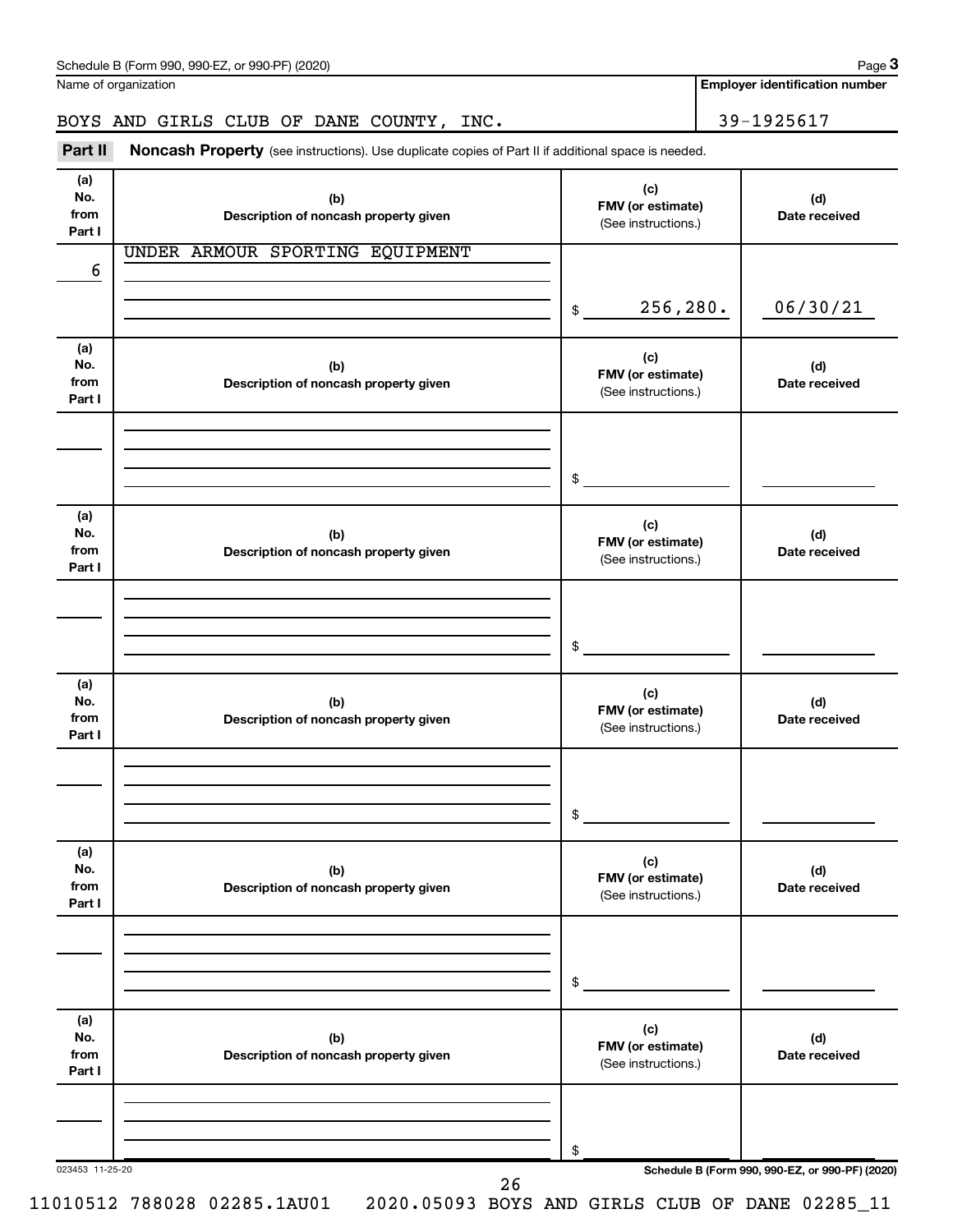| Name of organization      |                                                                                                                                                                                                                                                                                                                                           |                      | <b>Employer identification number</b>                                                                                                                          |  |
|---------------------------|-------------------------------------------------------------------------------------------------------------------------------------------------------------------------------------------------------------------------------------------------------------------------------------------------------------------------------------------|----------------------|----------------------------------------------------------------------------------------------------------------------------------------------------------------|--|
|                           | BOYS AND GIRLS CLUB OF DANE COUNTY, INC.                                                                                                                                                                                                                                                                                                  |                      | 39-1925617                                                                                                                                                     |  |
| Part III                  | from any one contributor. Complete columns (a) through (e) and the following line entry. For organizations<br>completing Part III, enter the total of exclusively religious, charitable, etc., contributions of \$1,000 or less for the year. [Enter this info. once.]<br>Use duplicate copies of Part III if additional space is needed. |                      | Exclusively religious, charitable, etc., contributions to organizations described in section 501(c)(7), (8), or (10) that total more than \$1,000 for the year |  |
| (a) No.<br>`from          | (b) Purpose of gift                                                                                                                                                                                                                                                                                                                       | (c) Use of gift      | (d) Description of how gift is held                                                                                                                            |  |
| Part I                    |                                                                                                                                                                                                                                                                                                                                           |                      |                                                                                                                                                                |  |
|                           |                                                                                                                                                                                                                                                                                                                                           | (e) Transfer of gift |                                                                                                                                                                |  |
|                           | Transferee's name, address, and ZIP + 4                                                                                                                                                                                                                                                                                                   |                      | Relationship of transferor to transferee                                                                                                                       |  |
| (a) No.<br>from           | (b) Purpose of gift                                                                                                                                                                                                                                                                                                                       | (c) Use of gift      | (d) Description of how gift is held                                                                                                                            |  |
| Part I                    |                                                                                                                                                                                                                                                                                                                                           |                      |                                                                                                                                                                |  |
|                           |                                                                                                                                                                                                                                                                                                                                           | (e) Transfer of gift |                                                                                                                                                                |  |
|                           | Transferee's name, address, and ZIP + 4                                                                                                                                                                                                                                                                                                   |                      | Relationship of transferor to transferee                                                                                                                       |  |
|                           |                                                                                                                                                                                                                                                                                                                                           |                      |                                                                                                                                                                |  |
| (a) No.<br>from<br>Part I | (b) Purpose of gift                                                                                                                                                                                                                                                                                                                       | (c) Use of gift      | (d) Description of how gift is held                                                                                                                            |  |
|                           |                                                                                                                                                                                                                                                                                                                                           |                      |                                                                                                                                                                |  |
|                           |                                                                                                                                                                                                                                                                                                                                           | (e) Transfer of gift |                                                                                                                                                                |  |
|                           | Transferee's name, address, and ZIP + 4                                                                                                                                                                                                                                                                                                   |                      | Relationship of transferor to transferee                                                                                                                       |  |
|                           |                                                                                                                                                                                                                                                                                                                                           |                      |                                                                                                                                                                |  |
| (a) No.<br>from<br>Part I | (b) Purpose of gift                                                                                                                                                                                                                                                                                                                       | (c) Use of gift      | (d) Description of how gift is held                                                                                                                            |  |
|                           |                                                                                                                                                                                                                                                                                                                                           |                      |                                                                                                                                                                |  |
|                           | Transferee's name, address, and ZIP + 4                                                                                                                                                                                                                                                                                                   | (e) Transfer of gift | Relationship of transferor to transferee                                                                                                                       |  |
|                           |                                                                                                                                                                                                                                                                                                                                           |                      |                                                                                                                                                                |  |
| 023454 11-25-20           |                                                                                                                                                                                                                                                                                                                                           |                      | Schedule B (Form 990, 990-EZ, or 990-PF) (2020)                                                                                                                |  |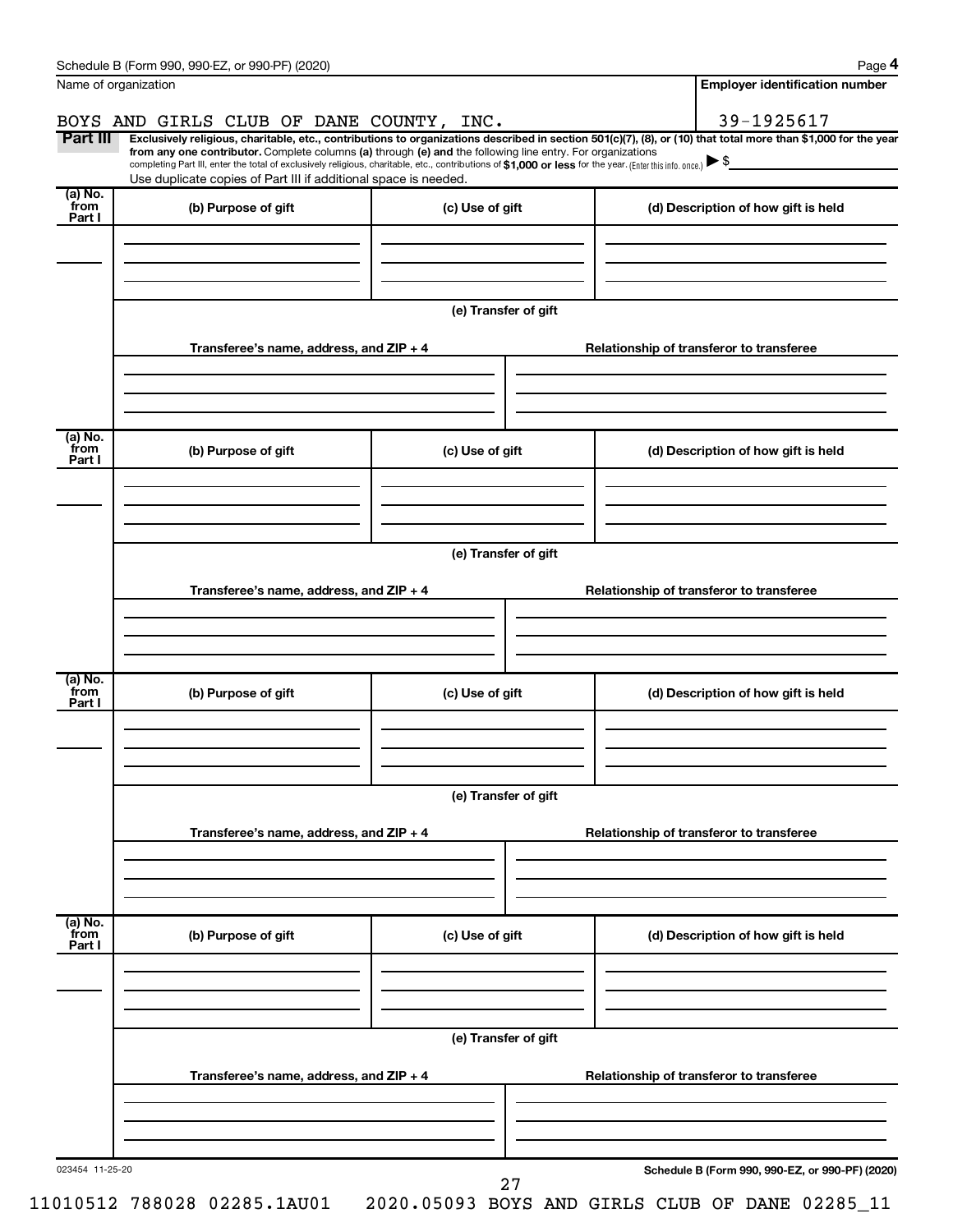| (Form 990) |  |
|------------|--|
|------------|--|

# **SCHEDULE D Supplemental Financial Statements**<br> **Form 990 2020**<br> **Part IV** line 6.7.8.9.10, 11a, 11b, 11d, 11d, 11d, 11d, 11d, 12a, 0r, 12b

**(Form 990) | Complete if the organization answered "Yes" on Form 990, Part IV, line 6, 7, 8, 9, 10, 11a, 11b, 11c, 11d, 11e, 11f, 12a, or 12b.**

**Name of the organization Employer identification number**



Department of the Treasury Internal Revenue Service

**| Attach to Form 990. |Go to www.irs.gov/Form990 for instructions and the latest information.**

|         | BOYS AND GIRLS CLUB OF DANE COUNTY, INC.                                                                                                       | 39-1925617                                         |
|---------|------------------------------------------------------------------------------------------------------------------------------------------------|----------------------------------------------------|
| Part I  | Organizations Maintaining Donor Advised Funds or Other Similar Funds or Accounts. Complete if the                                              |                                                    |
|         | organization answered "Yes" on Form 990, Part IV, line 6.                                                                                      |                                                    |
|         | (a) Donor advised funds                                                                                                                        | (b) Funds and other accounts                       |
| 1       |                                                                                                                                                |                                                    |
| 2       | Aggregate value of contributions to (during year)                                                                                              |                                                    |
| 3       | Aggregate value of grants from (during year)                                                                                                   |                                                    |
| 4       |                                                                                                                                                |                                                    |
| 5       | Did the organization inform all donors and donor advisors in writing that the assets held in donor advised funds                               |                                                    |
|         |                                                                                                                                                | Yes<br>No                                          |
| 6       | Did the organization inform all grantees, donors, and donor advisors in writing that grant funds can be used only                              |                                                    |
|         | for charitable purposes and not for the benefit of the donor or donor advisor, or for any other purpose conferring                             |                                                    |
|         |                                                                                                                                                | Yes<br>No                                          |
| Part II | <b>Conservation Easements.</b> Complete if the organization answered "Yes" on Form 990, Part IV, line 7.                                       |                                                    |
| 1       | Purpose(s) of conservation easements held by the organization (check all that apply).                                                          |                                                    |
|         | Preservation of land for public use (for example, recreation or education)                                                                     | Preservation of a historically important land area |
|         | Protection of natural habitat                                                                                                                  | Preservation of a certified historic structure     |
|         | Preservation of open space                                                                                                                     |                                                    |
| 2       | Complete lines 2a through 2d if the organization held a qualified conservation contribution in the form of a conservation easement on the last |                                                    |
|         | day of the tax year.                                                                                                                           | Held at the End of the Tax Year                    |
| а       |                                                                                                                                                | 2a                                                 |
| b       |                                                                                                                                                | 2 <sub>b</sub>                                     |
|         |                                                                                                                                                | 2c                                                 |
| d       | Number of conservation easements included in (c) acquired after 7/25/06, and not on a historic structure                                       |                                                    |
|         |                                                                                                                                                | 2d                                                 |
| 3       | Number of conservation easements modified, transferred, released, extinguished, or terminated by the organization during the tax               |                                                    |
|         | $year \triangleright$                                                                                                                          |                                                    |
| 4       | Number of states where property subject to conservation easement is located >                                                                  |                                                    |
| 5       | Does the organization have a written policy regarding the periodic monitoring, inspection, handling of                                         |                                                    |
|         | violations, and enforcement of the conservation easements it holds?                                                                            | Yes<br>No                                          |
| 6       | Staff and volunteer hours devoted to monitoring, inspecting, handling of violations, and enforcing conservation easements during the year      |                                                    |
|         |                                                                                                                                                |                                                    |
| 7       | Amount of expenses incurred in monitoring, inspecting, handling of violations, and enforcing conservation easements during the year            |                                                    |
|         | ► \$                                                                                                                                           |                                                    |
| 8       | Does each conservation easement reported on line 2(d) above satisfy the requirements of section 170(h)(4)(B)(i)                                |                                                    |
|         |                                                                                                                                                | Yes<br>No                                          |
| 9       | In Part XIII, describe how the organization reports conservation easements in its revenue and expense statement and                            |                                                    |
|         | balance sheet, and include, if applicable, the text of the footnote to the organization's financial statements that describes the              |                                                    |
|         | organization's accounting for conservation easements.                                                                                          |                                                    |
|         | Organizations Maintaining Collections of Art, Historical Treasures, or Other Similar Assets.<br>Part III                                       |                                                    |
|         | Complete if the organization answered "Yes" on Form 990, Part IV, line 8.                                                                      |                                                    |
|         | 1a If the organization elected, as permitted under FASB ASC 958, not to report in its revenue statement and balance sheet works                |                                                    |
|         | of art, historical treasures, or other similar assets held for public exhibition, education, or research in furtherance of public              |                                                    |
|         | service, provide in Part XIII the text of the footnote to its financial statements that describes these items.                                 |                                                    |
|         | <b>b</b> If the organization elected, as permitted under FASB ASC 958, to report in its revenue statement and balance sheet works of           |                                                    |
|         | art, historical treasures, or other similar assets held for public exhibition, education, or research in furtherance of public service,        |                                                    |
|         | provide the following amounts relating to these items:                                                                                         |                                                    |
|         |                                                                                                                                                | $\blacktriangleright$ \$                           |
|         | (ii) Assets included in Form 990, Part X                                                                                                       | $\blacktriangleright$ \$                           |
| 2       | If the organization received or held works of art, historical treasures, or other similar assets for financial gain, provide                   |                                                    |
|         | the following amounts required to be reported under FASB ASC 958 relating to these items:                                                      |                                                    |
| a       |                                                                                                                                                | - \$<br>▶                                          |
|         |                                                                                                                                                | $\blacktriangleright$ s                            |
|         | LHA For Paperwork Reduction Act Notice, see the Instructions for Form 990.                                                                     | Schedule D (Form 990) 2020                         |
|         | 032051 12-01-20                                                                                                                                |                                                    |
|         | 28                                                                                                                                             |                                                    |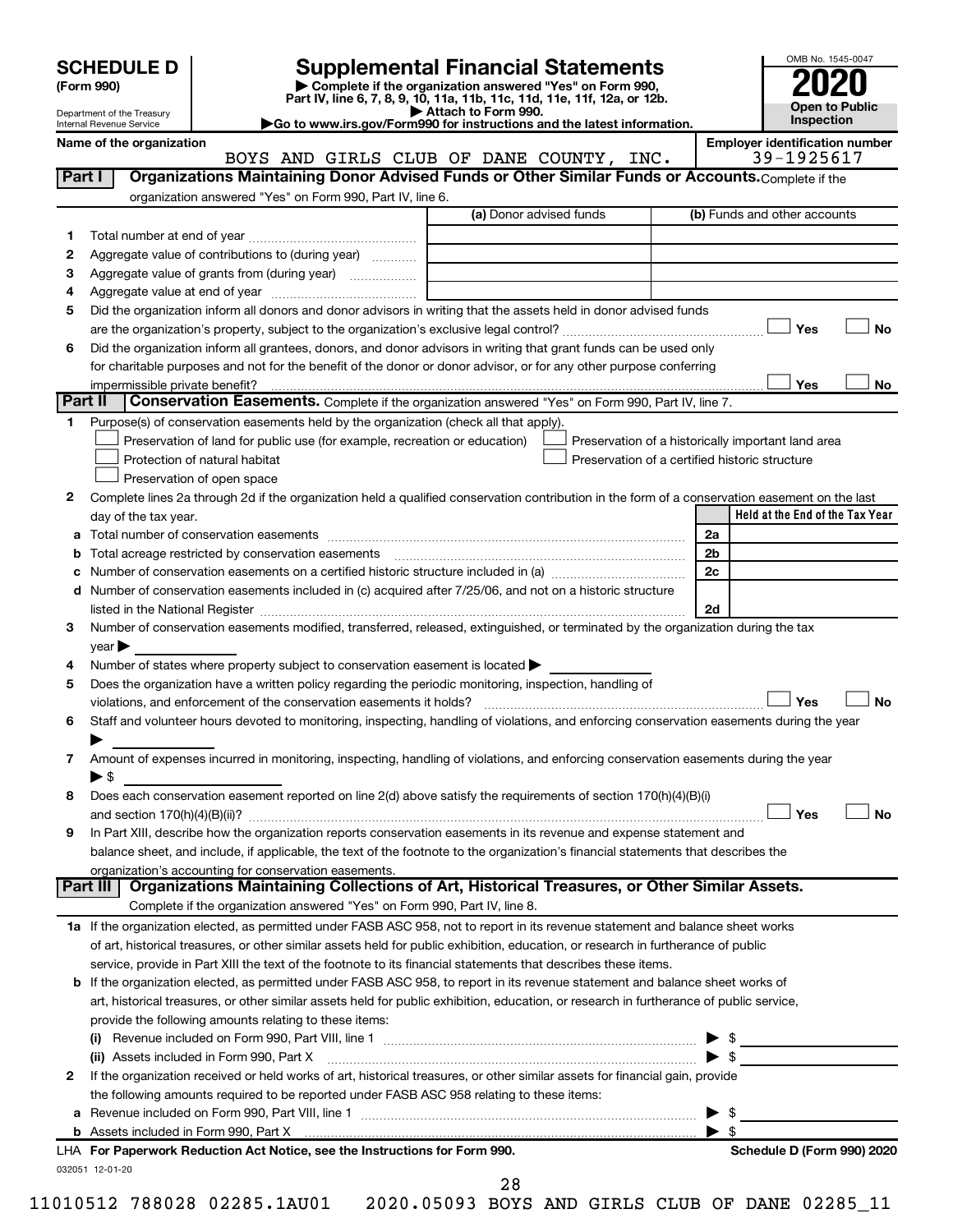|   | Schedule D (Form 990) 2020                                                                                                                                                                                                     | BOYS AND GIRLS CLUB OF DANE COUNTY, INC. |                   |                          |                 | 39-1925617 $_{Page}$ 2               |                     |                         |                       |  |  |
|---|--------------------------------------------------------------------------------------------------------------------------------------------------------------------------------------------------------------------------------|------------------------------------------|-------------------|--------------------------|-----------------|--------------------------------------|---------------------|-------------------------|-----------------------|--|--|
|   | Part III<br>Organizations Maintaining Collections of Art, Historical Treasures, or Other Similar Assets (continued)                                                                                                            |                                          |                   |                          |                 |                                      |                     |                         |                       |  |  |
| 3 | Using the organization's acquisition, accession, and other records, check any of the following that make significant use of its                                                                                                |                                          |                   |                          |                 |                                      |                     |                         |                       |  |  |
|   | collection items (check all that apply):                                                                                                                                                                                       |                                          |                   |                          |                 |                                      |                     |                         |                       |  |  |
| a | Public exhibition                                                                                                                                                                                                              | d                                        |                   | Loan or exchange program |                 |                                      |                     |                         |                       |  |  |
| b | Other<br>Scholarly research<br>e                                                                                                                                                                                               |                                          |                   |                          |                 |                                      |                     |                         |                       |  |  |
| c | Preservation for future generations                                                                                                                                                                                            |                                          |                   |                          |                 |                                      |                     |                         |                       |  |  |
| 4 | Provide a description of the organization's collections and explain how they further the organization's exempt purpose in Part XIII.                                                                                           |                                          |                   |                          |                 |                                      |                     |                         |                       |  |  |
| 5 | During the year, did the organization solicit or receive donations of art, historical treasures, or other similar assets                                                                                                       |                                          |                   |                          |                 |                                      |                     |                         |                       |  |  |
|   | Yes<br>No                                                                                                                                                                                                                      |                                          |                   |                          |                 |                                      |                     |                         |                       |  |  |
|   | Part IV<br>Escrow and Custodial Arrangements. Complete if the organization answered "Yes" on Form 990, Part IV, line 9, or                                                                                                     |                                          |                   |                          |                 |                                      |                     |                         |                       |  |  |
|   | reported an amount on Form 990, Part X, line 21.                                                                                                                                                                               |                                          |                   |                          |                 |                                      |                     |                         |                       |  |  |
|   | 1a Is the organization an agent, trustee, custodian or other intermediary for contributions or other assets not included                                                                                                       |                                          |                   |                          |                 |                                      |                     |                         |                       |  |  |
|   |                                                                                                                                                                                                                                |                                          |                   |                          |                 |                                      | Yes                 |                         | $\boxed{\text{X}}$ No |  |  |
|   | b If "Yes," explain the arrangement in Part XIII and complete the following table:                                                                                                                                             |                                          |                   |                          |                 |                                      |                     |                         |                       |  |  |
|   |                                                                                                                                                                                                                                |                                          |                   |                          |                 |                                      | Amount              |                         |                       |  |  |
|   | c Beginning balance measurements and the contract of the contract of the contract of the contract of the contract of the contract of the contract of the contract of the contract of the contract of the contract of the contr |                                          |                   |                          | 1c              |                                      |                     |                         |                       |  |  |
|   |                                                                                                                                                                                                                                |                                          |                   |                          | 1d              |                                      |                     |                         |                       |  |  |
|   | e Distributions during the year manufactured and an account of the year manufactured and account of the year manufactured and account of the state of the state of the state of the state of the state of the state of the sta |                                          |                   |                          | 1e              |                                      |                     |                         |                       |  |  |
| f |                                                                                                                                                                                                                                |                                          |                   |                          | 1f              |                                      |                     |                         |                       |  |  |
|   | 2a Did the organization include an amount on Form 990, Part X, line 21, for escrow or custodial account liability?                                                                                                             |                                          |                   |                          |                 |                                      | $\overline{X}$ Yes  |                         | No                    |  |  |
|   | b If "Yes," explain the arrangement in Part XIII. Check here if the explanation has been provided on Part XIII                                                                                                                 |                                          |                   |                          |                 |                                      |                     | $\overline{\textbf{X}}$ |                       |  |  |
|   | Part V<br><b>Endowment Funds.</b> Complete if the organization answered "Yes" on Form 990, Part IV, line 10.                                                                                                                   |                                          |                   |                          |                 |                                      |                     |                         |                       |  |  |
|   |                                                                                                                                                                                                                                | (a) Current year                         | (b) Prior year    | (c) Two years back       |                 | $\vert$ (d) Three years back $\vert$ | (e) Four years back |                         |                       |  |  |
|   | 1a Beginning of year balance                                                                                                                                                                                                   | 308,151.                                 | 312,074.          | 288,026.                 |                 | 259,710.                             |                     |                         | 214,658.              |  |  |
| b |                                                                                                                                                                                                                                |                                          |                   | 13,500.                  |                 | 14,000.                              |                     |                         | 14,500.               |  |  |
|   | Net investment earnings, gains, and losses                                                                                                                                                                                     | $-75,013.$                               | $-314.$           | 23,547.                  |                 | 26,715.                              |                     |                         | 33,160.               |  |  |
|   |                                                                                                                                                                                                                                |                                          |                   |                          |                 |                                      |                     |                         |                       |  |  |
|   | e Other expenditures for facilities                                                                                                                                                                                            |                                          |                   |                          |                 |                                      |                     |                         |                       |  |  |
|   |                                                                                                                                                                                                                                | 6,946.                                   |                   | 9,737.                   |                 | 9,278.                               |                     |                         |                       |  |  |
|   | and programs                                                                                                                                                                                                                   | 2,806.                                   | 3,609.            | 3,262.                   |                 | 3,121.                               |                     |                         | 2,608.                |  |  |
|   | f Administrative expenses                                                                                                                                                                                                      | 223,386.                                 | 308,151.          | 312,074.                 |                 | 288,026.                             |                     |                         | 259,710.              |  |  |
| g | End of year balance                                                                                                                                                                                                            |                                          |                   |                          |                 |                                      |                     |                         |                       |  |  |
| 2 | Provide the estimated percentage of the current year end balance (line 1g, column (a)) held as:                                                                                                                                | 100                                      |                   |                          |                 |                                      |                     |                         |                       |  |  |
| а | Board designated or quasi-endowment<br>Permanent endowment • 0000                                                                                                                                                              | %                                        | %                 |                          |                 |                                      |                     |                         |                       |  |  |
| b | $\frac{1}{2}$ .0000 %                                                                                                                                                                                                          |                                          |                   |                          |                 |                                      |                     |                         |                       |  |  |
|   | $\mathbf c$ Term endowment $\blacktriangleright$                                                                                                                                                                               |                                          |                   |                          |                 |                                      |                     |                         |                       |  |  |
|   | The percentages on lines 2a, 2b, and 2c should equal 100%.<br>3a Are there endowment funds not in the possession of the organization that are held and administered for the organization                                       |                                          |                   |                          |                 |                                      |                     |                         |                       |  |  |
|   |                                                                                                                                                                                                                                |                                          |                   |                          |                 |                                      |                     | Yes                     |                       |  |  |
|   | by:<br>(i)                                                                                                                                                                                                                     |                                          |                   |                          |                 |                                      | 3a(i)               | $\overline{\textbf{x}}$ | No                    |  |  |
|   |                                                                                                                                                                                                                                |                                          |                   |                          |                 |                                      |                     |                         | X                     |  |  |
|   |                                                                                                                                                                                                                                |                                          |                   |                          |                 |                                      | 3a(ii)              |                         |                       |  |  |
|   |                                                                                                                                                                                                                                |                                          |                   |                          |                 |                                      | 3b                  |                         |                       |  |  |
|   | Describe in Part XIII the intended uses of the organization's endowment funds.<br><b>Part VI</b><br>Land, Buildings, and Equipment.                                                                                            |                                          |                   |                          |                 |                                      |                     |                         |                       |  |  |
|   |                                                                                                                                                                                                                                |                                          |                   |                          |                 |                                      |                     |                         |                       |  |  |
|   | Complete if the organization answered "Yes" on Form 990, Part IV, line 11a. See Form 990, Part X, line 10.                                                                                                                     |                                          |                   |                          |                 |                                      |                     |                         |                       |  |  |
|   | Description of property                                                                                                                                                                                                        | (a) Cost or other                        | (b) Cost or other |                          | (c) Accumulated |                                      | (d) Book value      |                         |                       |  |  |
|   |                                                                                                                                                                                                                                | basis (investment)                       | basis (other)     | 500, 117.                | depreciation    |                                      |                     |                         | 500, 117.             |  |  |
|   |                                                                                                                                                                                                                                |                                          |                   | 6,991,194.               |                 |                                      | 5, 243, 484.        |                         |                       |  |  |
|   |                                                                                                                                                                                                                                |                                          |                   |                          | 1,747,710.      |                                      |                     |                         |                       |  |  |
|   |                                                                                                                                                                                                                                |                                          |                   | 10,397.                  |                 | 5,077.                               |                     |                         | 5,320.                |  |  |
|   |                                                                                                                                                                                                                                |                                          |                   | 1,408,862.               | 796,674.        |                                      |                     |                         | 612, 188.             |  |  |
|   |                                                                                                                                                                                                                                |                                          |                   | 140,622.                 |                 | 9,417.                               |                     |                         | 131, 205.             |  |  |
|   | Total. Add lines 1a through 1e. (Column (d) must equal Form 990, Part X, column (B), line 10c.)                                                                                                                                |                                          |                   |                          |                 |                                      | 6,492,314.          |                         |                       |  |  |
|   |                                                                                                                                                                                                                                |                                          |                   |                          |                 | Schedule D (Form 990) 2020           |                     |                         |                       |  |  |

032052 12-01-20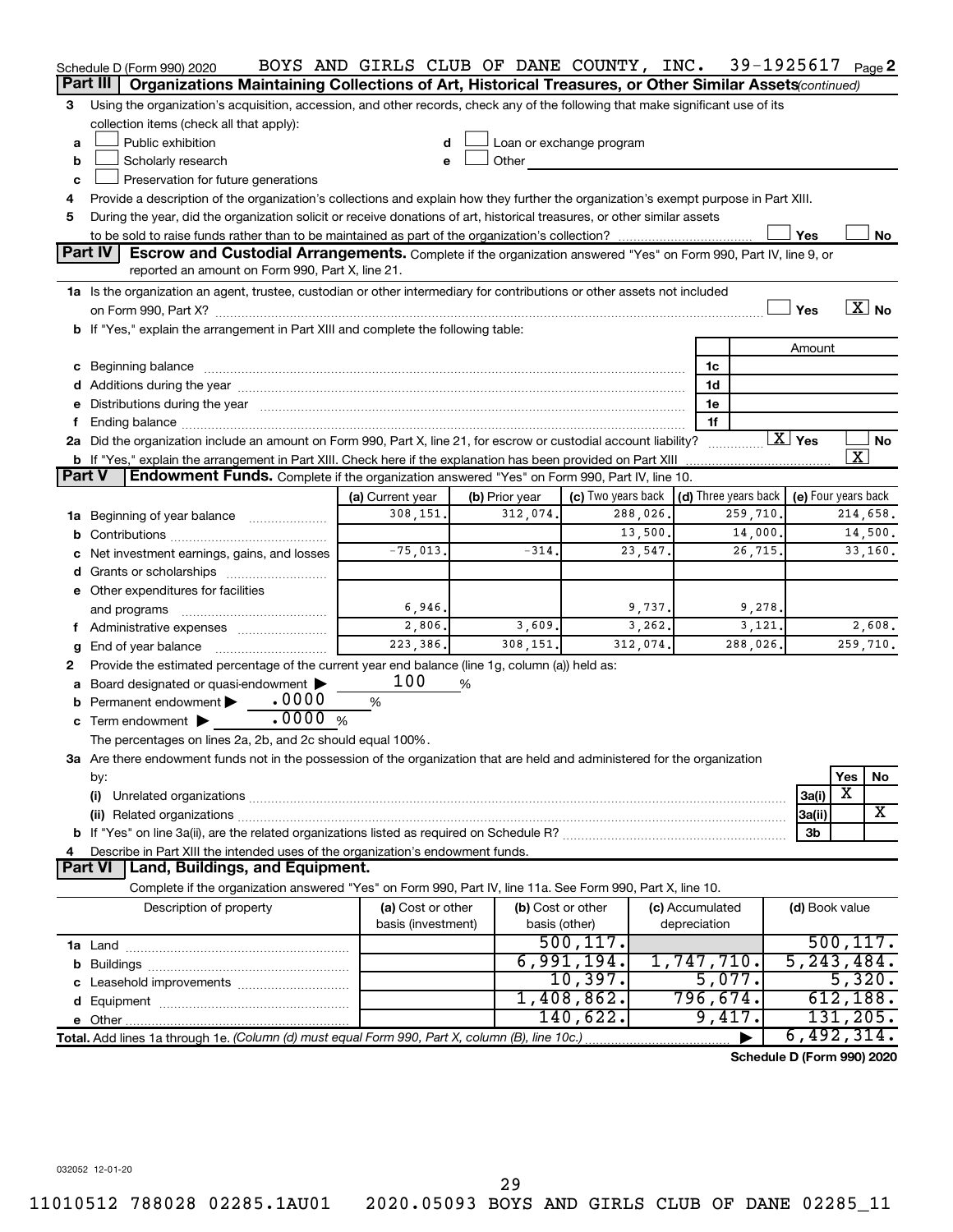| Schedule D (Form 990) 2020                                                                                                                              | BOYS AND GIRLS CLUB OF DANE COUNTY, INC. |  | 39-1925617<br>Page 3                                      |
|---------------------------------------------------------------------------------------------------------------------------------------------------------|------------------------------------------|--|-----------------------------------------------------------|
| Part VII Investments - Other Securities.                                                                                                                |                                          |  |                                                           |
| Complete if the organization answered "Yes" on Form 990, Part IV, line 11b. See Form 990, Part X, line 12.                                              |                                          |  |                                                           |
| (a) Description of security or category (including name of security)                                                                                    | (b) Book value                           |  | (c) Method of valuation: Cost or end-of-year market value |
|                                                                                                                                                         |                                          |  |                                                           |
|                                                                                                                                                         |                                          |  |                                                           |
| (3) Other                                                                                                                                               |                                          |  |                                                           |
| (A)                                                                                                                                                     |                                          |  |                                                           |
| (B)                                                                                                                                                     |                                          |  |                                                           |
| (C)                                                                                                                                                     |                                          |  |                                                           |
| (D)                                                                                                                                                     |                                          |  |                                                           |
| (E)                                                                                                                                                     |                                          |  |                                                           |
| (F)                                                                                                                                                     |                                          |  |                                                           |
| (G)                                                                                                                                                     |                                          |  |                                                           |
| (H)                                                                                                                                                     |                                          |  |                                                           |
| Total. (Col. (b) must equal Form 990, Part X, col. (B) line 12.)                                                                                        |                                          |  |                                                           |
| Part VIII Investments - Program Related.                                                                                                                |                                          |  |                                                           |
| Complete if the organization answered "Yes" on Form 990, Part IV, line 11c. See Form 990, Part X, line 13.                                              |                                          |  |                                                           |
| (a) Description of investment                                                                                                                           | (b) Book value                           |  | (c) Method of valuation: Cost or end-of-year market value |
|                                                                                                                                                         |                                          |  |                                                           |
| (1)                                                                                                                                                     |                                          |  |                                                           |
| (2)                                                                                                                                                     |                                          |  |                                                           |
| (3)                                                                                                                                                     |                                          |  |                                                           |
| (4)                                                                                                                                                     |                                          |  |                                                           |
| (5)                                                                                                                                                     |                                          |  |                                                           |
| (6)                                                                                                                                                     |                                          |  |                                                           |
| (7)                                                                                                                                                     |                                          |  |                                                           |
| (8)                                                                                                                                                     |                                          |  |                                                           |
| (9)                                                                                                                                                     |                                          |  |                                                           |
| Total. (Col. (b) must equal Form 990, Part X, col. (B) line 13.)                                                                                        |                                          |  |                                                           |
| Part IX<br><b>Other Assets.</b>                                                                                                                         |                                          |  |                                                           |
| Complete if the organization answered "Yes" on Form 990, Part IV, line 11d. See Form 990, Part X, line 15.                                              |                                          |  |                                                           |
|                                                                                                                                                         | (a) Description                          |  | (b) Book value                                            |
| (1) BENEFICIAL INTEREST IN                                                                                                                              | CHARITABLE LEAD ANNUITY TRUST            |  | 692, 234.                                                 |
| BENEFICIAL INTEREST<br>(2)                                                                                                                              | IN ASSETS HELD BY MADISON COMMUNITY      |  |                                                           |
| FOUNDATION<br>(3)                                                                                                                                       |                                          |  | 223, 386.                                                 |
| (4)                                                                                                                                                     |                                          |  |                                                           |
| (5)                                                                                                                                                     |                                          |  |                                                           |
| (6)                                                                                                                                                     |                                          |  |                                                           |
| (7)                                                                                                                                                     |                                          |  |                                                           |
| (8)                                                                                                                                                     |                                          |  |                                                           |
| (9)                                                                                                                                                     |                                          |  |                                                           |
|                                                                                                                                                         |                                          |  | 915,620.                                                  |
| <b>Other Liabilities.</b><br>Part X                                                                                                                     |                                          |  |                                                           |
| Complete if the organization answered "Yes" on Form 990, Part IV, line 11e or 11f. See Form 990, Part X, line 25.                                       |                                          |  |                                                           |
| (a) Description of liability<br>1.                                                                                                                      |                                          |  | (b) Book value                                            |
| Federal income taxes<br>(1)                                                                                                                             |                                          |  |                                                           |
| DEFERRED LOANS<br>(2)                                                                                                                                   |                                          |  | 655, 261.                                                 |
| PAYCHECK PROTECTION PROGRAM LOAN<br>(3)                                                                                                                 |                                          |  | 679,517.                                                  |
| (4)                                                                                                                                                     |                                          |  |                                                           |
| (5)                                                                                                                                                     |                                          |  |                                                           |
| (6)                                                                                                                                                     |                                          |  |                                                           |
| (7)                                                                                                                                                     |                                          |  |                                                           |
| (8)                                                                                                                                                     |                                          |  |                                                           |
| (9)                                                                                                                                                     |                                          |  |                                                           |
|                                                                                                                                                         |                                          |  | 1,334,778.                                                |
| Liability for uncertain tax positions. In Part XIII, provide the text of the footnote to the organization's financial statements that reports the<br>2. |                                          |  |                                                           |
| organization's liability for uncertain tax positions under FASB ASC 740. Check here if the text of the footnote has been provided in Part XIII          |                                          |  |                                                           |

**Schedule D (Form 990) 2020**

032053 12-01-20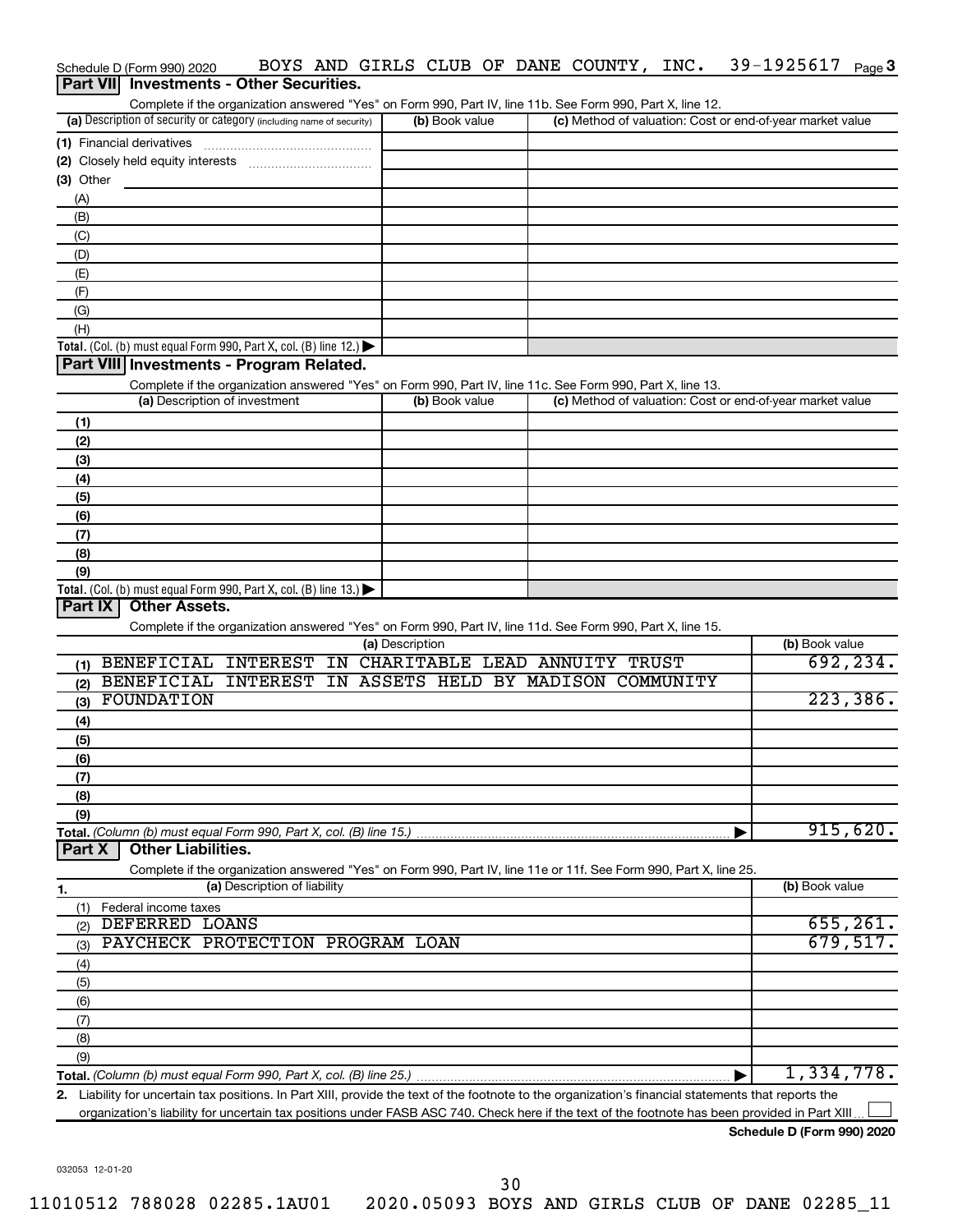|    | BOYS AND GIRLS CLUB OF DANE COUNTY, INC. 39-1925617 Page 4<br>Schedule D (Form 990) 2020                                                                                                                                                                                     |                |               |                |               |
|----|------------------------------------------------------------------------------------------------------------------------------------------------------------------------------------------------------------------------------------------------------------------------------|----------------|---------------|----------------|---------------|
|    | Reconciliation of Revenue per Audited Financial Statements With Revenue per Return.<br>Part XI                                                                                                                                                                               |                |               |                |               |
|    | Complete if the organization answered "Yes" on Form 990, Part IV, line 12a.                                                                                                                                                                                                  |                |               |                |               |
| 1  | Total revenue, gains, and other support per audited financial statements [[[[[[[[[[[[[[[[[[[[[[[[]]]]]]]]]]]]                                                                                                                                                                |                |               | $\overline{1}$ | 11, 715, 991. |
| 2  | Amounts included on line 1 but not on Form 990, Part VIII, line 12:                                                                                                                                                                                                          |                |               |                |               |
| a  |                                                                                                                                                                                                                                                                              | 2a             |               |                |               |
| b  |                                                                                                                                                                                                                                                                              | 2 <sub>b</sub> | 202,802.      |                |               |
| C  |                                                                                                                                                                                                                                                                              | 2 <sub>c</sub> |               |                |               |
| d  |                                                                                                                                                                                                                                                                              | 2d             | 46,350.       |                |               |
| е  | Add lines 2a through 2d <b>continuum continuum contracts</b> and an analysis of the contract of the contract of the contract of the contract of the contract of the contract of the contract of the contract of the contract of the                                          |                |               | 2е             | 249,152.      |
| 3  |                                                                                                                                                                                                                                                                              |                |               | 3              | 11,466,839.   |
| 4  | Amounts included on Form 990, Part VIII, line 12, but not on line 1:                                                                                                                                                                                                         |                |               |                |               |
|    |                                                                                                                                                                                                                                                                              | 4a             |               |                |               |
|    |                                                                                                                                                                                                                                                                              | 4 <sub>b</sub> | $-91,909.$    |                |               |
|    | c Add lines 4a and 4b                                                                                                                                                                                                                                                        |                |               | 4с             | $-91,909.$    |
|    |                                                                                                                                                                                                                                                                              | 5              | 11, 374, 930. |                |               |
|    |                                                                                                                                                                                                                                                                              |                |               |                |               |
|    | Part XII   Reconciliation of Expenses per Audited Financial Statements With Expenses per Return.                                                                                                                                                                             |                |               |                |               |
|    | Complete if the organization answered "Yes" on Form 990, Part IV, line 12a.                                                                                                                                                                                                  |                |               |                |               |
| 1. |                                                                                                                                                                                                                                                                              |                |               | $\mathbf{1}$   | 5,620,481.    |
| 2  | Amounts included on line 1 but not on Form 990, Part IX, line 25:                                                                                                                                                                                                            |                |               |                |               |
| a  |                                                                                                                                                                                                                                                                              | 2a             | 144,658.      |                |               |
| b  |                                                                                                                                                                                                                                                                              | 2 <sub>b</sub> |               |                |               |
| c  |                                                                                                                                                                                                                                                                              | 2c             |               |                |               |
| d  |                                                                                                                                                                                                                                                                              | 2d             | 91,909.       |                |               |
|    | e Add lines 2a through 2d <b>[10]</b> [10] <b>All and Provide 20</b> [10] <b>All and Provide 20</b> [10] <b>All and Provide 20</b> [10] <b>All and Provide 20</b> [10] <b>All and Provide 20</b> [10] <b>All and Provide 20</b> [10] <b>All and Provide 20</b> [10] <b>A</b> |                |               | 2e             | 236,567.      |
| 3  |                                                                                                                                                                                                                                                                              |                |               | 3              | 5,383,914.    |
| 4  | Amounts included on Form 990, Part IX, line 25, but not on line 1:                                                                                                                                                                                                           |                |               |                |               |
| a  | Investment expenses not included on Form 990, Part VIII, line 7b [11, 11, 11, 11, 11]                                                                                                                                                                                        | 4a             |               |                |               |
|    |                                                                                                                                                                                                                                                                              | 4b             |               |                |               |
|    | c Add lines 4a and 4b                                                                                                                                                                                                                                                        |                |               | 4с             | $0$ .         |
|    | Part XIII Supplemental Information.                                                                                                                                                                                                                                          |                |               | $\mathbf{F}$   | 5,383,914.    |

Provide the descriptions required for Part II, lines 3, 5, and 9; Part III, lines 1a and 4; Part IV, lines 1b and 2b; Part V, line 4; Part X, line 2; Part XI, lines 2d and 4b; and Part XII, lines 2d and 4b. Also complete this part to provide any additional information.

### PART IV, LINE 2B:

|  | THE ORGANIZATION'S MANAGEMENT. |  |  |  |  | GOALS. REPRESENTATIVES FROM THESE GROUPS HAVE REGULAR INTERACTION WITH    |  |  |
|--|--------------------------------|--|--|--|--|---------------------------------------------------------------------------|--|--|
|  |                                |  |  |  |  | OF THESE GROUPS ARE CLOSELY ALIGNED WITH THE ORGANIZATION'S INTERESTS AND |  |  |
|  |                                |  |  |  |  | OF DANE COUNTY, VEL PHILLIPS, AND DANE COUNTY MASK MAKERS. THE ACTIVITIES |  |  |
|  |                                |  |  |  |  | WISCONSIN STATE ALLIANCE OF BOYS AND GIRLS CLUBS, THE BLACK MEN COALITION |  |  |
|  |                                |  |  |  |  | THE BOYS AND GIRLS CLUB OF DANE COUNTY, INC. ACTS AS FISCAL AGENT FOR THE |  |  |

PART V, LINE 4:

A GENERAL ENDOWMENT FUND TO SUPPORT THE MISSION OF THE CLUB.

|                 |  |                             | LINE 2D - OTHER ADJUSTMENTS:                    |  |  |  |                            |  |
|-----------------|--|-----------------------------|-------------------------------------------------|--|--|--|----------------------------|--|
| 032054 12-01-20 |  |                             |                                                 |  |  |  | Schedule D (Form 990) 2020 |  |
|                 |  |                             |                                                 |  |  |  |                            |  |
|                 |  | 11010512 788028 02285.1AU01 | 2020.05093 BOYS AND GIRLS CLUB OF DANE 02285 11 |  |  |  |                            |  |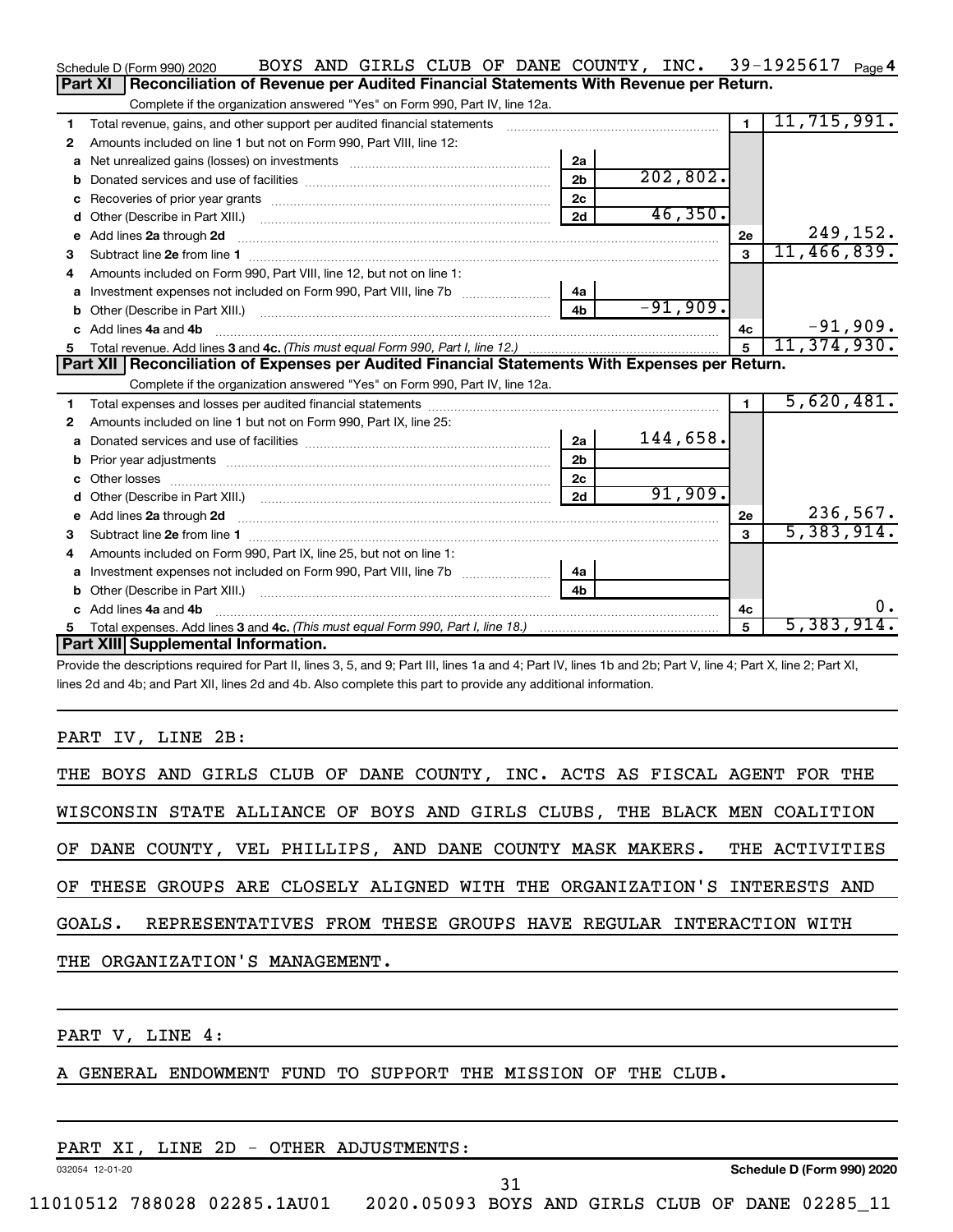| Schedule D (Form 990) 2020 BOYS AND GIRLS CLUB OF DANE COUNTY, INC. 39-1925617 Page 5<br><b>Part XIII Supplemental Information (continued)</b> |                            |
|------------------------------------------------------------------------------------------------------------------------------------------------|----------------------------|
| CHANGE IN BENEFICIAL INTEREST IN ASSETS HELD BY MADISON                                                                                        |                            |
| COMMUNITY FOUNDATION                                                                                                                           | 46,350.                    |
|                                                                                                                                                |                            |
| PART XI, LINE 4B - OTHER ADJUSTMENTS:                                                                                                          |                            |
| DIRECT EXPENSES REPORTED ON FORM 990, PART VIII, LINE 8B -91,809.                                                                              |                            |
|                                                                                                                                                |                            |
| TOTAL TO SCHEDULE D, PART XI, LINE 4B<br>-91,909.                                                                                              |                            |
| PART XII, LINE 2D - OTHER ADJUSTMENTS:                                                                                                         |                            |
| DIRECT EXPENSES REPORTED ON FORM 990, PART VIII, LINE 8B 91,809.                                                                               |                            |
| DIRECT EXPENSES REPORTED ON FORM 990, PART VIII, LINE 9B 100.                                                                                  |                            |
| TOTAL TO SCHEDULE D, PART XII, LINE 2D<br>20 1,909.                                                                                            |                            |
|                                                                                                                                                |                            |
|                                                                                                                                                |                            |
|                                                                                                                                                |                            |
|                                                                                                                                                |                            |
|                                                                                                                                                |                            |
|                                                                                                                                                |                            |
|                                                                                                                                                |                            |
|                                                                                                                                                |                            |
|                                                                                                                                                |                            |
|                                                                                                                                                |                            |
|                                                                                                                                                |                            |
|                                                                                                                                                |                            |
|                                                                                                                                                |                            |
|                                                                                                                                                |                            |
|                                                                                                                                                |                            |
|                                                                                                                                                | Schedule D (Form 990) 2020 |
| 032055 12-01-20<br>32<br>$0.10512$ 788028 02285 131101 2020 05083 DOVC 3ND CIDIC CIIID OF DANE 02285 11                                        |                            |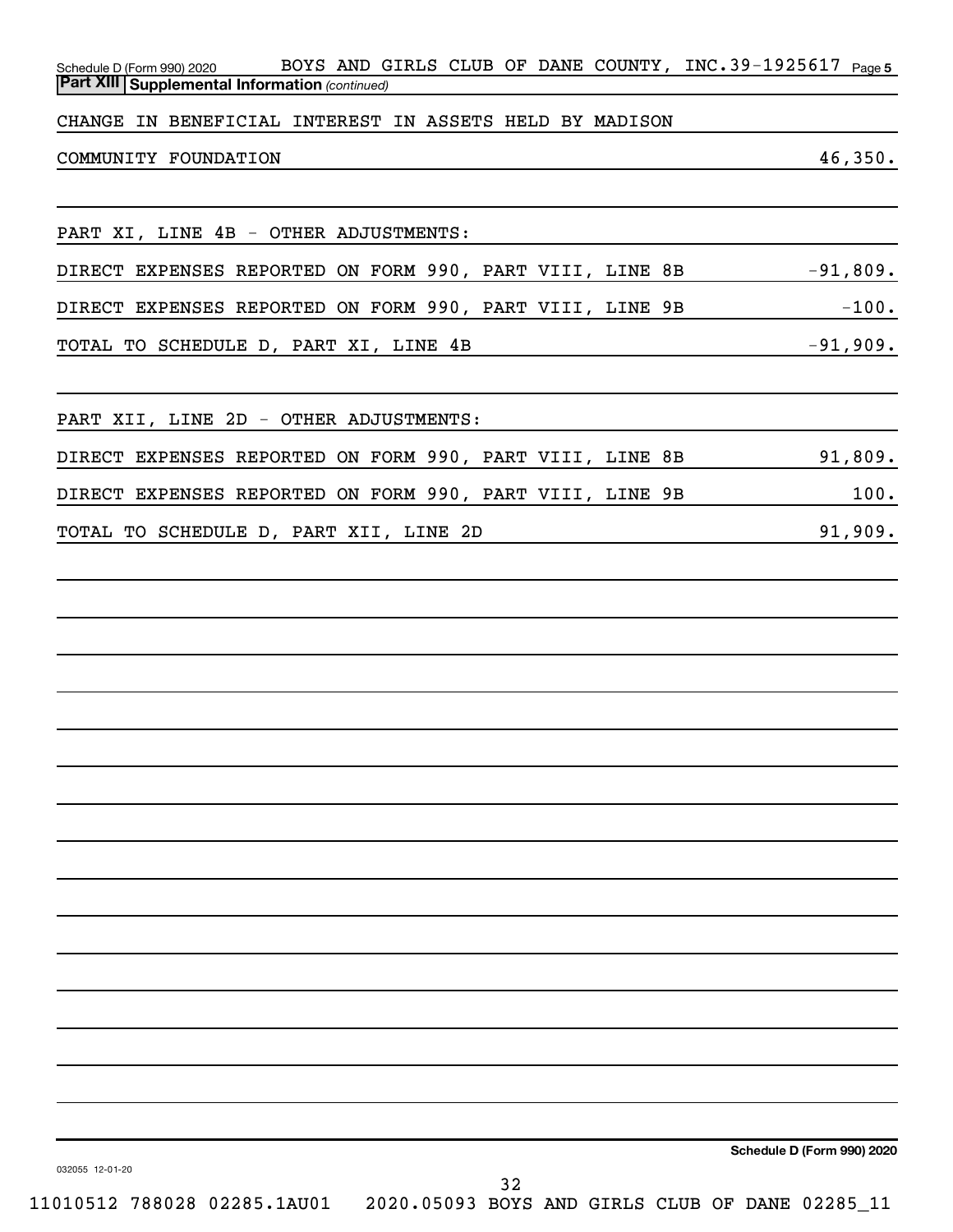| <b>SCHEDULE G</b>                                                                                                                                                                                                                                                                                                                                                                                                                                                                                                                                                                                                                                                                                                                                                                    |            | <b>Supplemental Information Regarding Fundraising or Gaming Activities</b>                                                                                          |                                                                            |     |                                      |  |                                                                            | OMB No. 1545-0047                                       |  |  |
|--------------------------------------------------------------------------------------------------------------------------------------------------------------------------------------------------------------------------------------------------------------------------------------------------------------------------------------------------------------------------------------------------------------------------------------------------------------------------------------------------------------------------------------------------------------------------------------------------------------------------------------------------------------------------------------------------------------------------------------------------------------------------------------|------------|---------------------------------------------------------------------------------------------------------------------------------------------------------------------|----------------------------------------------------------------------------|-----|--------------------------------------|--|----------------------------------------------------------------------------|---------------------------------------------------------|--|--|
| (Form 990 or 990-EZ)                                                                                                                                                                                                                                                                                                                                                                                                                                                                                                                                                                                                                                                                                                                                                                 |            | Complete if the organization answered "Yes" on Form 990, Part IV, line 17, 18, or 19, or if the<br>organization entered more than \$15,000 on Form 990-EZ, line 6a. |                                                                            |     |                                      |  |                                                                            |                                                         |  |  |
| Department of the Treasury                                                                                                                                                                                                                                                                                                                                                                                                                                                                                                                                                                                                                                                                                                                                                           |            | Attach to Form 990 or Form 990-EZ.                                                                                                                                  |                                                                            |     |                                      |  |                                                                            | <b>Open to Public</b>                                   |  |  |
| Internal Revenue Service                                                                                                                                                                                                                                                                                                                                                                                                                                                                                                                                                                                                                                                                                                                                                             |            | ► Go to www.irs.gov/Form990 for instructions and the latest information.                                                                                            |                                                                            |     |                                      |  |                                                                            | Inspection                                              |  |  |
| Name of the organization                                                                                                                                                                                                                                                                                                                                                                                                                                                                                                                                                                                                                                                                                                                                                             | 39-1925617 | <b>Employer identification number</b>                                                                                                                               |                                                                            |     |                                      |  |                                                                            |                                                         |  |  |
| BOYS AND GIRLS CLUB OF DANE COUNTY, INC.<br>Part I<br>Fundraising Activities. Complete if the organization answered "Yes" on Form 990, Part IV, line 17. Form 990-EZ filers are not<br>required to complete this part.                                                                                                                                                                                                                                                                                                                                                                                                                                                                                                                                                               |            |                                                                                                                                                                     |                                                                            |     |                                      |  |                                                                            |                                                         |  |  |
| 1 Indicate whether the organization raised funds through any of the following activities. Check all that apply.<br>Mail solicitations<br>Solicitation of non-government grants<br>a<br>е<br>Internet and email solicitations<br>Solicitation of government grants<br>f<br>b<br>Phone solicitations<br>Special fundraising events<br>c<br>g<br>In-person solicitations<br>d<br>2 a Did the organization have a written or oral agreement with any individual (including officers, directors, trustees, or<br><b>No</b><br>key employees listed in Form 990, Part VII) or entity in connection with professional fundraising services?<br>Yes<br>b If "Yes," list the 10 highest paid individuals or entities (fundraisers) pursuant to agreements under which the fundraiser is to be |            |                                                                                                                                                                     |                                                                            |     |                                      |  |                                                                            |                                                         |  |  |
| compensated at least \$5,000 by the organization.                                                                                                                                                                                                                                                                                                                                                                                                                                                                                                                                                                                                                                                                                                                                    |            |                                                                                                                                                                     |                                                                            |     |                                      |  |                                                                            |                                                         |  |  |
| (i) Name and address of individual<br>or entity (fundraiser)                                                                                                                                                                                                                                                                                                                                                                                                                                                                                                                                                                                                                                                                                                                         |            | (ii) Activity                                                                                                                                                       | (iii) Did<br>fundraiser<br>have custody<br>or control of<br>contributions? |     | (iv) Gross receipts<br>from activity |  | (v) Amount paid<br>to (or retained by)<br>fundraiser<br>listed in col. (i) | (vi) Amount paid<br>to (or retained by)<br>organization |  |  |
|                                                                                                                                                                                                                                                                                                                                                                                                                                                                                                                                                                                                                                                                                                                                                                                      |            |                                                                                                                                                                     | Yes                                                                        | No. |                                      |  |                                                                            |                                                         |  |  |
|                                                                                                                                                                                                                                                                                                                                                                                                                                                                                                                                                                                                                                                                                                                                                                                      |            |                                                                                                                                                                     |                                                                            |     |                                      |  |                                                                            |                                                         |  |  |
|                                                                                                                                                                                                                                                                                                                                                                                                                                                                                                                                                                                                                                                                                                                                                                                      |            |                                                                                                                                                                     |                                                                            |     |                                      |  |                                                                            |                                                         |  |  |
|                                                                                                                                                                                                                                                                                                                                                                                                                                                                                                                                                                                                                                                                                                                                                                                      |            |                                                                                                                                                                     |                                                                            |     |                                      |  |                                                                            |                                                         |  |  |
|                                                                                                                                                                                                                                                                                                                                                                                                                                                                                                                                                                                                                                                                                                                                                                                      |            |                                                                                                                                                                     |                                                                            |     |                                      |  |                                                                            |                                                         |  |  |
|                                                                                                                                                                                                                                                                                                                                                                                                                                                                                                                                                                                                                                                                                                                                                                                      |            |                                                                                                                                                                     |                                                                            |     |                                      |  |                                                                            |                                                         |  |  |
|                                                                                                                                                                                                                                                                                                                                                                                                                                                                                                                                                                                                                                                                                                                                                                                      |            |                                                                                                                                                                     |                                                                            |     |                                      |  |                                                                            |                                                         |  |  |
|                                                                                                                                                                                                                                                                                                                                                                                                                                                                                                                                                                                                                                                                                                                                                                                      |            |                                                                                                                                                                     |                                                                            |     |                                      |  |                                                                            |                                                         |  |  |
|                                                                                                                                                                                                                                                                                                                                                                                                                                                                                                                                                                                                                                                                                                                                                                                      |            |                                                                                                                                                                     |                                                                            |     |                                      |  |                                                                            |                                                         |  |  |
|                                                                                                                                                                                                                                                                                                                                                                                                                                                                                                                                                                                                                                                                                                                                                                                      |            |                                                                                                                                                                     |                                                                            |     |                                      |  |                                                                            |                                                         |  |  |
| Total                                                                                                                                                                                                                                                                                                                                                                                                                                                                                                                                                                                                                                                                                                                                                                                |            |                                                                                                                                                                     |                                                                            |     |                                      |  |                                                                            |                                                         |  |  |
| or licensing.                                                                                                                                                                                                                                                                                                                                                                                                                                                                                                                                                                                                                                                                                                                                                                        |            | 3 List all states in which the organization is registered or licensed to solicit contributions or has been notified it is exempt from registration                  |                                                                            |     |                                      |  |                                                                            |                                                         |  |  |
|                                                                                                                                                                                                                                                                                                                                                                                                                                                                                                                                                                                                                                                                                                                                                                                      |            |                                                                                                                                                                     |                                                                            |     |                                      |  |                                                                            |                                                         |  |  |
|                                                                                                                                                                                                                                                                                                                                                                                                                                                                                                                                                                                                                                                                                                                                                                                      |            |                                                                                                                                                                     |                                                                            |     |                                      |  |                                                                            |                                                         |  |  |
|                                                                                                                                                                                                                                                                                                                                                                                                                                                                                                                                                                                                                                                                                                                                                                                      |            |                                                                                                                                                                     |                                                                            |     |                                      |  |                                                                            |                                                         |  |  |
|                                                                                                                                                                                                                                                                                                                                                                                                                                                                                                                                                                                                                                                                                                                                                                                      |            |                                                                                                                                                                     |                                                                            |     |                                      |  |                                                                            |                                                         |  |  |
|                                                                                                                                                                                                                                                                                                                                                                                                                                                                                                                                                                                                                                                                                                                                                                                      |            |                                                                                                                                                                     |                                                                            |     |                                      |  |                                                                            |                                                         |  |  |
|                                                                                                                                                                                                                                                                                                                                                                                                                                                                                                                                                                                                                                                                                                                                                                                      |            |                                                                                                                                                                     |                                                                            |     |                                      |  |                                                                            |                                                         |  |  |
|                                                                                                                                                                                                                                                                                                                                                                                                                                                                                                                                                                                                                                                                                                                                                                                      |            |                                                                                                                                                                     |                                                                            |     |                                      |  |                                                                            |                                                         |  |  |
|                                                                                                                                                                                                                                                                                                                                                                                                                                                                                                                                                                                                                                                                                                                                                                                      |            |                                                                                                                                                                     |                                                                            |     |                                      |  |                                                                            |                                                         |  |  |
|                                                                                                                                                                                                                                                                                                                                                                                                                                                                                                                                                                                                                                                                                                                                                                                      |            |                                                                                                                                                                     |                                                                            |     |                                      |  |                                                                            |                                                         |  |  |

**For Paperwork Reduction Act Notice, see the Instructions for Form 990 or 990-EZ. Schedule G (Form 990 or 990-EZ) 2020** LHA

032081 11-25-20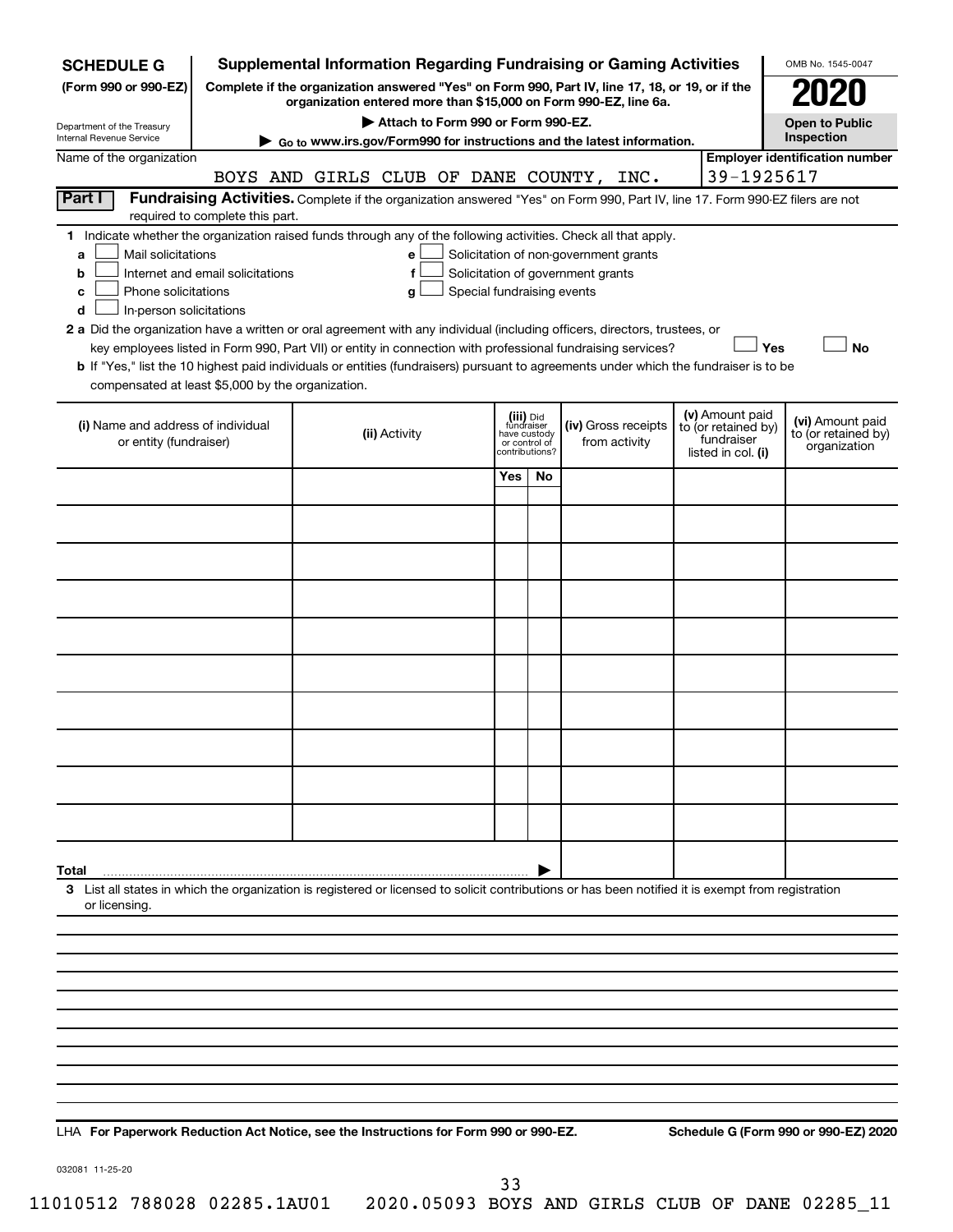Schedule G (Form 990 or 990-EZ) 2020 BOYS AND GIRLS CLUB OF DANE COUNTY, INC.39-1925617 <sub>Page 2</sub>

Part II | Fundraising Events. Complete if the organization answered "Yes" on Form 990, Part IV, line 18, or reported more than \$15,000 of fundraising event contributions and gross income on Form 990-EZ, lines 1 and 6b. List events with gross receipts greater than \$5,000.

|                                                                                                                      |              |                                                                                                                                                                                                                                           | (a) Event $#1$<br>MOVE4BGC | (b) Event #2<br><b>HEARTS FOR</b>                | (c) Other events | (d) Total events                                    |  |  |  |
|----------------------------------------------------------------------------------------------------------------------|--------------|-------------------------------------------------------------------------------------------------------------------------------------------------------------------------------------------------------------------------------------------|----------------------------|--------------------------------------------------|------------------|-----------------------------------------------------|--|--|--|
|                                                                                                                      |              |                                                                                                                                                                                                                                           | BIKE RIDE                  | HELPING                                          | 3                | (add col. (a) through                               |  |  |  |
|                                                                                                                      |              |                                                                                                                                                                                                                                           | (event type)               | (event type)                                     | (total number)   | col. (c)                                            |  |  |  |
| Revenue                                                                                                              | 1.           |                                                                                                                                                                                                                                           | 214,162.                   | 98,466.                                          | 52,384.          | 365,012.                                            |  |  |  |
|                                                                                                                      |              |                                                                                                                                                                                                                                           | 201,034.                   | 96,491.                                          | 47,886.          | 345,411.                                            |  |  |  |
|                                                                                                                      | 3            | Gross income (line 1 minus line 2)                                                                                                                                                                                                        | 13,128.                    | 1,975.                                           | 4,498.           | 19,601.                                             |  |  |  |
|                                                                                                                      |              |                                                                                                                                                                                                                                           |                            |                                                  |                  |                                                     |  |  |  |
|                                                                                                                      | 5            |                                                                                                                                                                                                                                           |                            | 235.                                             |                  | 235.                                                |  |  |  |
|                                                                                                                      | 6            |                                                                                                                                                                                                                                           |                            |                                                  |                  |                                                     |  |  |  |
| Direct Expenses                                                                                                      | $\mathbf{7}$ |                                                                                                                                                                                                                                           | 603.                       | 86.                                              | 129.             | 818.                                                |  |  |  |
|                                                                                                                      | 8            |                                                                                                                                                                                                                                           |                            |                                                  |                  |                                                     |  |  |  |
|                                                                                                                      | 9            |                                                                                                                                                                                                                                           | 25,476.                    | 46,898.                                          | 18,382.          | 90,756.                                             |  |  |  |
|                                                                                                                      | 10           | Direct expense summary. Add lines 4 through 9 in column (d)                                                                                                                                                                               |                            |                                                  |                  | 91,809.                                             |  |  |  |
|                                                                                                                      |              | 11 Net income summary. Subtract line 10 from line 3, column (d)                                                                                                                                                                           |                            |                                                  |                  | $-72, 208.$                                         |  |  |  |
| Part III<br>Gaming. Complete if the organization answered "Yes" on Form 990, Part IV, line 19, or reported more than |              |                                                                                                                                                                                                                                           |                            |                                                  |                  |                                                     |  |  |  |
|                                                                                                                      |              | \$15,000 on Form 990-EZ, line 6a.                                                                                                                                                                                                         |                            |                                                  |                  |                                                     |  |  |  |
| Revenue                                                                                                              |              |                                                                                                                                                                                                                                           | (a) Bingo                  | (b) Pull tabs/instant<br>bingo/progressive bingo | (c) Other gaming | (d) Total gaming (add<br>col. (a) through col. (c)) |  |  |  |
|                                                                                                                      | 1.           |                                                                                                                                                                                                                                           |                            |                                                  |                  |                                                     |  |  |  |
|                                                                                                                      |              |                                                                                                                                                                                                                                           |                            |                                                  |                  |                                                     |  |  |  |
| <b>Direct Expenses</b>                                                                                               | 3            |                                                                                                                                                                                                                                           |                            |                                                  |                  |                                                     |  |  |  |
|                                                                                                                      |              |                                                                                                                                                                                                                                           |                            |                                                  |                  |                                                     |  |  |  |
|                                                                                                                      |              |                                                                                                                                                                                                                                           |                            |                                                  |                  |                                                     |  |  |  |
|                                                                                                                      |              |                                                                                                                                                                                                                                           | Yes<br>%                   | %<br>Yes                                         | Yes<br>%         |                                                     |  |  |  |
|                                                                                                                      |              | 6 Volunteer labor                                                                                                                                                                                                                         | No                         | No                                               | No               |                                                     |  |  |  |
|                                                                                                                      | 7            | Direct expense summary. Add lines 2 through 5 in column (d)                                                                                                                                                                               |                            |                                                  |                  |                                                     |  |  |  |
|                                                                                                                      |              |                                                                                                                                                                                                                                           |                            |                                                  |                  |                                                     |  |  |  |
|                                                                                                                      |              | 9 Enter the state(s) in which the organization conducts gaming activities:                                                                                                                                                                |                            |                                                  |                  |                                                     |  |  |  |
|                                                                                                                      |              |                                                                                                                                                                                                                                           |                            |                                                  |                  | Yes<br><b>No</b>                                    |  |  |  |
|                                                                                                                      |              |                                                                                                                                                                                                                                           |                            |                                                  |                  |                                                     |  |  |  |
|                                                                                                                      |              |                                                                                                                                                                                                                                           |                            |                                                  |                  | Yes<br><b>No</b>                                    |  |  |  |
|                                                                                                                      |              | <b>b</b> If "Yes," explain: <u>All and the set of the set of the set of the set of the set of the set of the set of the set of the set of the set of the set of the set of the set of the set of the set of the set of the set of the</u> |                            |                                                  |                  |                                                     |  |  |  |
|                                                                                                                      |              |                                                                                                                                                                                                                                           |                            |                                                  |                  |                                                     |  |  |  |
|                                                                                                                      |              | 032082 11-25-20                                                                                                                                                                                                                           |                            |                                                  |                  | Schedule G (Form 990 or 990-EZ) 2020                |  |  |  |
|                                                                                                                      |              |                                                                                                                                                                                                                                           |                            |                                                  |                  |                                                     |  |  |  |
|                                                                                                                      |              |                                                                                                                                                                                                                                           |                            |                                                  |                  |                                                     |  |  |  |

34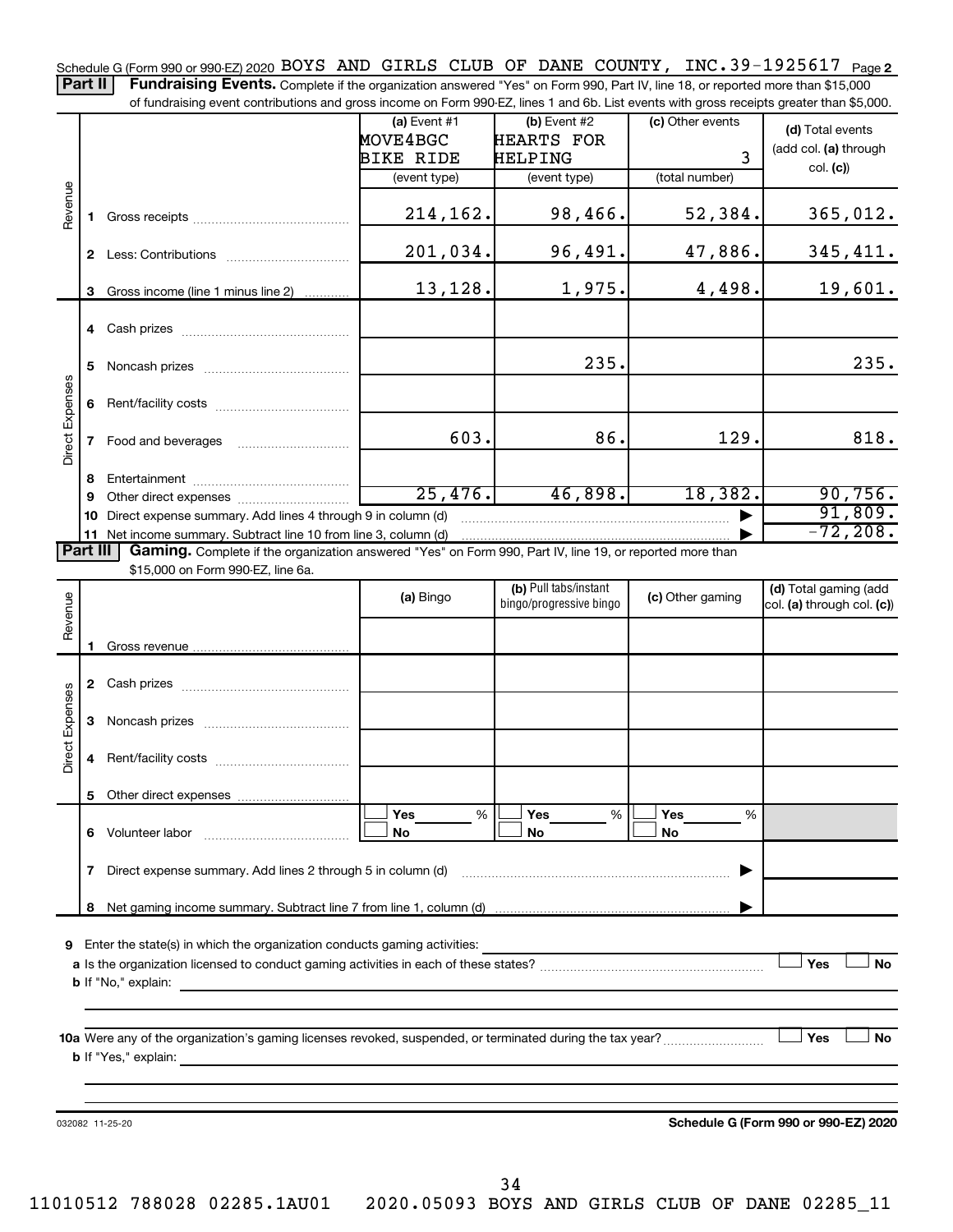| Schedule G (Form 990 or 990-EZ) 2020 BOYS AND GIRLS CLUB OF DANE COUNTY, INC.39-1925617                                                                                                                                                    |                      | Page 3    |
|--------------------------------------------------------------------------------------------------------------------------------------------------------------------------------------------------------------------------------------------|----------------------|-----------|
|                                                                                                                                                                                                                                            | Yes                  | <b>No</b> |
| 12 Is the organization a grantor, beneficiary or trustee of a trust, or a member of a partnership or other entity formed                                                                                                                   |                      |           |
|                                                                                                                                                                                                                                            | $\Box$ Yes           | <b>No</b> |
| 13 Indicate the percentage of gaming activity conducted in:                                                                                                                                                                                |                      |           |
|                                                                                                                                                                                                                                            |                      | %         |
|                                                                                                                                                                                                                                            | 13b l                | %         |
| 14 Enter the name and address of the person who prepares the organization's gaming/special events books and records:                                                                                                                       |                      |           |
|                                                                                                                                                                                                                                            |                      |           |
|                                                                                                                                                                                                                                            |                      |           |
|                                                                                                                                                                                                                                            |                      | No        |
|                                                                                                                                                                                                                                            |                      |           |
|                                                                                                                                                                                                                                            |                      |           |
| of gaming revenue retained by the third party $\triangleright$ \$                                                                                                                                                                          |                      |           |
| c If "Yes," enter name and address of the third party:                                                                                                                                                                                     |                      |           |
| Name $\blacktriangleright$ $\_\_$                                                                                                                                                                                                          |                      |           |
|                                                                                                                                                                                                                                            |                      |           |
|                                                                                                                                                                                                                                            |                      |           |
| <b>16</b> Gaming manager information:                                                                                                                                                                                                      |                      |           |
| Name $\triangleright$                                                                                                                                                                                                                      |                      |           |
|                                                                                                                                                                                                                                            |                      |           |
| Gaming manager compensation > \$                                                                                                                                                                                                           |                      |           |
|                                                                                                                                                                                                                                            |                      |           |
|                                                                                                                                                                                                                                            |                      |           |
|                                                                                                                                                                                                                                            |                      |           |
| Director/officer<br>Employee<br>Independent contractor                                                                                                                                                                                     |                      |           |
|                                                                                                                                                                                                                                            |                      |           |
| 17 Mandatory distributions:                                                                                                                                                                                                                |                      |           |
| a Is the organization required under state law to make charitable distributions from the gaming proceeds to                                                                                                                                |                      |           |
| retain the state gaming license?                                                                                                                                                                                                           | $\Box$ Yes $\Box$ No |           |
| <b>b</b> Enter the amount of distributions required under state law to be distributed to other exempt organizations or spent in the                                                                                                        |                      |           |
| organization's own exempt activities during the tax year $\triangleright$ \$<br><b>Part IV</b>                                                                                                                                             |                      |           |
| Supplemental Information. Provide the explanations required by Part I, line 2b, columns (iii) and (v); and Part III, lines 9, 9b, 10b,<br>15b, 15c, 16, and 17b, as applicable. Also provide any additional information. See instructions. |                      |           |
|                                                                                                                                                                                                                                            |                      |           |
|                                                                                                                                                                                                                                            |                      |           |
|                                                                                                                                                                                                                                            |                      |           |
|                                                                                                                                                                                                                                            |                      |           |
|                                                                                                                                                                                                                                            |                      |           |
|                                                                                                                                                                                                                                            |                      |           |
|                                                                                                                                                                                                                                            |                      |           |
|                                                                                                                                                                                                                                            |                      |           |
|                                                                                                                                                                                                                                            |                      |           |
|                                                                                                                                                                                                                                            |                      |           |
|                                                                                                                                                                                                                                            |                      |           |
|                                                                                                                                                                                                                                            |                      |           |
|                                                                                                                                                                                                                                            |                      |           |
| Schedule G (Form 990 or 990-EZ) 2020<br>032083 11-25-20                                                                                                                                                                                    |                      |           |
| 35                                                                                                                                                                                                                                         |                      |           |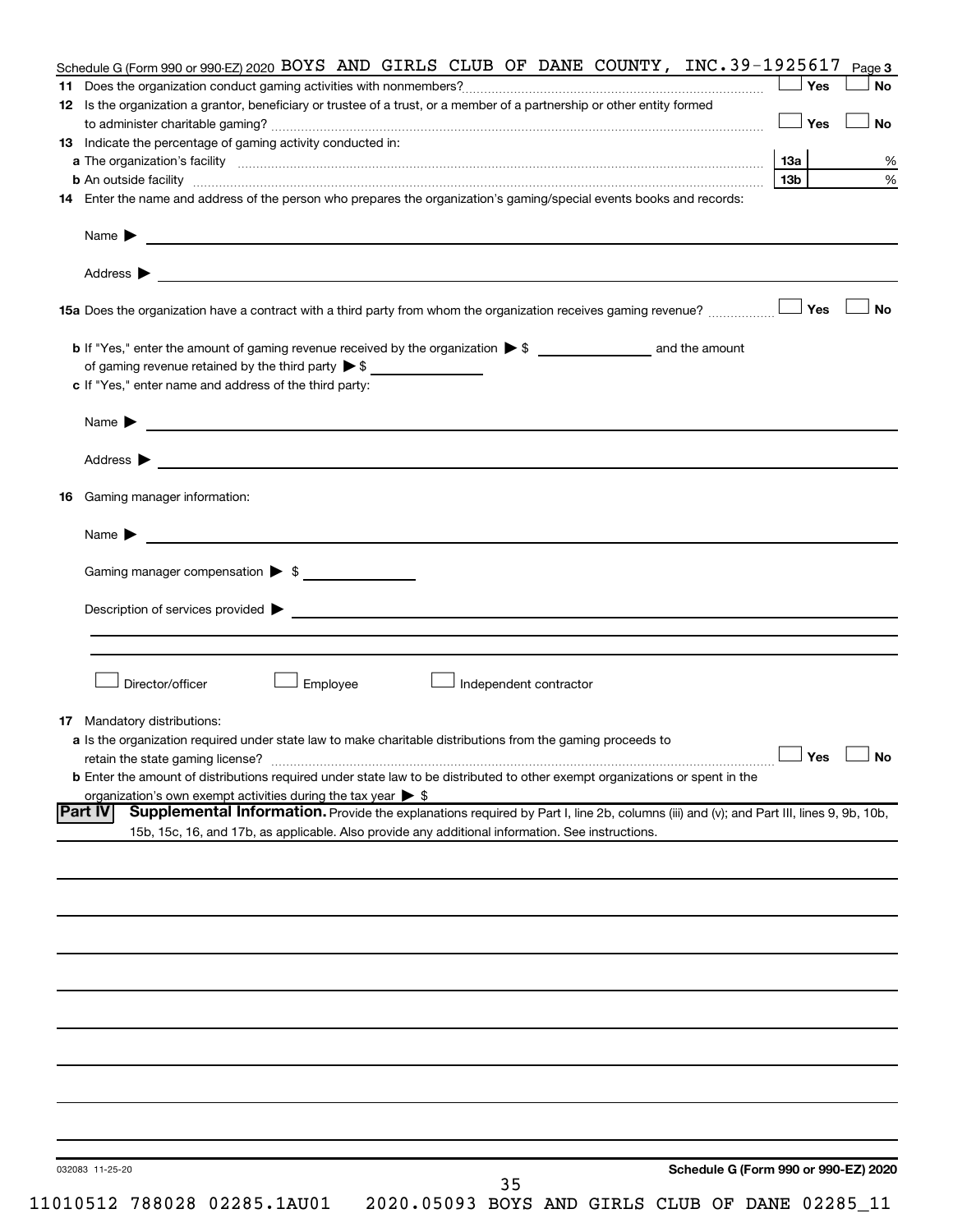| Schedule G (Form 990 or 990-EZ) BOYS AND G<br><b>Part IV</b> Supplemental Information (continued) |  |  |    |  | BOYS AND GIRLS CLUB OF DANE COUNTY, INC.39-1925617 Page 4 |  |
|---------------------------------------------------------------------------------------------------|--|--|----|--|-----------------------------------------------------------|--|
|                                                                                                   |  |  |    |  |                                                           |  |
|                                                                                                   |  |  |    |  |                                                           |  |
|                                                                                                   |  |  |    |  |                                                           |  |
|                                                                                                   |  |  |    |  |                                                           |  |
|                                                                                                   |  |  |    |  |                                                           |  |
|                                                                                                   |  |  |    |  |                                                           |  |
|                                                                                                   |  |  |    |  |                                                           |  |
|                                                                                                   |  |  |    |  |                                                           |  |
|                                                                                                   |  |  |    |  |                                                           |  |
|                                                                                                   |  |  |    |  |                                                           |  |
|                                                                                                   |  |  |    |  |                                                           |  |
|                                                                                                   |  |  |    |  |                                                           |  |
|                                                                                                   |  |  |    |  |                                                           |  |
|                                                                                                   |  |  |    |  |                                                           |  |
|                                                                                                   |  |  |    |  |                                                           |  |
|                                                                                                   |  |  |    |  |                                                           |  |
|                                                                                                   |  |  |    |  |                                                           |  |
|                                                                                                   |  |  |    |  |                                                           |  |
|                                                                                                   |  |  |    |  |                                                           |  |
|                                                                                                   |  |  |    |  |                                                           |  |
|                                                                                                   |  |  |    |  |                                                           |  |
|                                                                                                   |  |  |    |  |                                                           |  |
|                                                                                                   |  |  |    |  |                                                           |  |
|                                                                                                   |  |  |    |  |                                                           |  |
|                                                                                                   |  |  |    |  |                                                           |  |
|                                                                                                   |  |  |    |  |                                                           |  |
|                                                                                                   |  |  |    |  |                                                           |  |
|                                                                                                   |  |  |    |  |                                                           |  |
|                                                                                                   |  |  |    |  |                                                           |  |
|                                                                                                   |  |  |    |  |                                                           |  |
|                                                                                                   |  |  |    |  |                                                           |  |
|                                                                                                   |  |  |    |  |                                                           |  |
|                                                                                                   |  |  |    |  |                                                           |  |
|                                                                                                   |  |  |    |  |                                                           |  |
|                                                                                                   |  |  |    |  |                                                           |  |
|                                                                                                   |  |  |    |  |                                                           |  |
|                                                                                                   |  |  |    |  |                                                           |  |
|                                                                                                   |  |  |    |  |                                                           |  |
| 032084 04-01-20                                                                                   |  |  |    |  | Schedule G (Form 990 or 990-EZ)                           |  |
|                                                                                                   |  |  | 36 |  |                                                           |  |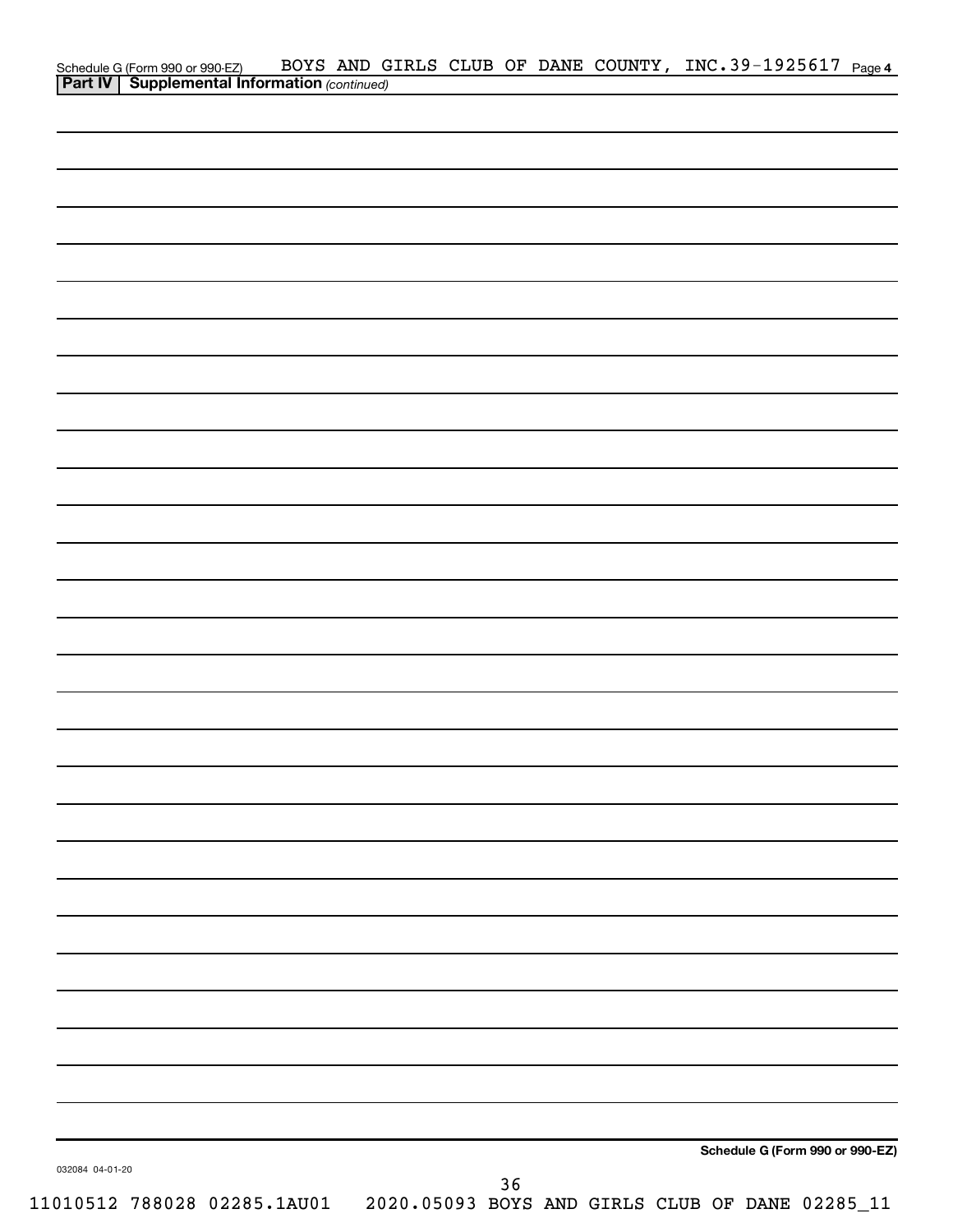| OMB No. 1545-0047<br><b>Grants and Other Assistance to Organizations,</b><br><b>SCHEDULE I</b><br>(Form 990)<br>Governments, and Individuals in the United States<br>Complete if the organization answered "Yes" on Form 990, Part IV, line 21 or 22.<br>Attach to Form 990.<br><b>Open to Public</b><br>Department of the Treasury<br>Internal Revenue Service<br>Inspection<br>Go to www.irs.gov/Form990 for the latest information.<br><b>Employer identification number</b><br>Name of the organization<br>BOYS AND GIRLS CLUB OF DANE COUNTY, INC. |            |                                    |                             |                                         |                                                                |                                          |                                                                            |  |  |  |
|---------------------------------------------------------------------------------------------------------------------------------------------------------------------------------------------------------------------------------------------------------------------------------------------------------------------------------------------------------------------------------------------------------------------------------------------------------------------------------------------------------------------------------------------------------|------------|------------------------------------|-----------------------------|-----------------------------------------|----------------------------------------------------------------|------------------------------------------|----------------------------------------------------------------------------|--|--|--|
| Part I<br><b>General Information on Grants and Assistance</b>                                                                                                                                                                                                                                                                                                                                                                                                                                                                                           |            |                                    |                             |                                         |                                                                |                                          | 39-1925617                                                                 |  |  |  |
| Does the organization maintain records to substantiate the amount of the grants or assistance, the grantees' eligibility for the grants or assistance, and the selection<br>$\mathbf 1$<br>2 Describe in Part IV the organization's procedures for monitoring the use of grant funds in the United States.                                                                                                                                                                                                                                              |            |                                    |                             |                                         |                                                                |                                          | $\boxed{\text{X}}$ Yes<br>l No                                             |  |  |  |
| Part II<br>Grants and Other Assistance to Domestic Organizations and Domestic Governments. Complete if the organization answered "Yes" on Form 990, Part IV, line 21, for any                                                                                                                                                                                                                                                                                                                                                                           |            |                                    |                             |                                         |                                                                |                                          |                                                                            |  |  |  |
| recipient that received more than \$5,000. Part II can be duplicated if additional space is needed.<br>1 (a) Name and address of organization<br>or government                                                                                                                                                                                                                                                                                                                                                                                          | $(b)$ EIN  | (c) IRC section<br>(if applicable) | (d) Amount of<br>cash grant | (e) Amount of<br>non-cash<br>assistance | (f) Method of<br>valuation (book,<br>FMV, appraisal,<br>other) | (g) Description of<br>noncash assistance | (h) Purpose of grant<br>or assistance                                      |  |  |  |
| VERA COURT NEIGHBORHOOD CENTER<br>614 VERA CT<br>MADISON, WI 53704                                                                                                                                                                                                                                                                                                                                                                                                                                                                                      | 39-1945609 | 501C(3)                            | 6,000                       | 0                                       |                                                                |                                          | MEDICAL, FOOD, AND<br>FINANCIAL ASSISTANCE FOR<br>FAMILIES DUE TO COVID-19 |  |  |  |
| THE GEORGE FLOYD MEMORIAL<br>FOUNDATION INC - 122 S. CALHOUN ST<br>TALLAHASSEE, FL 32301                                                                                                                                                                                                                                                                                                                                                                                                                                                                | 85-2280701 | 501C(3)                            | 5,000,                      | 0                                       |                                                                |                                          | GENERAL SUPPORT                                                            |  |  |  |
|                                                                                                                                                                                                                                                                                                                                                                                                                                                                                                                                                         |            |                                    |                             |                                         |                                                                |                                          |                                                                            |  |  |  |
|                                                                                                                                                                                                                                                                                                                                                                                                                                                                                                                                                         |            |                                    |                             |                                         |                                                                |                                          |                                                                            |  |  |  |
|                                                                                                                                                                                                                                                                                                                                                                                                                                                                                                                                                         |            |                                    |                             |                                         |                                                                |                                          |                                                                            |  |  |  |
|                                                                                                                                                                                                                                                                                                                                                                                                                                                                                                                                                         |            |                                    |                             |                                         |                                                                |                                          |                                                                            |  |  |  |
| 2<br>Enter total number of other organizations listed in the line 1 table<br>3                                                                                                                                                                                                                                                                                                                                                                                                                                                                          |            |                                    |                             |                                         |                                                                |                                          | $2$ .<br>$\overline{0}$ .                                                  |  |  |  |

**For Paperwork Reduction Act Notice, see the Instructions for Form 990. Schedule I (Form 990) 2020** LHA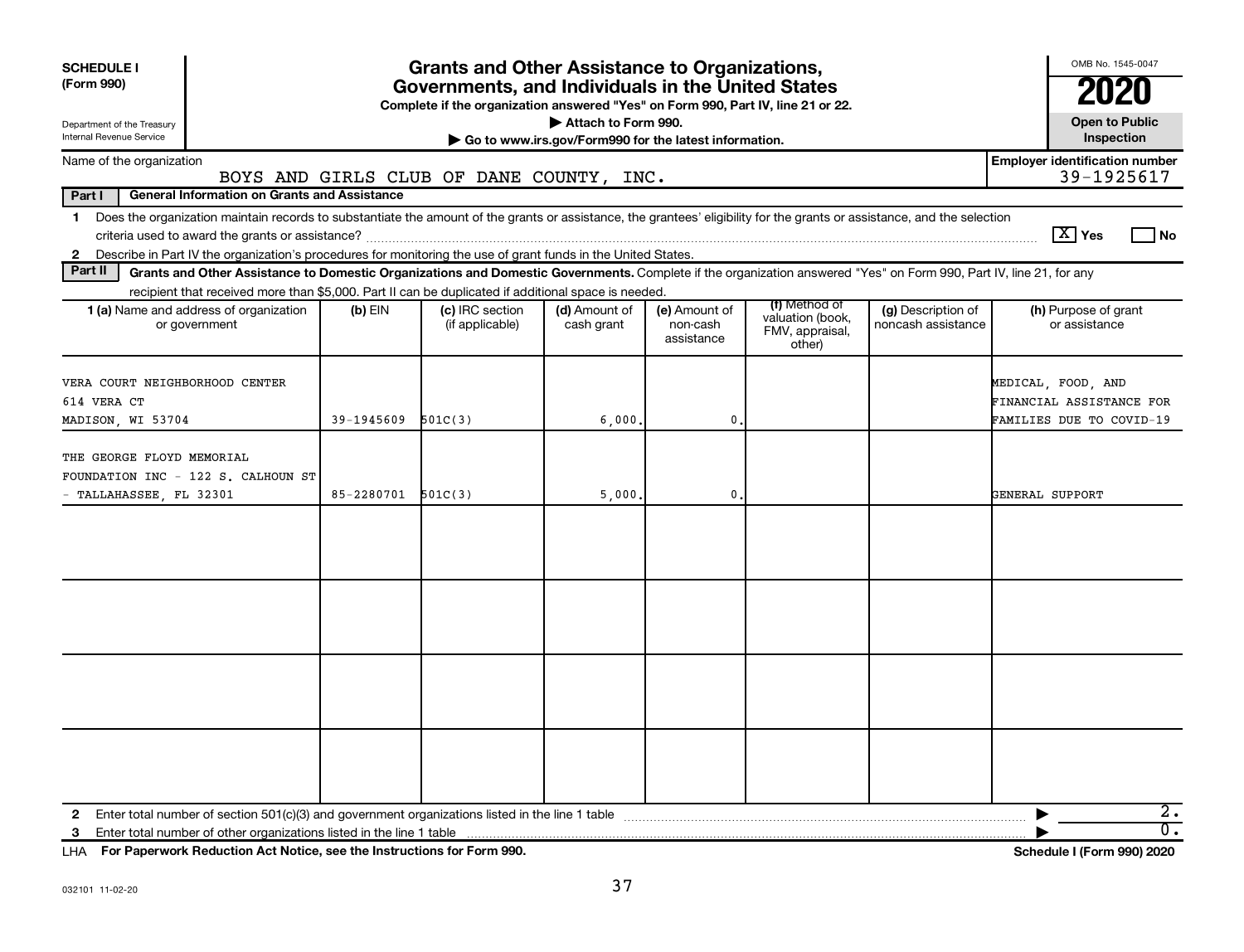**2**

Part III | Grants and Other Assistance to Domestic Individuals. Complete if the organization answered "Yes" on Form 990, Part IV, line 22. Part III can be duplicated if additional space is needed.

| (a) Type of grant or assistance | (b) Number of<br>recipients | (c) Amount of<br>cash grant        | (d) Amount of non-<br>cash assistance                                | (e) Method of valuation<br>(book, FMV, appraisal, other) | (f) Description of noncash assistance |
|---------------------------------|-----------------------------|------------------------------------|----------------------------------------------------------------------|----------------------------------------------------------|---------------------------------------|
|                                 |                             |                                    |                                                                      |                                                          |                                       |
| SCHOLARSHIPS                    |                             | 9,775.                             | $\mathbf{0}$ .                                                       |                                                          |                                       |
|                                 |                             |                                    |                                                                      |                                                          |                                       |
| VICTIM ASSISTANCE               |                             | 5,000.                             | 0.                                                                   |                                                          |                                       |
|                                 |                             |                                    |                                                                      |                                                          |                                       |
|                                 |                             |                                    |                                                                      |                                                          |                                       |
|                                 |                             |                                    |                                                                      |                                                          |                                       |
|                                 |                             |                                    |                                                                      |                                                          |                                       |
|                                 |                             |                                    |                                                                      |                                                          |                                       |
|                                 |                             |                                    |                                                                      |                                                          |                                       |
|                                 |                             | $\sim$ $\sim$ $\sim$ $\sim$ $\sim$ | $\mathbf{a}$<br>$\sim$<br><b>Contract Contract Contract Contract</b> | $\cdots$                                                 |                                       |

Part IV | Supplemental Information. Provide the information required in Part I, line 2; Part III, column (b); and any other additional information.

PART I, LINE 2:

THE ORGANIZATION DISBURSES SCHOLARSHIP FUNDS DIRECTLY TO THE RECIPIENT'S

EDUCATIONAL INSTITUTION. BEFORE THE ORGANIZATION DISBURSES FUNDS IT MUST

RECEIVE FROM THE EDUCATIONAL INSTITUTION THE RECIPIENT'S TRANSCRIPT TO

VERIFY ENROLLMENT.

#### THE ORGANIZATION REQUIRED WRITTEN PROGRESS AND FINAL REPORTS FROM EACH OF

#### THE GRANTEES BEFORE THE THE 2ND AND FINAL INSTALLMENTS OF THE GRANT AWARDS

#### WERE PAID OUT.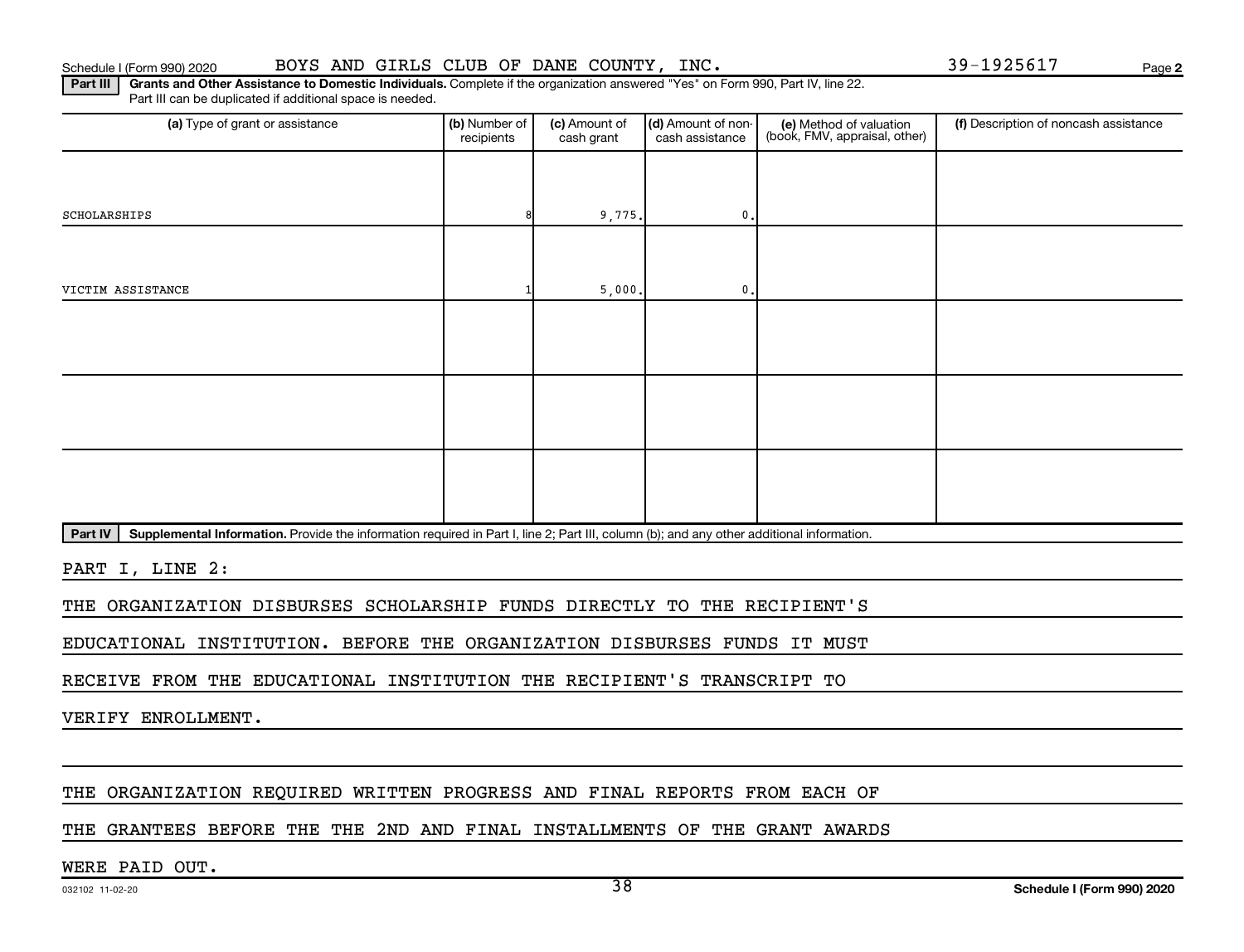|                                                                                                               | <b>Compensation Information</b><br><b>SCHEDULE J</b>                                                                             |                              |  |                                                              |  |                                       | OMB No. 1545-0047          |            |                         |  |  |
|---------------------------------------------------------------------------------------------------------------|----------------------------------------------------------------------------------------------------------------------------------|------------------------------|--|--------------------------------------------------------------|--|---------------------------------------|----------------------------|------------|-------------------------|--|--|
|                                                                                                               | (Form 990)<br>For certain Officers, Directors, Trustees, Key Employees, and Highest                                              |                              |  |                                                              |  |                                       |                            |            |                         |  |  |
|                                                                                                               |                                                                                                                                  | <b>Compensated Employees</b> |  |                                                              |  |                                       |                            | 2020       |                         |  |  |
|                                                                                                               | Complete if the organization answered "Yes" on Form 990, Part IV, line 23.                                                       |                              |  |                                                              |  |                                       | <b>Open to Public</b>      |            |                         |  |  |
|                                                                                                               | Department of the Treasury<br>Go to www.irs.gov/Form990 for instructions and the latest information.<br>Internal Revenue Service | Attach to Form 990.          |  |                                                              |  |                                       |                            | Inspection |                         |  |  |
|                                                                                                               | Name of the organization                                                                                                         |                              |  |                                                              |  | <b>Employer identification number</b> |                            |            |                         |  |  |
|                                                                                                               | BOYS AND GIRLS CLUB OF DANE COUNTY, INC.                                                                                         |                              |  |                                                              |  |                                       | 39-1925617                 |            |                         |  |  |
|                                                                                                               | <b>Questions Regarding Compensation</b><br>Part I                                                                                |                              |  |                                                              |  |                                       |                            |            |                         |  |  |
|                                                                                                               |                                                                                                                                  |                              |  |                                                              |  |                                       |                            | <b>Yes</b> | No                      |  |  |
|                                                                                                               | Check the appropriate box(es) if the organization provided any of the following to or for a person listed on Form 990,           |                              |  |                                                              |  |                                       |                            |            |                         |  |  |
|                                                                                                               | Part VII, Section A, line 1a. Complete Part III to provide any relevant information regarding these items.                       |                              |  |                                                              |  |                                       |                            |            |                         |  |  |
|                                                                                                               | First-class or charter travel                                                                                                    |                              |  | Housing allowance or residence for personal use              |  |                                       |                            |            |                         |  |  |
|                                                                                                               | Travel for companions                                                                                                            |                              |  | Payments for business use of personal residence              |  |                                       |                            |            |                         |  |  |
|                                                                                                               | Tax indemnification and gross-up payments                                                                                        |                              |  | Health or social club dues or initiation fees                |  |                                       |                            |            |                         |  |  |
|                                                                                                               | Discretionary spending account                                                                                                   |                              |  | Personal services (such as maid, chauffeur, chef)            |  |                                       |                            |            |                         |  |  |
|                                                                                                               |                                                                                                                                  |                              |  |                                                              |  |                                       |                            |            |                         |  |  |
|                                                                                                               | <b>b</b> If any of the boxes on line 1a are checked, did the organization follow a written policy regarding payment or           |                              |  |                                                              |  |                                       |                            |            |                         |  |  |
|                                                                                                               |                                                                                                                                  |                              |  |                                                              |  |                                       | 1b                         |            |                         |  |  |
| 2                                                                                                             | Did the organization require substantiation prior to reimbursing or allowing expenses incurred by all directors,                 |                              |  |                                                              |  |                                       |                            |            |                         |  |  |
|                                                                                                               |                                                                                                                                  |                              |  |                                                              |  |                                       | $\mathbf{2}$               |            |                         |  |  |
|                                                                                                               |                                                                                                                                  |                              |  |                                                              |  |                                       |                            |            |                         |  |  |
| з                                                                                                             | Indicate which, if any, of the following the organization used to establish the compensation of the organization's               |                              |  |                                                              |  |                                       |                            |            |                         |  |  |
|                                                                                                               | CEO/Executive Director. Check all that apply. Do not check any boxes for methods used by a related organization to               |                              |  |                                                              |  |                                       |                            |            |                         |  |  |
|                                                                                                               | establish compensation of the CEO/Executive Director, but explain in Part III.                                                   |                              |  |                                                              |  |                                       |                            |            |                         |  |  |
|                                                                                                               | Compensation committee                                                                                                           |                              |  | Written employment contract                                  |  |                                       |                            |            |                         |  |  |
|                                                                                                               | Independent compensation consultant                                                                                              |                              |  | $ \mathbf{X} $ Compensation survey or study                  |  |                                       |                            |            |                         |  |  |
|                                                                                                               | Form 990 of other organizations                                                                                                  |                              |  | $\mathbf{X}$ Approval by the board or compensation committee |  |                                       |                            |            |                         |  |  |
|                                                                                                               |                                                                                                                                  |                              |  |                                                              |  |                                       |                            |            |                         |  |  |
| 4                                                                                                             | During the year, did any person listed on Form 990, Part VII, Section A, line 1a, with respect to the filing                     |                              |  |                                                              |  |                                       |                            |            |                         |  |  |
|                                                                                                               | organization or a related organization:                                                                                          |                              |  |                                                              |  |                                       | 4a                         |            | х                       |  |  |
|                                                                                                               | Receive a severance payment or change-of-control payment?<br>а                                                                   |                              |  |                                                              |  |                                       |                            |            | $\overline{\mathbf{X}}$ |  |  |
|                                                                                                               | b                                                                                                                                |                              |  |                                                              |  |                                       | 4b<br>4c                   |            | X                       |  |  |
| c                                                                                                             |                                                                                                                                  |                              |  |                                                              |  |                                       |                            |            |                         |  |  |
| If "Yes" to any of lines 4a-c, list the persons and provide the applicable amounts for each item in Part III. |                                                                                                                                  |                              |  |                                                              |  |                                       |                            |            |                         |  |  |
|                                                                                                               | Only section 501(c)(3), 501(c)(4), and 501(c)(29) organizations must complete lines 5-9.                                         |                              |  |                                                              |  |                                       |                            |            |                         |  |  |
| b.                                                                                                            | For persons listed on Form 990, Part VII, Section A, line 1a, did the organization pay or accrue any compensation                |                              |  |                                                              |  |                                       |                            |            |                         |  |  |
|                                                                                                               | contingent on the revenues of:                                                                                                   |                              |  |                                                              |  |                                       |                            |            |                         |  |  |
| a                                                                                                             |                                                                                                                                  |                              |  |                                                              |  |                                       | 5a                         |            | x                       |  |  |
|                                                                                                               |                                                                                                                                  |                              |  |                                                              |  |                                       | 5b                         |            | X                       |  |  |
|                                                                                                               | If "Yes" on line 5a or 5b, describe in Part III.                                                                                 |                              |  |                                                              |  |                                       |                            |            |                         |  |  |
|                                                                                                               | 6 For persons listed on Form 990, Part VII, Section A, line 1a, did the organization pay or accrue any compensation              |                              |  |                                                              |  |                                       |                            |            |                         |  |  |
|                                                                                                               | contingent on the net earnings of:                                                                                               |                              |  |                                                              |  |                                       |                            |            |                         |  |  |
| a                                                                                                             |                                                                                                                                  |                              |  |                                                              |  |                                       | 6a                         |            | x                       |  |  |
|                                                                                                               |                                                                                                                                  |                              |  |                                                              |  |                                       | 6b                         |            | X                       |  |  |
|                                                                                                               | If "Yes" on line 6a or 6b, describe in Part III.                                                                                 |                              |  |                                                              |  |                                       |                            |            |                         |  |  |
|                                                                                                               | 7 For persons listed on Form 990, Part VII, Section A, line 1a, did the organization provide any nonfixed payments               |                              |  |                                                              |  |                                       |                            |            |                         |  |  |
|                                                                                                               |                                                                                                                                  |                              |  |                                                              |  |                                       | 7                          |            | x                       |  |  |
| 8                                                                                                             | Were any amounts reported on Form 990, Part VII, paid or accrued pursuant to a contract that was subject to the                  |                              |  |                                                              |  |                                       |                            |            |                         |  |  |
|                                                                                                               |                                                                                                                                  |                              |  |                                                              |  |                                       | 8                          |            | x                       |  |  |
| 9                                                                                                             | If "Yes" on line 8, did the organization also follow the rebuttable presumption procedure described in                           |                              |  |                                                              |  |                                       |                            |            |                         |  |  |
|                                                                                                               |                                                                                                                                  |                              |  |                                                              |  |                                       | 9                          |            |                         |  |  |
|                                                                                                               | LHA For Paperwork Reduction Act Notice, see the Instructions for Form 990.                                                       |                              |  |                                                              |  |                                       | Schedule J (Form 990) 2020 |            |                         |  |  |

39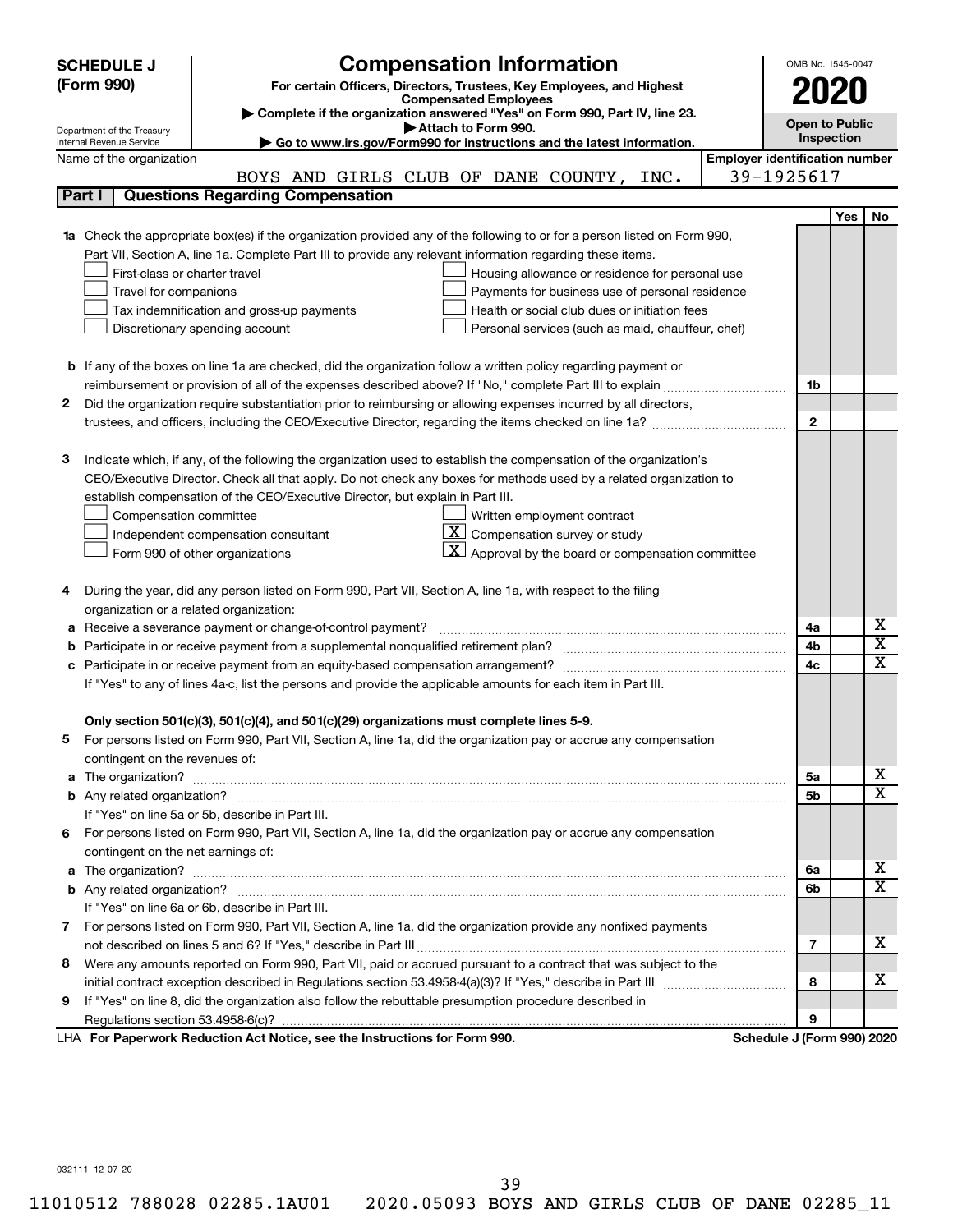#### Schedule J (Form 990) 2020 BOYS AND GIRLS CLUB OF DANE COUNTY, INC. 39-1925617

#### Part II | Officers, Directors, Trustees, Key Employees, and Highest Compensated Employees. Use duplicate copies if additional space is needed.

For each individual whose compensation must be reported on Schedule J, report compensation from the organization on row (i) and from related organizations, described in the instructions, on row (ii). Do not list any individuals that aren't listed on Form 990, Part VII.

Note: The sum of columns (B)(i)-(iii) for each listed individual must equal the total amount of Form 990, Part VII, Section A, line 1a, applicable column (D) and (E) amounts for that individual.

| (A) Name and Title  |             |                          | (B) Breakdown of W-2 and/or 1099-MISC compensation |                                           | (C) Retirement and<br>other deferred | (D) Nontaxable<br>benefits  | (E) Total of columns | (F) Compensation                                           |
|---------------------|-------------|--------------------------|----------------------------------------------------|-------------------------------------------|--------------------------------------|-----------------------------|----------------------|------------------------------------------------------------|
|                     |             | (i) Base<br>compensation | (ii) Bonus &<br>incentive<br>compensation          | (iii) Other<br>reportable<br>compensation | compensation                         |                             | $(B)(i)$ - $(D)$     | in column (B)<br>reported as deferred<br>on prior Form 990 |
| (1) MICHAEL JOHNSON | (i)         | 224,795.                 | 28, 250.                                           | $\overline{0}$ .                          | 31,765.                              | 18, 186.                    | 302,996.             | $\overline{0}$ .                                           |
| PRESIDENT & CEO     | <u>(ii)</u> | $\overline{0}$ .         | $\overline{\mathfrak{o}}$ .                        | $\overline{0}$ .                          | $\overline{0}$ .                     | $\overline{\mathfrak{o}}$ . | $\overline{0}$ .     | $\overline{0}$ .                                           |
|                     | (i)         |                          |                                                    |                                           |                                      |                             |                      |                                                            |
|                     | (ii)        |                          |                                                    |                                           |                                      |                             |                      |                                                            |
|                     | (i)         |                          |                                                    |                                           |                                      |                             |                      |                                                            |
|                     | <u>(ii)</u> |                          |                                                    |                                           |                                      |                             |                      |                                                            |
|                     | (i)         |                          |                                                    |                                           |                                      |                             |                      |                                                            |
|                     | <u>(ii)</u> |                          |                                                    |                                           |                                      |                             |                      |                                                            |
|                     | (i)         |                          |                                                    |                                           |                                      |                             |                      |                                                            |
|                     | (ii)        |                          |                                                    |                                           |                                      |                             |                      |                                                            |
|                     | (i)<br>(ii) |                          |                                                    |                                           |                                      |                             |                      |                                                            |
|                     | (i)         |                          |                                                    |                                           |                                      |                             |                      |                                                            |
|                     | (ii)        |                          |                                                    |                                           |                                      |                             |                      |                                                            |
|                     | (i)         |                          |                                                    |                                           |                                      |                             |                      |                                                            |
|                     | (ii)        |                          |                                                    |                                           |                                      |                             |                      |                                                            |
|                     | (i)         |                          |                                                    |                                           |                                      |                             |                      |                                                            |
|                     | (ii)        |                          |                                                    |                                           |                                      |                             |                      |                                                            |
|                     | (i)         |                          |                                                    |                                           |                                      |                             |                      |                                                            |
|                     | (ii)        |                          |                                                    |                                           |                                      |                             |                      |                                                            |
|                     | (i)         |                          |                                                    |                                           |                                      |                             |                      |                                                            |
|                     | (ii)        |                          |                                                    |                                           |                                      |                             |                      |                                                            |
|                     | (i)         |                          |                                                    |                                           |                                      |                             |                      |                                                            |
|                     | (ii)<br>(i) |                          |                                                    |                                           |                                      |                             |                      |                                                            |
|                     | (ii)        |                          |                                                    |                                           |                                      |                             |                      |                                                            |
|                     | (i)         |                          |                                                    |                                           |                                      |                             |                      |                                                            |
|                     | (ii)        |                          |                                                    |                                           |                                      |                             |                      |                                                            |
|                     | (i)         |                          |                                                    |                                           |                                      |                             |                      |                                                            |
|                     | (ii)        |                          |                                                    |                                           |                                      |                             |                      |                                                            |
|                     | (i)         |                          |                                                    |                                           |                                      |                             |                      |                                                            |
|                     | (ii)        |                          |                                                    |                                           |                                      |                             |                      |                                                            |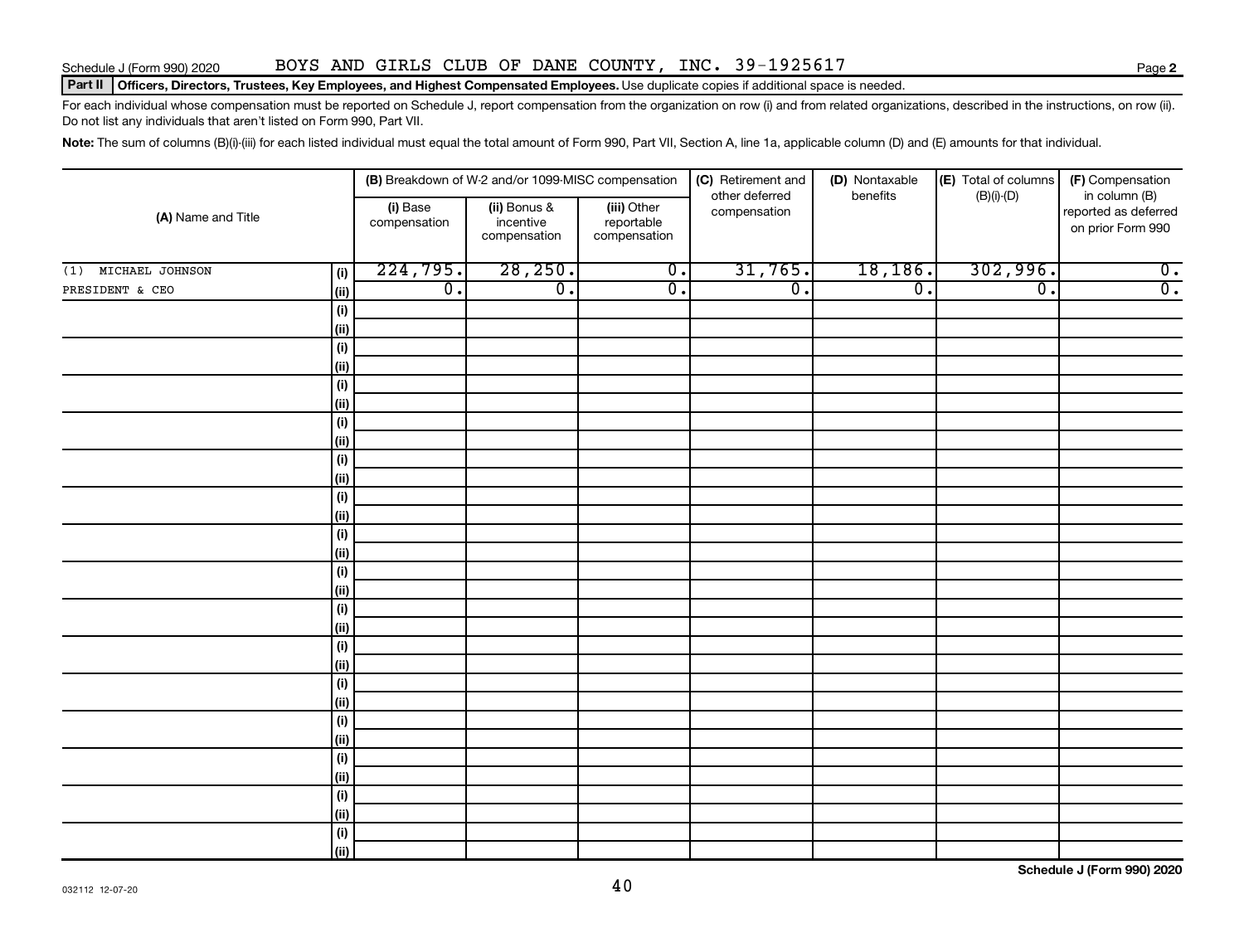#### **Part III Supplemental Information**

Provide the information, explanation, or descriptions required for Part I, lines 1a, 1b, 3, 4a, 4b, 4c, 5a, 5b, 6a, 6b, 7, and 8, and for Part II. Also complete this part for any additional information.

**Schedule J (Form 990) 2020**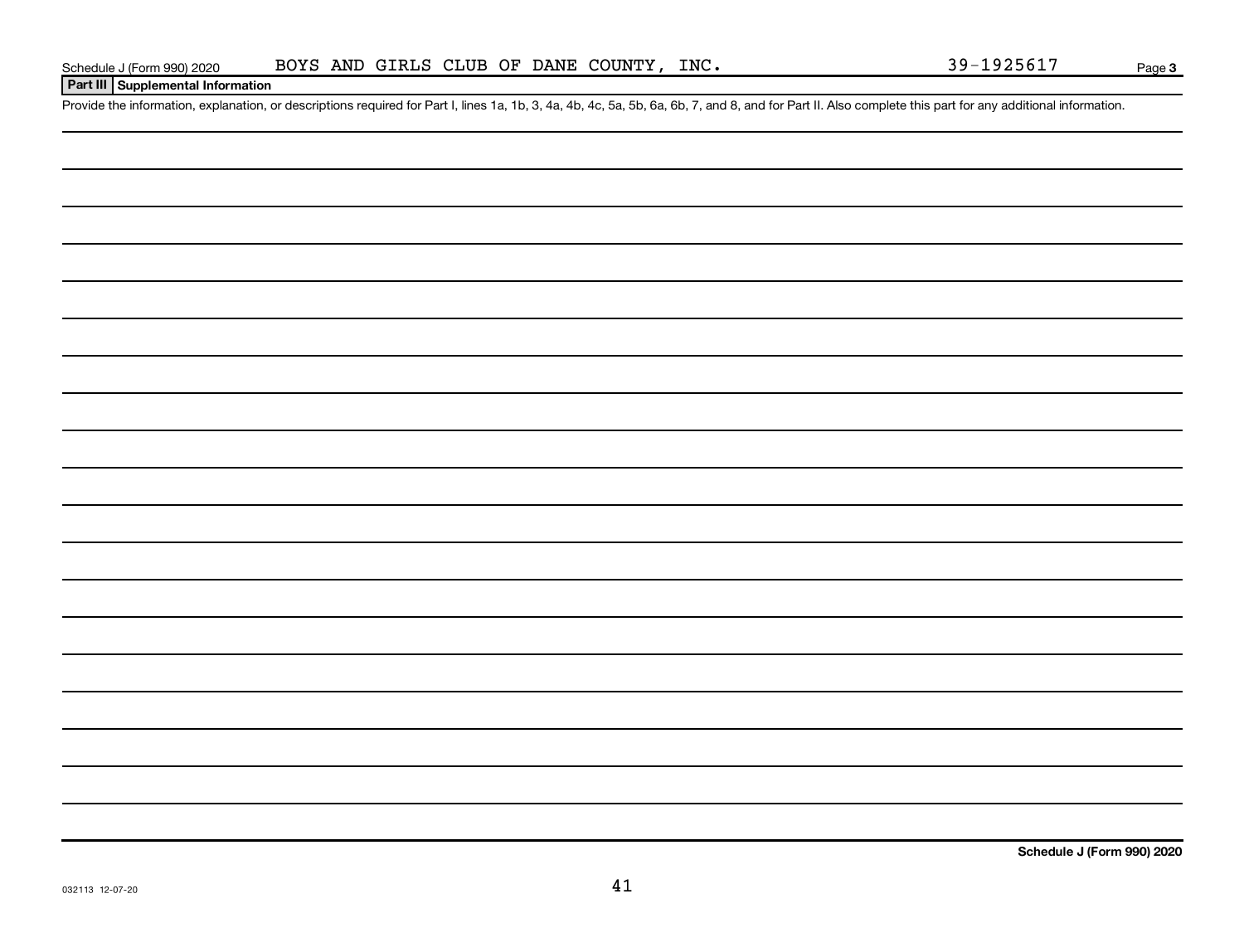#### **SCHEDULE M (Form 990)**

# **Noncash Contributions**

OMB No. 1545-0047

**Employer identification number**

| Department of the Treasury |
|----------------------------|
| Internal Revenue Service   |

◆ Complete if the organizations answered "Yes" on Form 990, Part IV, lines 29 or 30.<br>● Complete if the organizations answered "Yes" on Form 990, Part IV, lines 29 or 30. **Attach to Form 990.**  $\blacktriangleright$ 

 **Go to www.irs.gov/Form990 for instructions and the latest information.** J

**Open to Public Inspection**

| Name of the organization |
|--------------------------|
|--------------------------|

|        |                          |  |  | BOYS AND GIRLS CLUB OF DANE COUNTY, ? | INC. | 39-1925617 |
|--------|--------------------------|--|--|---------------------------------------|------|------------|
| Part I | <b>Types of Property</b> |  |  |                                       |      |            |

|    |                                                                                                                                                                           | (a)<br>Check if<br>applicable | (b)<br>Number of<br>contributions or                                                                                                                     | (c)<br>Noncash contribution<br>amounts reported on | (d)<br>Method of determining<br>noncash contribution amounts |                             |            |     |    |  |
|----|---------------------------------------------------------------------------------------------------------------------------------------------------------------------------|-------------------------------|----------------------------------------------------------------------------------------------------------------------------------------------------------|----------------------------------------------------|--------------------------------------------------------------|-----------------------------|------------|-----|----|--|
|    |                                                                                                                                                                           |                               |                                                                                                                                                          | items contributed Form 990, Part VIII, line 1g     |                                                              |                             |            |     |    |  |
| 1. |                                                                                                                                                                           |                               |                                                                                                                                                          |                                                    |                                                              |                             |            |     |    |  |
| 2  |                                                                                                                                                                           |                               |                                                                                                                                                          |                                                    |                                                              |                             |            |     |    |  |
| 3  | Art - Fractional interests                                                                                                                                                |                               |                                                                                                                                                          |                                                    |                                                              |                             |            |     |    |  |
| 4  |                                                                                                                                                                           | $\overline{\text{x}}$         |                                                                                                                                                          |                                                    |                                                              | 250. COST/SELLING PRICE     |            |     |    |  |
| 5  | Clothing and household goods                                                                                                                                              | $\overline{\mathtt{x}}$       |                                                                                                                                                          |                                                    |                                                              | 34, 248. COST/SELLING PRICE |            |     |    |  |
| 6  |                                                                                                                                                                           | $\overline{\text{x}}$         |                                                                                                                                                          |                                                    |                                                              | 3,681.COST/SELLING PRICE    |            |     |    |  |
| 7  |                                                                                                                                                                           |                               |                                                                                                                                                          |                                                    |                                                              |                             |            |     |    |  |
| 8  |                                                                                                                                                                           |                               |                                                                                                                                                          |                                                    |                                                              |                             |            |     |    |  |
| 9  |                                                                                                                                                                           | $\overline{\text{x}}$         |                                                                                                                                                          |                                                    |                                                              | 4,739. FAIR MARKET VALUE    |            |     |    |  |
| 10 | Securities - Closely held stock                                                                                                                                           |                               |                                                                                                                                                          |                                                    |                                                              |                             |            |     |    |  |
| 11 | Securities - Partnership, LLC, or                                                                                                                                         |                               |                                                                                                                                                          |                                                    |                                                              |                             |            |     |    |  |
|    |                                                                                                                                                                           |                               |                                                                                                                                                          |                                                    |                                                              |                             |            |     |    |  |
| 12 |                                                                                                                                                                           |                               |                                                                                                                                                          |                                                    |                                                              |                             |            |     |    |  |
| 13 | Qualified conservation contribution -                                                                                                                                     |                               |                                                                                                                                                          |                                                    |                                                              |                             |            |     |    |  |
|    |                                                                                                                                                                           |                               |                                                                                                                                                          |                                                    |                                                              |                             |            |     |    |  |
| 14 | Qualified conservation contribution - Other                                                                                                                               |                               |                                                                                                                                                          |                                                    |                                                              |                             |            |     |    |  |
| 15 | Real estate - Residential                                                                                                                                                 |                               |                                                                                                                                                          |                                                    |                                                              |                             |            |     |    |  |
| 16 |                                                                                                                                                                           |                               |                                                                                                                                                          |                                                    |                                                              |                             |            |     |    |  |
| 17 |                                                                                                                                                                           |                               |                                                                                                                                                          |                                                    |                                                              |                             |            |     |    |  |
| 18 | $\overline{\text{x}}$<br>3,000.COST/SELLING PRICE                                                                                                                         |                               |                                                                                                                                                          |                                                    |                                                              |                             |            |     |    |  |
| 19 | $\overline{\texttt{x}}$<br>14<br>14,337.COST/SELLING PRICE                                                                                                                |                               |                                                                                                                                                          |                                                    |                                                              |                             |            |     |    |  |
| 20 | Drugs and medical supplies                                                                                                                                                | $\overline{\text{x}}$         | 10                                                                                                                                                       |                                                    |                                                              | 13,620.COST/SELLING PRICE   |            |     |    |  |
| 21 |                                                                                                                                                                           |                               |                                                                                                                                                          |                                                    |                                                              |                             |            |     |    |  |
| 22 |                                                                                                                                                                           |                               |                                                                                                                                                          |                                                    |                                                              |                             |            |     |    |  |
| 23 |                                                                                                                                                                           |                               |                                                                                                                                                          |                                                    |                                                              |                             |            |     |    |  |
| 24 |                                                                                                                                                                           |                               |                                                                                                                                                          |                                                    |                                                              |                             |            |     |    |  |
| 25 | $($ SPORTING EQUI $)$<br>Other $\blacktriangleright$                                                                                                                      | $\overline{\textbf{x}}$       | 4                                                                                                                                                        |                                                    |                                                              | 258,055.COST/SELLING PRICE  |            |     |    |  |
| 26 | ( COMPUTERS<br>Other $\blacktriangleright$                                                                                                                                | $\overline{\textbf{x}}$       | ष्ठा                                                                                                                                                     |                                                    |                                                              | 18,091.COST/SELLING PRICE   |            |     |    |  |
| 27 | $($ BACKPACKS AND $)$<br>Other $\blacktriangleright$                                                                                                                      | $\overline{\mathtt{x}}$       | $10\,$                                                                                                                                                   |                                                    |                                                              | 11,080.COST/SELLING PRICE   |            |     |    |  |
| 28 | GIFTS AND GIF<br>Other $\blacktriangleright$                                                                                                                              | X                             | $\overline{14}$                                                                                                                                          |                                                    |                                                              | 4,900.COST/SELLING PRICE    |            |     |    |  |
| 29 | Number of Forms 8283 received by the organization during the tax year for contributions                                                                                   |                               |                                                                                                                                                          |                                                    |                                                              |                             |            |     |    |  |
|    | for which the organization completed Form 8283, Part V, Donee Acknowledgement                                                                                             |                               |                                                                                                                                                          |                                                    | 29                                                           |                             |            |     |    |  |
|    |                                                                                                                                                                           |                               |                                                                                                                                                          |                                                    |                                                              |                             |            |     |    |  |
|    | 30a During the year, did the organization receive by contribution any property reported in Part I, lines 1 through 28, that it                                            |                               |                                                                                                                                                          |                                                    |                                                              |                             |            | Yes | No |  |
|    | must hold for at least three years from the date of the initial contribution, and which isn't required to be used for                                                     |                               |                                                                                                                                                          |                                                    |                                                              |                             |            |     |    |  |
|    |                                                                                                                                                                           |                               |                                                                                                                                                          |                                                    |                                                              |                             | <b>30a</b> |     | x  |  |
|    | exempt purposes for the entire holding period?                                                                                                                            |                               |                                                                                                                                                          |                                                    |                                                              |                             |            |     |    |  |
|    | <b>b</b> If "Yes," describe the arrangement in Part II.<br>Does the organization have a gift acceptance policy that requires the review of any nonstandard contributions? |                               |                                                                                                                                                          |                                                    |                                                              |                             | 31         | х   |    |  |
| 31 |                                                                                                                                                                           |                               |                                                                                                                                                          |                                                    |                                                              |                             |            |     |    |  |
|    | 32a Does the organization hire or use third parties or related organizations to solicit, process, or sell noncash<br>contributions?                                       |                               |                                                                                                                                                          |                                                    |                                                              |                             | 32a        | х   |    |  |
|    | <b>b</b> If "Yes," describe in Part II.                                                                                                                                   |                               |                                                                                                                                                          |                                                    |                                                              |                             |            |     |    |  |
| 33 | If the organization didn't report an amount in column (c) for a type of property for which column (a) is checked,                                                         |                               |                                                                                                                                                          |                                                    |                                                              |                             |            |     |    |  |
|    | describe in Part II.                                                                                                                                                      |                               |                                                                                                                                                          |                                                    |                                                              |                             |            |     |    |  |
|    |                                                                                                                                                                           |                               | $\lambda$ of $\lambda$ of $\lambda$ of $\lambda$ of $\lambda$ of $\lambda$ of $\lambda$ of $\lambda$ of $\lambda$ of $\lambda$ of $\lambda$ of $\lambda$ |                                                    |                                                              |                             |            |     |    |  |

**For Paperwork Reduction Act Notice, see the Instructions for Form 990. Schedule M (Form 990) 2020** LHA

032141 11-23-20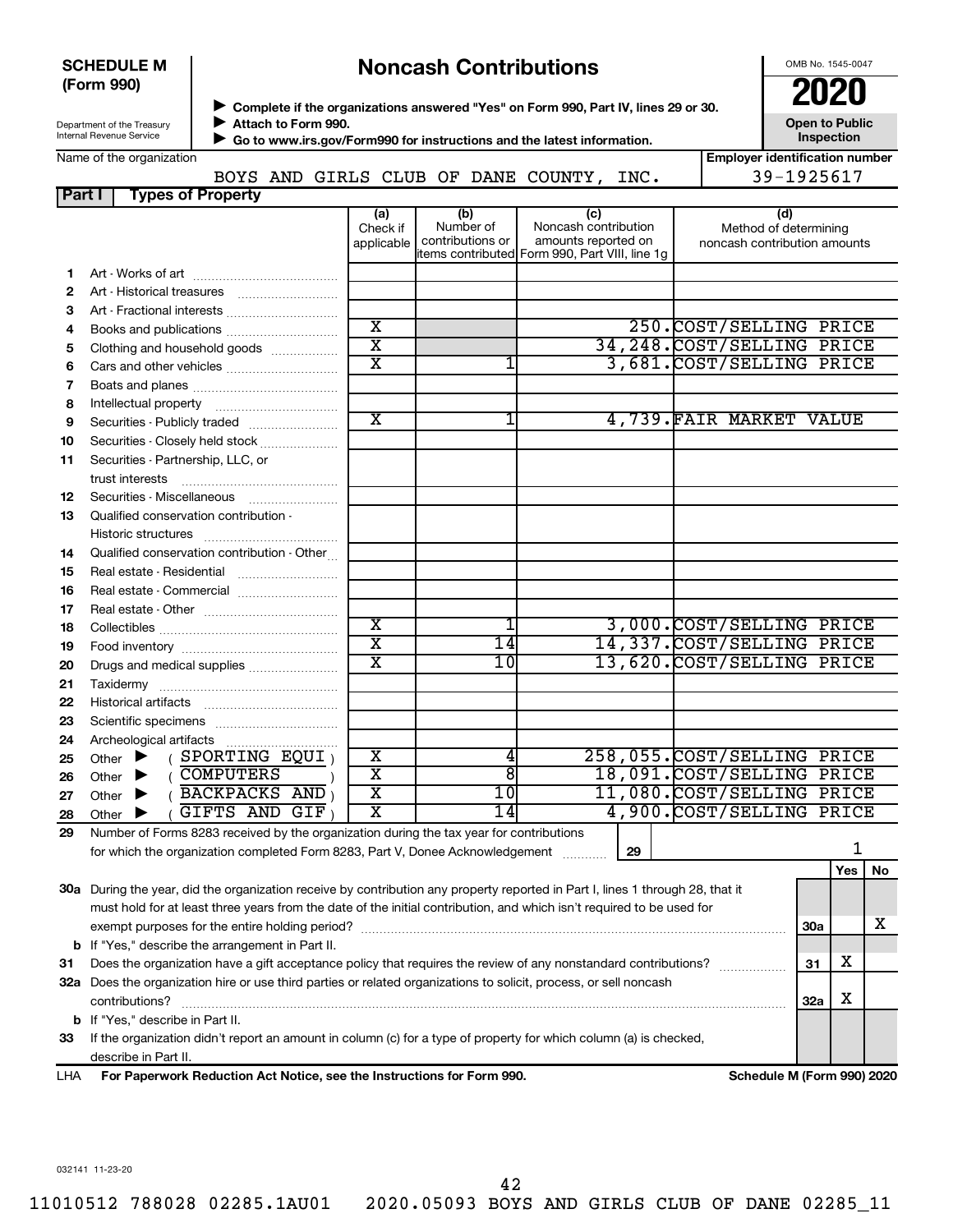**2** Schedule M (Form 990) 2020 BOYS AND GIRLS CLUB OF DANE COUNTY, INC.  $39-1925617$  Page Part II | Supplemental Information. Provide the information required by Part I, lines 30b, 32b, and 33, and whether the organization is reporting in Part I, column (b), the number of contributions, the number of items received, or a combination of both. Also complete this part for any additional information.

SCHEDULE M, PART I, COLUMN (B):

THE ORGANIZATION IS REPORTING THE NUMBER OF CONTRIBUTIONS IN COLUMN B.

SCHEDULE M, LINE 32B:

THE ORGANIZATION HIRED A THIRD PARTY TO SELL COLLECTIBLES RECEIVED

DURING THE FISCAL YEAR.

**Schedule M (Form 990) 2020**

032142 11-23-20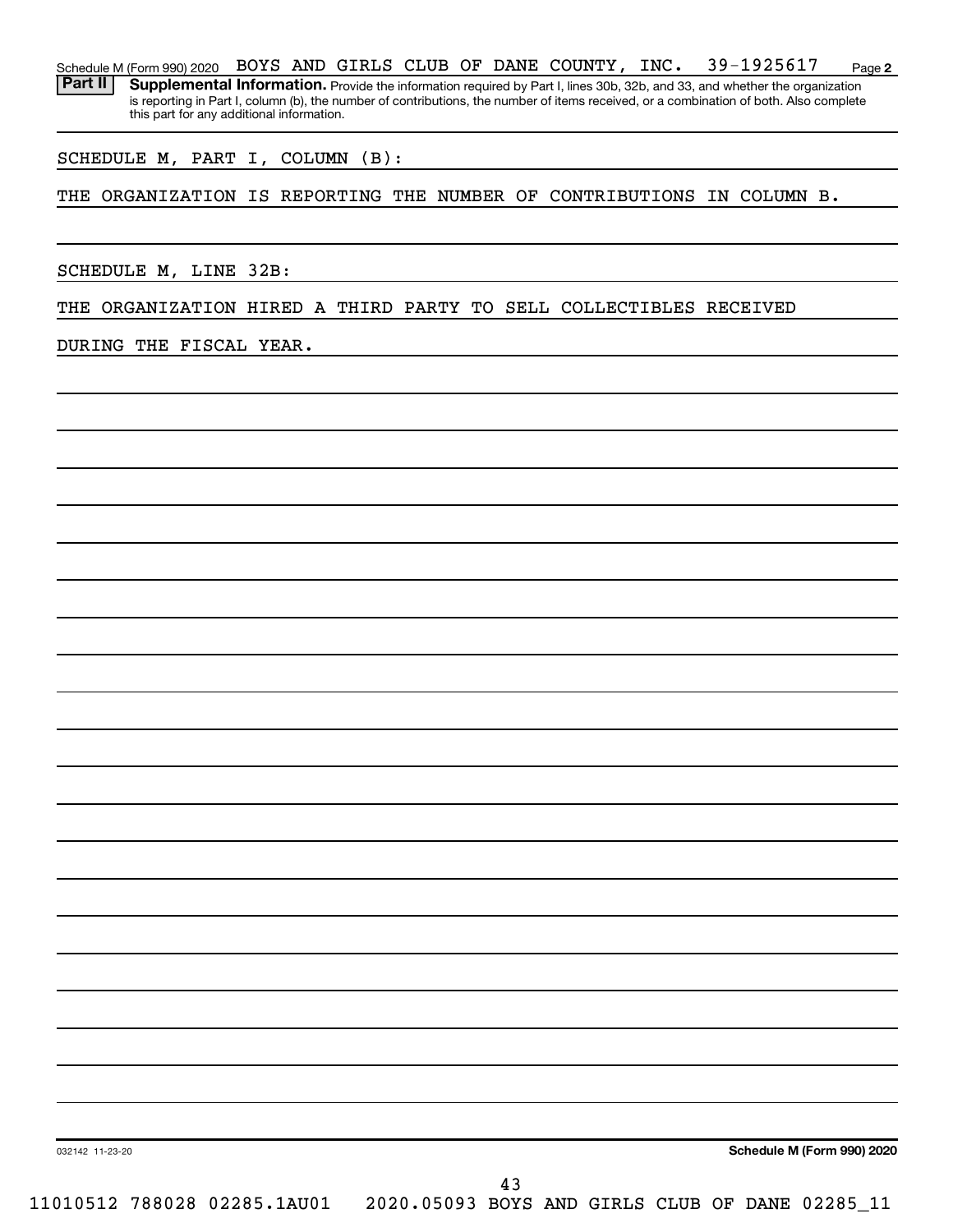Department of the Treasury **(Form 990 or 990-EZ)**

Name of the organization

Internal Revenue Service

**Complete to provide information for responses to specific questions on SCHEDULE O Supplemental Information to Form 990 or 990-EZ 2020**<br>(Form 990 or 990-EZ) Complete to provide information for responses to specific questions on

**Form 990 or 990-EZ or to provide any additional information. | Attach to Form 990 or 990-EZ. | Go to www.irs.gov/Form990 for the latest information.**



BOYS AND GIRLS CLUB OF DANE COUNTY, INC. 39-1925617

**Employer identification number**

FORM 990, PART I, LINE 1, DESCRIPTION OF ORGANIZATION MISSION:

OUTDOOR & ENVIRONMENTAL ACTIVITIES, & CITIZENSHIP & LEADERSHIP TRAINING

FOR BOYS & GIRLS AGE SEVEN THROUGH EIGHTEEN.

FORM 990, PART III, LINE 4A, PROGRAM SERVICE ACCOMPLISHMENTS:

STUDENTS RECEIVE THE AVID COLLEGE READINESS CURRICULUM, IN ADDITION TO

TUTORING, COLLEGE CAMPUS VISITS, PAID SUMMER INTERNSHIPS, CAREER

EXPLORATION AND ADDITIONAL LEADERSHIP OPPORTUNITIES. THE GOAL OF

AVID/TOPS IS TO CLOSE THE ACHIEVEMENT GAP BY ENSURING THAT STUDENTS,

WHO ARE TYPICALLY UNDERREPRESENTED ON COLLEGE CAMPUSES, GRADUATE FROM

HIGH SCHOOL WITH THE SKILLS AND KNOWLEDGE NEEDED TO BE SUCCESSFUL FOR

COLLEGE, CAREER, AND COMMUNITY. MEMBERS GRADUATE FROM HIGH SCHOOL WITH

THE SKILLS AND KNOWLEDGE NEEDED TO BE SUCCESSFUL FOR COLLEGE AND

CAREER. ANNUALLY, WE SERVE OVER 900 HIGH SCHOOL STUDENTS AND OVER 500

POST-SECONDARY STUDENTS.

COLLEGE SUCCESS - PROVIDES COLLEGE PREP SERVICES FOR HIGH SCHOOL AND

COLLEGE STUDENTS BUILT ON A FOUNDATION OF ACADEMIC MONITORING, TUTORING

AND CASE MANAGEMENT.

COLLEGE READY SCHOLARS - THROUGH PARTNERSHIP WITH VERONA AREA HIGH SCHOOL PROVIDES SUPPORT FOR 9TH-12TH GRADE STUDENTS, ENSURING MEMBERS ARE EQUIPPED WITH ACADEMIC AND PERSONAL TOOLS TO GRADUATE FROM HIGH SCHOOL AND BE PREPARED FOR COLLEGE ENROLLMENT AND COMPLETION.

CAREER DEVELOPMENT - PROVIDES MEANINGFUL IN-PERSON AND DIGITAL

032211 11-20-20 **For Paperwork Reduction Act Notice, see the Instructions for Form 990 or 990-EZ. Schedule O (Form 990 or 990-EZ) 2020** LHA 44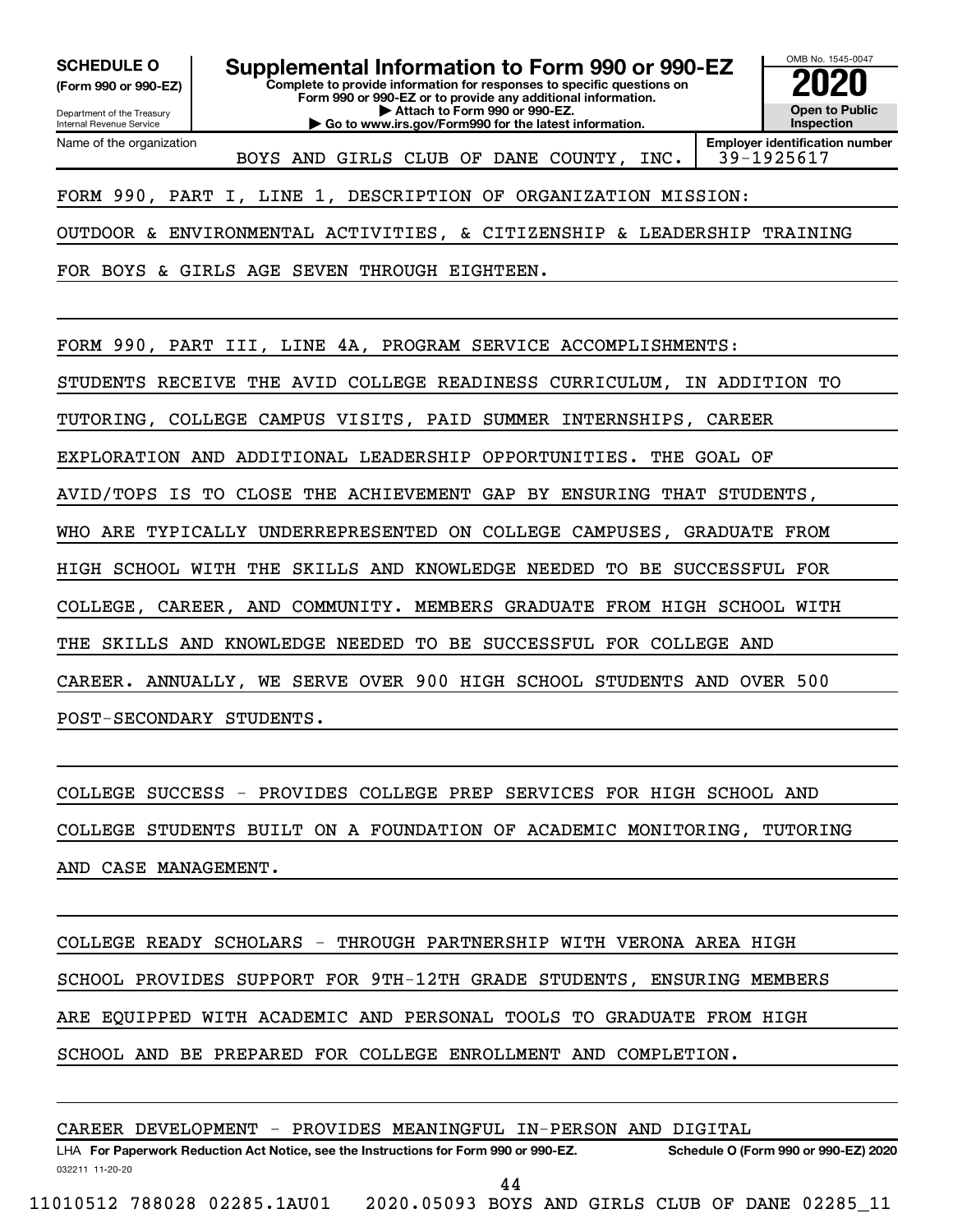| Schedule O (Form 990 or 990-EZ) 2020<br>Name of the organization<br>BOYS AND GIRLS CLUB OF DANE COUNTY, INC. | Page 2<br><b>Employer identification number</b><br>39-1925617 |  |  |  |  |  |
|--------------------------------------------------------------------------------------------------------------|---------------------------------------------------------------|--|--|--|--|--|
| WORK-BASED LEARNING OPPORTUNITIES FOR HIGH SCHOOL AND COLLEGE STUDENTS.                                      |                                                               |  |  |  |  |  |
| PARTICIPANTS CONSIDER THEIR CAREER INTEREST, SET GOALS RELATED TO THEIR                                      |                                                               |  |  |  |  |  |
| JOB SKILLS, CONNECT WITH AND LEARN FROM PROFESSIONALS AND BUILD SKILLS                                       |                                                               |  |  |  |  |  |
| IN NETWORKING, COLLABORATION, COMMUNICATION, AND TECHNOLOGY.                                                 |                                                               |  |  |  |  |  |
|                                                                                                              |                                                               |  |  |  |  |  |
| FORM 990, PART III, LINE 4B, PROGRAM SERVICE ACCOMPLISHMENTS:                                                |                                                               |  |  |  |  |  |
| TRAINING SPACE IN DOWNTOWN MADISON FOR VOLUNTEERS, GRASSROOTS                                                |                                                               |  |  |  |  |  |
| ORGANIZATIONS, COMMUNITY MEMBERS, AND STUDENTS.                                                              |                                                               |  |  |  |  |  |
|                                                                                                              |                                                               |  |  |  |  |  |
| FORM 990, PART III, LINE 4D, OTHER PROGRAM SERVICES:                                                         |                                                               |  |  |  |  |  |
| TAFT LOCATION - PROVIDES HEALTH AND LIFE SKILLS, CHARACTER AND                                               |                                                               |  |  |  |  |  |
| LEADERSHIP DEVELOPMENT, ARTS AND CULTURAL ENRICHMENT, EDUCATION AND                                          |                                                               |  |  |  |  |  |
| CAREER DEVELOPMENT, SPORTS AND RECREATION, AND VARIOUS GENERAL PROGRAMS                                      |                                                               |  |  |  |  |  |
| AND THE OPERATION OF FACILITIES FOR COMMUNITY EVENTS AND ACTIVITIES BY                                       |                                                               |  |  |  |  |  |
| WORKING WITH CHILDREN FROM ELEMENTARY SCHOOL AGE THROUGH HIGH SCHOOL                                         |                                                               |  |  |  |  |  |
| AGE AT THEIR TAFT LOCATION.                                                                                  |                                                               |  |  |  |  |  |
| EXPENSES \$ 694,167. INCLUDING GRANTS OF \$ 0. REVENUE \$ 27,718.                                            |                                                               |  |  |  |  |  |
|                                                                                                              |                                                               |  |  |  |  |  |
| COMMUNITY ENGAGEMENT & SUPPORT - ON MARCH 16, 2020, THE CLUB                                                 |                                                               |  |  |  |  |  |
| TEMPORARILY CLOSED ITS LOCATIONS TO THE PUBLIC AND WAS UNABLE TO                                             |                                                               |  |  |  |  |  |
| PROVIDE IN-PERSON CHILDCARE OR AFTER SCHOOL PROGRAMMING DUE TO THE                                           |                                                               |  |  |  |  |  |
| COVID-19 PANDEMIC. THE CLUB REPURPOSED OUR BUILDINGS TO PROVIDE                                              |                                                               |  |  |  |  |  |
| EDUCATIONAL SUPPLIES, PERSONAL PROTECTIVE EQUIPMENT, AND MEALS TO                                            |                                                               |  |  |  |  |  |
| COMMUNITY MEMBERS. OUR COMMUNITY ENGAGEMENT AND SUPPORT PROGRAM                                              |                                                               |  |  |  |  |  |
| RESPONDS TO NEEDS OF OUR MEMBERS AND FAMILIES, PROVIDING ACCESS,                                             |                                                               |  |  |  |  |  |

RESOURCES, AND SUPPORT THROUGH PROGRAMS SUCH AS THE BACK TO SCHOOL

CAMPAIGN, MARTIN LUTHER KING CELEBRATION, AND COVID VACCINE AWARENESS.

032212 11-20-20 EXPENSES \$ 176,666. INCLUDING GRANTS OF \$ 0. REVENUE \$ 5,022.

**Schedule O (Form 990 or 990-EZ) 2020**

 <sup>45</sup>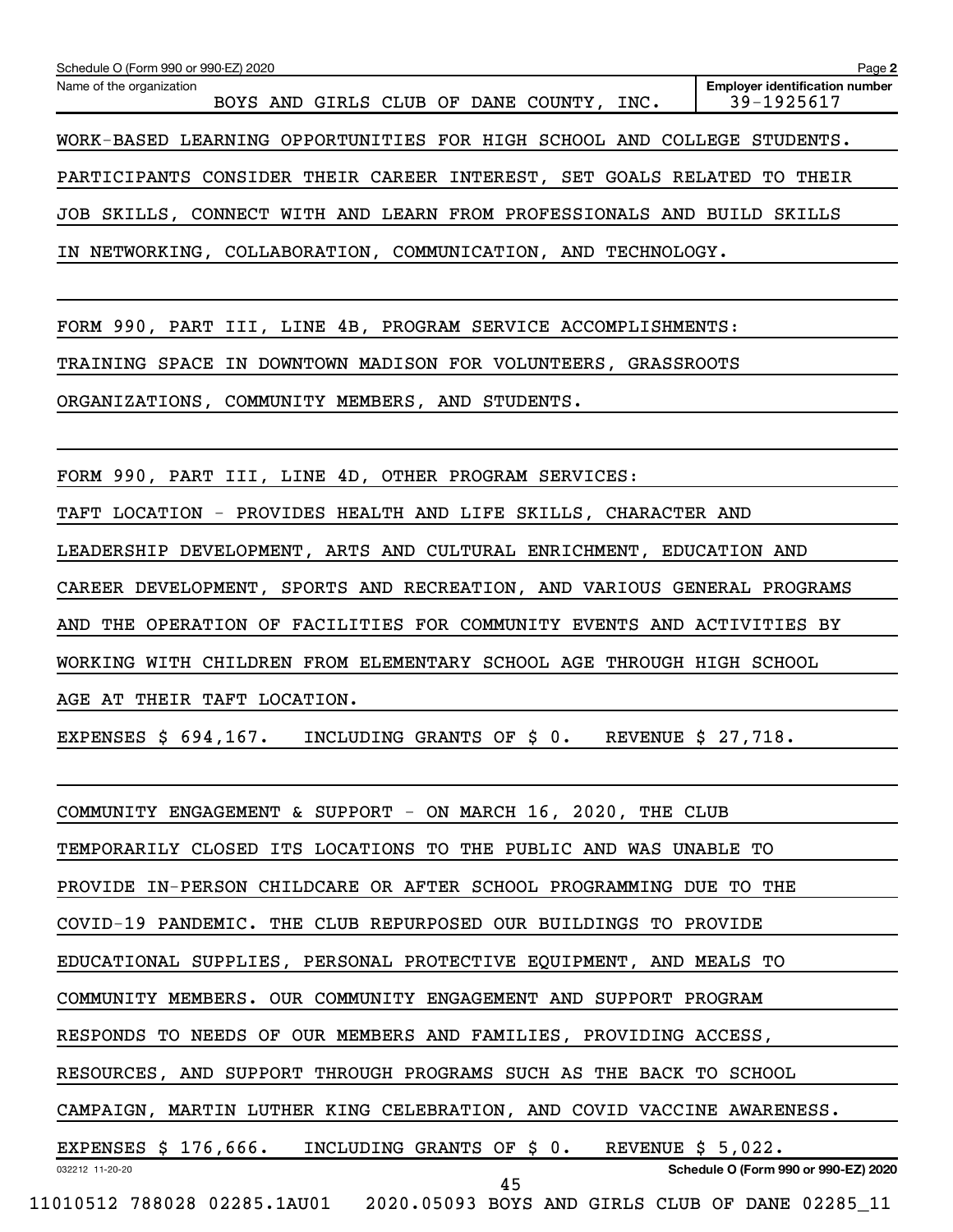Name of the organization

BOYS AND GIRLS CLUB OF DANE COUNTY, INC. 39-1925617

FORM 990, PART VI, SECTION A, LINE 4:

THE ORGANIZATION MADE THE FOLLOWING AMENDMENTS TO ITS BYLAWS -

1) THE NUMBER OF DIRECTORS SHALL BE NOT LESS THAN THREE (3) AND NOT MORE THAN THIRTY (30); PREVIOUSLY MINIMUM OF 11 AND MAXIMUM OF 21.

2) ADDITIONAL BOARD POSITIONS - THE BOARD OF DIRECTORS SHALL ELECT A VICE CHAIRPERSON OF THE CORPORATION AND AN EMERITUS CHAIRPERSON OF THE CORPORATION AT ITS ANNUAL MEETING. THE EMERITUS CHAIRPERSON SHALL BE THE OUTGOING CHAIRPERSON OF THE CORPORATION.

3) THE OFFICERS SHALL BE CHOSEN ANNUALLY BY THE BOARD OF DIRECTORS AT ITS ANNUAL MEETING, AND EACH OFFICER SHALL HOLD OFFICE FOR A TWO (2) YEAR TERM; PREVIOUSLY ONE (1) YEAR TERM.

4) ADDITIONAL CHANGES TO BOARD TERMS - THE BOARD CHAIRPERSON AND BOARD VICE CHAIRPERSON CANNOT SERVE CONSECUTIVE TERMS, UNLESS APPROVED BY THE BOARD OF DIRECTORS; ALL OTHER OFFICERS MAY BE RE-ELECTED FOR CONSECUTIVE TERMS.

FORM 990, PART VI, SECTION B, LINE 11B:

THE PREPARED FORM 990 IS REVIEWED AND APPROVED BY THE TREASURER, THE

PRESIDENT, AND MANAGEMENT AND THEN PROVIDED TO THE FULL BOARD OF DIRECTORS

BEFORE BEING FILED WITH THE INTERNAL REVENUE SERVICE. COPIES OF THE

APPROVED 990 ARE PROVIDED TO THE BOARD OF DIRECTORS.

FORM 990, PART VI, SECTION B, LINE 12C:

032212 11-20-20 **Schedule O (Form 990 or 990-EZ) 2020** ANNUALLY, ALL DIRECTORS AND OFFICERS ARE GIVEN A STATEMENT TO DISCLOSE 11010512 788028 02285.1AU01 2020.05093 BOYS AND GIRLS CLUB OF DANE 02285\_11 46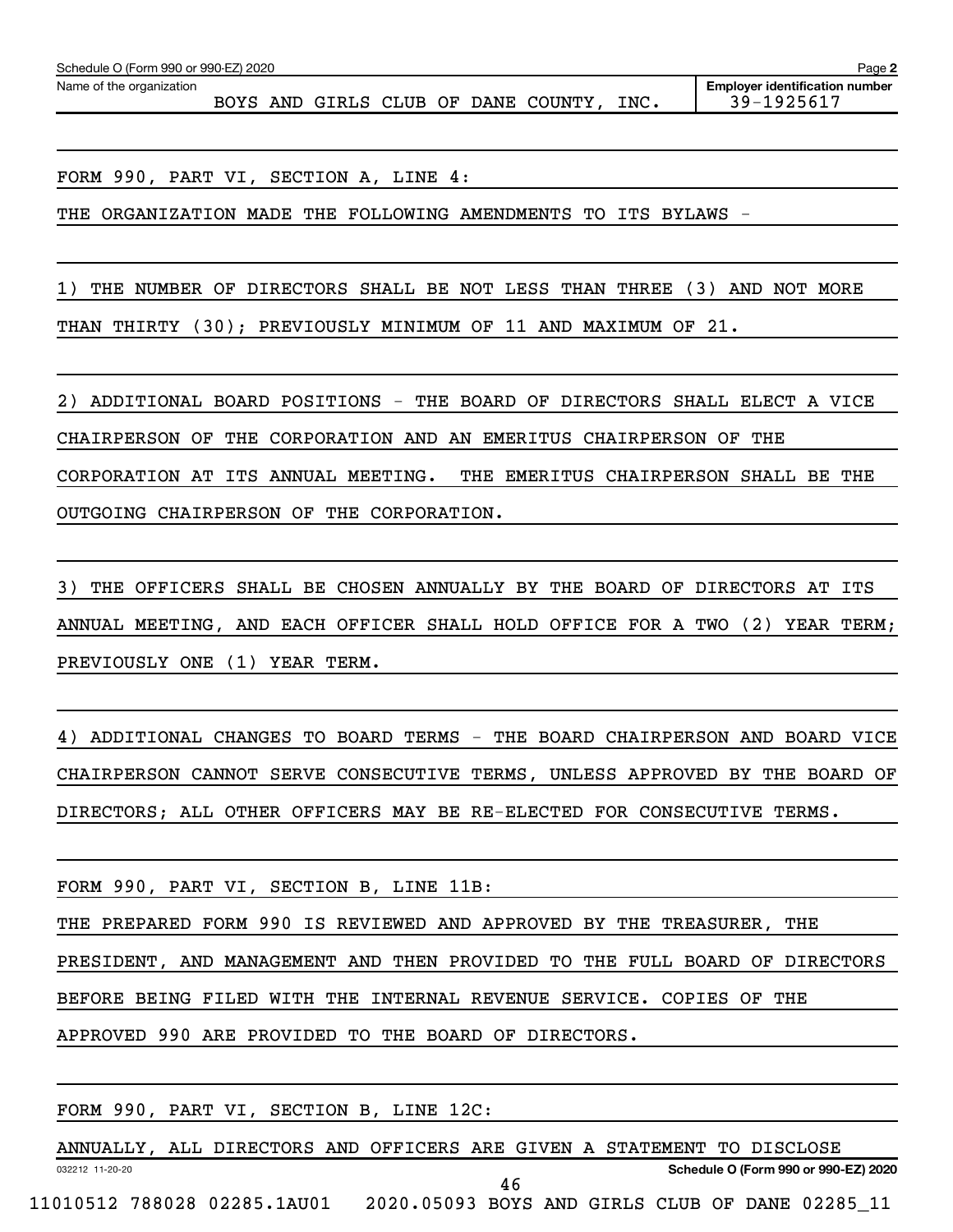| Schedule O (Form 990 or 990-EZ) 2020<br>Page 2                                 |                                                     |  |  |  |  |  |
|--------------------------------------------------------------------------------|-----------------------------------------------------|--|--|--|--|--|
| Name of the organization<br>BOYS AND GIRLS CLUB OF DANE COUNTY,<br>INC.        | <b>Employer identification number</b><br>39-1925617 |  |  |  |  |  |
| THE SIGNED STATEMENTS ARE REVIEWED BY THE MEMBERS<br>INTEREST.<br>CONFLICTS OF |                                                     |  |  |  |  |  |
| THE ORGANIZATION'S MANAGEMENT FOR POTENTIAL<br>GOVERNING BODY AND<br>OF<br>THE |                                                     |  |  |  |  |  |
| ANY DIRECTOR OR OFFICER<br>WITH A CONFLICT OF<br>INTEREST.<br>CONFLICTS<br>OF  | INTEREST                                            |  |  |  |  |  |
| IS PROHIBITED FROM PARTICIPATING IN THE GOVERNING BODY'S DELIBERATIONS AND     |                                                     |  |  |  |  |  |
| TRANSACTION.<br>DECISIONS<br>INVOLVED<br>THE<br>ON.                            |                                                     |  |  |  |  |  |

FORM 990, PART VI, SECTION B, LINE 15:

THE ORGANIZATION'S BOARD CHAIR CONDUCTS A PERFORMANCE REVIEW OF THE PRESIDENT & CEO AND COMPARES COMPENSATION FOR THE POSITION TO COMPARABLE POSITIONS AT SIMILAR ORGANIZATIONS. THE BOARD CHAIR APPROVES A COMPENSATION PACKAGE. THIS PROCESS WAS LAST UNDERTAKEN IN 2021.

FORM 990, PART VI, SECTION C, LINE 19:

THE ORGANIZATION MAKES ITS GOVERNING DOCUMENTS, CONFLICT OF INTEREST

POLICY, AND FINANCIAL STATEMENTS AVAILABLE TO THE PUBLIC UPON REQUEST.

FORM 990, PART XI, LINE 9, CHANGES IN NET ASSETS:

CHANGE IN BENEFICIAL INTEREST IN ASSETS

HELD BY MADISON COMMUNITY FOUNDATION 46,350.

TOTAL TO FORM 990, PART XI, LINE 9 46,350.

032212 11-20-20

**Schedule O (Form 990 or 990-EZ) 2020**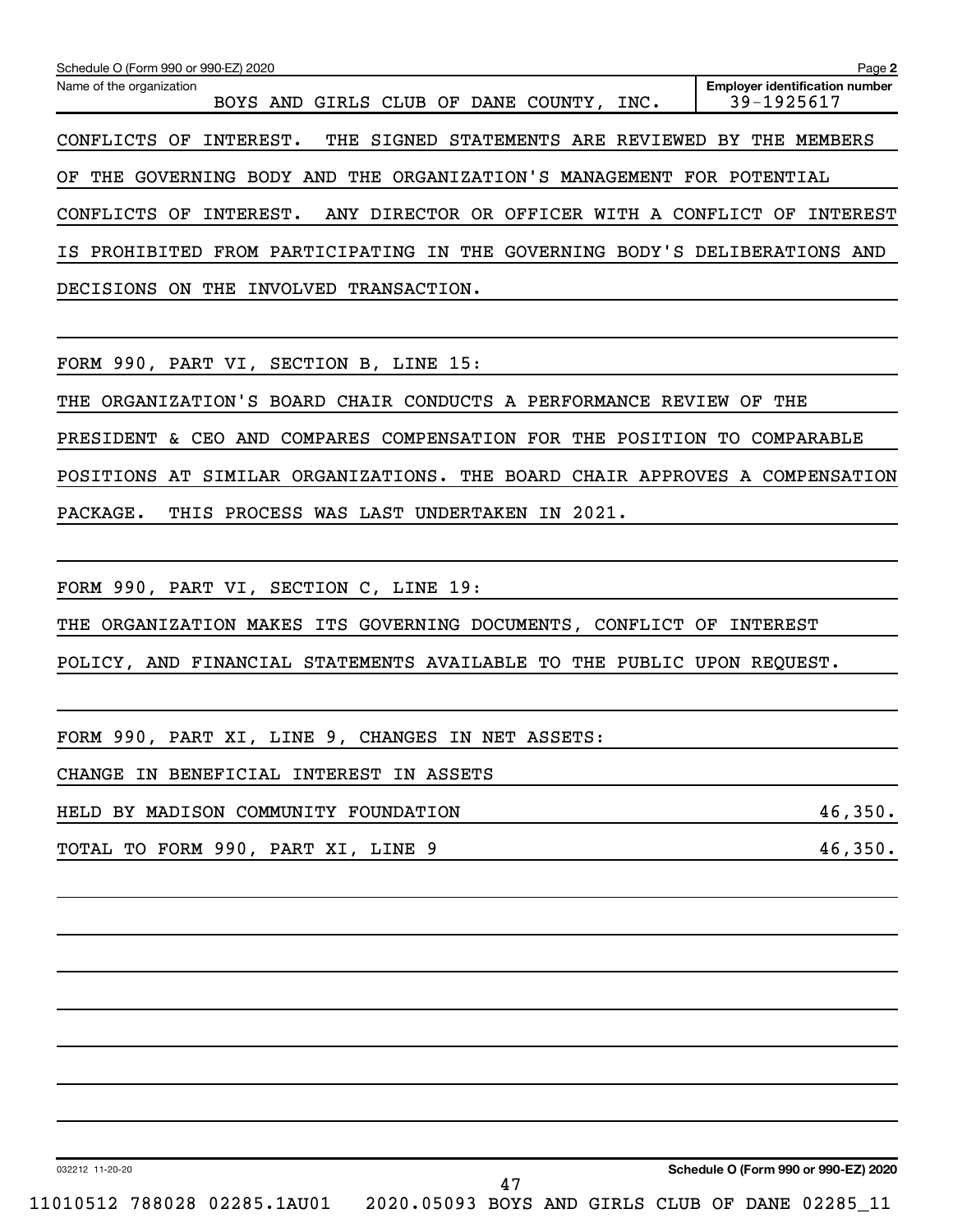# Department of the Treasury

# **Related Organizations and Unrelated Partnerships**

**(Form 990) Complete if the organization answered "Yes" on Form 990, Part IV, line 33, 34, 35b, 36, or 37.** |

■ Attach to Form 990. **Dependent of Attach to Form 990.** Open to Public

**| Go to www.irs.gov/Form990 for instructions and the latest information. Inspection**

**2020**<br>Open to Public

OMB No. 1545-0047

Internal Revenue Service Name of the organization

BOYS AND GIRLS CLUB OF DANE COUNTY, INC.

**Employer identification number**

Part I ldentification of Disregarded Entities. Complete if the organization answered "Yes" on Form 990, Part IV, line 33.

| (a)<br>Name, address, and EIN (if applicable)<br>of disregarded entity | (b)<br>Primary activity | (c)<br>Legal domicile (state or<br>foreign country) | (d)<br>Total income | (e)<br>End-of-year assets | (f)<br>Direct controlling<br>entity |
|------------------------------------------------------------------------|-------------------------|-----------------------------------------------------|---------------------|---------------------------|-------------------------------------|
|                                                                        |                         |                                                     |                     |                           |                                     |
|                                                                        |                         |                                                     |                     |                           |                                     |
|                                                                        |                         |                                                     |                     |                           |                                     |
|                                                                        |                         |                                                     |                     |                           |                                     |

#### **Part II** Identification of Related Tax-Exempt Organizations. Complete if the organization answered "Yes" on Form 990, Part IV, line 34, because it had one or more related tax-exempt<br>Part II acconizations during the tax ye organizations during the tax year.

| (a)<br>Name, address, and EIN<br>of related organization | (b)<br>Primary activity | (c)<br>Legal domicile (state or<br>foreign country) | (d)<br>Exempt Code<br>section | (e)<br>Public charity<br>status (if section | (f)<br>Direct controlling<br>entity |     | $(g)$<br>Section 512(b)(13)<br>controlled<br>entity? |
|----------------------------------------------------------|-------------------------|-----------------------------------------------------|-------------------------------|---------------------------------------------|-------------------------------------|-----|------------------------------------------------------|
|                                                          |                         |                                                     |                               | 501(c)(3))                                  |                                     | Yes | No                                                   |
| THE BURKE FOUNDATION, INC. - 39-1828760                  |                         |                                                     |                               |                                             |                                     |     |                                                      |
| 320 E BUFFALO ST, STE. 600                               |                         |                                                     |                               |                                             |                                     |     |                                                      |
| MILWAUKEE, WI 53202                                      | SUPPORTING ORGANIZATION | WISCONSIN                                           | 501(C)(3)                     | LINE 12A, I                                 | N/A                                 |     | X                                                    |
|                                                          |                         |                                                     |                               |                                             |                                     |     |                                                      |
|                                                          |                         |                                                     |                               |                                             |                                     |     |                                                      |
|                                                          |                         |                                                     |                               |                                             |                                     |     |                                                      |

**For Paperwork Reduction Act Notice, see the Instructions for Form 990. Schedule R (Form 990) 2020**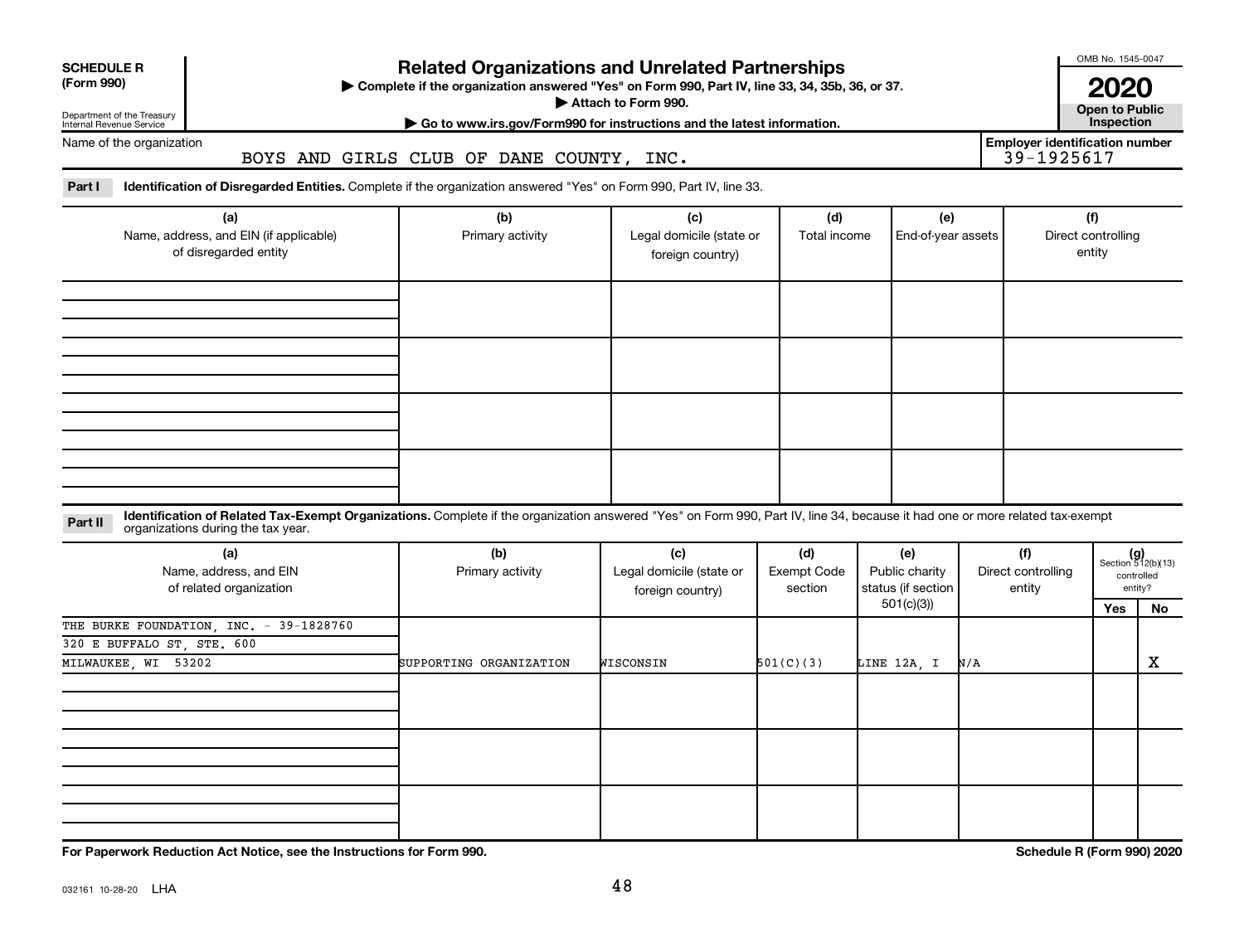#### Schedule R (Form 990) 2020 BOYS AND GIRLS CLUB OF DANE COUNTY, INC.  $39-1925617$  Page

**2**

Part III Identification of Related Organizations Taxable as a Partnership. Complete if the organization answered "Yes" on Form 990, Part IV, line 34, because it had one or more related<br>Read to the organizations tracted as organizations treated as a partnership during the tax year.

| Organizations treated as a partnership during the tax year.                                                                                                                                                                                                                 |                  |                                                                                       |                  |                     |                                              |                                    |                |     |              |                                               |            |                                              |  |
|-----------------------------------------------------------------------------------------------------------------------------------------------------------------------------------------------------------------------------------------------------------------------------|------------------|---------------------------------------------------------------------------------------|------------------|---------------------|----------------------------------------------|------------------------------------|----------------|-----|--------------|-----------------------------------------------|------------|----------------------------------------------|--|
| (a)                                                                                                                                                                                                                                                                         | (b)              | (c)                                                                                   | (d)              |                     | (e)                                          | (f)                                | (g)            |     | (h)          | (i)                                           | (i)        | (k)                                          |  |
| Name, address, and EIN                                                                                                                                                                                                                                                      | Primary activity | Legal<br>Direct controlling<br>Predominant income<br>(related, unrelated,<br>domicile |                  | Share of total      | Share of                                     | Disproportionate                   |                |     |              | General or Percentage                         |            |                                              |  |
| of related organization                                                                                                                                                                                                                                                     |                  | (state or                                                                             | entity           |                     |                                              | income                             | end-of-year    |     | allocations? | Code V-UBI<br>amount in box<br>20 of Schedule |            | managing ownership                           |  |
|                                                                                                                                                                                                                                                                             |                  | foreign<br>country)                                                                   |                  |                     | excluded from tax under<br>sections 512-514) |                                    | assets         | Yes | No           | K-1 (Form 1065) Yes No                        |            |                                              |  |
|                                                                                                                                                                                                                                                                             |                  |                                                                                       |                  |                     |                                              |                                    |                |     |              |                                               |            |                                              |  |
|                                                                                                                                                                                                                                                                             |                  |                                                                                       |                  |                     |                                              |                                    |                |     |              |                                               |            |                                              |  |
|                                                                                                                                                                                                                                                                             |                  |                                                                                       |                  |                     |                                              |                                    |                |     |              |                                               |            |                                              |  |
|                                                                                                                                                                                                                                                                             |                  |                                                                                       |                  |                     |                                              |                                    |                |     |              |                                               |            |                                              |  |
|                                                                                                                                                                                                                                                                             |                  |                                                                                       |                  |                     |                                              |                                    |                |     |              |                                               |            |                                              |  |
|                                                                                                                                                                                                                                                                             |                  |                                                                                       |                  |                     |                                              |                                    |                |     |              |                                               |            |                                              |  |
|                                                                                                                                                                                                                                                                             |                  |                                                                                       |                  |                     |                                              |                                    |                |     |              |                                               |            |                                              |  |
|                                                                                                                                                                                                                                                                             |                  |                                                                                       |                  |                     |                                              |                                    |                |     |              |                                               |            |                                              |  |
|                                                                                                                                                                                                                                                                             |                  |                                                                                       |                  |                     |                                              |                                    |                |     |              |                                               |            |                                              |  |
|                                                                                                                                                                                                                                                                             |                  |                                                                                       |                  |                     |                                              |                                    |                |     |              |                                               |            |                                              |  |
|                                                                                                                                                                                                                                                                             |                  |                                                                                       |                  |                     |                                              |                                    |                |     |              |                                               |            |                                              |  |
|                                                                                                                                                                                                                                                                             |                  |                                                                                       |                  |                     |                                              |                                    |                |     |              |                                               |            |                                              |  |
|                                                                                                                                                                                                                                                                             |                  |                                                                                       |                  |                     |                                              |                                    |                |     |              |                                               |            |                                              |  |
|                                                                                                                                                                                                                                                                             |                  |                                                                                       |                  |                     |                                              |                                    |                |     |              |                                               |            |                                              |  |
|                                                                                                                                                                                                                                                                             |                  |                                                                                       |                  |                     |                                              |                                    |                |     |              |                                               |            |                                              |  |
|                                                                                                                                                                                                                                                                             |                  |                                                                                       |                  |                     |                                              |                                    |                |     |              |                                               |            |                                              |  |
|                                                                                                                                                                                                                                                                             |                  |                                                                                       |                  |                     |                                              |                                    |                |     |              |                                               |            |                                              |  |
| Identification of Related Organizations Taxable as a Corporation or Trust. Complete if the organization answered "Yes" on Form 990, Part IV, line 34, because it had one or more related<br>Part IV<br>organizations treated as a corporation or trust during the tax year. |                  |                                                                                       |                  |                     |                                              |                                    |                |     |              |                                               |            |                                              |  |
| (a)                                                                                                                                                                                                                                                                         |                  |                                                                                       | (b)              | (c)                 | (d)                                          | (e)                                | (f)            |     |              | (g)                                           | (h)        |                                              |  |
| Name, address, and EIN                                                                                                                                                                                                                                                      |                  |                                                                                       | Primary activity | egal domicile       | Direct controlling                           |                                    | Share of total |     |              | Share of                                      | Percentage | $(i)$<br>Section<br>512(b)(13)<br>controlled |  |
| of related organization                                                                                                                                                                                                                                                     |                  |                                                                                       |                  | state or            | entity                                       | Type of entity<br>(C corp, S corp, | income         |     |              | end-of-year                                   | ownership  | entity?                                      |  |
|                                                                                                                                                                                                                                                                             |                  |                                                                                       |                  | foreign<br>country) |                                              | or trust)                          |                |     |              | assets                                        |            | Yes   $No$                                   |  |
|                                                                                                                                                                                                                                                                             |                  |                                                                                       |                  |                     |                                              |                                    |                |     |              |                                               |            |                                              |  |
|                                                                                                                                                                                                                                                                             |                  |                                                                                       |                  |                     |                                              |                                    |                |     |              |                                               |            |                                              |  |
|                                                                                                                                                                                                                                                                             |                  |                                                                                       |                  |                     |                                              |                                    |                |     |              |                                               |            |                                              |  |
|                                                                                                                                                                                                                                                                             |                  |                                                                                       |                  |                     |                                              |                                    |                |     |              |                                               |            |                                              |  |
|                                                                                                                                                                                                                                                                             |                  |                                                                                       |                  |                     |                                              |                                    |                |     |              |                                               |            |                                              |  |
|                                                                                                                                                                                                                                                                             |                  |                                                                                       |                  |                     |                                              |                                    |                |     |              |                                               |            |                                              |  |
|                                                                                                                                                                                                                                                                             |                  |                                                                                       |                  |                     |                                              |                                    |                |     |              |                                               |            |                                              |  |
|                                                                                                                                                                                                                                                                             |                  |                                                                                       |                  |                     |                                              |                                    |                |     |              |                                               |            |                                              |  |
|                                                                                                                                                                                                                                                                             |                  |                                                                                       |                  |                     |                                              |                                    |                |     |              |                                               |            |                                              |  |
|                                                                                                                                                                                                                                                                             |                  |                                                                                       |                  |                     |                                              |                                    |                |     |              |                                               |            |                                              |  |
|                                                                                                                                                                                                                                                                             |                  |                                                                                       |                  |                     |                                              |                                    |                |     |              |                                               |            |                                              |  |
|                                                                                                                                                                                                                                                                             |                  |                                                                                       |                  |                     |                                              |                                    |                |     |              |                                               |            |                                              |  |
|                                                                                                                                                                                                                                                                             |                  |                                                                                       |                  |                     |                                              |                                    |                |     |              |                                               |            |                                              |  |
|                                                                                                                                                                                                                                                                             |                  |                                                                                       |                  |                     |                                              |                                    |                |     |              |                                               |            |                                              |  |
|                                                                                                                                                                                                                                                                             |                  |                                                                                       |                  |                     |                                              |                                    |                |     |              |                                               |            |                                              |  |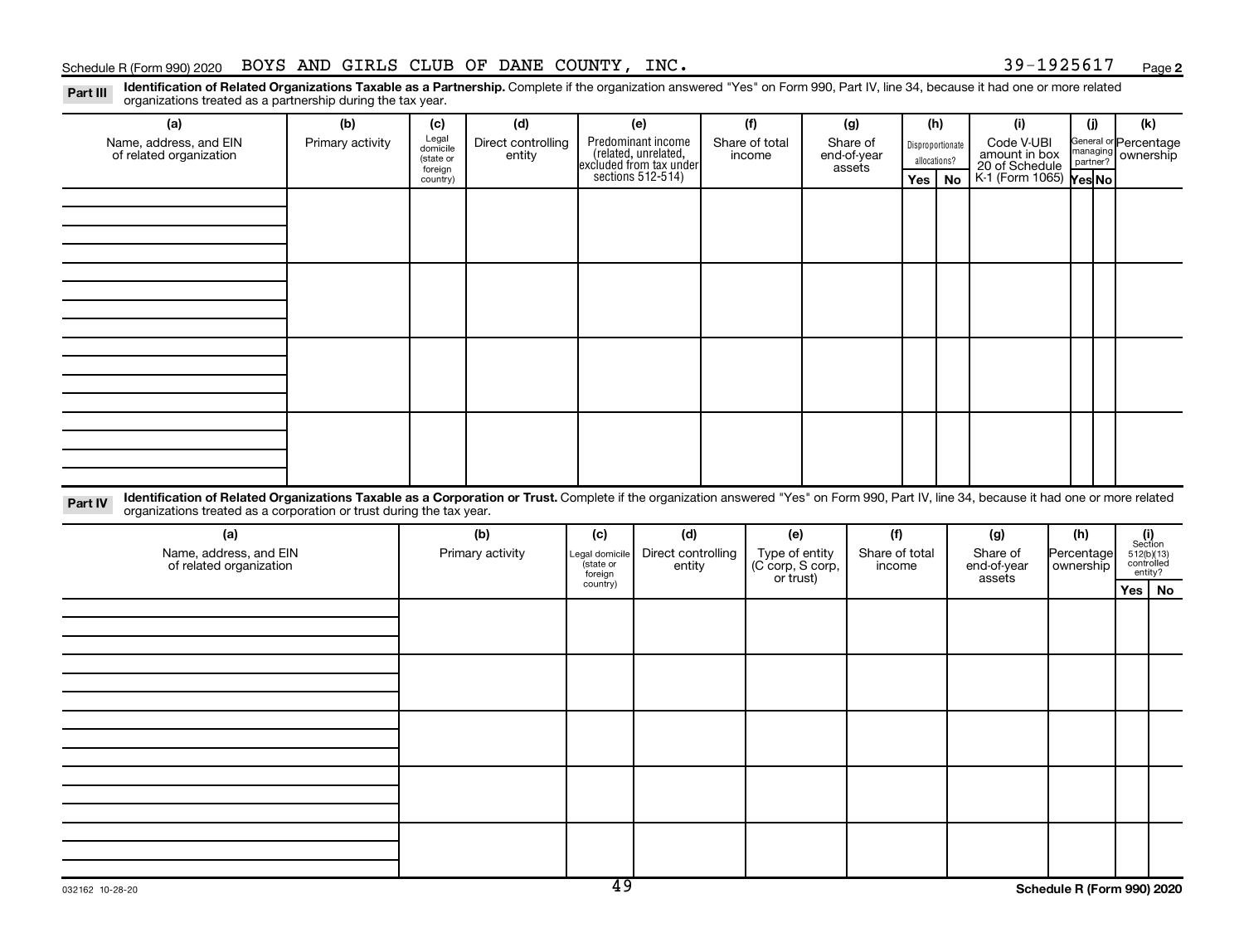#### Schedule R (Form 990) 2020 BOYS AND GIRLS CLUB OF DANE COUNTY, INC.  $39-1925617$  Page

Part V Transactions With Related Organizations. Complete if the organization answered "Yes" on Form 990, Part IV, line 34, 35b, or 36.

|          | Note: Complete line 1 if any entity is listed in Parts II, III, or IV of this schedule.                                                                                                                                        |                | Yes | <b>No</b>                   |
|----------|--------------------------------------------------------------------------------------------------------------------------------------------------------------------------------------------------------------------------------|----------------|-----|-----------------------------|
|          | During the tax year, did the organization engage in any of the following transactions with one or more related organizations listed in Parts II-IV?                                                                            |                |     |                             |
|          |                                                                                                                                                                                                                                | 1a             |     | $\mathbf x$                 |
|          | b Gift, grant, or capital contribution to related organization(s) material contracts and contribution to related organization(s) material contribution of the contribution to related organization(s) material contribution of | 1 <sub>b</sub> |     | $\overline{\mathbf{x}}$     |
|          | c Gift, grant, or capital contribution from related organization(s) manufaction(s) and contained a substitution of the set of the set of the set of the set of the set of the set of the set of the set of the set of the set  | 1 <sub>c</sub> | х   |                             |
|          | d Loans or loan guarantees to or for related organization(s) www.communities.com/www.communities.com/www.communities-                                                                                                          | 1 <sub>d</sub> |     | $\overline{\mathbf{x}}$     |
|          | e Loans or loan guarantees by related organization(s) material content content to content the content of the content of the content of the content of the content of the content of the content of the content of the content  | 1e             |     | $\overline{\textnormal{x}}$ |
|          |                                                                                                                                                                                                                                |                |     |                             |
|          | Dividends from related organization(s) material content and content and content and content and content and content and content and content and content and content and content and content and content and content and conten | 1f             |     | X                           |
| a        | Sale of assets to related organization(s) www.assettion.com/www.assettion.com/www.assettion.com/www.assettion.com/www.assettion.com/www.assettion.com/www.assettion.com/www.assettion.com/www.assettion.com/www.assettion.com/ | 1g             |     | $\overline{\texttt{x}}$     |
|          | h Purchase of assets from related organization(s) manufactured manufactured manufactured manufactured manufactured manufactured manufactured manufactured manufactured manufactured manufactured manufactured manufactured man | 1 <sub>h</sub> |     | $\overline{\mathbf{x}}$     |
|          | Exchange of assets with related organization(s) www.wallen.com/www.wallen.com/www.wallen.com/www.wallen.com/www.wallen.com/www.wallen.com/www.wallen.com/www.wallen.com/www.wallen.com/www.wallen.com/www.wallen.com/www.walle | 1i.            |     | $\overline{\textnormal{x}}$ |
|          |                                                                                                                                                                                                                                | 1j             |     | $\overline{\textbf{X}}$     |
|          |                                                                                                                                                                                                                                |                |     |                             |
|          |                                                                                                                                                                                                                                | 1k             |     | х                           |
|          |                                                                                                                                                                                                                                | 11             |     | $\overline{\mathbf{x}}$     |
|          |                                                                                                                                                                                                                                | 1 <sub>m</sub> |     | $\overline{\textnormal{x}}$ |
|          |                                                                                                                                                                                                                                | 1n             |     | $\overline{\mathbf{x}}$     |
|          | o Sharing of paid employees with related organization(s) manufactured content to the content of the state of the content of the content of the content of the content of the content of the content of the content of the cont | 1o             |     | $\overline{\textnormal{x}}$ |
|          |                                                                                                                                                                                                                                |                |     |                             |
| <b>D</b> | Reimbursement paid to related organization(s) for expenses [11111] Research Manuscript Reimbursement paid to related organization(s) for expenses [11111] [1111] Reimbursement manuscript Reimbursement paid to related organi | 1p             |     | X                           |
|          |                                                                                                                                                                                                                                | 1a             |     | $\overline{\textnormal{x}}$ |
|          |                                                                                                                                                                                                                                |                |     |                             |
|          | Other transfer of cash or property to related organization(s) material contents and content to the content of the content of the content of the content of the content of the content of the content of the content of the con | 1r             |     | X                           |
|          |                                                                                                                                                                                                                                | 1s             |     | $\overline{\mathbf{x}}$     |
|          | If the answer to any of the above is "Yes," see the instructions for information on who must complete this line, including covered relationships and transaction thresholds.                                                   |                |     |                             |

|     | (a)<br>Name of related organization | (b)<br>Transaction<br>type (a-s) | (c)<br>Amount involved | (d)<br>Method of determining amount involved |
|-----|-------------------------------------|----------------------------------|------------------------|----------------------------------------------|
| (1) |                                     |                                  |                        |                                              |
| (2) |                                     |                                  |                        |                                              |
| (3) |                                     |                                  |                        |                                              |
| (4) |                                     |                                  |                        |                                              |
| (5) |                                     |                                  |                        |                                              |
| (6) |                                     | $F \cup$                         |                        |                                              |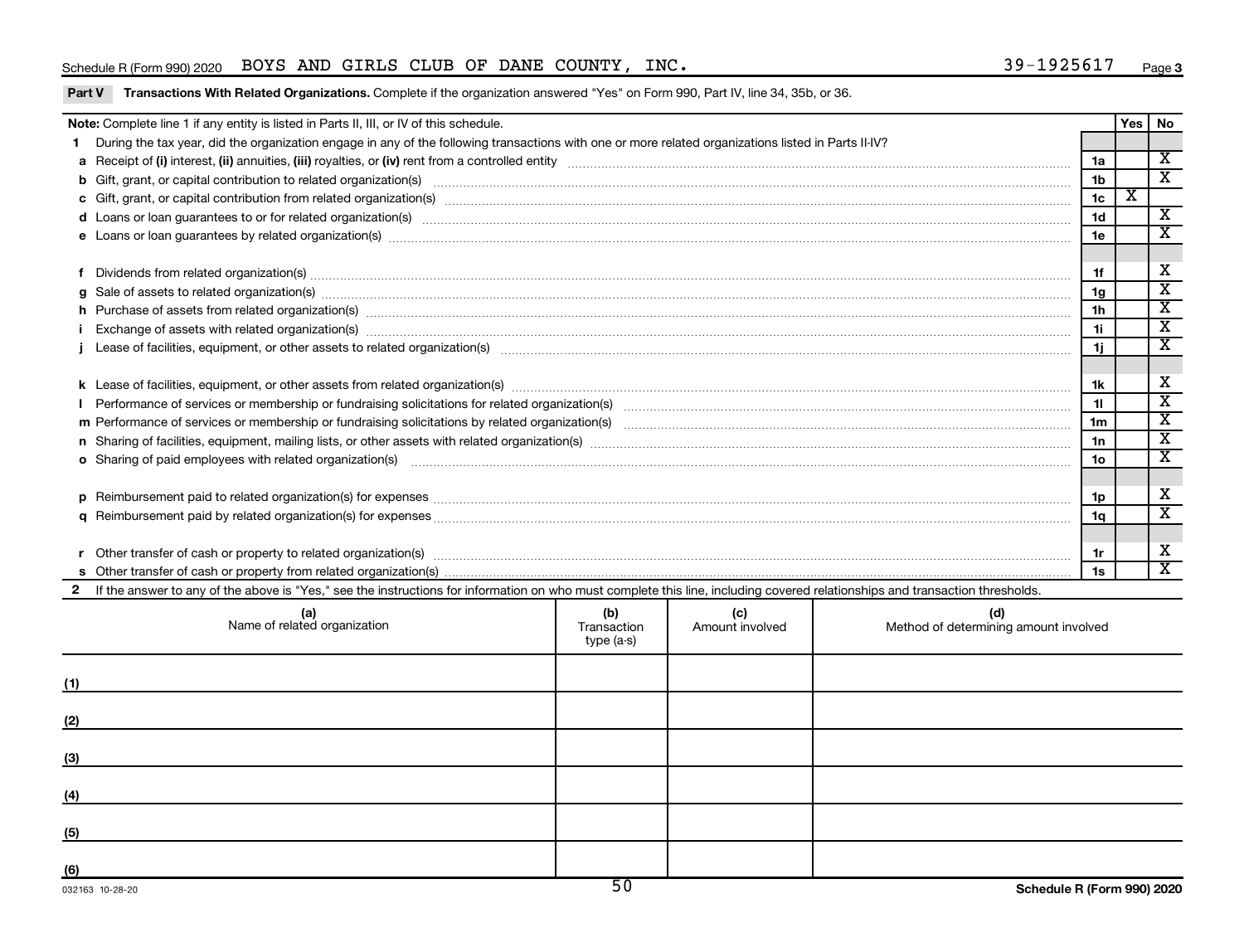#### Schedule R (Form 990) 2020 BOYS AND GIRLS CLUB OF DANE COUNTY, INC.  $39-1925617$  Page

#### Part VI Unrelated Organizations Taxable as a Partnership. Complete if the organization answered "Yes" on Form 990, Part IV, line 37.

Provide the following information for each entity taxed as a partnership through which the organization conducted more than five percent of its activities (measured by total assets or gross revenue) that was not a related organization. See instructions regarding exclusion for certain investment partnerships.

| (a)                    | (b)              | (c)               | .<br>. . <b>. . . .</b> .<br>(d)                                                           |                                                              |  | (f)      | (g)         |  | (h)                   | (i)                                                                                                | (i)    | $(\mathsf{k})$ |
|------------------------|------------------|-------------------|--------------------------------------------------------------------------------------------|--------------------------------------------------------------|--|----------|-------------|--|-----------------------|----------------------------------------------------------------------------------------------------|--------|----------------|
| Name, address, and EIN | Primary activity | Legal domicile    |                                                                                            | (e)<br>Are all<br>partners sec.<br>$\frac{501(c)(3)}{0rgs?}$ |  | Share of | Share of    |  |                       |                                                                                                    |        |                |
| of entity              |                  | (state or foreign |                                                                                            |                                                              |  | total    | end-of-year |  | Dispropor-<br>tionate |                                                                                                    |        |                |
|                        |                  | country)          | Predominant income<br>(related, unrelated,<br>excluded from tax under<br>sections 512-514) |                                                              |  | income   | assets      |  | allocations?          | Code V-UBI<br>amount in box 20 managing<br>of Schedule K-1<br>(Form 1065)<br>$\overline{V}$ ves No |        |                |
|                        |                  |                   |                                                                                            | Yes No                                                       |  |          |             |  | Yes  No               |                                                                                                    | Yes NO |                |
|                        |                  |                   |                                                                                            |                                                              |  |          |             |  |                       |                                                                                                    |        |                |
|                        |                  |                   |                                                                                            |                                                              |  |          |             |  |                       |                                                                                                    |        |                |
|                        |                  |                   |                                                                                            |                                                              |  |          |             |  |                       |                                                                                                    |        |                |
|                        |                  |                   |                                                                                            |                                                              |  |          |             |  |                       |                                                                                                    |        |                |
|                        |                  |                   |                                                                                            |                                                              |  |          |             |  |                       |                                                                                                    |        |                |
|                        |                  |                   |                                                                                            |                                                              |  |          |             |  |                       |                                                                                                    |        |                |
|                        |                  |                   |                                                                                            |                                                              |  |          |             |  |                       |                                                                                                    |        |                |
|                        |                  |                   |                                                                                            |                                                              |  |          |             |  |                       |                                                                                                    |        |                |
|                        |                  |                   |                                                                                            |                                                              |  |          |             |  |                       |                                                                                                    |        |                |
|                        |                  |                   |                                                                                            |                                                              |  |          |             |  |                       |                                                                                                    |        |                |
|                        |                  |                   |                                                                                            |                                                              |  |          |             |  |                       |                                                                                                    |        |                |
|                        |                  |                   |                                                                                            |                                                              |  |          |             |  |                       |                                                                                                    |        |                |
|                        |                  |                   |                                                                                            |                                                              |  |          |             |  |                       |                                                                                                    |        |                |
|                        |                  |                   |                                                                                            |                                                              |  |          |             |  |                       |                                                                                                    |        |                |
|                        |                  |                   |                                                                                            |                                                              |  |          |             |  |                       |                                                                                                    |        |                |
|                        |                  |                   |                                                                                            |                                                              |  |          |             |  |                       |                                                                                                    |        |                |
|                        |                  |                   |                                                                                            |                                                              |  |          |             |  |                       |                                                                                                    |        |                |
|                        |                  |                   |                                                                                            |                                                              |  |          |             |  |                       |                                                                                                    |        |                |
|                        |                  |                   |                                                                                            |                                                              |  |          |             |  |                       |                                                                                                    |        |                |
|                        |                  |                   |                                                                                            |                                                              |  |          |             |  |                       |                                                                                                    |        |                |
|                        |                  |                   |                                                                                            |                                                              |  |          |             |  |                       |                                                                                                    |        |                |
|                        |                  |                   |                                                                                            |                                                              |  |          |             |  |                       |                                                                                                    |        |                |
|                        |                  |                   |                                                                                            |                                                              |  |          |             |  |                       |                                                                                                    |        |                |
|                        |                  |                   |                                                                                            |                                                              |  |          |             |  |                       |                                                                                                    |        |                |
|                        |                  |                   |                                                                                            |                                                              |  |          |             |  |                       |                                                                                                    |        |                |
|                        |                  |                   |                                                                                            |                                                              |  |          |             |  |                       |                                                                                                    |        |                |
|                        |                  |                   |                                                                                            |                                                              |  |          |             |  |                       |                                                                                                    |        |                |
|                        |                  |                   |                                                                                            |                                                              |  |          |             |  |                       |                                                                                                    |        |                |
|                        |                  |                   |                                                                                            |                                                              |  |          |             |  |                       |                                                                                                    |        |                |
|                        |                  |                   |                                                                                            |                                                              |  |          |             |  |                       |                                                                                                    |        |                |
|                        |                  |                   |                                                                                            |                                                              |  |          |             |  |                       |                                                                                                    |        |                |
|                        |                  |                   |                                                                                            |                                                              |  |          |             |  |                       |                                                                                                    |        |                |
|                        |                  |                   |                                                                                            |                                                              |  |          |             |  |                       |                                                                                                    |        |                |
|                        |                  |                   |                                                                                            |                                                              |  |          |             |  |                       |                                                                                                    |        |                |
|                        |                  |                   |                                                                                            |                                                              |  |          |             |  |                       |                                                                                                    |        |                |

**Schedule R (Form 990) 2020**